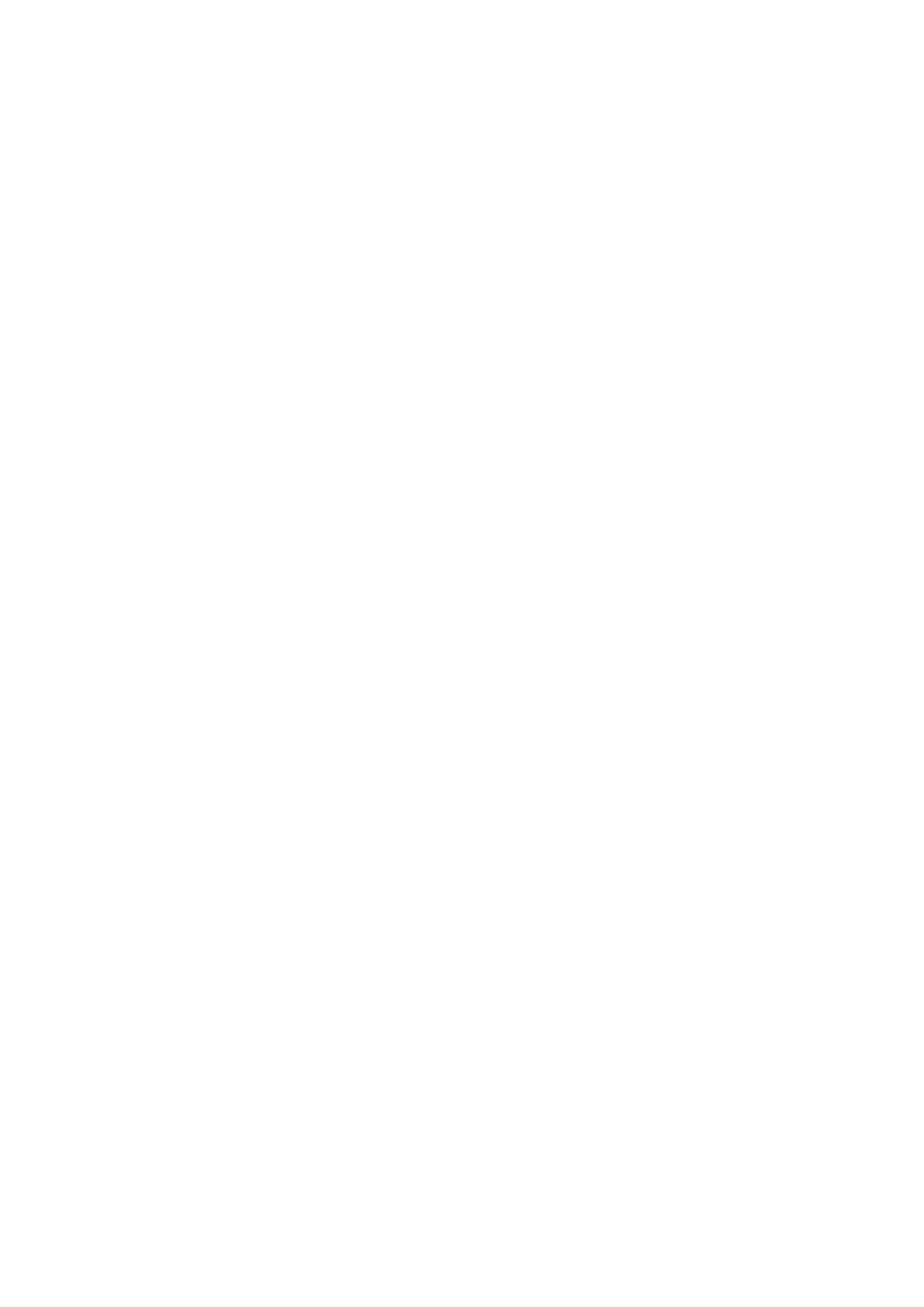

**Queensland** 

# **Environmental Offsets Bill 2014**

|                   |                                                                                            | Page |
|-------------------|--------------------------------------------------------------------------------------------|------|
| Part 1            | <b>Preliminary</b>                                                                         |      |
| 1                 |                                                                                            | 10   |
| 2                 | $Commonement \ldots \ldots \ldots \ldots \ldots \ldots \ldots \ldots \ldots \ldots \ldots$ | 10   |
| Part 2            | <b>Purpose and application of Act</b>                                                      |      |
| 3                 |                                                                                            | 11   |
| 4                 |                                                                                            | 11   |
| 5                 |                                                                                            | 11   |
| Part 3            | Interpretation                                                                             |      |
| <b>Division 1</b> | <b>Dictionary</b>                                                                          |      |
| 6                 |                                                                                            | 13   |
| <b>Division 2</b> | Key concepts and definitions                                                               |      |
| 7                 | What is an offset condition and an environmental offset                                    | 13   |
| 8                 | What is a significant residual impact                                                      | 14   |
| 9                 |                                                                                            | 15   |
| 10                | What is a prescribed environmental matter and a matter of                                  | 16   |
| 11                | Conservation outcome achieved by environmental offset                                      | 16   |
| Part 4            | <b>Environmental offsets policies</b>                                                      |      |
| 12                | What is an environmental offsets policy                                                    | 17   |
| 13                |                                                                                            | 17   |
| Part 5            | <b>Imposing offset conditions</b>                                                          |      |
| 14                |                                                                                            | 18   |
| 15                | Restriction on imposition of offset condition                                              | 19   |
| Part 6            | Requirements about offset conditions                                                       |      |
| <b>Division 1</b> | <b>Deemed conditions</b>                                                                   |      |
| 16                | Conditions that apply under this Act to authority                                          | 21   |
| 17                |                                                                                            | 22   |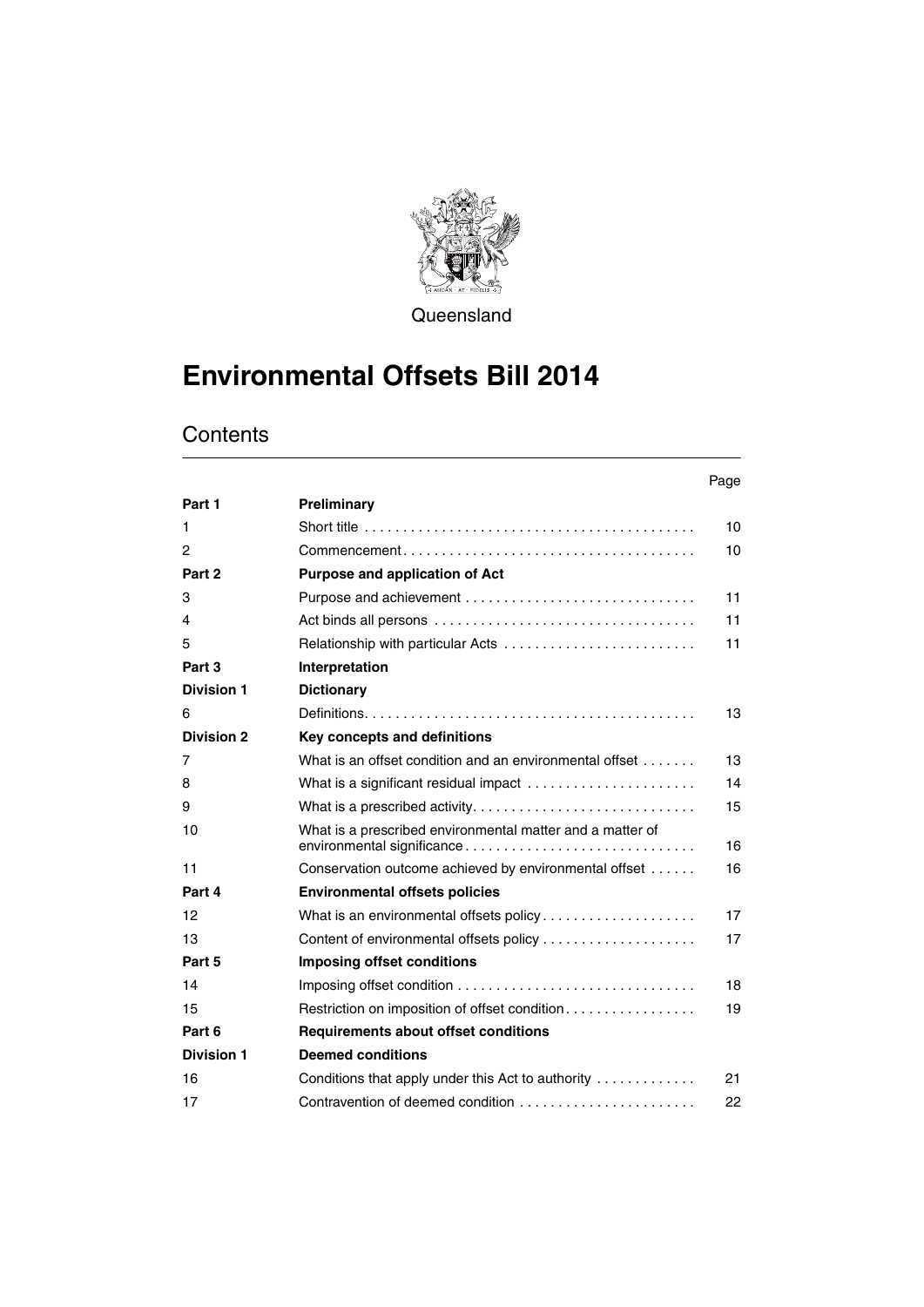#### Environmental Offsets Bill 2014

| <b>Division 2</b> | <b>Election before starting prescribed activity</b>            |    |
|-------------------|----------------------------------------------------------------|----|
| 18                | Election about delivery of offset condition                    | 22 |
| 19                | Reaching agreement about delivery                              | 24 |
| <b>Division 3</b> | Amending agreements after prescribed activity starts           |    |
| 20                | Amending agreement after prescribed activity starts            | 26 |
| <b>Division 4</b> | <b>Proponent-driven offsets</b>                                |    |
| 21                |                                                                | 26 |
| 22                |                                                                | 27 |
| <b>Division 5</b> | <b>Financial settlement offsets</b>                            |    |
| 23                |                                                                | 27 |
| 24                | Requirements for financial settlement offsets.                 | 27 |
| <b>Division 6</b> | Further condition about legally secured offset areas           |    |
| 25                | Impacts on legally secured offset area                         | 28 |
| Part 7            | <b>Environmental offset agreements</b>                         |    |
| 26                | Environmental offset agreement                                 | 29 |
| 27                | Duration of environmental offset agreement                     | 30 |
| 28                | Variation etc. of environmental offset agreement               | 30 |
| Part 8            | Legally secured offset areas                                   |    |
| 29                |                                                                | 30 |
| 30                | Declaration of environmental offset protection area            | 31 |
| 31                |                                                                | 33 |
| 32                | Environmental offset agreement binding                         | 34 |
| 33                | Amending or revoking declaration                               | 34 |
| 34                | Updating or removing registry record                           | 35 |
| Part 9            | <b>Compliance notices</b>                                      |    |
| 35                | Local government or chief executive may give compliance notice | 35 |
| 36                | Requirements for compliance notice                             | 36 |
| 37                | Offence relating to compliance notice                          | 37 |
| 38                | Review of decision to give compliance notice                   | 37 |
| 39                |                                                                | 37 |
| Part 10           | <b>Investigation and enforcement</b>                           |    |
| <b>Division 1</b> | Preliminary                                                    |    |
| 40                |                                                                | 38 |
| 41                |                                                                | 38 |
| 42                | Functions of enforcement officers                              | 38 |
| 43                | References to exercise of powers                               | 39 |
|                   |                                                                |    |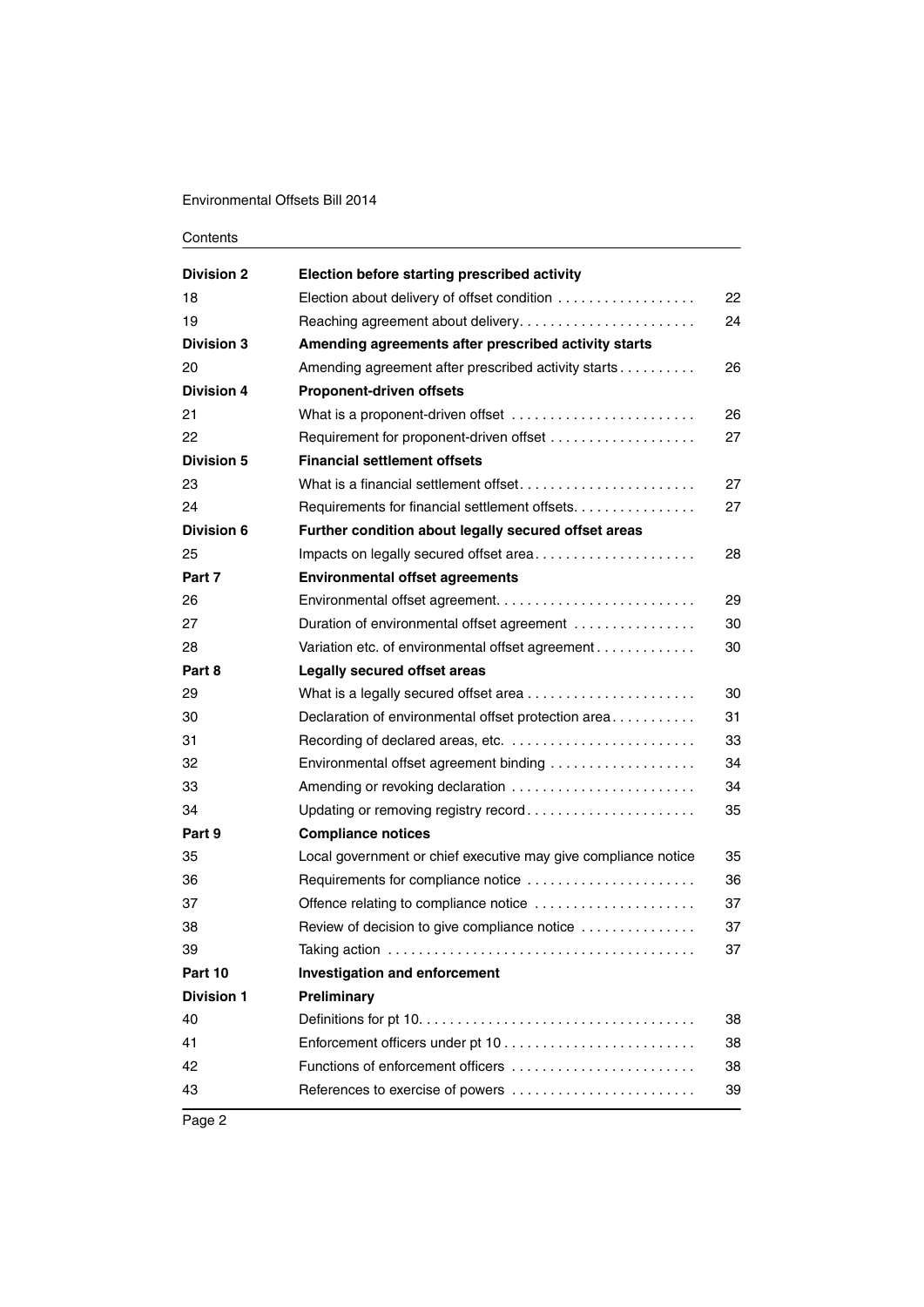| 44                   | Reference to document includes reference to reproductions from  | 39 |
|----------------------|-----------------------------------------------------------------|----|
| <b>Division 2</b>    | General provisions about enforcement officers                   |    |
| <b>Subdivision 1</b> | <b>Appointment</b>                                              |    |
| 45                   | Appointment and qualifications                                  | 39 |
| 46                   | Appointment conditions and limit on powers                      | 40 |
| 47                   |                                                                 | 40 |
| 48                   |                                                                 | 41 |
| <b>Subdivision 2</b> | <b>Identity cards</b>                                           |    |
| 49                   |                                                                 | 41 |
| 50                   |                                                                 | 41 |
| 51                   | Return of identity card                                         | 42 |
| <b>Division 3</b>    | Entry of places by enforcement officers                         |    |
| <b>Subdivision 1</b> | Power to enter                                                  |    |
| 52                   |                                                                 | 42 |
| <b>Subdivision 2</b> | <b>Entry by consent</b>                                         |    |
| 53                   |                                                                 | 43 |
| 54                   | Incidental entry to ask for access                              | 43 |
| 55                   | Matters enforcement officer must tell occupier                  | 44 |
| 56                   |                                                                 | 44 |
| <b>Subdivision 3</b> | <b>Entry under warrant</b>                                      |    |
| 57                   |                                                                 | 45 |
| 58                   |                                                                 | 45 |
| 59                   |                                                                 | 46 |
| 60                   | Additional procedure if electronic application                  | 47 |
| 61                   | Defect in relation to a warrant                                 | 48 |
| 62                   |                                                                 | 48 |
| Division 4           | Other powers and related matters                                |    |
| <b>Subdivision 1</b> | General powers of enforcement officers after entering<br>places |    |
| 63                   |                                                                 | 49 |
| 64                   |                                                                 | 50 |
| 65                   | Power to require reasonable help                                | 51 |
| 66                   |                                                                 | 51 |
| <b>Subdivision 2</b> | Other information-obtaining powers of enforcement officers      |    |
| 67                   |                                                                 | 52 |
|                      |                                                                 |    |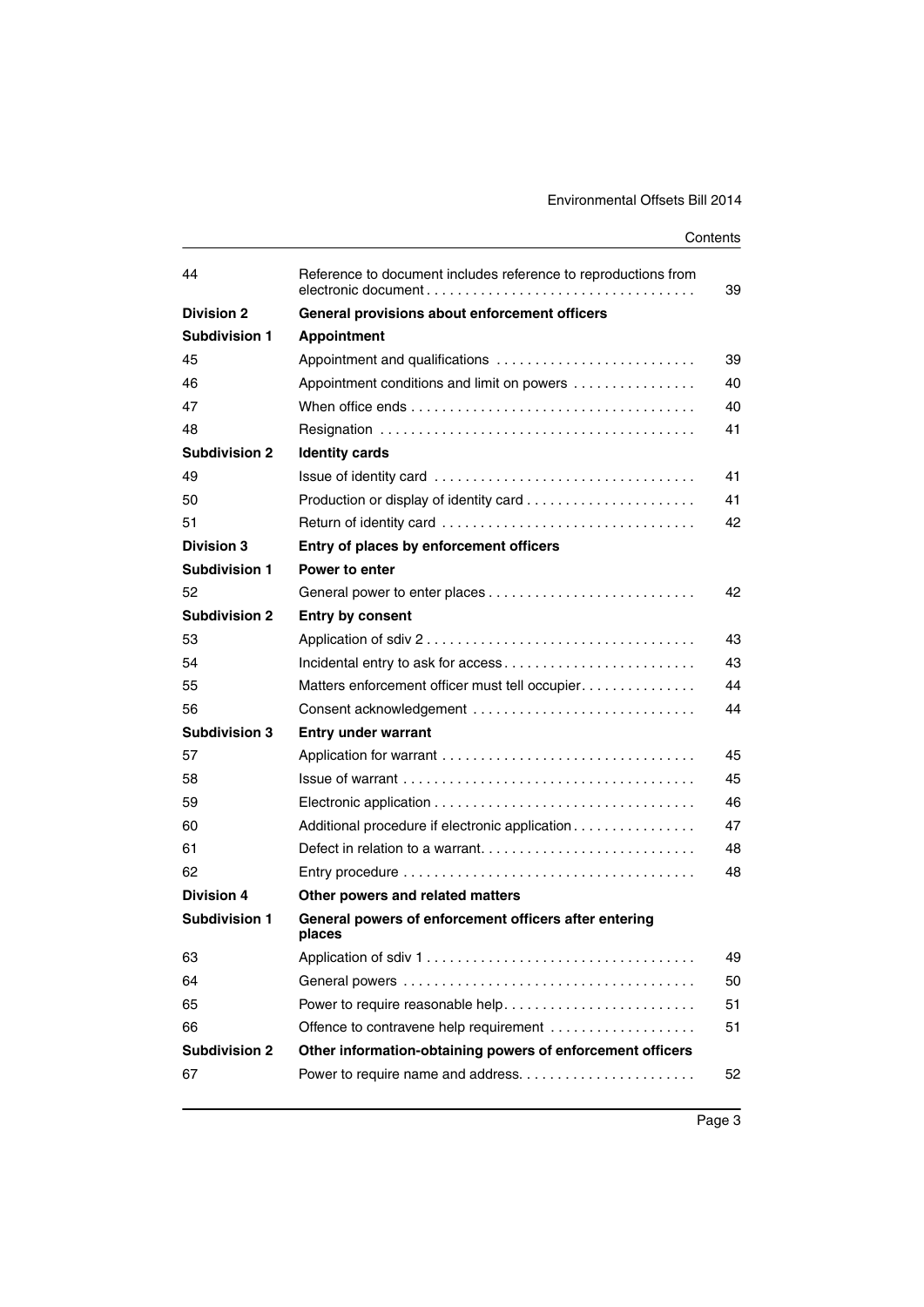| 68                   | Offence to contravene personal details requirement                                                         | 53 |
|----------------------|------------------------------------------------------------------------------------------------------------|----|
| 69                   |                                                                                                            | 53 |
| 70                   | Offence to contravene information requirement                                                              | 54 |
| <b>Division 5</b>    | Miscellaneous provisions relating to enforcement officers                                                  |    |
| <b>Subdivision 1</b> | Damage                                                                                                     |    |
| 71                   | Duty to avoid inconvenience and minimise damage.                                                           | 54 |
| 72                   |                                                                                                            | 54 |
| <b>Subdivision 2</b> | Compensation                                                                                               |    |
| 73                   |                                                                                                            | 55 |
| <b>Subdivision 3</b> | Other offences relating to enforcement officers                                                            |    |
| 74                   | Giving enforcement officer false or misleading information                                                 | 57 |
| 75                   | Obstructing enforcement officer                                                                            | 57 |
| 76                   | Impersonating enforcement officer                                                                          | 58 |
| <b>Subdivision 4</b> | <b>Other provisions</b>                                                                                    |    |
| 77                   | Evidential immunity for individuals complying with particular                                              | 58 |
| Division 6           | Legal proceedings                                                                                          |    |
| 78                   |                                                                                                            | 58 |
| 79                   | Limitation on time for starting proceeding                                                                 | 58 |
| 80                   | Evidentiary aids generally                                                                                 | 59 |
| 81                   | Responsibility for acts or omissions of representatives                                                    | 59 |
| Part 11              | Amounts received as financial settlement offsets etc.                                                      |    |
| <b>Division 1</b>    | Amounts received by the department                                                                         |    |
| 82                   |                                                                                                            | 60 |
| 83                   | Establishment of offset account $\ldots$ , $\ldots$ , $\ldots$ , $\ldots$ , $\ldots$ , $\ldots$ , $\ldots$ | 60 |
| 84                   |                                                                                                            | 60 |
| 85                   | Payment of amounts into offset account                                                                     | 60 |
| 86                   | Payment of amounts from offset account                                                                     | 61 |
| 87                   | Administration of offset account                                                                           | 62 |
| <b>Division 2</b>    | Payments received by a local government                                                                    |    |
| 88                   |                                                                                                            | 62 |
| 89                   | Payment of amounts into and from trust fund.                                                               | 62 |
| Part 12              | General                                                                                                    |    |
| 90                   | Register to be kept by each administering agency                                                           | 63 |
| 91                   |                                                                                                            | 64 |
| 92                   |                                                                                                            | 64 |
|                      |                                                                                                            |    |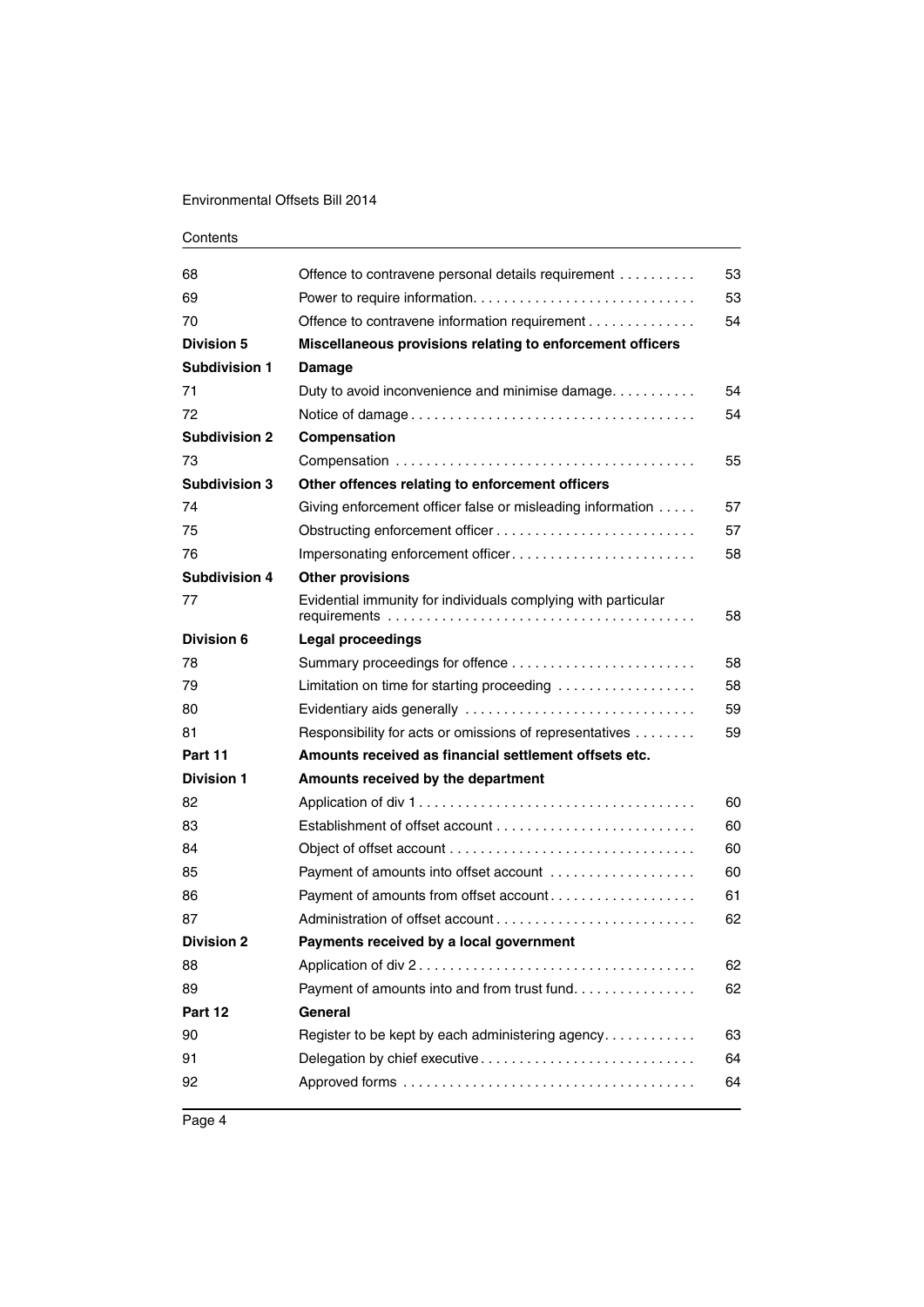| 93      | 64<br>Regulation-making power       |                                                                                                   |    |  |  |  |  |  |
|---------|-------------------------------------|---------------------------------------------------------------------------------------------------|----|--|--|--|--|--|
| Part 13 |                                     | <b>Transitional provisions</b>                                                                    |    |  |  |  |  |  |
| 94      |                                     | 65                                                                                                |    |  |  |  |  |  |
| 95      |                                     |                                                                                                   | 65 |  |  |  |  |  |
| 96      |                                     | Transitional regulation-making power                                                              | 66 |  |  |  |  |  |
| Part 14 | 1995                                | <b>Amendment of Coastal Protection and Management Act</b>                                         |    |  |  |  |  |  |
| 97      |                                     | Act amended $\ldots \ldots \ldots \ldots \ldots \ldots \ldots \ldots \ldots \ldots \ldots \ldots$ | 67 |  |  |  |  |  |
| 98      |                                     | 67                                                                                                |    |  |  |  |  |  |
|         | 201A                                | Removal of quarry material under dredge management                                                | 67 |  |  |  |  |  |
| 99      |                                     |                                                                                                   | 68 |  |  |  |  |  |
|         | Part 7                              | Transitional and declaratory provisions for<br>Environmental Offsets Act 2014                     |    |  |  |  |  |  |
|         | 203                                 | Application of ss 123 and 124 to particular works in a                                            | 68 |  |  |  |  |  |
|         | 204                                 | Development applications not decided on<br>commencement that relate to tidal works                | 69 |  |  |  |  |  |
| 100     |                                     | Amendment of schedule (Dictionary)                                                                | 70 |  |  |  |  |  |
| Part 15 |                                     | Amendment of Currumbin Bird Sanctuary Act 1976                                                    |    |  |  |  |  |  |
| 101     |                                     |                                                                                                   | 71 |  |  |  |  |  |
| 102     | Insertion of new ss 14 and 15<br>71 |                                                                                                   |    |  |  |  |  |  |
|         | 14                                  | Application of Act on registration of National Trust of<br>Australia (Queensland) Limited         | 71 |  |  |  |  |  |
|         | 15                                  |                                                                                                   | 72 |  |  |  |  |  |
| Part 16 | <b>Amendment of Duties Act 2001</b> |                                                                                                   |    |  |  |  |  |  |
| 103     |                                     |                                                                                                   | 72 |  |  |  |  |  |
| 104     |                                     | Amendment of s 141 (Exemption-particular statutory bodies)                                        | 72 |  |  |  |  |  |
| 105     |                                     | Amendment of s 285 (Exemption-mortgages under particular Acts) 72                                 |    |  |  |  |  |  |
| Part 17 |                                     | <b>Amendment of Environmental Protection Act 1994</b>                                             |    |  |  |  |  |  |
| 106     |                                     |                                                                                                   | 73 |  |  |  |  |  |
| 107     |                                     | Amendment of s 39 (Other definitions).                                                            | 73 |  |  |  |  |  |
| 108     |                                     | Amendment of s 168 (When decision must be made-generally)<br>73                                   |    |  |  |  |  |  |
| 109     |                                     | Amendment of s 173 (When particular applications must be refused) 73                              |    |  |  |  |  |  |
| 110     |                                     | Amendment of s 185 (Referral to Land Court)                                                       | 74 |  |  |  |  |  |
| 111     |                                     | Amendment of s 202 (Environmental authority includes conditions)                                  | 74 |  |  |  |  |  |
| 112     |                                     | Amendment of s 207 (Conditions that may be imposed)                                               | 74 |  |  |  |  |  |
| 113     |                                     | Amendment of s 209 (Environmental offset conditions)                                              | 74 |  |  |  |  |  |
|         |                                     |                                                                                                   |    |  |  |  |  |  |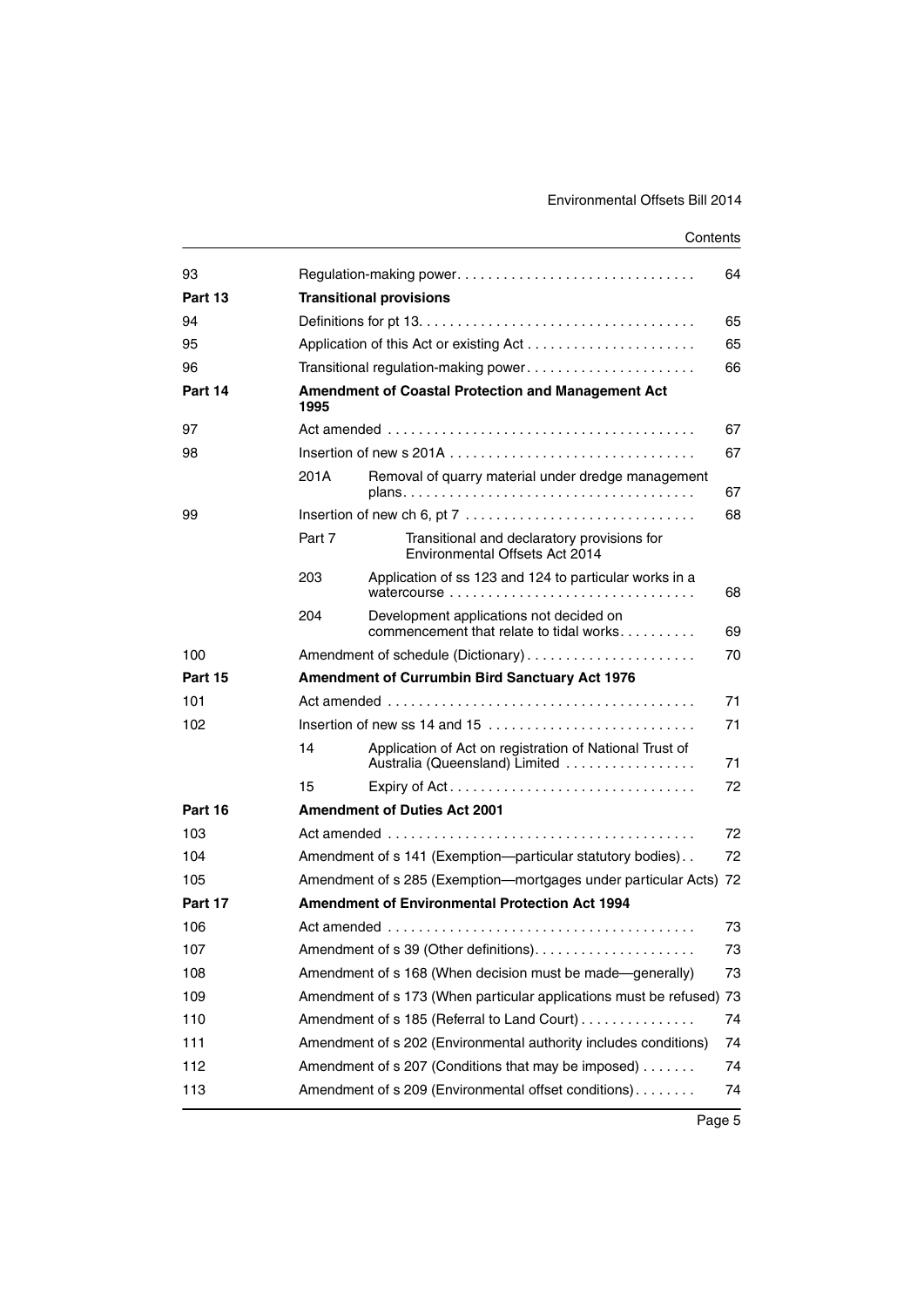| 114     | Amendment of s 318 (Making eligibility criteria). |                                                                                                       |    |  |  |  |  |  |  |
|---------|---------------------------------------------------|-------------------------------------------------------------------------------------------------------|----|--|--|--|--|--|--|
| 115     |                                                   | 75<br>Insertion of new ch 13, pt 20 $\dots \dots \dots \dots \dots \dots \dots \dots \dots \dots$     |    |  |  |  |  |  |  |
|         | Part 20                                           | Transitional provisions for Environmental<br>Offsets Act 2014                                         |    |  |  |  |  |  |  |
|         | 713                                               | Continued effect to make payment                                                                      | 75 |  |  |  |  |  |  |
|         | 714                                               | Environmental offset conditions                                                                       | 76 |  |  |  |  |  |  |
|         | 715                                               | Transitional regulation-making power                                                                  | 76 |  |  |  |  |  |  |
| 116     |                                                   |                                                                                                       |    |  |  |  |  |  |  |
| Part 18 |                                                   | <b>Amendment of Fisheries Act 1994</b>                                                                |    |  |  |  |  |  |  |
| 117     |                                                   | 77                                                                                                    |    |  |  |  |  |  |  |
| 118     |                                                   | Amendment of s 76IA (Environmental offset conditions)                                                 | 77 |  |  |  |  |  |  |
| 119     |                                                   | Amendment of s 117 (Fisheries Research Fund).                                                         | 78 |  |  |  |  |  |  |
| 120     |                                                   | Insertion of new pt 12, div $8 \ldots \ldots \ldots \ldots \ldots \ldots \ldots \ldots \ldots$        | 78 |  |  |  |  |  |  |
|         | Division 8                                        | Transitional provisions for Environmental<br>Offsets Act 2014                                         |    |  |  |  |  |  |  |
|         | 259                                               | Continued effect to make payment.                                                                     | 78 |  |  |  |  |  |  |
|         | 260                                               | Transitional regulation-making power                                                                  | 78 |  |  |  |  |  |  |
| Part 19 |                                                   | <b>Amendment of Marine Parks Act 2004</b>                                                             |    |  |  |  |  |  |  |
| 121     |                                                   | 79                                                                                                    |    |  |  |  |  |  |  |
| 122     |                                                   | Amendment of s 49 (Noncompliance with conditions of an authority)<br>79                               |    |  |  |  |  |  |  |
| 123     |                                                   | 79                                                                                                    |    |  |  |  |  |  |  |
|         | 151A                                              | Offset conditions                                                                                     | 80 |  |  |  |  |  |  |
|         | 151B                                              | Conditions under s 151A                                                                               | 80 |  |  |  |  |  |  |
| 124     |                                                   | Insertion of new pt $13. \ldots \ldots \ldots \ldots \ldots \ldots \ldots \ldots \ldots \ldots$<br>81 |    |  |  |  |  |  |  |
|         | Part 13                                           | Transitional provision for Environmental<br>Offsets Act 2014                                          |    |  |  |  |  |  |  |
|         | 167                                               | Transitional regulation-making power                                                                  | 81 |  |  |  |  |  |  |
| Part 20 |                                                   | <b>Amendment of National Trust of Queensland Act 1963</b>                                             |    |  |  |  |  |  |  |
| 125     |                                                   | Act amended $\ldots \ldots \ldots \ldots \ldots \ldots \ldots \ldots \ldots \ldots \ldots \ldots$     | 82 |  |  |  |  |  |  |
| 126     |                                                   | Amendment of s 2 (Definitions)                                                                        | 82 |  |  |  |  |  |  |
| 127     |                                                   | Insertion of new pt 3A. .                                                                             |    |  |  |  |  |  |  |
|         | Part 3A                                           | Transfer of incorporation of National Trust and<br>related matters                                    |    |  |  |  |  |  |  |
|         | Division 1                                        | Definition for part 3A                                                                                |    |  |  |  |  |  |  |
|         | 38A                                               |                                                                                                       | 83 |  |  |  |  |  |  |
|         | Division 2                                        | Transfer of incorporation                                                                             |    |  |  |  |  |  |  |
|         | 38B                                               | National Trust to apply for transfer of incorporation                                                 | 83 |  |  |  |  |  |  |
|         |                                                   |                                                                                                       |    |  |  |  |  |  |  |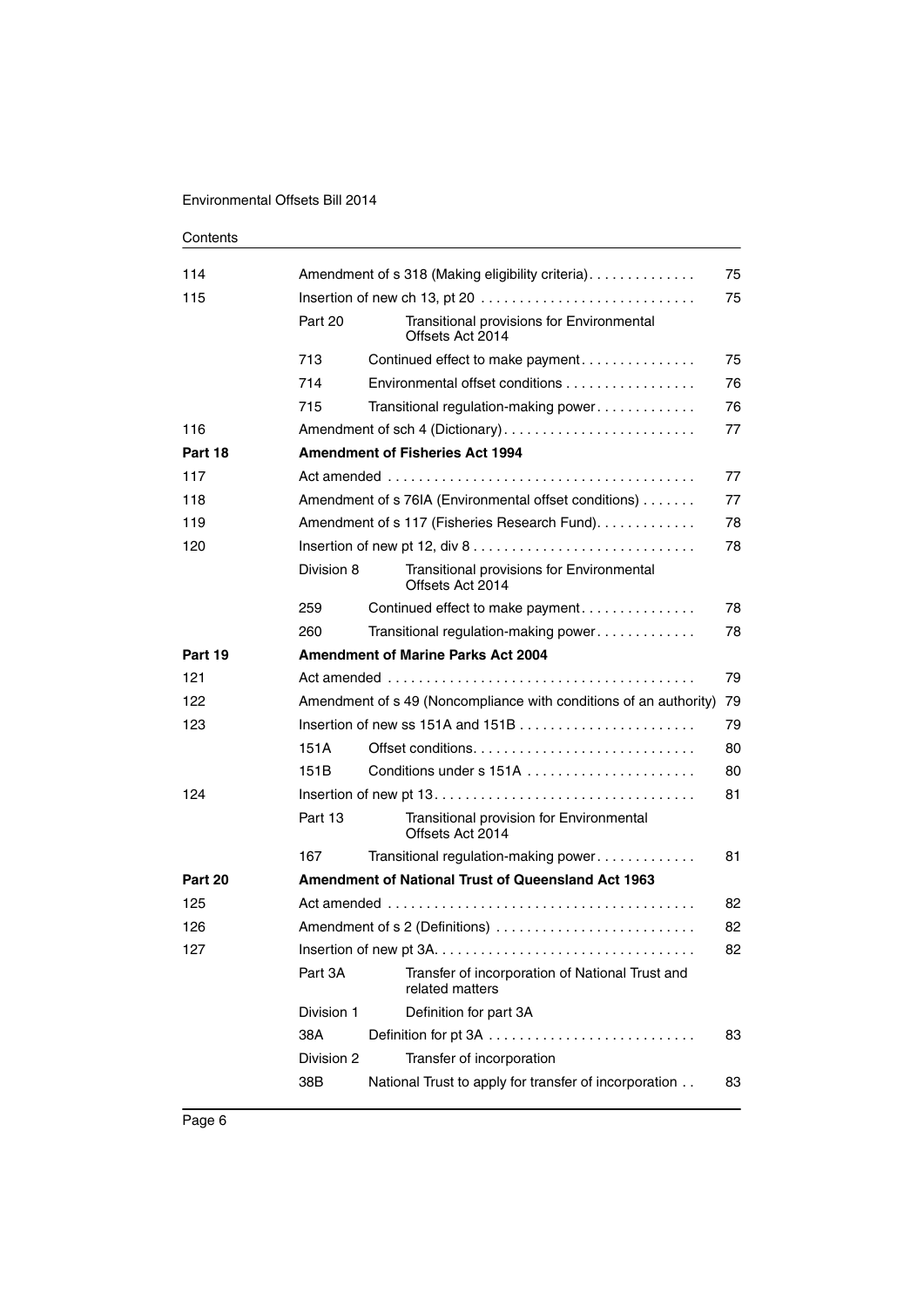|         | 38C                                                                                            | Authority to transfer incorporation                                                                                          | 83 |  |  |  |  |  |  |
|---------|------------------------------------------------------------------------------------------------|------------------------------------------------------------------------------------------------------------------------------|----|--|--|--|--|--|--|
|         | 38D                                                                                            | Entries in relation to National Trust in registers                                                                           |    |  |  |  |  |  |  |
|         | 38E                                                                                            | Company to give copy of certificate of registration etc. to<br>chief executive and publish copy of certificate on website 84 |    |  |  |  |  |  |  |
|         | Division 3                                                                                     | Application of particular provisions on<br>registration of company                                                           |    |  |  |  |  |  |  |
|         | 38F                                                                                            | Application of particular provisions on registration of<br>National Trust of Australia (Queensland) Limited                  | 85 |  |  |  |  |  |  |
| 128     | Insertion of new pt $5. \ldots \ldots \ldots \ldots \ldots \ldots \ldots \ldots \ldots \ldots$ |                                                                                                                              |    |  |  |  |  |  |  |
|         | Part 5                                                                                         | Expiry of Act                                                                                                                |    |  |  |  |  |  |  |
|         | 43                                                                                             |                                                                                                                              | 85 |  |  |  |  |  |  |
| Part 21 |                                                                                                | <b>Amendment of Nature Conservation Act 1992</b>                                                                             |    |  |  |  |  |  |  |
| 129     | 86                                                                                             |                                                                                                                              |    |  |  |  |  |  |  |
| 130     |                                                                                                | Insertion of new ss 66 and 66A $\ldots$ , , , , , ,                                                                          | 86 |  |  |  |  |  |  |
|         | 66                                                                                             | Offset condition for protected area authority                                                                                | 86 |  |  |  |  |  |  |
|         | 66A                                                                                            | Conditions of protected area authority                                                                                       | 87 |  |  |  |  |  |  |
| 131     |                                                                                                |                                                                                                                              |    |  |  |  |  |  |  |
|         | Division 9                                                                                     | Offset conditions                                                                                                            |    |  |  |  |  |  |  |
|         | 1001                                                                                           | Offset condition for wildlife authority.                                                                                     | 88 |  |  |  |  |  |  |
|         | 100J                                                                                           | Conditions of wildlife authority                                                                                             | 88 |  |  |  |  |  |  |
| 132     |                                                                                                | Insertion of new pt 12, div $6 \ldots \ldots \ldots \ldots \ldots \ldots \ldots \ldots \ldots$                               |    |  |  |  |  |  |  |
|         | Division 6                                                                                     | Transitional provision for Environmental<br>Offsets Act 2014                                                                 |    |  |  |  |  |  |  |
|         | 206                                                                                            | Transitional regulation-making power                                                                                         | 89 |  |  |  |  |  |  |
| Part 22 |                                                                                                | Amendment of Queensland Heritage Act 1992                                                                                    |    |  |  |  |  |  |  |
| 133     |                                                                                                |                                                                                                                              | 90 |  |  |  |  |  |  |
| 134     |                                                                                                | Amendment of s 10 (Membership of council).                                                                                   | 90 |  |  |  |  |  |  |
| 135     |                                                                                                | Insertion of new pt 15, div $4 \ldots \ldots \ldots \ldots \ldots \ldots \ldots \ldots \ldots$                               | 90 |  |  |  |  |  |  |
|         | Division 4                                                                                     | Transitional provision for Environmental<br>Offsets Act 2014                                                                 |    |  |  |  |  |  |  |
|         | 196                                                                                            | Reference to National Trust of Queensland                                                                                    | 91 |  |  |  |  |  |  |
| 136     |                                                                                                |                                                                                                                              | 91 |  |  |  |  |  |  |
| Part 23 |                                                                                                | Amendment of Sustainable Planning Act 2009                                                                                   |    |  |  |  |  |  |  |
| 137     |                                                                                                |                                                                                                                              | 91 |  |  |  |  |  |  |
| 138     |                                                                                                | Amendment of s 244 (Development approval includes conditions)                                                                | 91 |  |  |  |  |  |  |
| 139     |                                                                                                | Amendment of s 346A (Environmental offset conditions).                                                                       | 92 |  |  |  |  |  |  |
| 140     |                                                                                                |                                                                                                                              | 92 |  |  |  |  |  |  |
|         |                                                                                                |                                                                                                                              |    |  |  |  |  |  |  |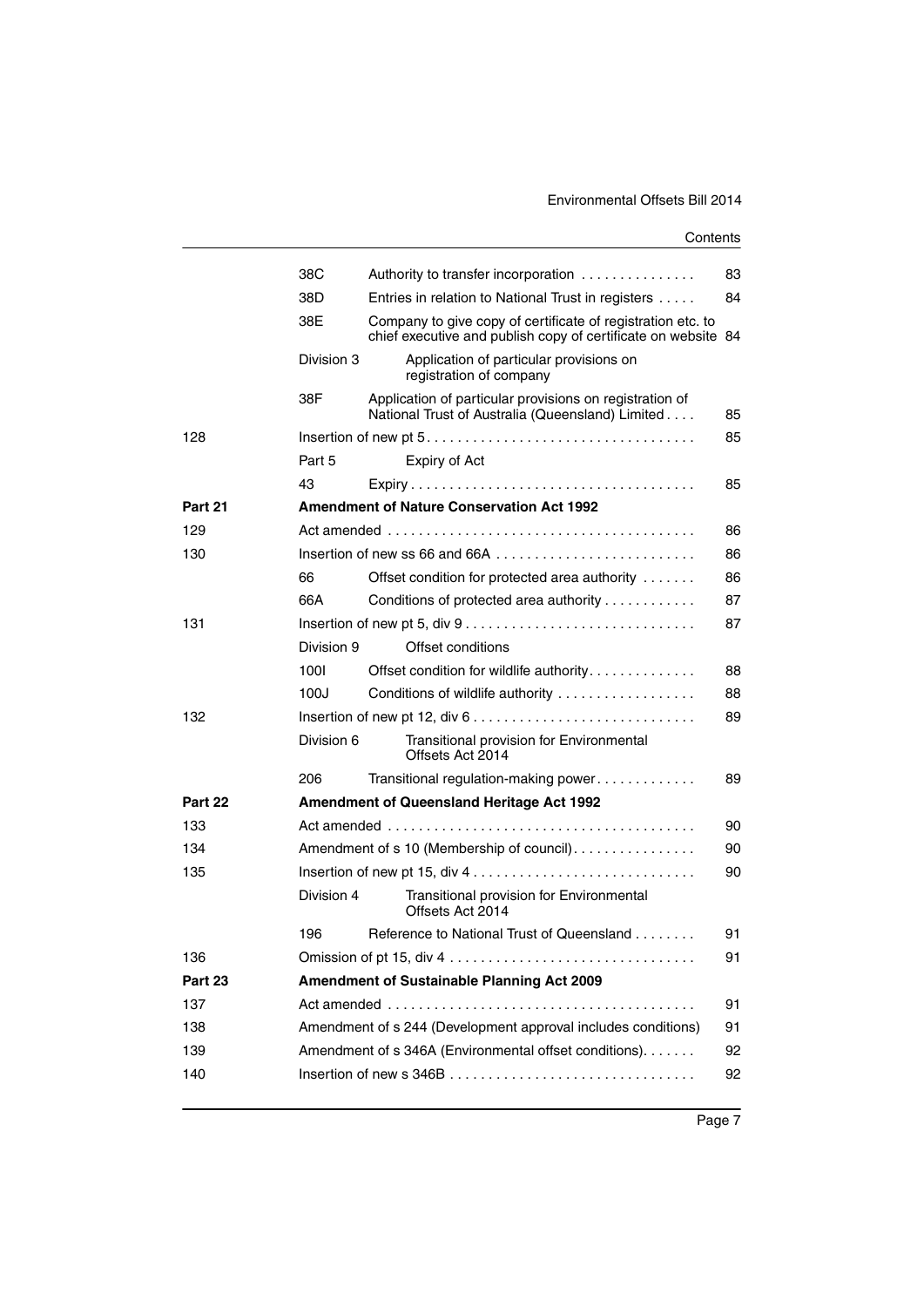| <b>Schedule 2</b> |                                                                                             |                                                               | 100 |  |  |  |  |
|-------------------|---------------------------------------------------------------------------------------------|---------------------------------------------------------------|-----|--|--|--|--|
|                   | Coastal Protection and Management Act 1995<br>99                                            |                                                               |     |  |  |  |  |
| Schedule 1        | 99<br>Minor amendments                                                                      |                                                               |     |  |  |  |  |
| 150               |                                                                                             |                                                               |     |  |  |  |  |
| Part 26           | <b>Consequential amendments of Environmental Offsets Act</b><br>2014                        |                                                               |     |  |  |  |  |
| 149               | 97                                                                                          |                                                               |     |  |  |  |  |
| Part 25           | <b>Minor amendments</b>                                                                     |                                                               |     |  |  |  |  |
| 148               | Amendment of schedule (Dictionary)                                                          |                                                               |     |  |  |  |  |
|                   | 123                                                                                         | Transitional regulation-making power                          |     |  |  |  |  |
|                   | 122                                                                                         | Continued effect of particular agreements                     | 96  |  |  |  |  |
|                   | Division 10                                                                                 | Transitional provisions for Environmental<br>Offsets Act 2014 |     |  |  |  |  |
| 147               | 96                                                                                          |                                                               |     |  |  |  |  |
| 146               |                                                                                             |                                                               |     |  |  |  |  |
| 145               | Amendment of s 19L (Ending declaration)                                                     |                                                               |     |  |  |  |  |
| 144               |                                                                                             |                                                               |     |  |  |  |  |
| 143               |                                                                                             |                                                               | 94  |  |  |  |  |
| Part 24           | Amendment of Vegetation Management Act 1999                                                 |                                                               |     |  |  |  |  |
| 142               |                                                                                             | Amendment of sch 3 (Dictionary)                               | 94  |  |  |  |  |
|                   | 971                                                                                         | Transitional regulation-making power                          | 93  |  |  |  |  |
|                   | 970                                                                                         | Continued effect to make payment.                             | 93  |  |  |  |  |
|                   | Part 10                                                                                     | Transitional provisions for Environmental<br>Offsets Act 2014 |     |  |  |  |  |
| 141               | Insertion of new ch 10, pt 10 $\dots \dots \dots \dots \dots \dots \dots \dots \dots \dots$ |                                                               |     |  |  |  |  |
|                   | 346B                                                                                        |                                                               |     |  |  |  |  |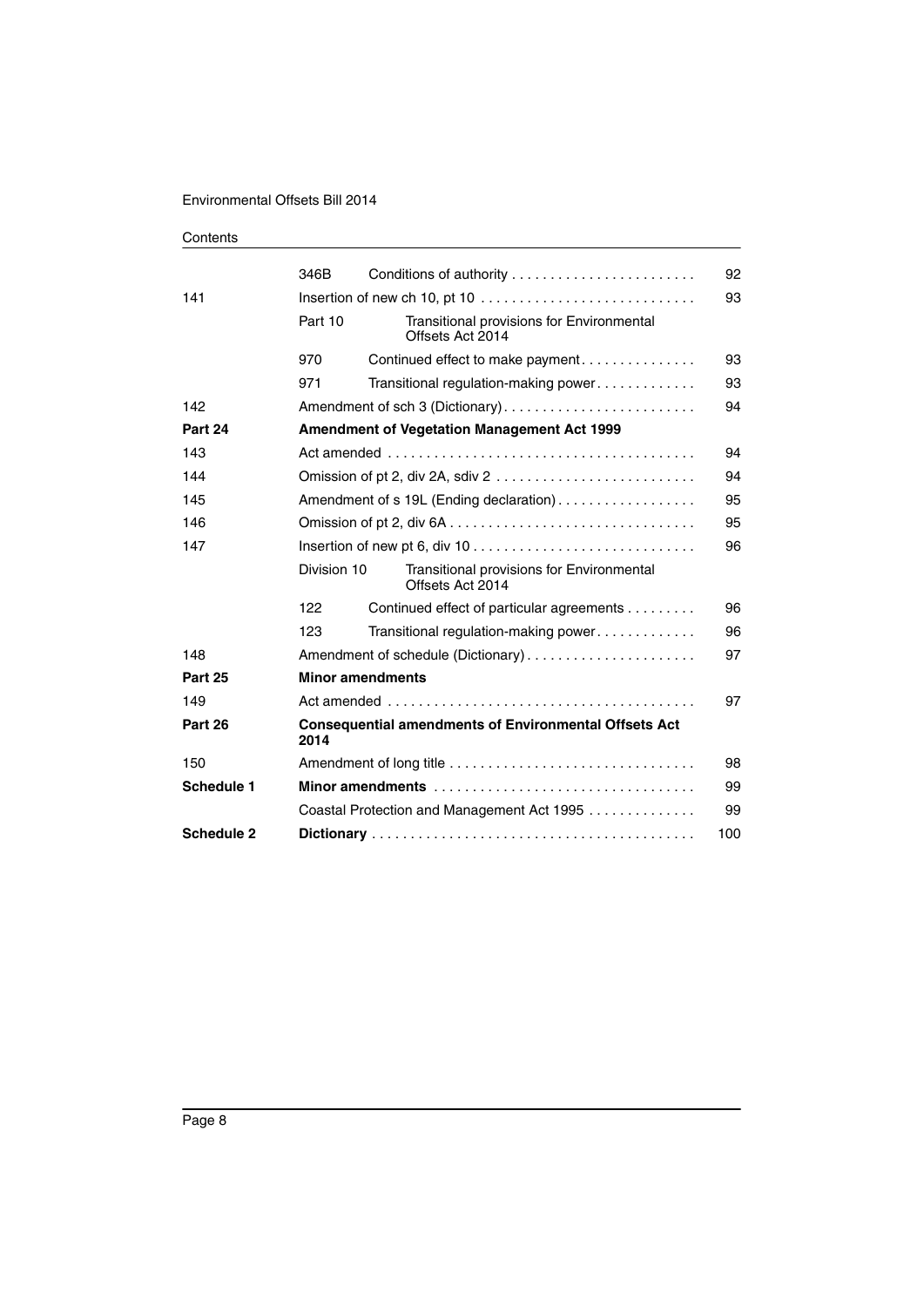# **2014**

# **A Bill**

for

**An Act to provide for environmental offsets to counterbalance significant residual impacts of particular activities on particular matters of national, State or local environmental significance and to establish a framework in relation to environmental offsets, and to amend the** *Coastal Protection and Management Act 1995***, the** *Currumbin Bird Sanctuary Act 1976***, the** *Duties Act 2001***, the** *Environmental Protection Act 1994***, the** *Fisheries Act 1994***, the** *Marine Parks Act 2004***, the** *National Trust of Queensland Act 1963***, the** *Nature Conservation Act 1992***, the**  *Queensland Heritage Act 1992***, the** *Sustainable Planning Act 2009* **and the** *Vegetation Management Act 1999* **for particular purposes and to make minor and consequential amendments of the Act mentioned in schedule 1**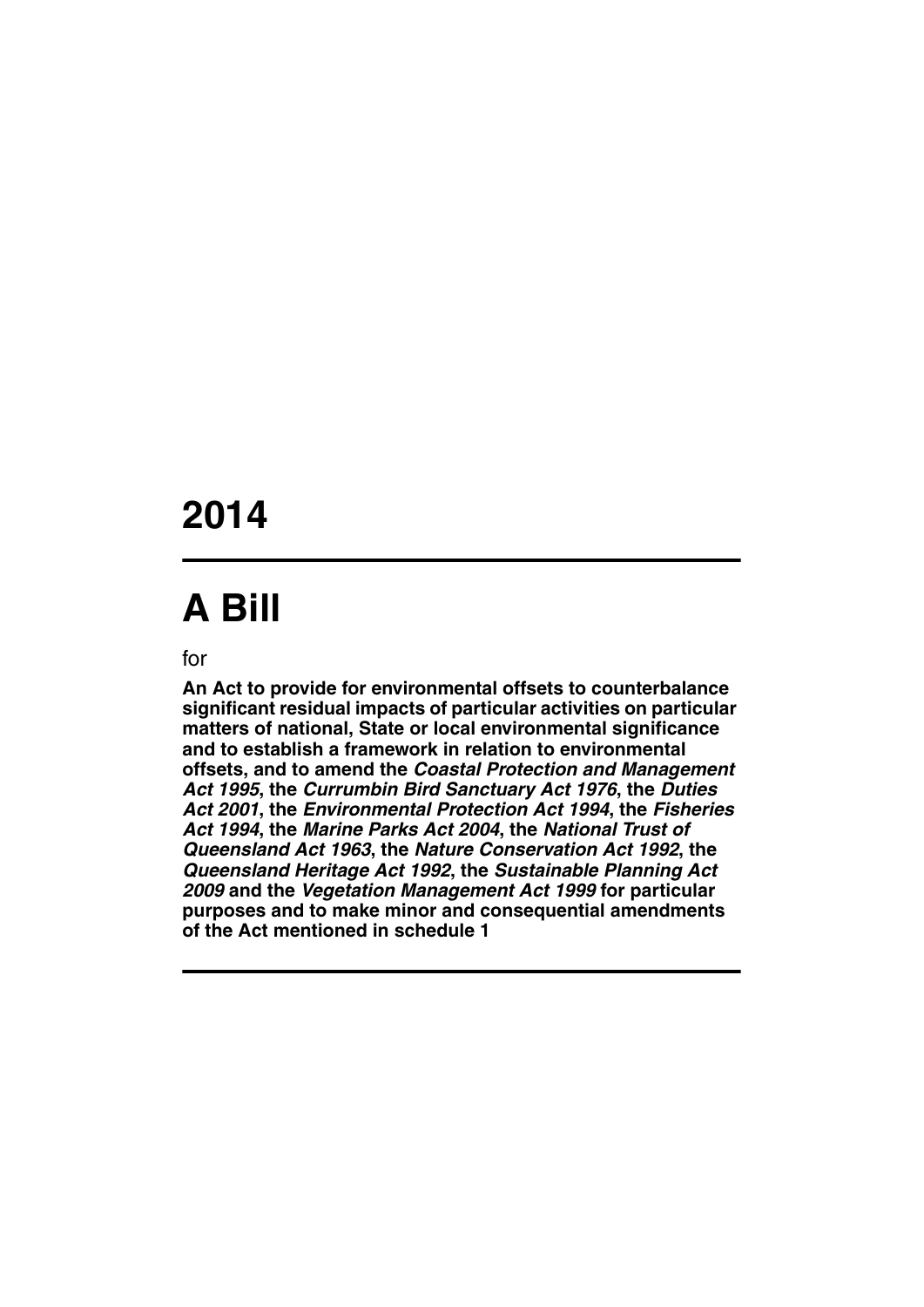[s 1]

# **The Parliament of Queensland enacts—**

# <span id="page-11-0"></span>**Part 1** Preliminary

#### <span id="page-11-1"></span>**1 Short title**

This Act may be cited as the *Environmental Offsets Act 2014*.

#### <span id="page-11-2"></span>**2 Commencement**

This Act, other than the following provisions, commences on a day to be fixed by proclamation—

- part 14
- section 101
- section 102, to the extent it inserts section 14
- sections 106 to 111
- section 114
- sections 125 to 127
- section 133
- section 135
- sections 137 and 138
- part 25
- schedule 1.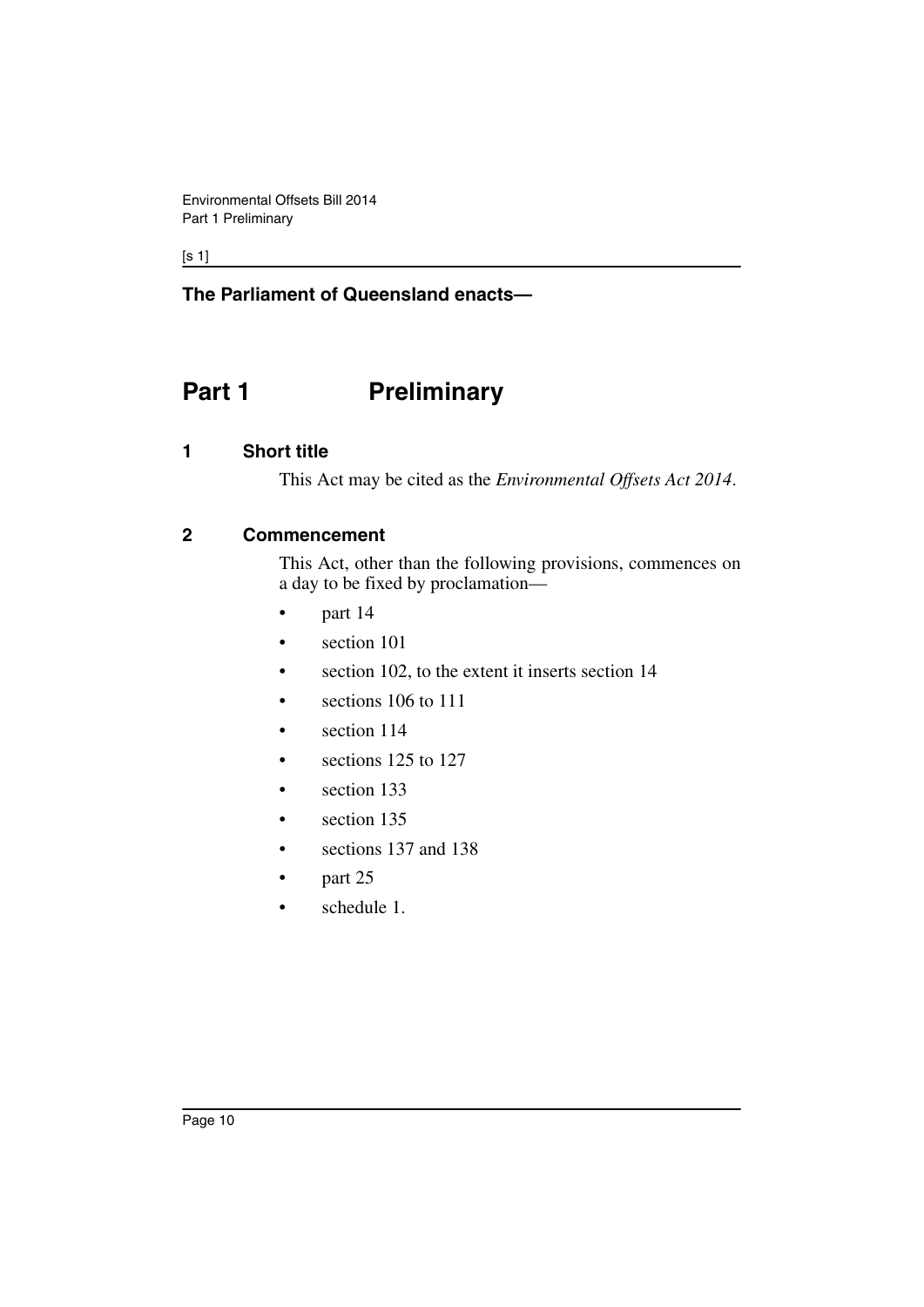# <span id="page-12-0"></span>**Part 2 Purpose and application of Act**

### <span id="page-12-1"></span>**3 Purpose and achievement**

- (1) The main purpose of this Act is to counterbalance the significant residual impacts of particular activities on prescribed environmental matters through the use of environmental offsets.
- (2) The main purpose is achieved primarily by—
	- (a) establishing a framework for environmental offsets; and
	- (b) recognising the level of protection given to prescribed environmental matters under other legislation; and
	- (c) providing for national, State and local matters of environmental significance to be prescribed environmental matters for the purpose of this Act; and
	- (d) coordinating the implementation of the framework in conjunction with other legislation.

*Note—*

Section 95(1) provides this Act applies to an authority granted under another Act only if the application under the other Act for the authority was made on or after the commencement of that section. See section 95 for further relevant provisions.

#### <span id="page-12-2"></span>**4 Act binds all persons**

- (1) This Act binds all persons including the State and, to the extent the legislative power of the Parliament permits, the Commonwealth and the other States.
- (2) Nothing in this Act makes the State, the Commonwealth or any other State liable to be prosecuted for an offence against this Act.

#### <span id="page-12-3"></span>**5 Relationship with particular Acts**

(1) This Act does not affect or limit the functions or powers under the State Development Act of the Coordinator-General,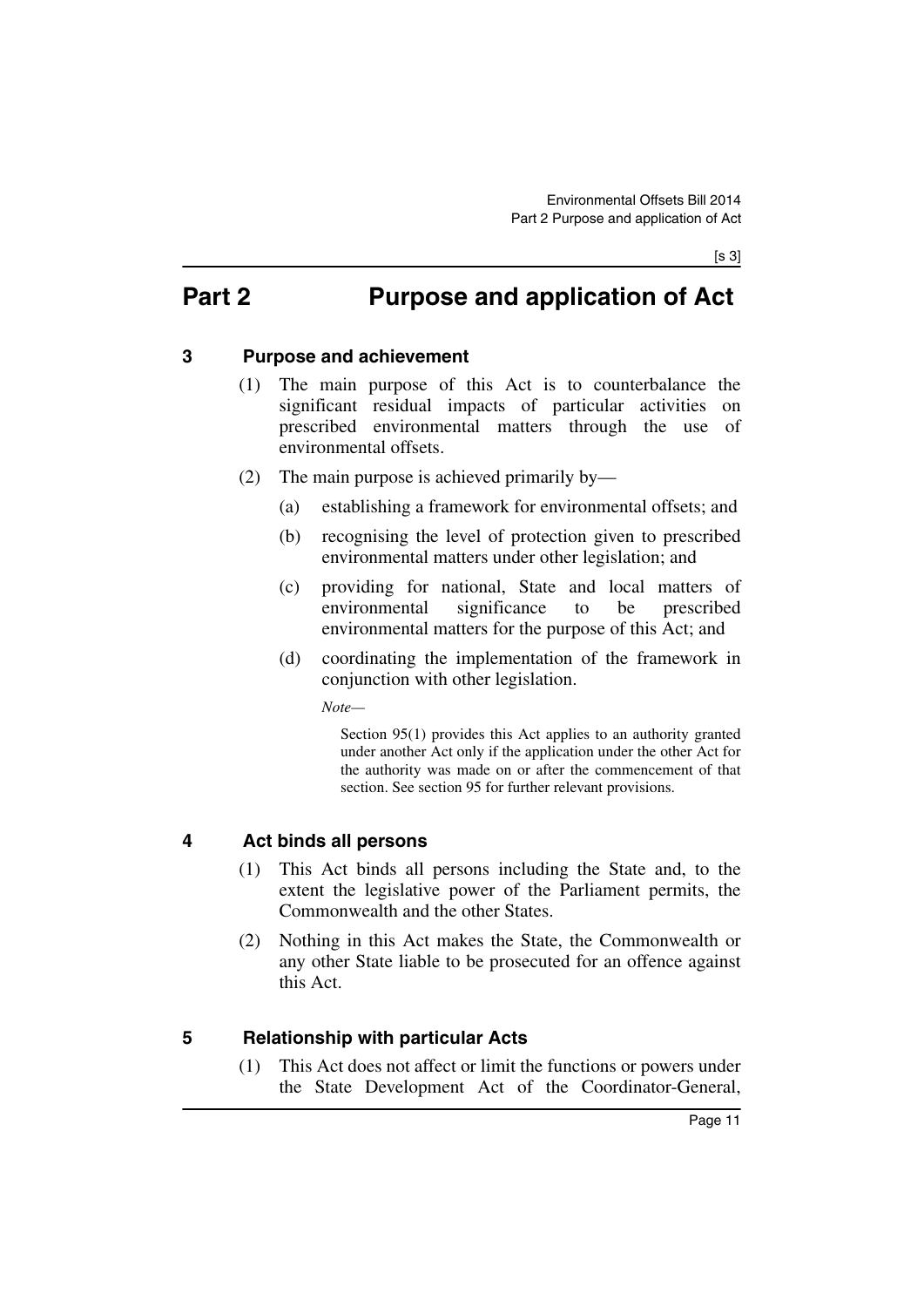#### $[s 5]$

including, for example, the power to impose a condition under part 4, division 8 of that Act.

- (2) Also, this Act does not affect or limit—
	- (a) the power of an assessment manager under the *Sustainable Planning Act 2009* to impose a condition stated in a report of the Coordinator-General under section 39 of the State Development Act; or
	- (b) a person's obligation under section 54 of the State Development Act to take into consideration the Coordinator-General's report; or
	- (c) the obligation on an administering authority under the *Environmental Protection Act 1994*, section 205(2) to impose a condition.
- (3) To remove any doubt, it is declared that if there is an inconsistency between—
	- (a) an imposed condition; and
	- (b) a deemed condition;

the imposed condition prevails to the extent of the inconsistency with the deemed condition.

*Note for subsection (3)—*

However, a deemed condition prevails over some conditions in the following Acts—

- the *Environmental Protection Act 1994*—see section 714;
- the *Marine Parks Act 2004*—see section 151B;
- the *Nature Conservation Act 1992*—see sections 66A and 100J;
- the *Sustainable Planning Act 2009*—see section 972.
- (4) In this section—

*Coordinator-General* see schedule 2 of the State Development Act.

#### *imposed condition* means—

(a) a condition imposed under another Act as a result of a power or obligation mentioned in subsection (2); or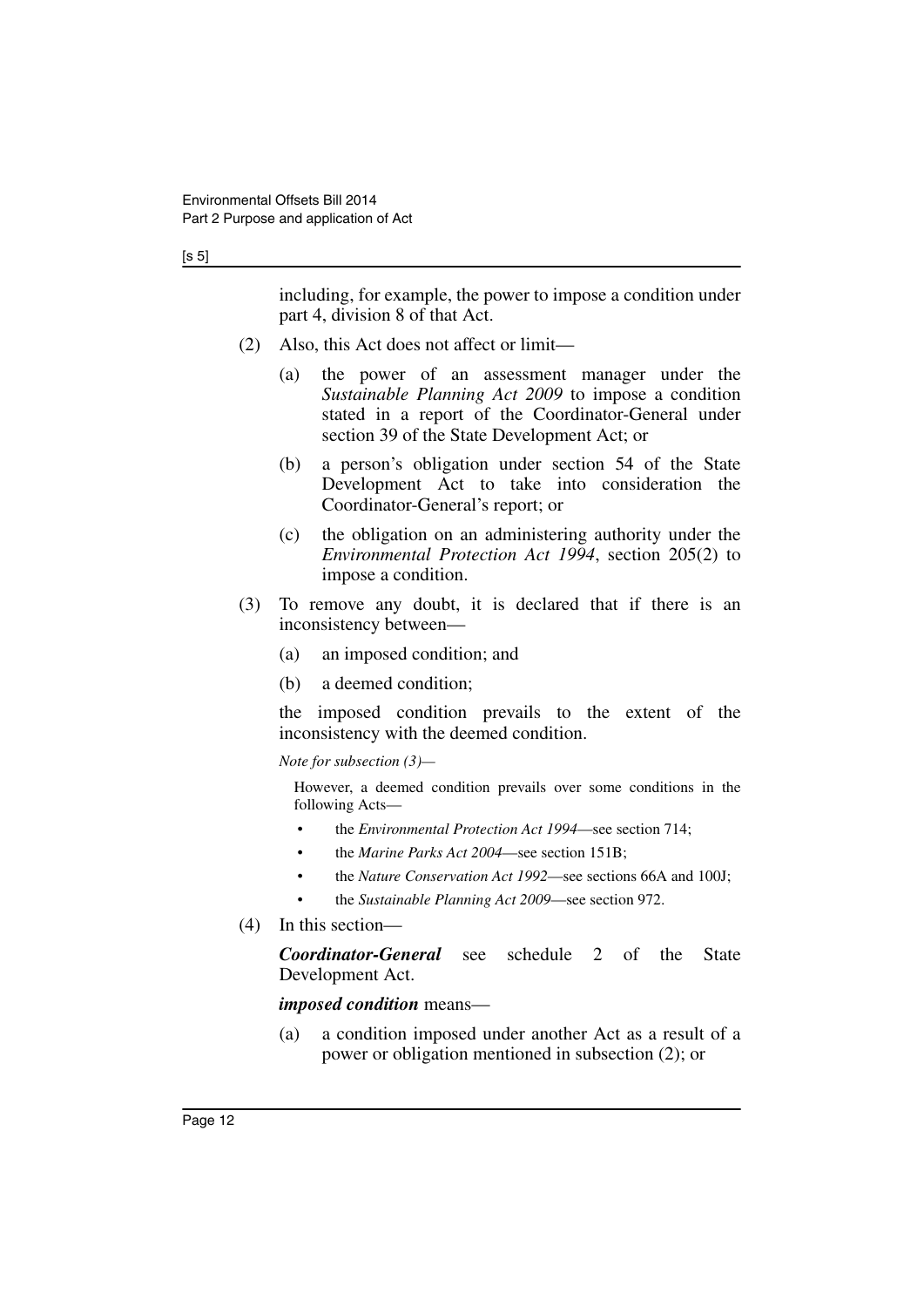(b) an imposed condition within the meaning of the State Development Act, section 54B(2).

# <span id="page-14-0"></span>**Part 3 Interpretation**

# <span id="page-14-1"></span>**Division 1 Dictionary**

#### <span id="page-14-2"></span>**6 Definitions**

The dictionary in schedule 2 defines particular words used in this Act.

# <span id="page-14-3"></span>**Division 2 Key concepts and definitions**

#### <span id="page-14-4"></span>**7 What is an** *offset condition* **and an** *environmental offset*

- (1) Under another Act, an administering agency may impose a condition (an *offset condition)* on an authority under the other Act for a prescribed activity for a prescribed environmental matter that—
	- (a) requires an environmental offset to be undertaken; or

*Examples of environmental offsets for paragraph (a)—*

- carrying out work to maintain the viability of a prescribed environmental matter
- preparing a plan about a prescribed environmental matter
- conducting scientific research or an education program
- (b) otherwise relates to an environmental offset.

*Example for paragraph (b)*—

payment of a financial settlement offset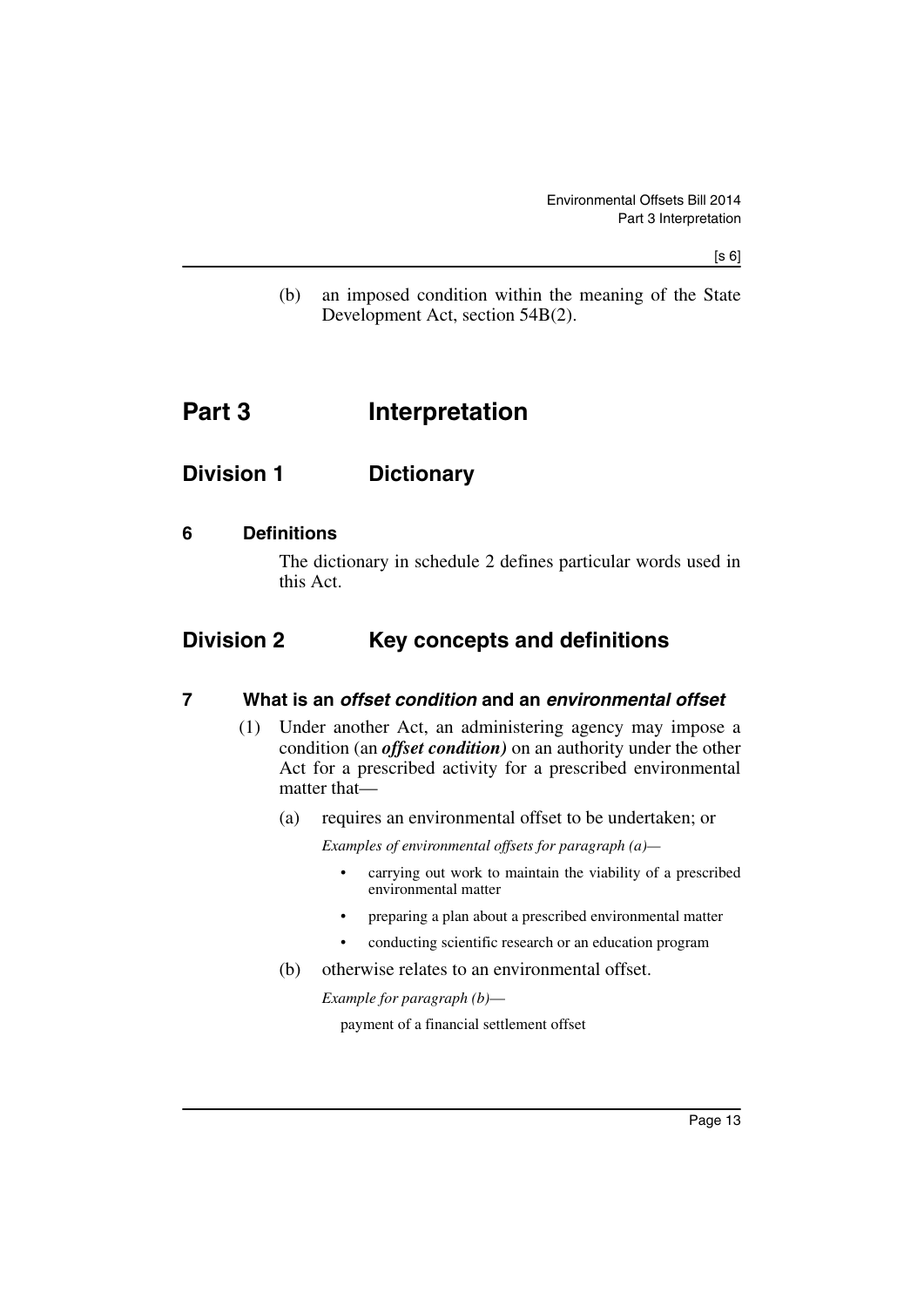#### [s 8]

- (2) An *environmental offset* is an activity undertaken to counterbalance a significant residual impact of a prescribed activity on a prescribed environmental matter.
- (3) However, an environmental offset for a prescribed environmental matter that is a protected area, other than a nature refuge, may include the delivery of any activity that provides a social, cultural, economic or environmental benefit to any protected area.

### <span id="page-15-0"></span>**8 What is a** *significant residual impact*

- (1) Generally, a *significant residual impact* is an adverse impact, whether direct or indirect, of a prescribed activity on all or part of a prescribed environmental matter that—
	- (a) remains, or will or is likely to remain, (whether temporarily or permanently) despite on-site mitigation measures for the prescribed activity; and
	- (b) is, or will or is likely to be, significant.
- (2) If a prescribed environmental matter is a protected area and the adverse impact of the prescribed activity results, or will or is likely to result, in 1 or more of the following, for the purpose of subsection  $(1)(b)$ , the impact is significant—
	- (a) the authorised clearing or inundation of all or part of the protected area for the construction of private or publicly owned infrastructure on the area;
	- (b) the exclusion of, or reduction in, the public use or enjoyment of all or part of the protected area;
	- (c) a reduction in the natural or cultural values, within the meaning of the *Nature Conservation Act 1992*, of all or part of the protected area.
- (3) However, an impact as mentioned in subsection (2) is not a significant residual impact for the protected area if the prescribed activity is—
	- (a) conducted by an authorised person performing functions under the *Nature Conservation Act 1992*; and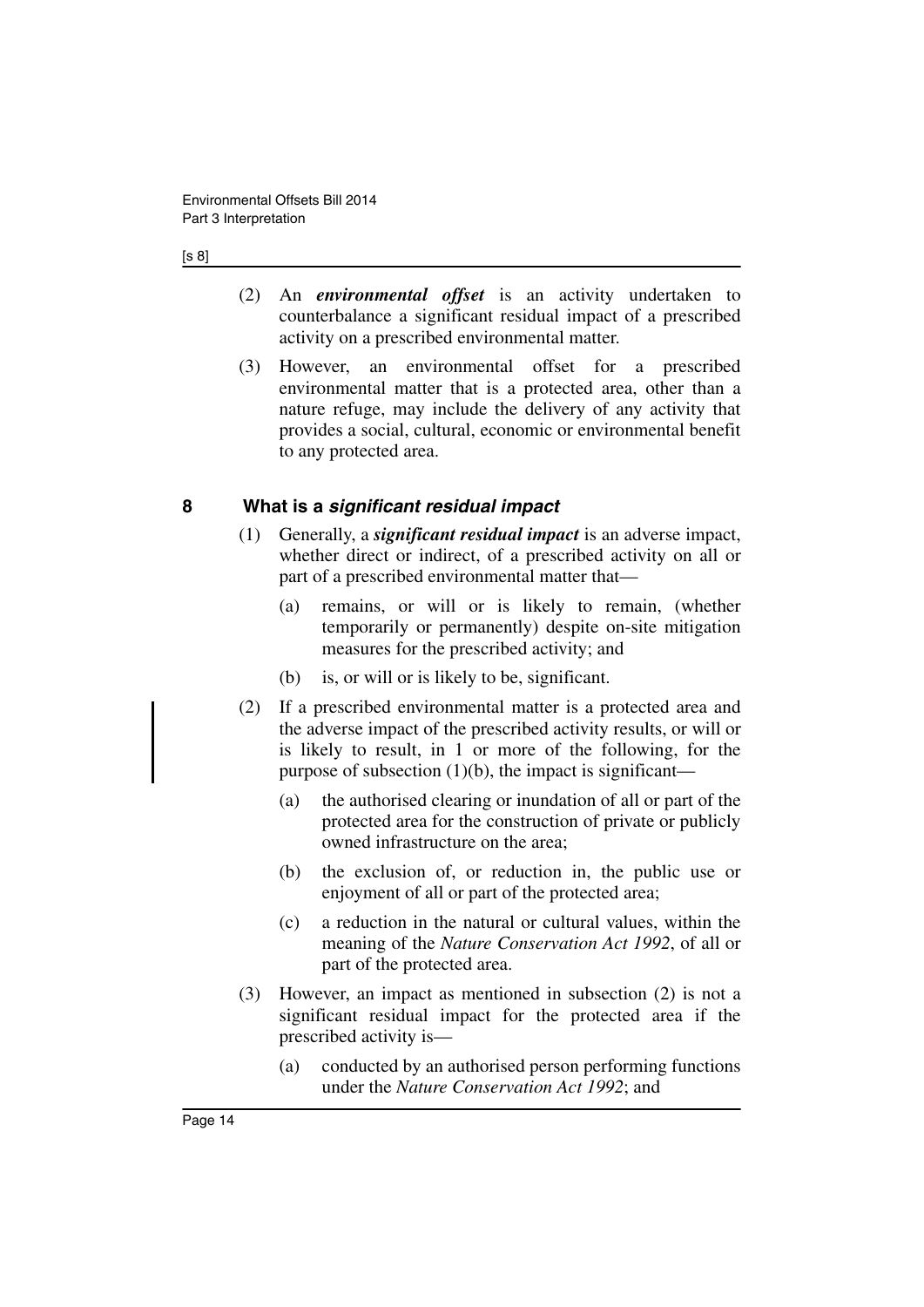- (b) consistent with the management of the area under the *Nature Conservation Act 1992*, section 15.
- (4) If a prescribed environmental matter is, or is in, a legally secured offset area and the adverse impact of the prescribed activity on all or part of the matter results, or will or is likely to result, in 1 or more of the following, for the purpose of subsection  $(1)(b)$ , the impact is significant—
	- (a) for the prescribed environmental matter for which the area was set aside for the purposes of an environmental offset—a use of the area that is inconsistent with how the environmental offset was or is required to be undertaken to achieve a conservation outcome for the prescribed environmental matter under a delivery or management plan or agreement (however described in this or another Act);
	- (b) for any other prescribed environmental matter in the area—a significant residual impact as mentioned in subsection (1) on the other prescribed environmental matter.
- (5) For subsection (2), a protected area does not include a nature refuge.
- (6) To remove any doubt, it is declared that subsection (2) does not apply to a prescribed environmental matter in a protected area.

#### <span id="page-16-0"></span>**9 What is a** *prescribed activity*

ı

A *prescribed activity* is an activity—

- (a) the subject of an authority under another Act; and
- (b) for which an offset condition may be imposed under the other Act on the authority; and
- (c) that is prescribed under a regulation.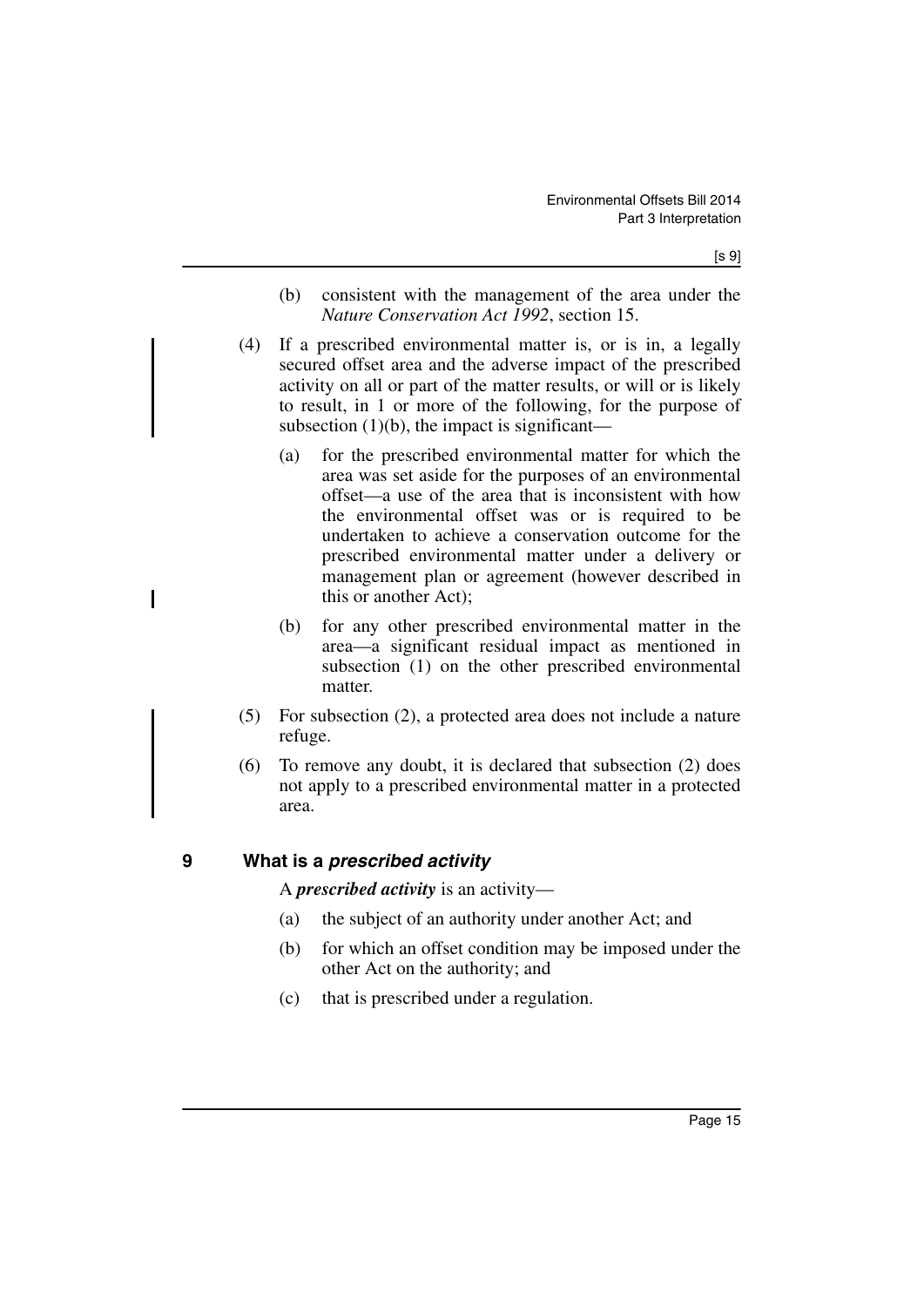#### [s 10]

#### <span id="page-17-0"></span>**10 What is a** *prescribed environmental matter* **and a** *matter of environmental significance*

- (1) A *prescribed environmental matter* is any of the following matters prescribed under a regulation to be a prescribed environmental matter—
	- (a) a matter of national environmental significance;
	- (b) a matter of State environmental significance;
	- (c) a matter of local environmental significance.
- (2) The prescription of a prescribed environmental matter may be made by reference to a matter declared, defined, designated, established, listed, prescribed or otherwise described under this Act or another Act.

*Examples for subsection (2)*—

- a fish habitat area declared under the *Fisheries Act 1994*
- a marine conservation park zone established under a zoning plan for a State marine park under the *Marine Parks Act 2004*
- vulnerable wildlife prescribed under the *Nature Conservation Act 1992*
- (3) A regulation may only prescribe a matter of national environmental significance to be a prescribed environmental matter if—
	- (a) it is a matter of national environmental significance under the *Environment Protection and Biodiversity Conservation Act 1999* (Cwlth), chapter 2; and
	- (b) it is, or may be, the subject of an approval for the taking of an action or class of actions in relation to the matter under section 46 or 146B of that Act.

#### <span id="page-17-1"></span>**11 Conservation outcome achieved by environmental offset**

A *conservation outcome* is achieved by an environmental offset for a prescribed activity for a prescribed environmental matter if the offset is selected, designed and managed to maintain the viability of the matter.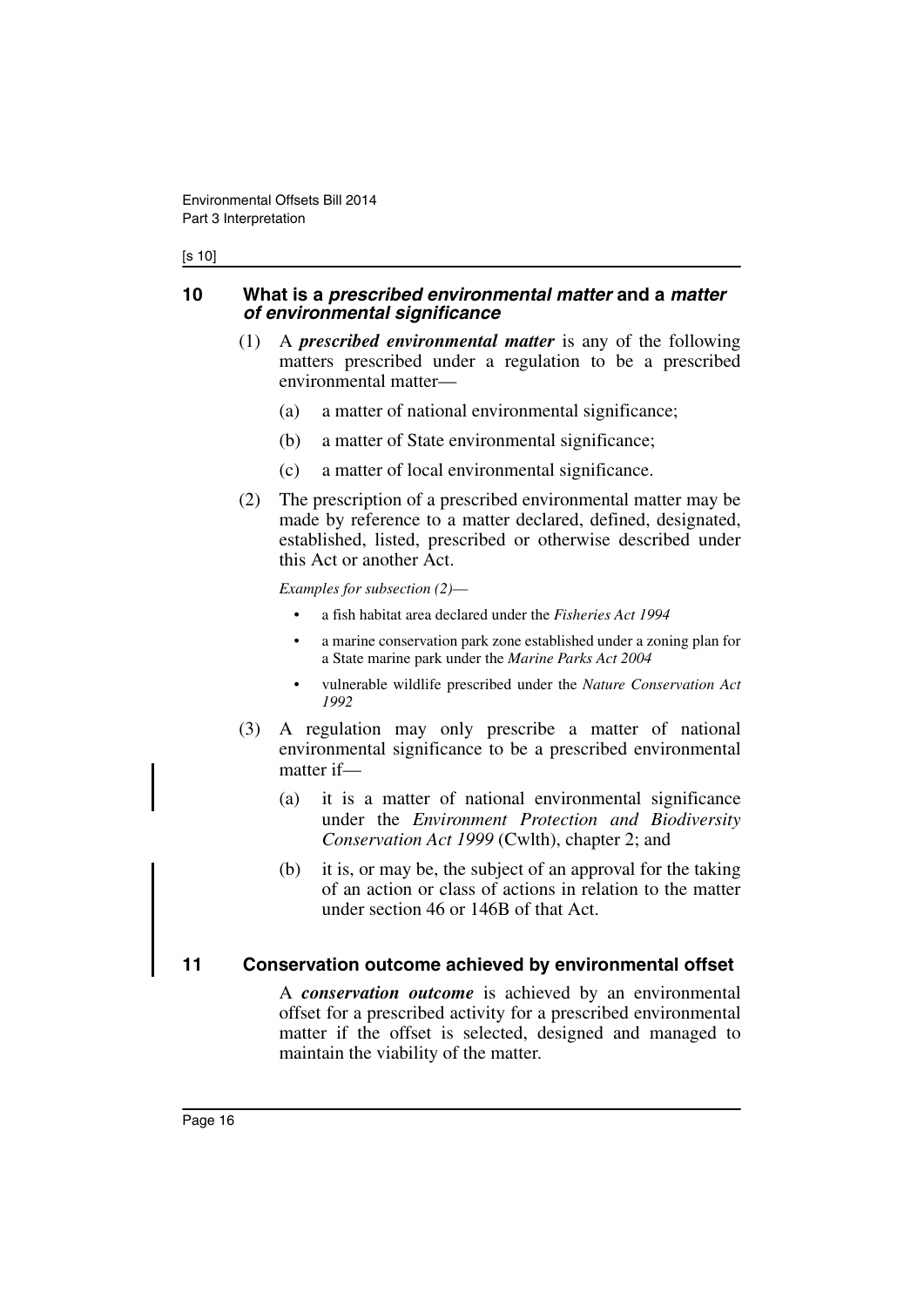# <span id="page-18-0"></span>**Part 4 Environmental offsets policies**

### <span id="page-18-1"></span>**12 What is an** *environmental offsets policy*

- (1) An *environmental offsets policy* is a document prescribed under a regulation to be an environmental offsets policy.
- (2) As soon as possible after the prescription as an environmental offsets policy of a document made by the chief executive, the chief executive must make the policy available for inspection in the way the chief executive considers appropriate.
- (3) As soon as possible after the prescription as an environmental offsets policy of a document made by a local government, the local government must ensure the policy is available for inspection in the way the local government considers appropriate.
- (4) For subsections (2) and (3), an example of a way the chief executive or a local government may consider appropriate is making the document available in an electronic form on a website.
- (5) If the document prescribed to be an environmental offsets policy is amended or repealed, the amendment or repeal does not take effect for this Act until—
	- (a) for an amendment—the document as amended is prescribed to be an environmental offsets policy; or
	- (b) for a repeal—the document is prescribed to have been repealed.

#### <span id="page-18-2"></span>**13 Content of environmental offsets policy**

An environmental offsets policy may—

- (a) set out the circumstances in which an environmental offset may or may not be required; or
- (b) set out the characteristics of an area that is suitable for undertaking an environmental offset; or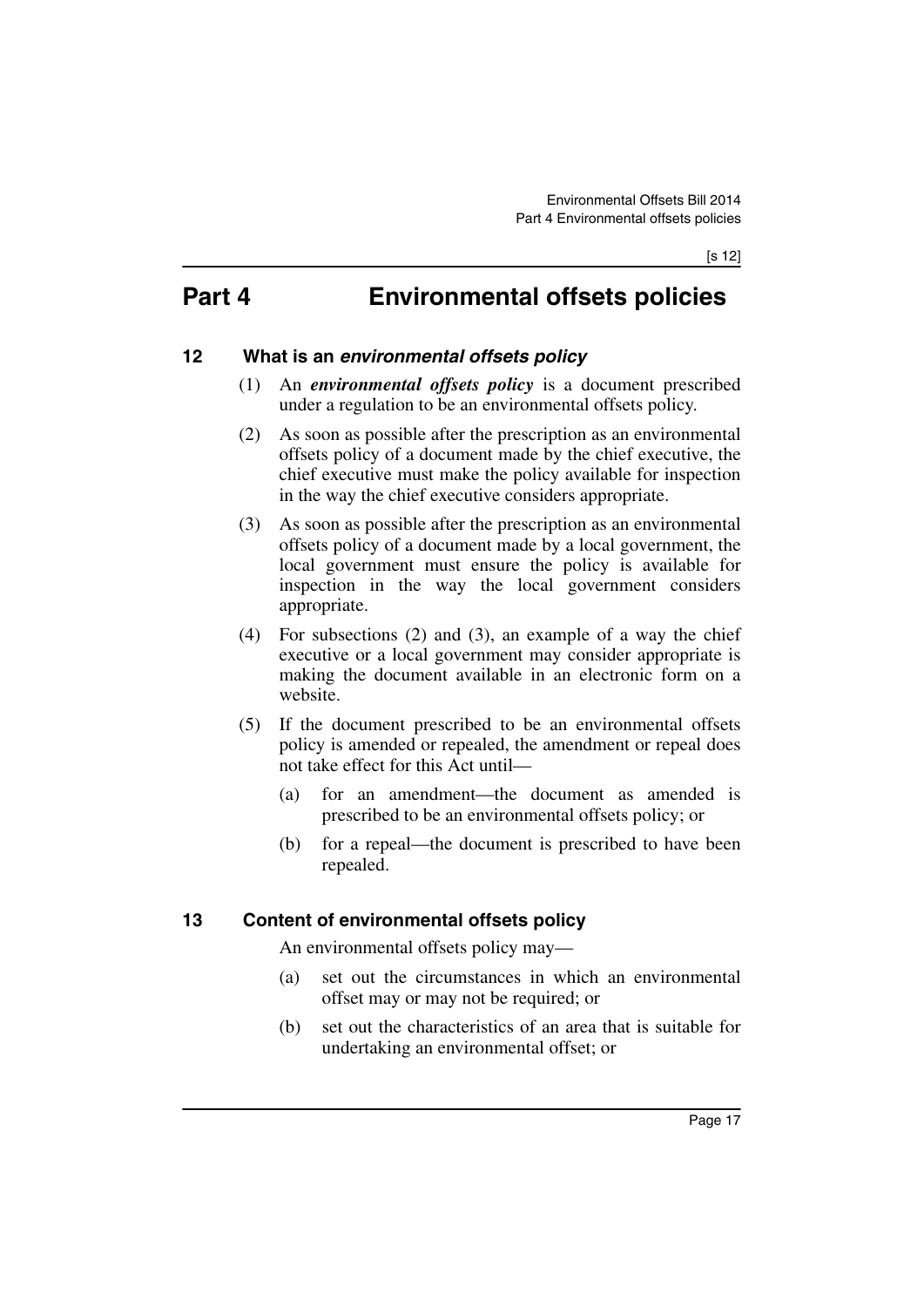#### [s 14]

- (c) provide for the ongoing management and monitoring of, and reporting about, an environmental offset; or
- (d) provide for deciding the size and scale of an environmental offset so the offset is proportionate to the significant residual impacts on a prescribed environmental matter; or
- (e) set out the requirements for calculating the amount required for a financial settlement offset; or
- (f) include any other provision relating to the main purpose of this Act.

# <span id="page-19-0"></span>**Part 5 Imposing offset conditions**

#### <span id="page-19-1"></span>**14 Imposing offset condition**

- (1) This section applies if, under another Act, an administering agency may impose an offset condition on an authority under the other Act for a prescribed activity for a prescribed environmental matter.
- (2) Despite anything to the contrary in the other Act (other than as mentioned in section 5), the administering agency may impose the offset condition only if it is satisfied—
	- (a) the prescribed activity will, or is likely to have, a significant residual impact on the prescribed environmental matter; and
	- (b) all reasonable on-site mitigation measures for the prescribed activity have been, or will be, undertaken.
- (3) In making a decision under the other Act about whether to impose an offset condition, the administering agency may have regard to any relevant offset condition that has been imposed on an authority under another Act for—
	- (a) the same, or substantially the same, prescribed activity; and

I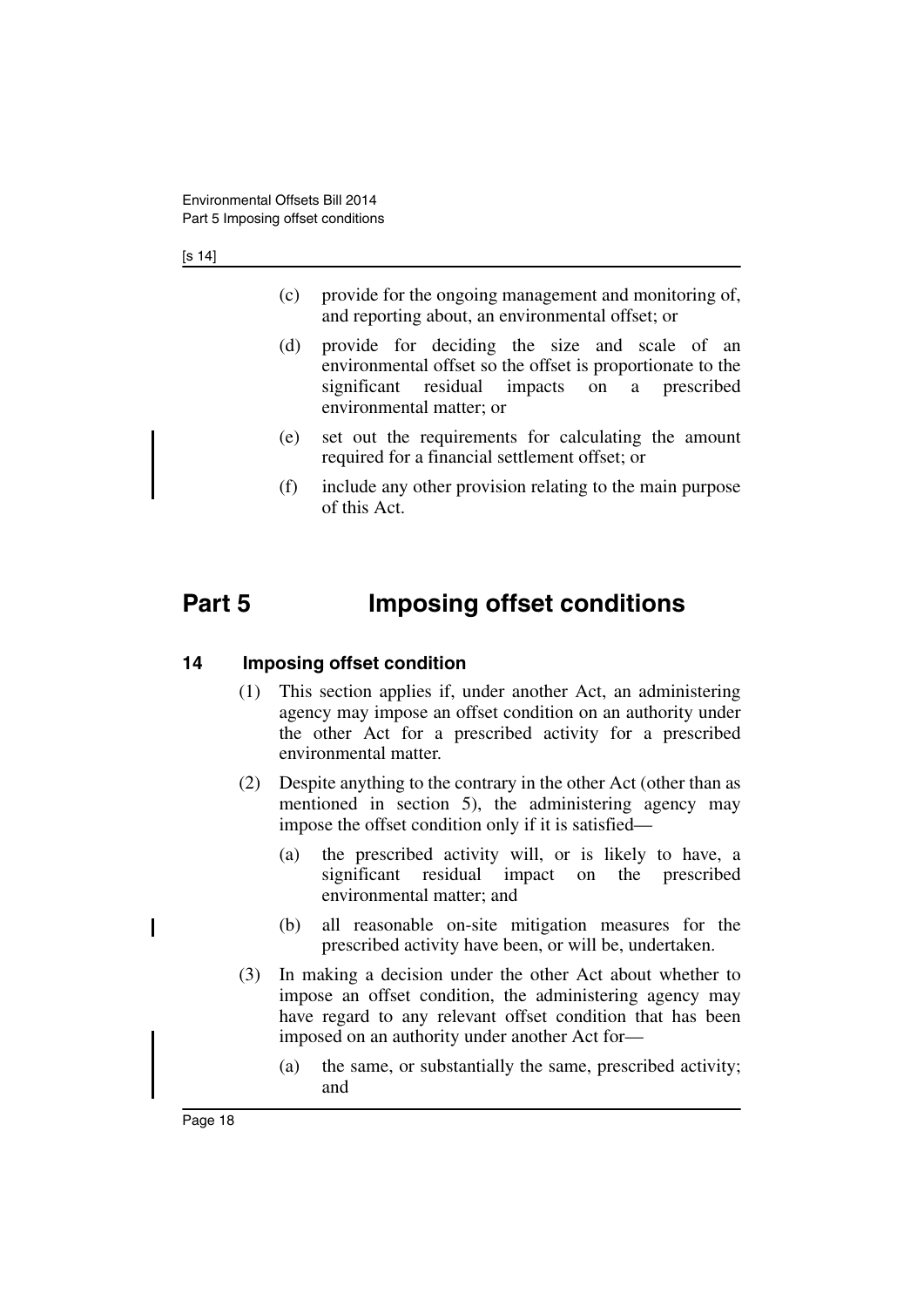- (b) the same, or substantially the same, prescribed environmental matter; and
- (c) the same, or substantially the same, area of land.

*Example for subsection (3)*—

An administering agency considering whether to impose an offset condition under the *Environmental Protection Act 1994* for a vulnerable plant may have regard to an offset condition already imposed on a clearing permit under the *Nature Conservation Act 1992* for that plant.

### <span id="page-20-0"></span>**15 Restriction on imposition of offset condition**

- (1) An administering agency must not impose an offset condition on an authority if the significant residual impact on the prescribed environmental matter relates to an area—
	- (a) for which there is an existing Commonwealth condition about—
		- (i) the same, or substantially the same, prescribed activity; and
		- (ii) the same, or substantially the same, prescribed environmental matter; or
	- (b) about which the Commonwealth has decided not to impose a Commonwealth condition for—
		- (i) the same, or substantially the same, prescribed activity; and
		- (ii) the same, or substantially the same, prescribed environmental matter.
- (2) Subsection (1) applies regardless of whether the administering agency considers—
	- (a) if there is an existing Commonwealth condition—the significant residual impact on the prescribed environmental matter is, or is likely to be, more significant than the impact for which the existing Commonwealth condition was decided; or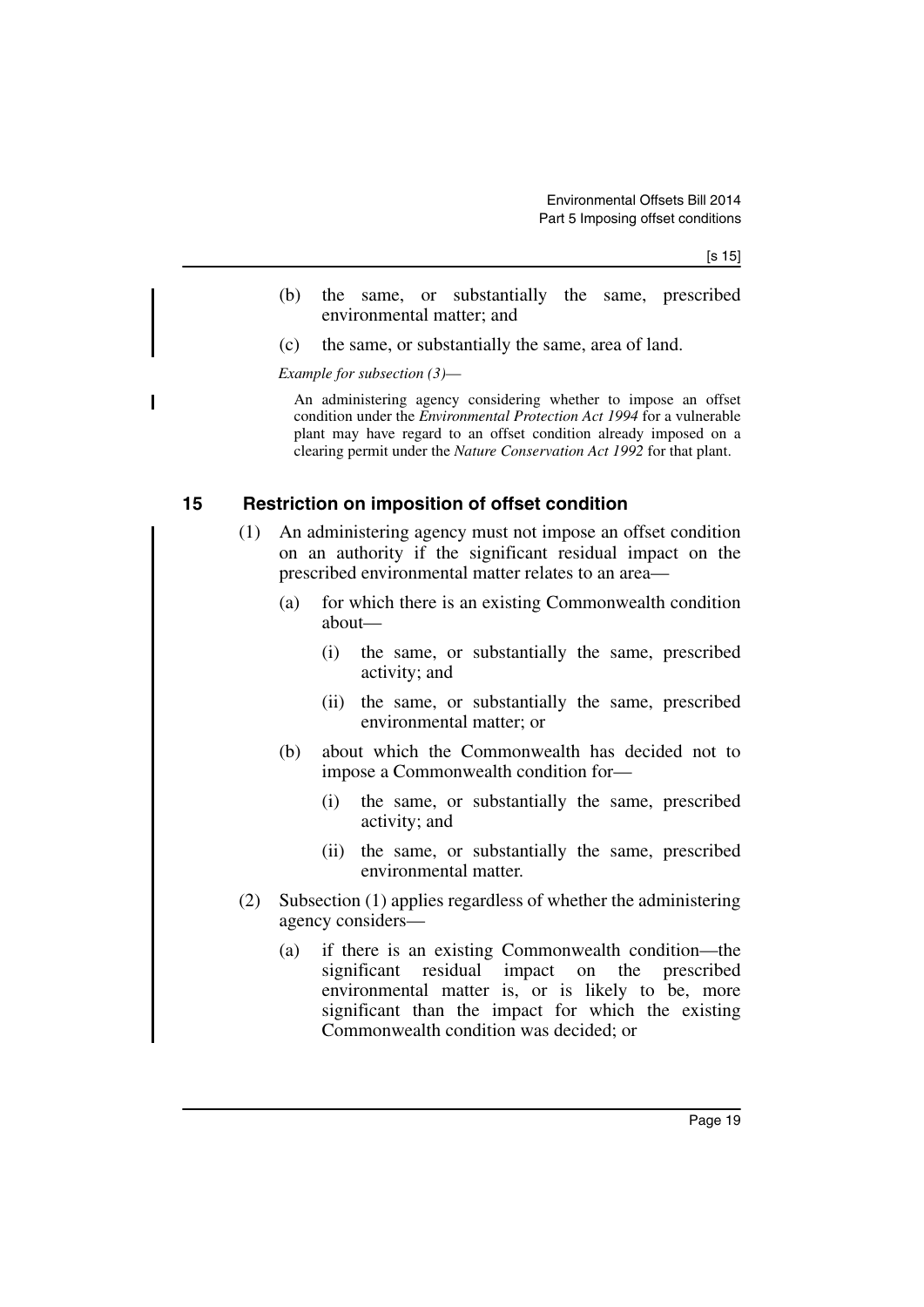### [s 15]

|                                                                                                                 | (b)                                                                                                                                                                                                           |                                                                                                                                                                                                                                         |  | have imposed a Commonwealth condition. |  |  |  |  |                                                         | if the Commonwealth decided not to impose a<br>Commonwealth condition—the Commonwealth should |  |
|-----------------------------------------------------------------------------------------------------------------|---------------------------------------------------------------------------------------------------------------------------------------------------------------------------------------------------------------|-----------------------------------------------------------------------------------------------------------------------------------------------------------------------------------------------------------------------------------------|--|----------------------------------------|--|--|--|--|---------------------------------------------------------|-----------------------------------------------------------------------------------------------|--|
| (3)                                                                                                             | Subsection (1) does not apply if the prescribed environmental<br>matter to which the condition relates is a protected area.                                                                                   |                                                                                                                                                                                                                                         |  |                                        |  |  |  |  |                                                         |                                                                                               |  |
| (4)                                                                                                             | An administering agency that is a local government must not<br>impose an offset condition on an authority if the significant<br>residual impact on the prescribed environmental matter relates<br>to an area— |                                                                                                                                                                                                                                         |  |                                        |  |  |  |  |                                                         |                                                                                               |  |
|                                                                                                                 | (a)                                                                                                                                                                                                           |                                                                                                                                                                                                                                         |  |                                        |  |  |  |  |                                                         | for which there is an existing State condition about—                                         |  |
|                                                                                                                 |                                                                                                                                                                                                               | (i)                                                                                                                                                                                                                                     |  | environmental matter; and              |  |  |  |  |                                                         | the same, or substantially the same, prescribed                                               |  |
|                                                                                                                 |                                                                                                                                                                                                               | (ii)                                                                                                                                                                                                                                    |  | activity; or                           |  |  |  |  |                                                         | the same, or substantially the same, prescribed                                               |  |
|                                                                                                                 | (b)                                                                                                                                                                                                           |                                                                                                                                                                                                                                         |  | condition for-                         |  |  |  |  | about which the State has decided not to impose a State |                                                                                               |  |
|                                                                                                                 |                                                                                                                                                                                                               | (i)                                                                                                                                                                                                                                     |  | environmental matter; and              |  |  |  |  |                                                         | the same, or substantially the same, prescribed                                               |  |
|                                                                                                                 |                                                                                                                                                                                                               | (ii)                                                                                                                                                                                                                                    |  | activity.                              |  |  |  |  |                                                         | the same, or substantially the same, prescribed                                               |  |
| (5)                                                                                                             | Subsection (4) applies regardless of whether the administering<br>agency considers-                                                                                                                           |                                                                                                                                                                                                                                         |  |                                        |  |  |  |  |                                                         |                                                                                               |  |
|                                                                                                                 | (a)                                                                                                                                                                                                           | if there is an existing State condition—the significant<br>residual impact on the prescribed environmental matter<br>is, or is likely to be, more significant than the impact for<br>which the existing State condition was decided; or |  |                                        |  |  |  |  |                                                         |                                                                                               |  |
| (b)<br>if the State decided not to impose a State condition-the<br>State should have imposed a State condition. |                                                                                                                                                                                                               |                                                                                                                                                                                                                                         |  |                                        |  |  |  |  |                                                         |                                                                                               |  |
| (6)                                                                                                             | In this section-                                                                                                                                                                                              |                                                                                                                                                                                                                                         |  |                                        |  |  |  |  |                                                         |                                                                                               |  |
|                                                                                                                 | <b>Commonwealth condition</b> means a condition that may be<br>imposed on a licence, permit or other authority under a<br>relevant Commonwealth Act, the effect of which is equivalent                        |                                                                                                                                                                                                                                         |  |                                        |  |  |  |  |                                                         |                                                                                               |  |

to an offset condition.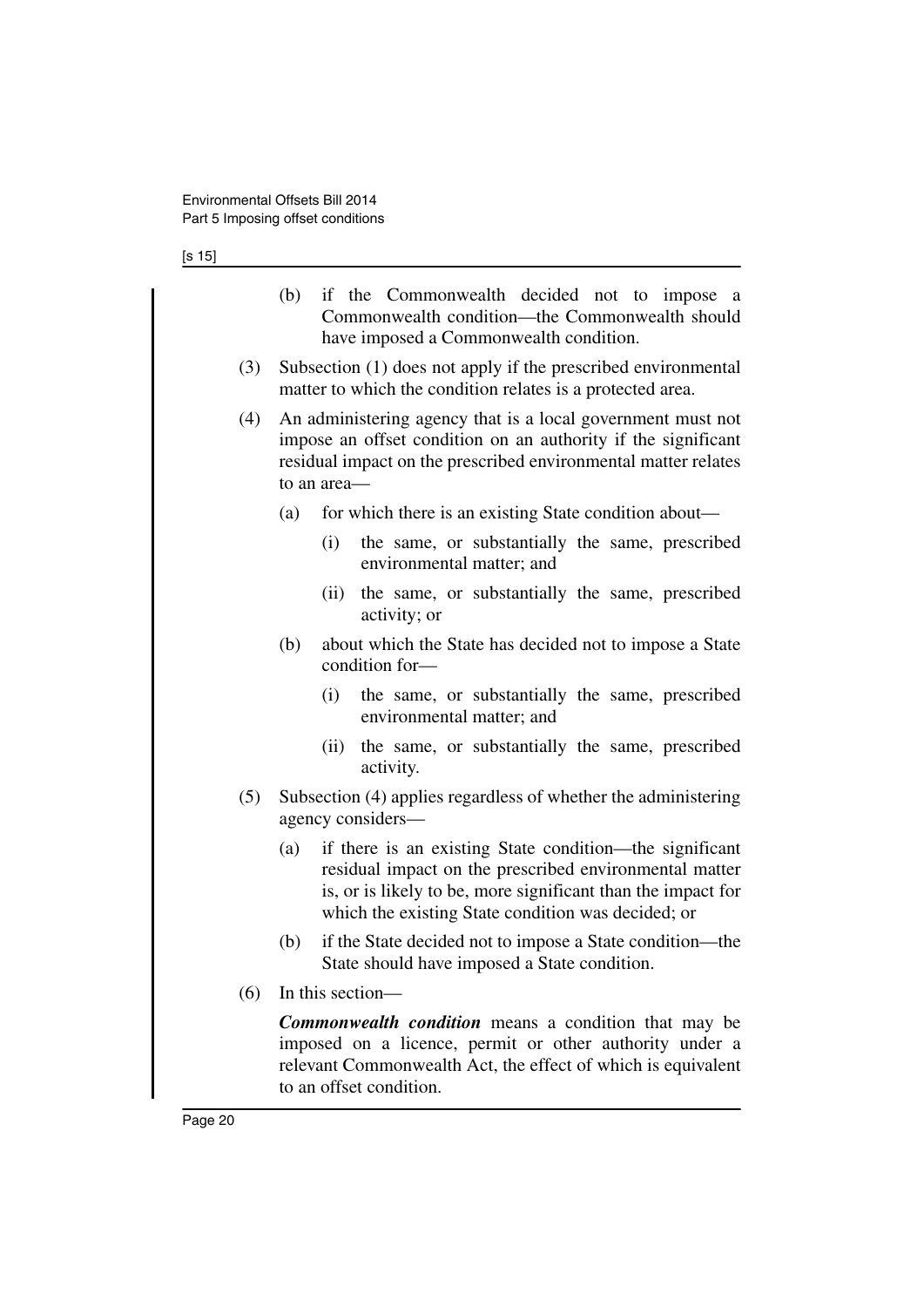#### *existing* means—

I

- (a) for a State condition—an offset condition that has been imposed; or
- (b) for a Commonwealth condition—a condition that has been imposed under a relevant Commonwealth Act.

*relevant Commonwealth Act* means any of the following—

- (a) the *Environment Protection and Biodiversity Conservation Act 1999* (Cwlth);
- (b) the *Great Barrier Reef Marine Park Act 1975* (Cwlth);
- (c) another Commonwealth Act prescribed under a regulation for this definition.

*State condition* means an offset condition.

# <span id="page-22-0"></span>**Part 6 Requirements about offset conditions**

# <span id="page-22-1"></span>**Division 1 Deemed conditions**

#### <span id="page-22-2"></span>**16 Conditions that apply under this Act to authority**

- (1) This section applies if an offset condition is imposed under another Act on an authority granted under the other Act for a prescribed activity for a prescribed environmental matter.
- (2) Sections 18, 22, 24 and 25 state further conditions that, under this Act, are imposed on the authority.
- (3) A further condition stated in section 18, 22, 24 or 25 is a *deemed condition* of the authority.
- (4) A reference in another Act to a condition (however described) of the authority includes each deemed condition.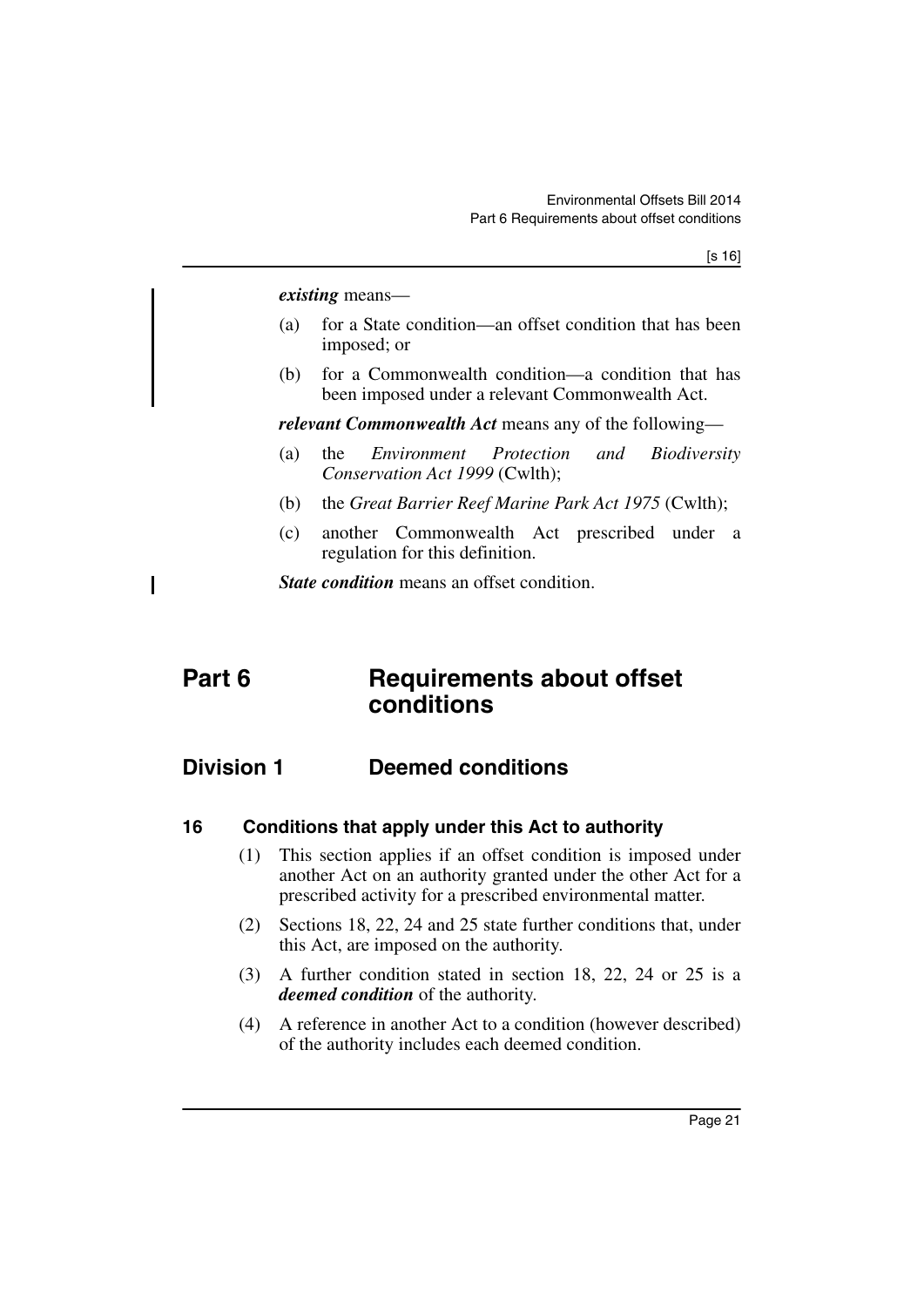#### [s 17]

(5) Subsection (4) applies despite anything to the contrary in the *Sustainable Planning Act 2009*, section 347(1)(b) and (c).

### <span id="page-23-0"></span>**17 Contravention of deemed condition**

- (1) This section applies to the following persons—
	- (a) an authority holder;
	- (b) another person who is acting under an authority granted under another Act.
- (2) A person to whom this section applies must comply with each deemed condition of the authority.
- (3) If a person contravenes a deemed condition, the person may be dealt with under the Act under which the authority was granted as if the person had contravened an offset condition imposed under that Act.
- (4) Without limiting subsection (3), the person may be prosecuted under the other Act for a breach of a deemed condition and, if convicted, is liable to a penalty in the same way and to the same extent as if the person had breached an offset condition imposed under the other Act.

# <span id="page-23-1"></span>**Division 2 Election before starting prescribed activity**

### <span id="page-23-2"></span>**18 Election about delivery of offset condition**

- (1) This section applies if, under an authority granted under another Act by an administering agency, the authority holder may—
	- (a) carry out a prescribed activity to which an offset condition relates for a prescribed environmental matter; or
	- (b) carry out a prescribed activity mentioned in paragraph (a) in stages (a *staged activity*) and deliver an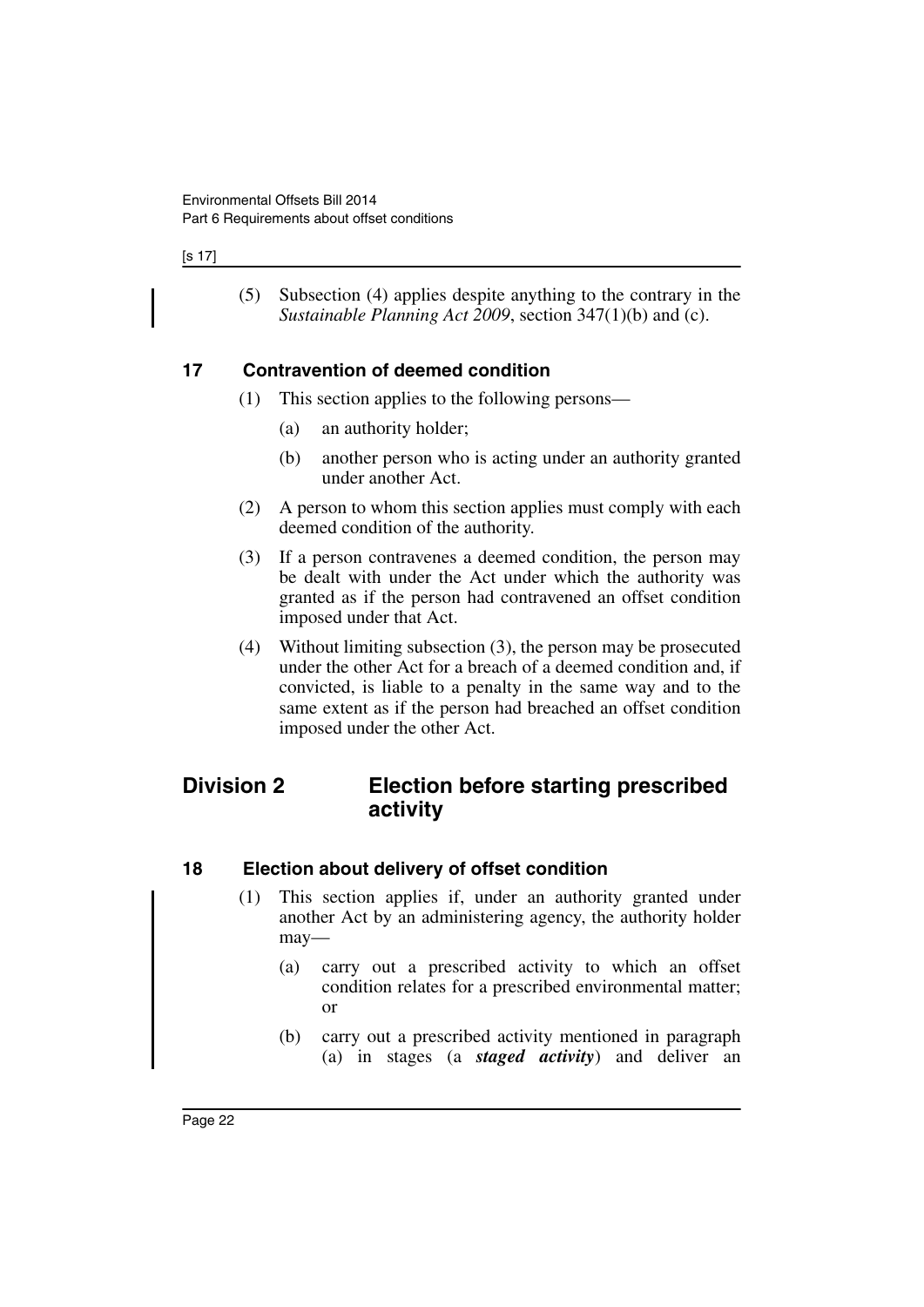[s 18]

environmental offset for each stage of the staged activity.

- (2) It is a condition of the authority that, before the authority holder starts any part of the prescribed activity mentioned in paragraph (a), or each stage of a staged activity mentioned in paragraph (b), the holder must—
	- (a) elect, by notice in the approved form given to the administering agency, to deliver the offset condition, or the offset condition for each stage of the staged activity,  $by-$ 
		- (i) a proponent-driven offset; or
		- (ii) a financial settlement offset; or
		- (iii) a combination of a proponent-driven offset and a financial settlement offset; and
	- (b) agree with the administering agency about the delivery of the offset condition for the prescribed activity mentioned in paragraph (a) or the stage of the staged activity.
- (3) If an authority holder gives a notice of election that involves a proponent-driven offset, it is also a condition of the authority that the notice must be accompanied by a plan about how the authority holder will undertake the offset (an *offset delivery plan*).
- (4) The offset delivery plan must—
	- (a) describe how an environmental offset will be undertaken and the conservation outcome will be achieved; and
	- (b) be signed by the authority holder and any entity that owns land on which the environmental offset will be undertaken; and
	- (c) satisfy each other requirement prescribed under a regulation for this section.
- (5) For subsection  $(4)(a)$ , the offset delivery plan must—
	- (a) effectively account for and manage the risks of the offset failing to achieve the conservation outcome; and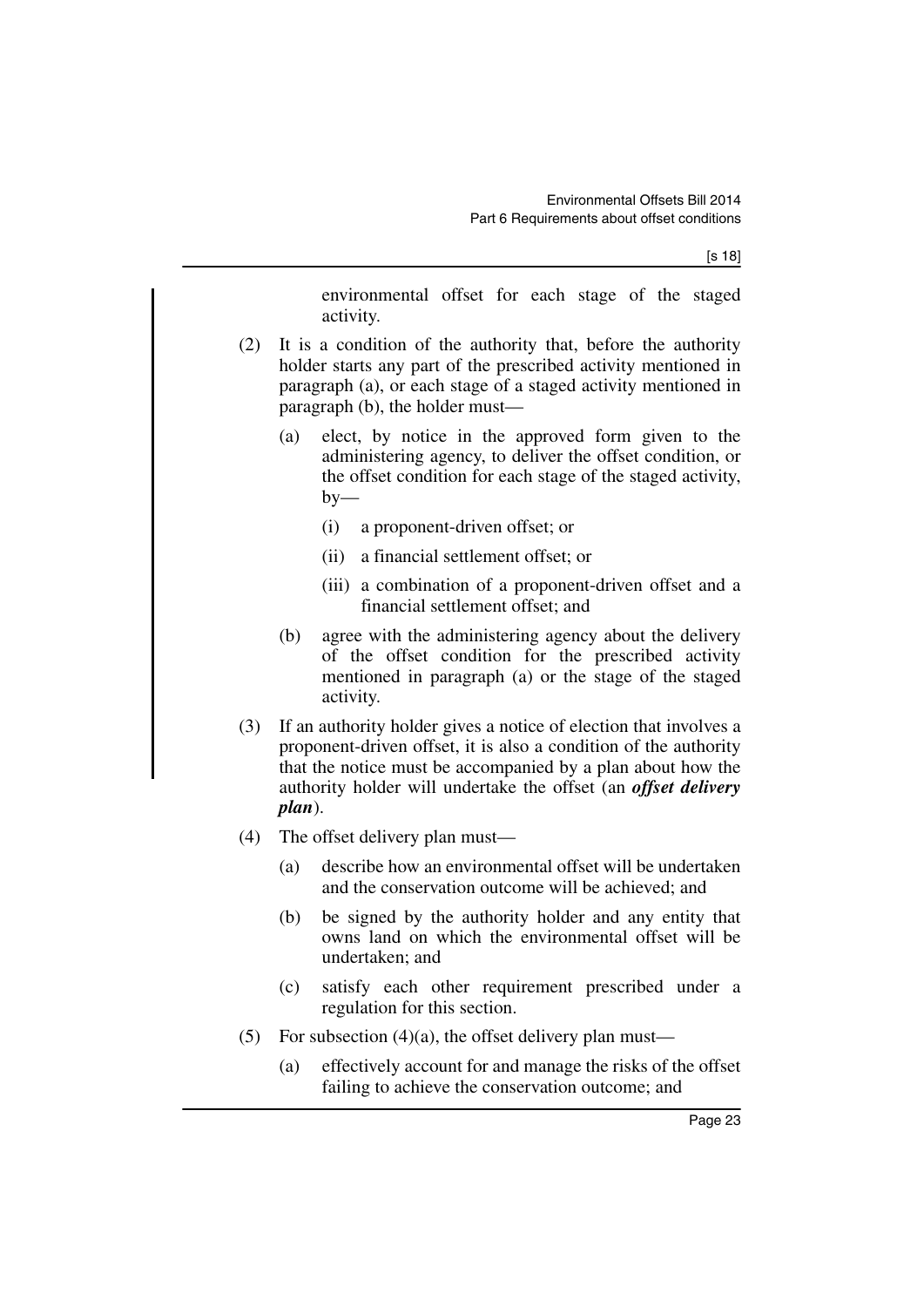[s 19]

(b) ensure the offset provides benefits in relation to the prescribed environmental matter in addition to any other benefit provided under a requirement of, or of an authority under, an Act; and

*Example for paragraph (b)*—

Ensuring an environmental offset in relation to the management of a pest provides benefits in addition to a landowner's obligation under the *Land Protection (Pest and Stock Route Management*) *Act 2002*, section 77 to take reasonable steps to keep land free of particular pests.

- (c) have transparent governance arrangements including being able to be readily measured, monitored, audited and enforced; and
- (d) ensure the offset is of a size and scale proportionate to the significant residual impacts on the prescribed environmental matter.

# <span id="page-25-0"></span>**19 Reaching agreement about delivery**

- (1) After receipt of a notice of election, the administering agency must consider the election and any offset delivery plan given to it, including by having regard to—
	- (a) each relevant environmental offsets policy; and
	- (b) any other matter prescribed under a regulation for this section.
- (2) If the administering agency decides it is appropriate to deliver the offset condition in the way stated in the notice of election and any offset delivery plan, it must give the authority holder a notice that states it—
	- (a) agrees with the holder delivering the offset in the stated way; and
	- (b) requires the holder to enter into an agreement (an *agreed delivery arrangement*) within a stated reasonable time about delivery of the offset condition.
- (3) If the administering agency decides the offset condition should be delivered in a way different to the way stated in the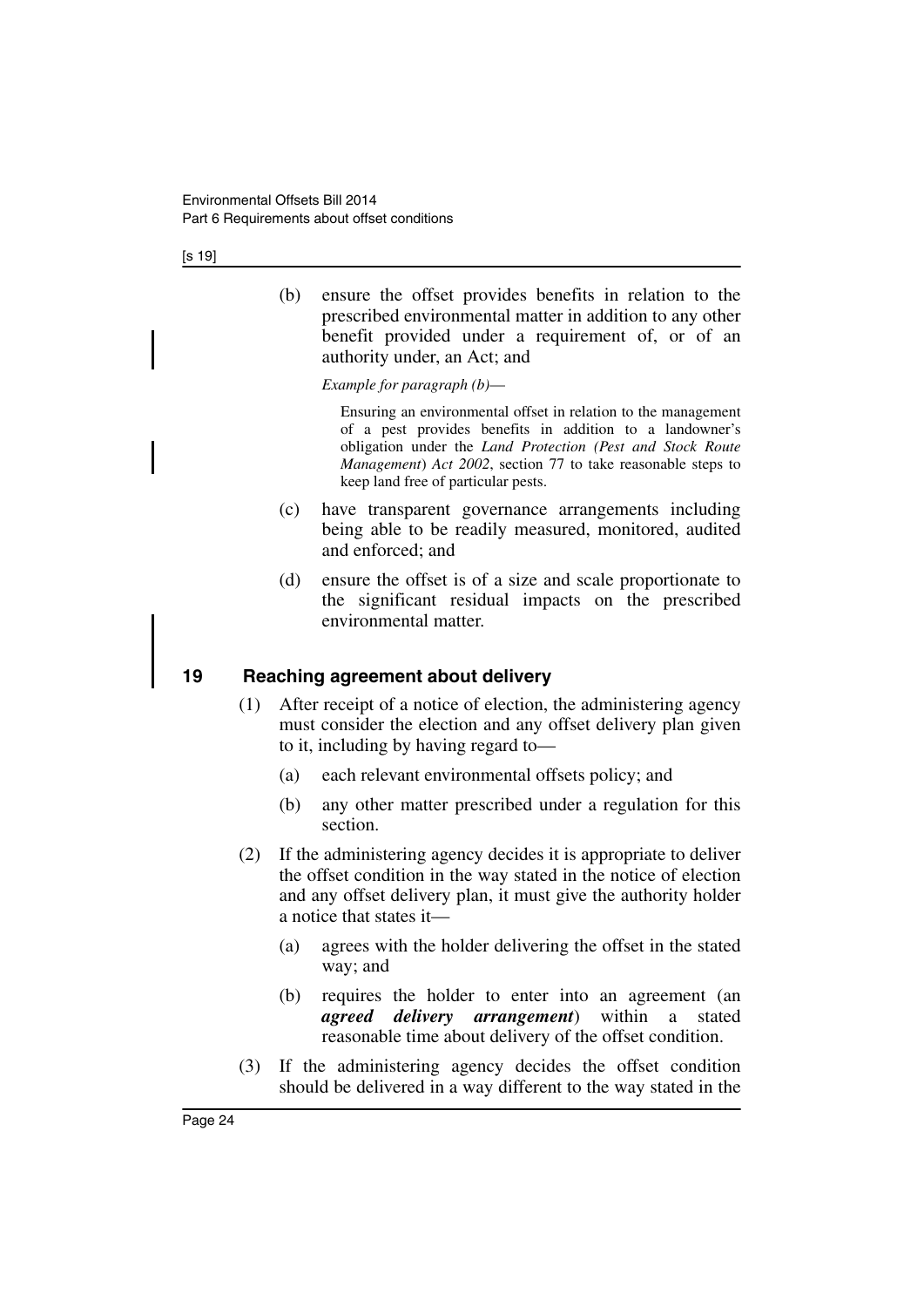[s 19]

notice of election and any offset delivery plan, it must give the authority holder a notice about the decision that states it requires the holder to enter into a process to reach agreement (also an *agreed delivery arrangement*) within a stated reasonable time about delivery of the offset condition.

- (4) If the administering agency fails to give notice under subsection (2) or (3) within 40 business days after the administering agency receives the notice of election, the holder of the authority may apply for a review of failure to give notice in the way provided for under subsection (7).
- (5) The agreed delivery arrangement must be signed by the authority holder and the administering agency and include, if there is an offset delivery plan, the offset delivery plan.
- (6) By further agreement (also an *agreed delivery arrangement*) before the authority holder starts any relevant prescribed activity under the authority, the authority holder and administering agency may amend either or both of the following—
	- (a) the agreed delivery arrangement;
	- (b) an offset delivery plan.
- (7) A regulation may provide for—
	- (a) a review of the decision to give a notice under subsection (3), or a failure to give a notice under subsection (2) or (3), within 40 business days after the administering agency receives the notice of election; and
	- (b) what happens if the authority holder and administering agency do not reach agreement within the stated reasonable time, including, for example, a dispute resolution process.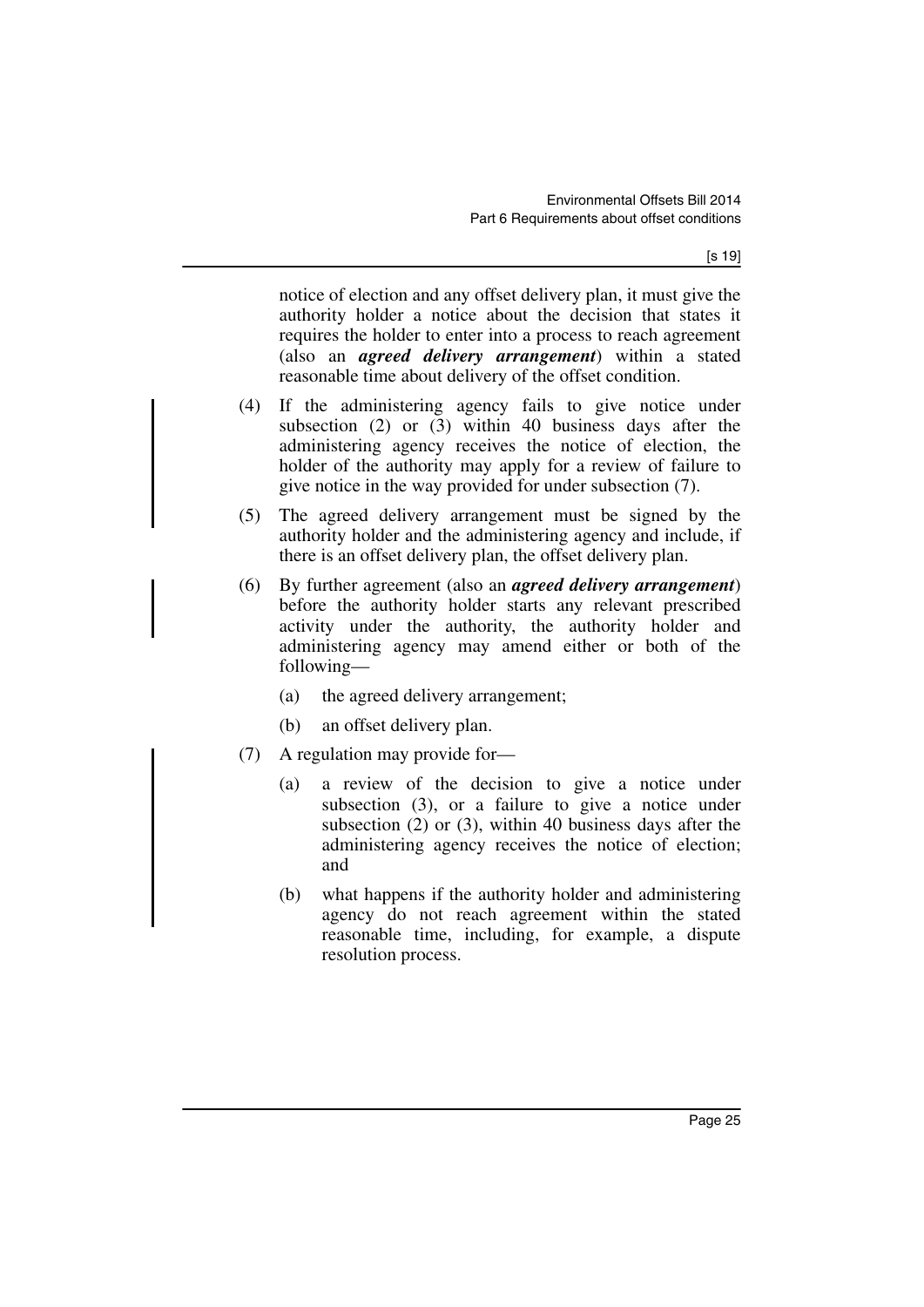[s 20]

# <span id="page-27-0"></span>**Division 3 Amending agreements after prescribed activity starts**

#### <span id="page-27-1"></span>**20 Amending agreement after prescribed activity starts**

- (1) This section applies if—
	- (a) an administering agency and an authority holder have entered into an agreed delivery arrangement under section 19 that involves a proponent-driven offset; and
	- (b) the authority holder has started the prescribed activity to which the authority relates.
- (2) By further agreement (also an *agreed delivery arrangement*), the authority holder and administering agency may amend either or both of the following—
	- (a) the agreed delivery arrangement;
	- (b) an offset delivery plan about the delivery of the proponent-driven offset.
- (3) In considering whether to enter into a further agreement, the administering agency must have regard to the matters mentioned in section  $19(1)(a)$  and (b).
- (4) An offset delivery plan amended under this section must comply with the requirements of section 18(4) and (5).

# <span id="page-27-2"></span>**Division 4 Proponent-driven offsets**

#### <span id="page-27-3"></span>**21 What is a** *proponent-driven offset*

A *proponent-driven offset* is an environmental offset proposed by an authority holder in relation to an offset condition imposed on the authority, that is to be undertaken, directly or indirectly, by the holder.

*Example of a holder indirectly undertaking an environmental offset*—

A holder may deliver an environmental offset by contracting with a broker to carry out activities on the holder's behalf.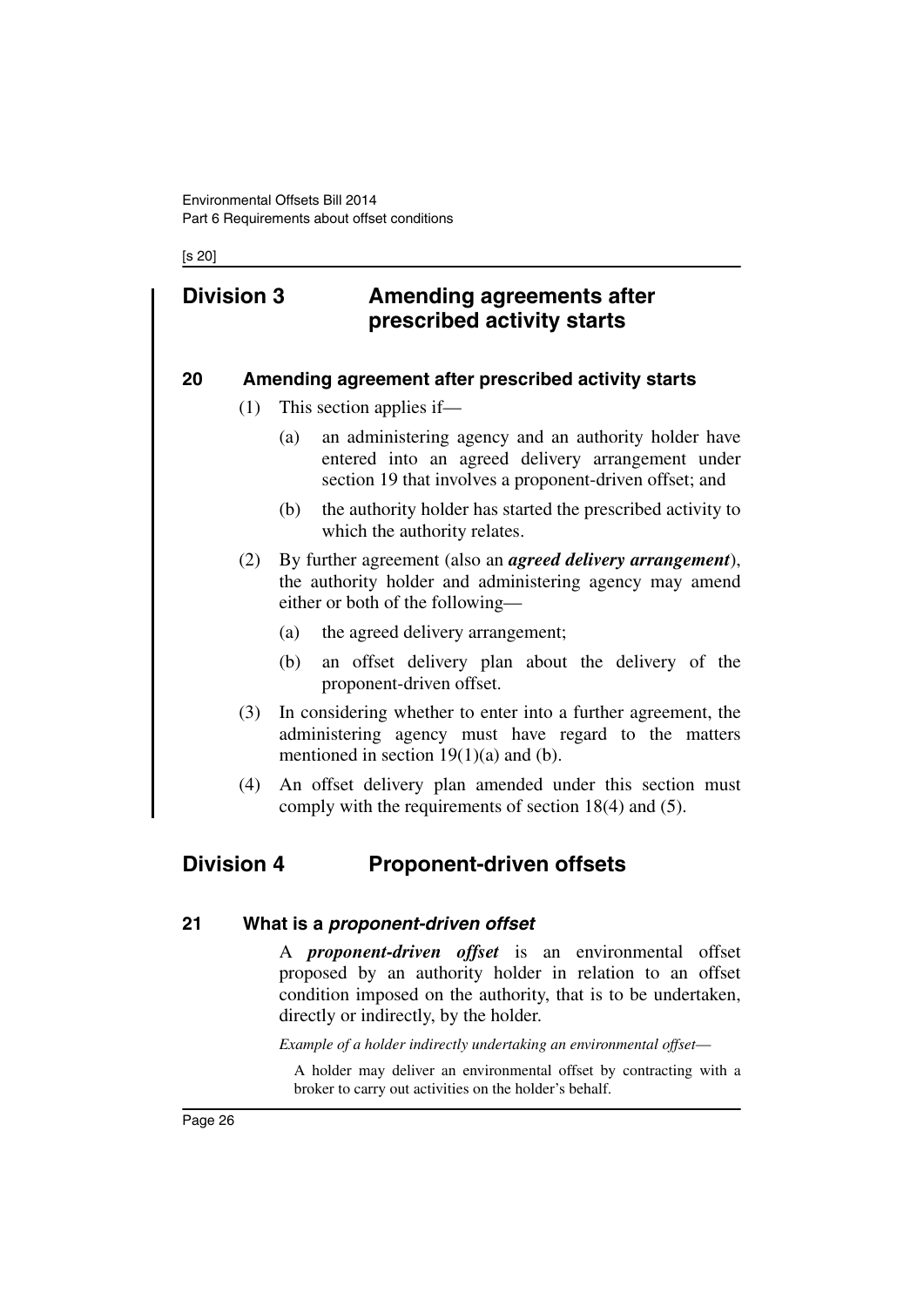[s 22]

## <span id="page-28-0"></span>**22 Requirement for proponent-driven offset**

- (1) This section applies if, under an agreed delivery arrangement, an authority holder is to deliver an environmental offset in whole or in part by a proponent-driven offset.
- (2) It is a condition of the authority that the authority holder must comply with the agreed delivery arrangement, including the agreed offset delivery plan.

# <span id="page-28-1"></span>**Division 5 Financial settlement offsets**

### <span id="page-28-2"></span>**23 What is a** *financial settlement offset*

A *financial settlement offset* is a payment, in relation to delivering an offset condition imposed on an authority, by the authority holder to the department or a local government of an amount required by the administering agency that granted the authority.

### <span id="page-28-3"></span>**24 Requirements for financial settlement offsets**

- (1) This section applies if, under an agreed delivery arrangement, an authority holder is to deliver an offset condition in whole or in part by a financial settlement offset.
- (2) It is a condition of the authority that, before the authority holder starts any part of the prescribed activity to which the offset condition relates, the holder must pay the amount required by, and in the way stated in, the agreed delivery arrangement—
	- (a) if the offset condition relates to a matter of local environmental significance that is prescribed as a prescribed environmental matter—to the local government that is the administering agency; or
	- (b) if the offset condition relates to a matter of State environmental significance that is prescribed as a prescribed environmental matter and further prescribed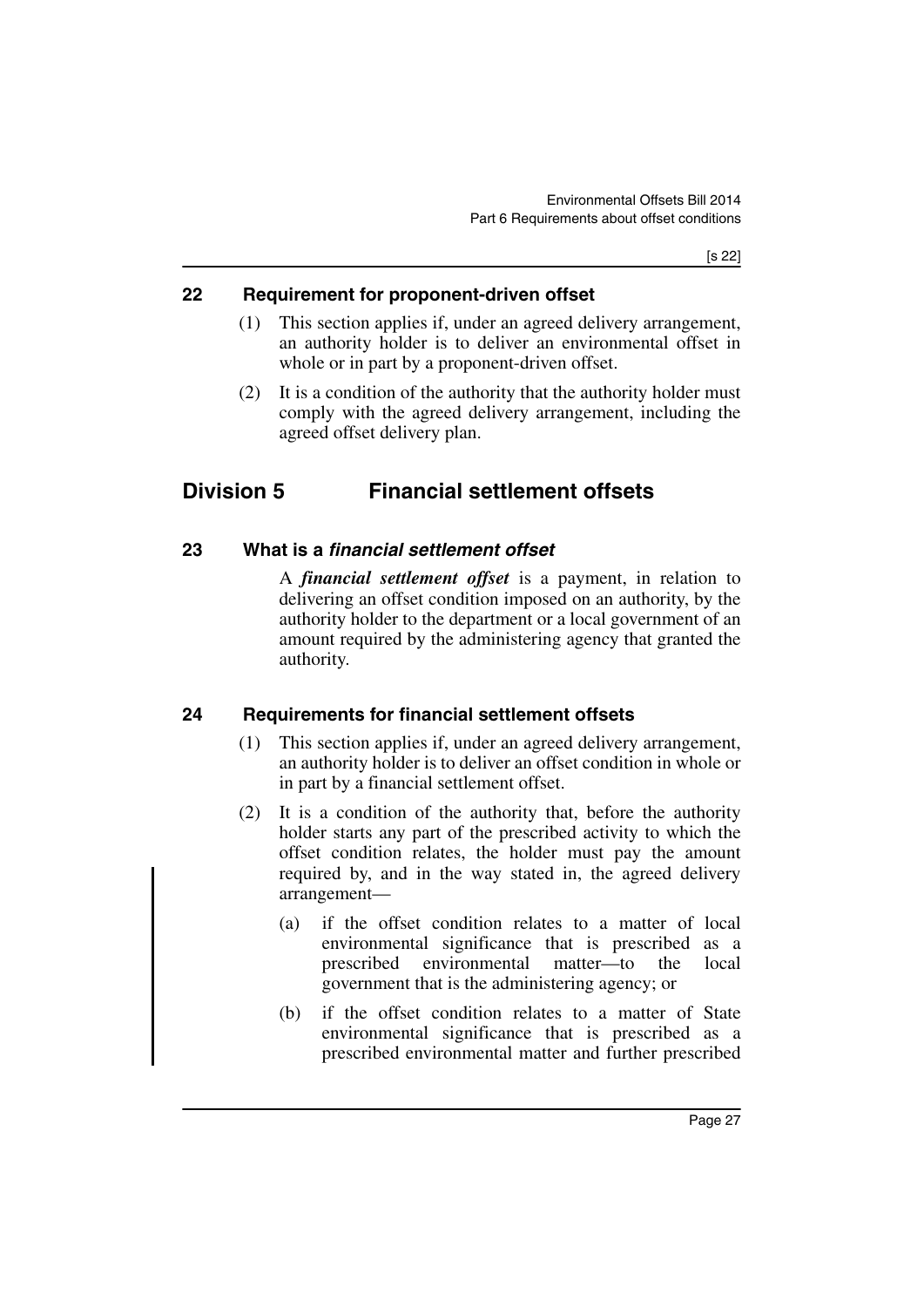[s 25]

as relevant for this section—to the local government that is the administering agency; or

(c) otherwise—to the department.

*Note*—

See also sections 85 and 89.

(3) In deciding the amount to be required as a financial settlement offset, an administering agency must calculate the amount in accordance with the environmental offsets policy.

# <span id="page-29-0"></span>**Division 6 Further condition about legally secured offset areas**

### <span id="page-29-1"></span>**25 Impacts on legally secured offset area**

- (1) This section applies to an authority granted under another Act for a prescribed activity to be undertaken in a legally secured offset area.
- (2) It is a condition of the authority that the authority holder must not carry out any prescribed activity in the legally secured offset area if—
	- (a) a delivery or management plan or agreement (however described in this Act or another Act) applies to all or part of the offset area; and
	- (b) carrying out the prescribed activity will delay, hamper or stop the delivery of the conservation outcome for a prescribed environmental matter as stated in the delivery or management plan or agreement.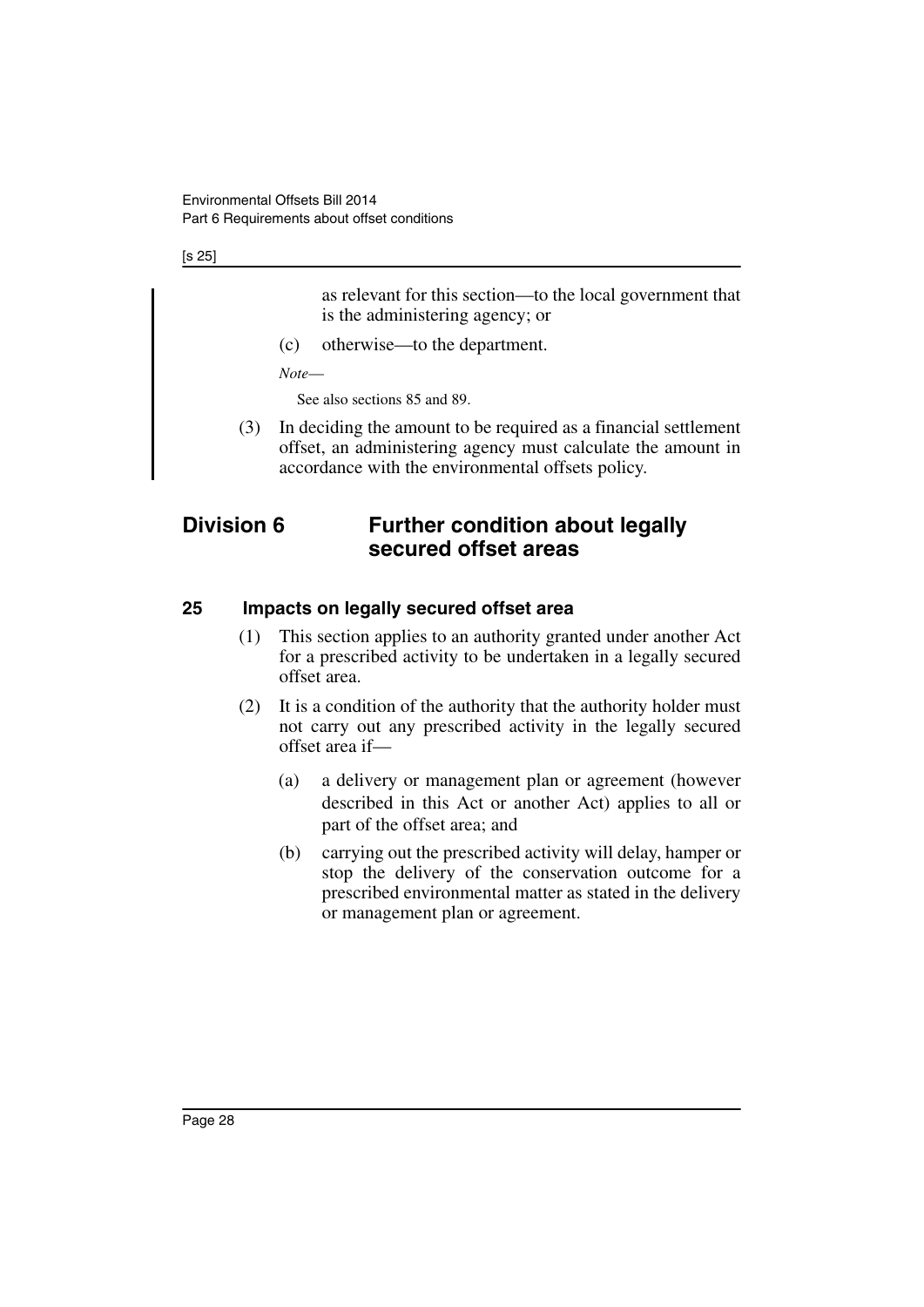[s 26]

# <span id="page-30-0"></span>**Part 7 Environmental offset agreements**

### <span id="page-30-1"></span>**26 Environmental offset agreement**

- (1) This section applies to the following administering agencies (each a *relevant agency*)—
	- (a) if an environmental offset is to be delivered in a way that includes the payment of an amount from a local government's trust fund—the local government;
	- (b) otherwise—the chief executive.
- (2) A relevant agency may enter into an agreement (an *environmental offset agreement*) with any entity in relation to the delivery of the offset.

*Note for subsection (2)—*

Under the *Acts Interpretation Act 1954*, entity, person and corporation are defined. The result is the State and each local government is an entity.

- (3) An environmental offset agreement must contain each of the following—
	- (a) the period of the agreement;
	- (b) contact details for signatories to the agreement;
	- (c) if the agreement is to achieve a conservation outcome—the terms for achieving the outcome and a statement identifying those terms;
	- (d) any other matter required to be included in the agreement under a regulation for this section.
- (4) A regulation may make provisions about environmental offset agreements, including, for example, any of the following—
	- (a) procedures for entering into an agreement;
	- (b) a prohibition or restriction on the use of an area the subject of an agreement;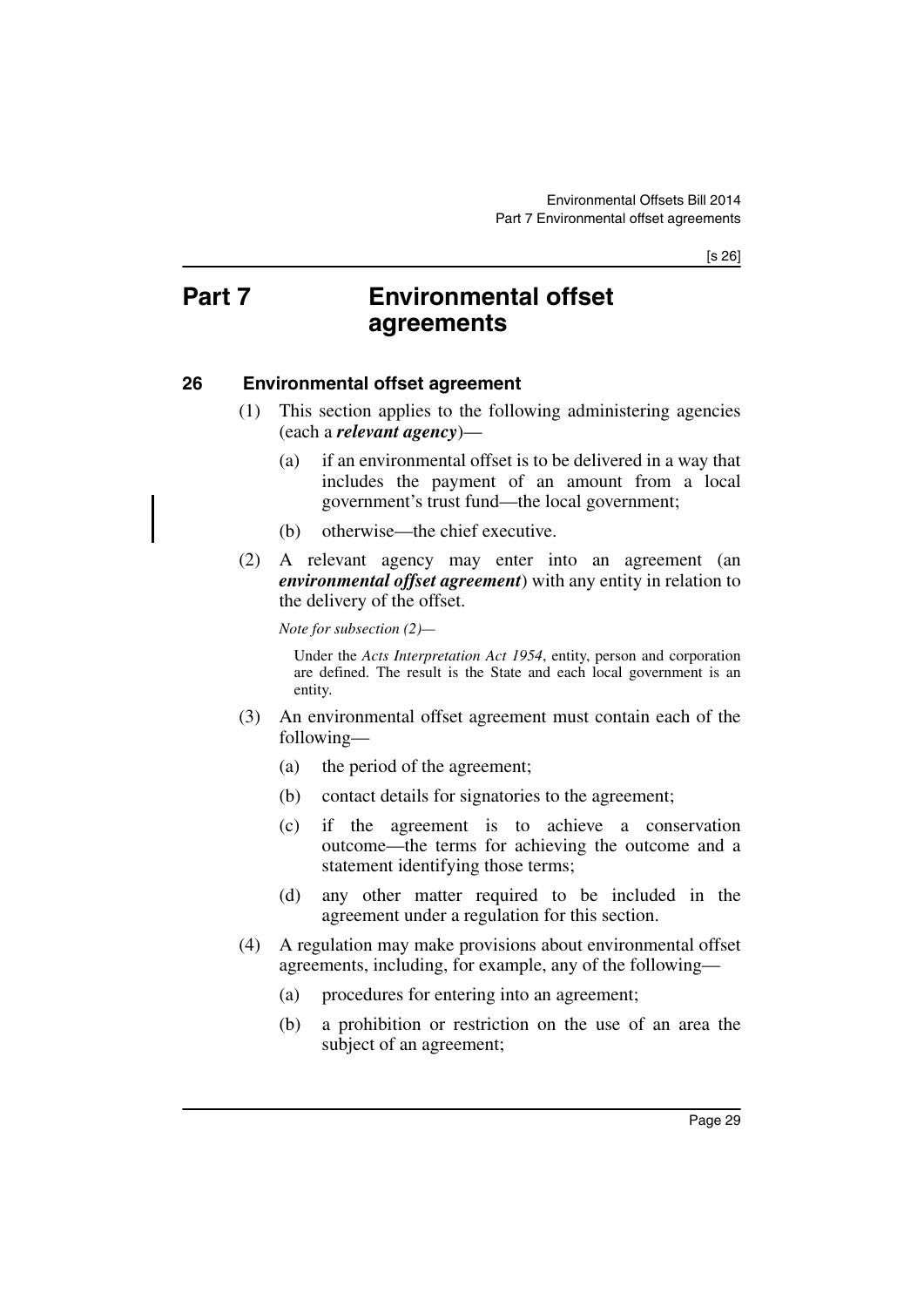#### [s 27]

- (c) the entitlement of an entity to payments under an agreement;
- (d) matters that may be considered by an administering agency in deciding if an entity is able to satisfy obligations under an agreement.

### <span id="page-31-0"></span>**27 Duration of environmental offset agreement**

An environmental offset agreement has effect until the period of the agreement ends unless it is terminated earlier in accordance with the terms of the agreement.

#### <span id="page-31-1"></span>**28 Variation etc. of environmental offset agreement**

- (1) This section applies if a relevant agency has entered into an environmental offset agreement (an *earlier agreement*) under section 26.
- (2) The relevant agency, and an entity bound by the earlier agreement, may enter into another environmental offset agreement (the *later agreement*) that varies, or terminates and replaces, the earlier agreement.

# <span id="page-31-2"></span>**Part 8 Legally secured offset areas**

#### <span id="page-31-3"></span>**29 What is a** *legally secured offset area*

- (1) An area of land is a *legally secured offset area* if—
	- (a) the area is—
		- (i) an environmental offset protection area; or
		- (ii) an area declared as an area of high nature conservation value under the *Vegetation Management Act 1999*, section 19F; or
		- (iii) another area prescribed under a regulation; and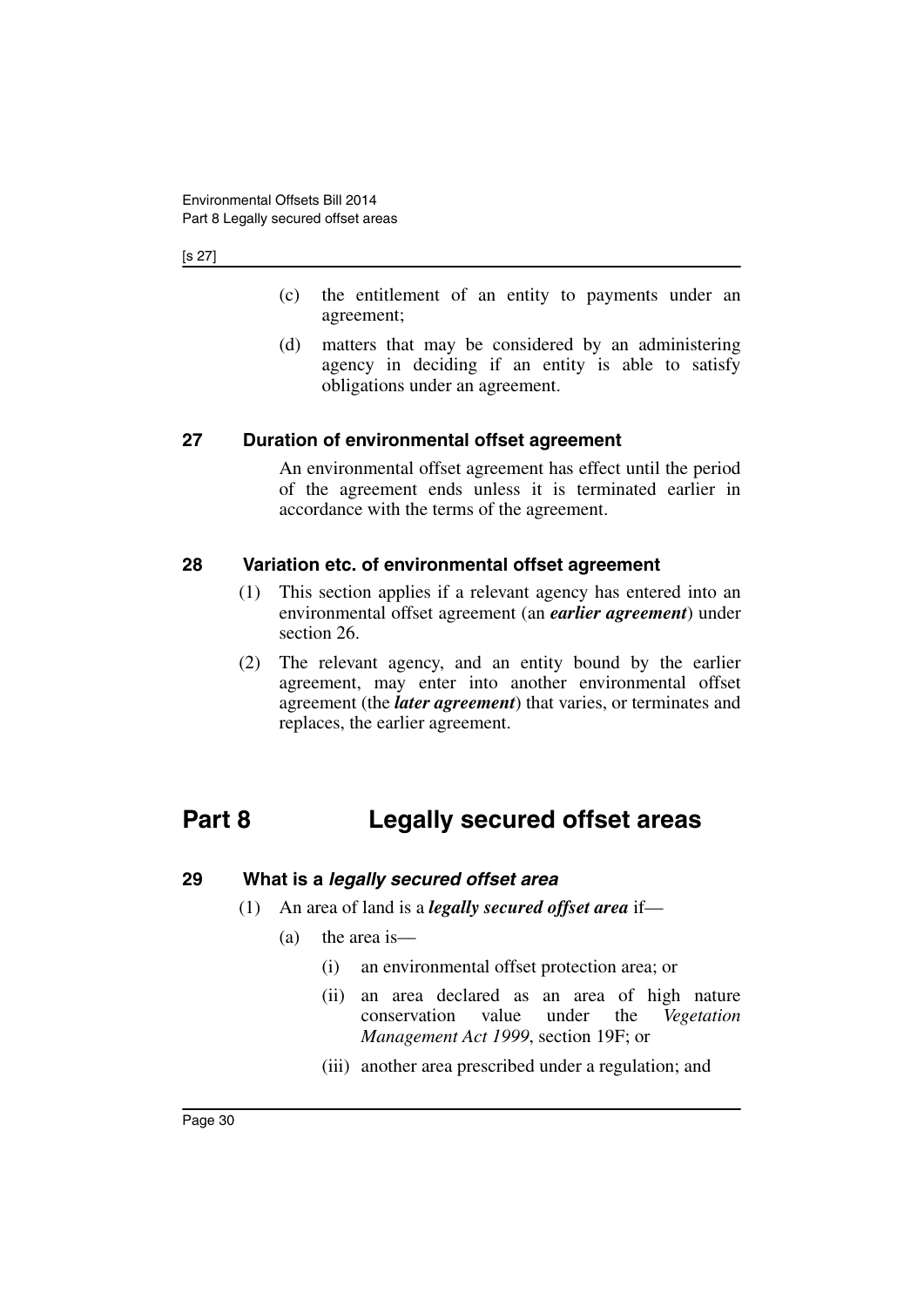[s 30]

- (b) under this Act or another Act, the area is subject to a delivery or management plan or agreement (however described in this Act or the other Act) to achieve a conservation outcome for a prescribed environmental matter.
- (2) Also, an area is a *legally secured offset area* if, after an offset condition is imposed on an authority—
	- (a) the area is dedicated, or declared by regulation, as mentioned in the *Nature Conservation Act 1992*, section 29(1) or 46; and
	- (b) the area is subject to a delivery or management plan or agreement (however described in the *Nature Conservation Act 1992*) to achieve a conservation outcome for a prescribed environmental matter.
- (3) Also, an area is a *legally secured offset area* if—
	- (a) before the commencement of this Act, a condition imposed on an authority under another Act (including a condition imposed under the State Development Act) required the establishment of the area; and
	- (b) the area is of a type prescribed under a regulation as legally secured for the purposes of the other Act.

#### <span id="page-32-0"></span>**30 Declaration of environmental offset protection area**

- (1) An owner of land may apply, in the approved form, to the chief executive for a declaration the land stated in the application is an environmental offset protection area.
- (2) The application must be accompanied by—
	- (a) an environmental offset agreement and offset delivery plan, which are designed to achieve a conservation outcome; and
	- (b) the signed consent to the declaration of each person with an interest in the land stated in the application.
- (3) The chief executive may, by written notice given to the owner—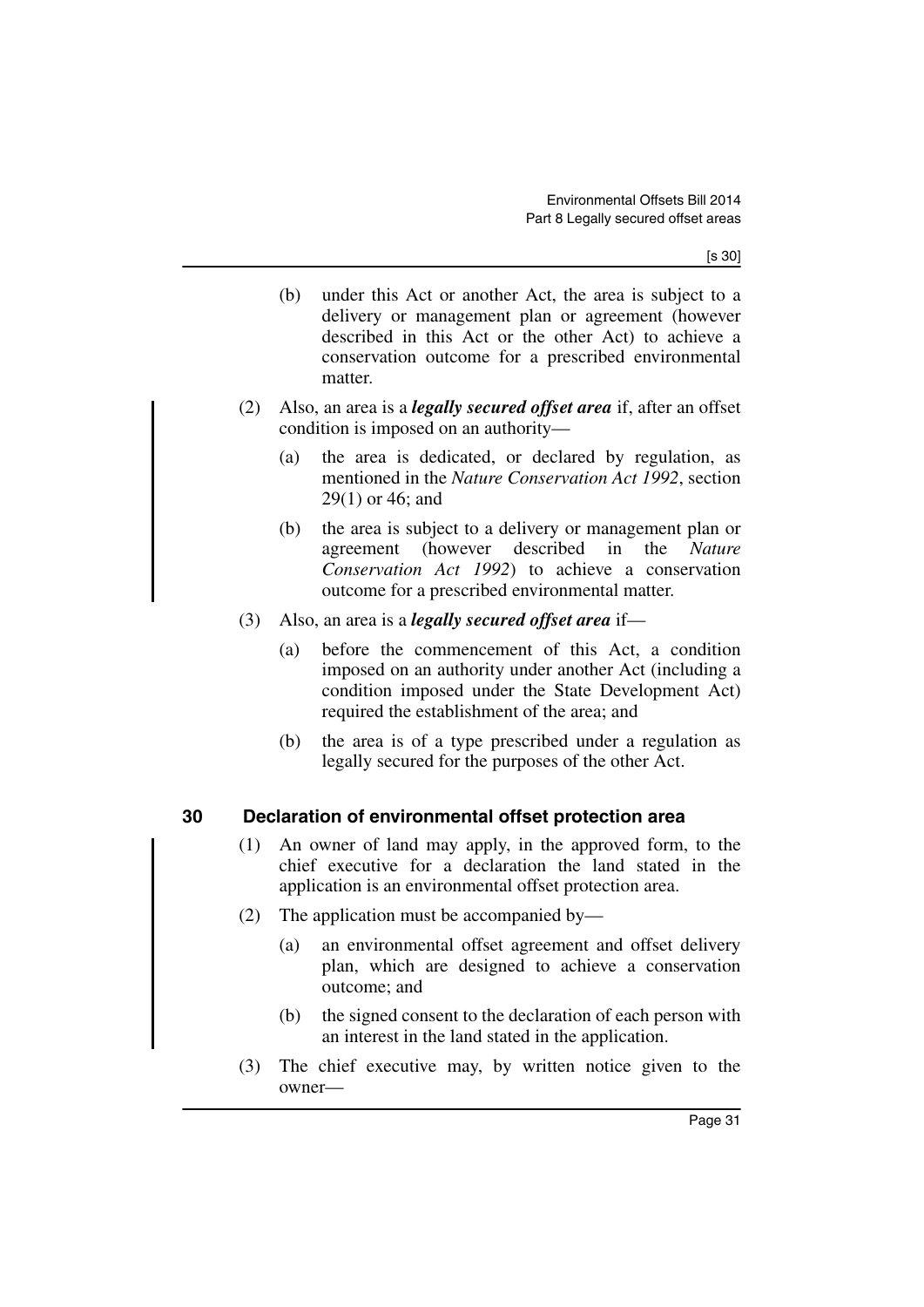#### [s 30]

- (a) declare the land stated in the application to be an environmental offset protection area; or
- (b) declare a part of the land stated in the application to be an environmental offset protection area; or
- (c) refuse the application.
- (4) An owner given a notice mentioned in subsection  $(3)(b)$  or  $(c)$ may apply in the way provided under the QCAT Act for a review of the declaration of only part of the land stated in the application or the refusal of the application.
- (5) A declaration of an environmental offset protection area may be the subject of a single declaration, even if the area—
	- (a) contains separate parcels of land; or
	- (b) comprises parcels that are not adjacent; or
	- (c) comprises parcels owned by different persons.
- (6) Before making a declaration under subsection (3)(a) or (b), the chief executive may consult, in the way the chief executive considers appropriate, with an entity the chief executive reasonably believes is, or may be, likely to be affected by the declaration.
- (7) However, the chief executive must not make a declaration for an area under subsection (3) unless the chief executive reasonably believes—
	- (a) the area may be used to deliver an environmental offset in accordance with an environmental offset agreement and any relevant offset delivery plan; and
	- (b) the combined environmental offset agreement and offset delivery plan for the area is designed to achieve a conservation outcome; and
	- (c) each other person with an interest in the land within the area has consented to the declaration.
- (8) In this section—

*geothermal tenure* see the *Geothermal Energy Act 2010*, schedule 2.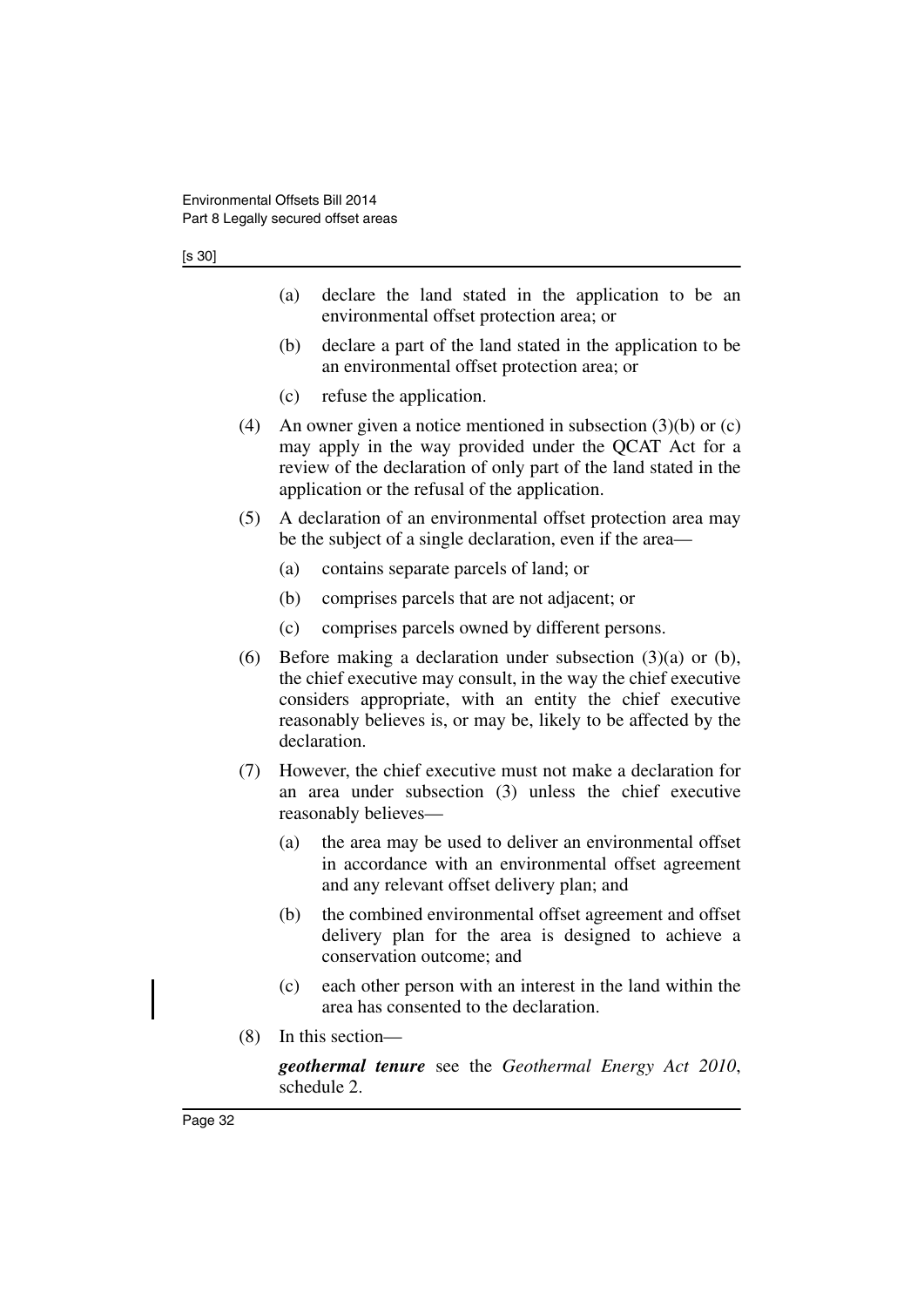*GHG authority* see the *Greenhouse Gas Storage Act 2009,* schedule 2.

*mining interest* means—

- (a) a mining claim, mineral development licence or mining lease granted under the *Mineral Resources Act 1989*; or
- (b) a petroleum lease granted under the *Petroleum Act 1923* or *Petroleum and Gas (Production and Safety) Act 2004*.

*person with an interest in land*, in an area, means—

- (a) a person with a registered interest, under the *Land Act 1994* or the *Land Title Act 1994,* in land in the area; or
- (b) if the land in the area is subject to a lease, mining interest, geothermal tenure or GHG authority—the lessee, interest holder, tenure holder or authority holder; or
- (c) if the land in the area is a forest entitlement area, State forest or timber reserve under the *Forestry Act 1959* or land prescribed under a regulation for this paragraph—the chief executive of the department in which the *Forestry Act 1959* is administered*.*

# <span id="page-34-0"></span>**31 Recording of declared areas, etc.**

- (1) After the declaration of an environmental offset protection area, the chief executive must—
	- (a) record the declaration in the register mentioned in section 90; and
	- (b) give notice to the land registrar that the declaration has been made.
- (2) The notice under subsection  $(1)(b)$  must—
	- (a) include particulars of the land within the area the subject of the declaration; and
	- (b) state that an environmental offset agreement and, if relevant, an offset delivery plan, exist in relation to the land.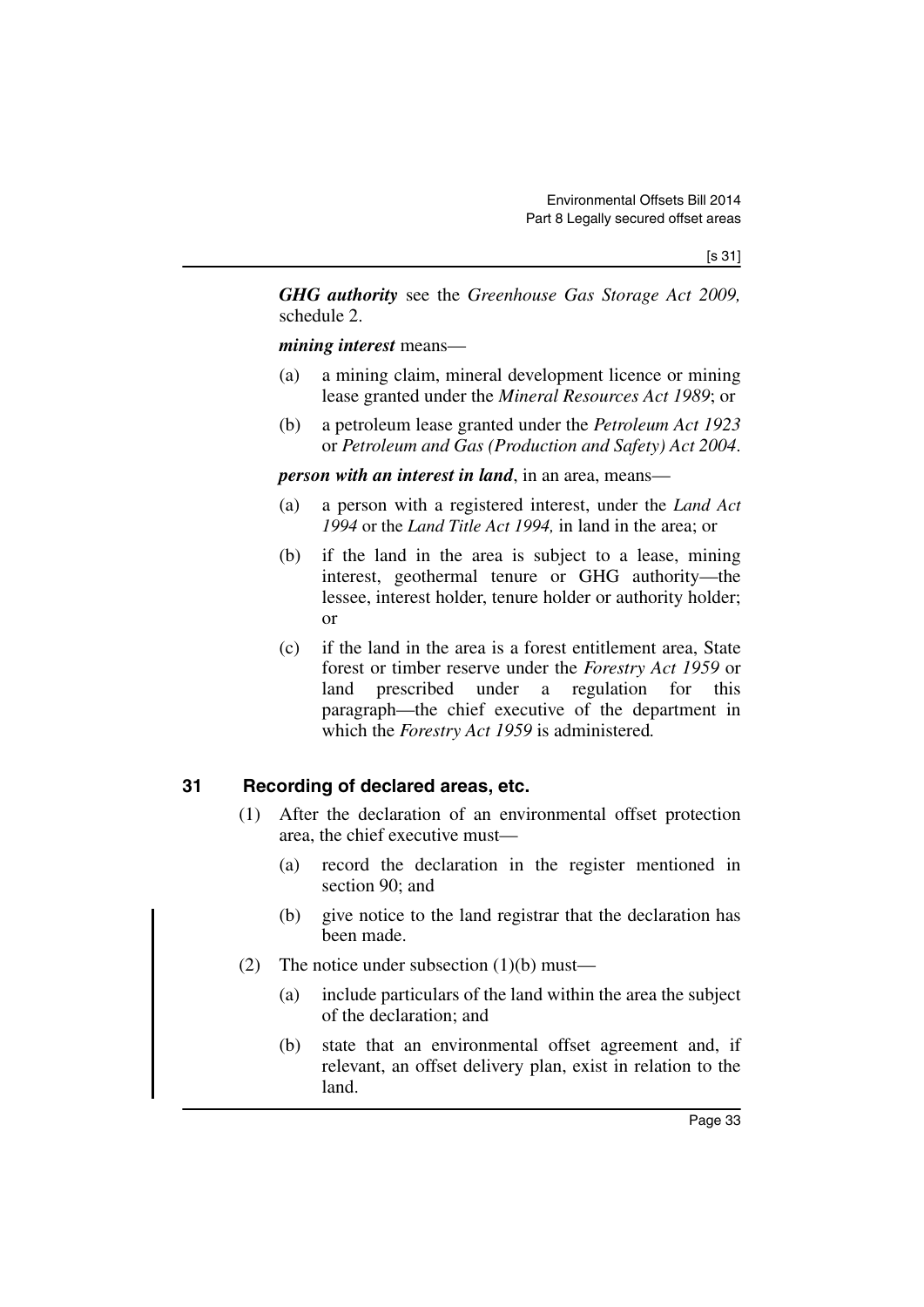#### [s 32]

- (3) If the land registrar is given a notice under subsection (1)(b) about land within the area the subject of the declaration, the land registrar must keep a record in a way that a search of a register kept by the land registrar will show—
	- (a) the declaration has been made in relation to the land; and
	- (b) an environmental offset agreement and, if relevant, an offset delivery plan exist in relation to the land.
- (4) No fee is payable in relation to the notice or the recording.
- (5) Subsection (3) does not apply in relation to land within the area the subject of the declaration if a record may not be included in a register under the *Land Act 1994* or the *Land Title Act 1994*.

#### <span id="page-35-0"></span>**32 Environmental offset agreement binding**

While the declaration of an environmental offset protection area has effect, the environmental offset agreement in relation to the area, including as varied from time to time under section 28, is binding on—

- (a) each person who is, from time to time, the owner of land within the area, even if the person did not sign the agreement; and
- (b) each other person who has a registered interest in land within the area.

#### <span id="page-35-1"></span>**33 Amending or revoking declaration**

A regulation may provide for the chief executive to do the following in relation to the declaration of an environmental offset protection area made under section 30—

- (a) amend the declaration;
- (b) revoke and remake the declaration;
- (c) revoke the declaration.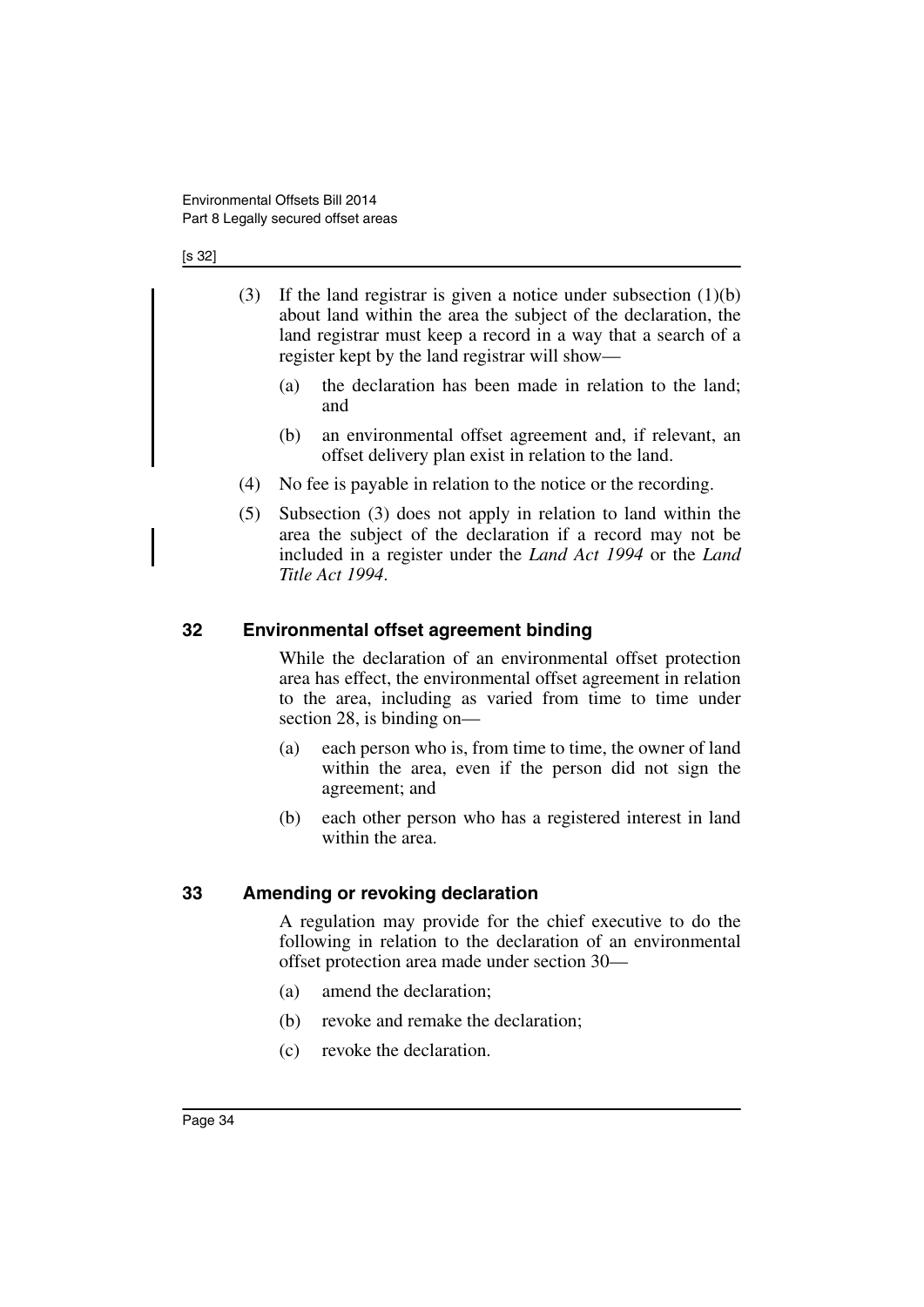#### **34 Updating or removing registry record**

- (1) This section applies if there is a registry record kept by the land registrar about a declaration of an environmental offset protection area (a *registry record*).
- (2) The chief executive may ask the land registrar to remove the registry record if—
	- (a) there was an error in the notice given to the registrar; or
	- (b) the declaration has been amended; or
	- (c) the declaration has been revoked and replaced.
- (3) The land registrar must remove the registry record if asked to do so by the chief executive.
- (4) After the removal, the chief executive may give the land registrar a notice containing information about—
	- (a) a declaration of an environmental offset protection area that was previously made; or
	- (b) a new declaration of an environmental offset protection area.
- (5) The notice must comply with section 31(2).
- (6) If the land registrar is given a notice under subsection (4), the land registrar must keep a registry record in a way that a search of a register kept by the land registrar will show the information given under subsection (4).
- (7) No fee is payable in relation to a removal or recording of a registry record under this section.

# **Part 9 Compliance notices**

#### **35 Local government or chief executive may give compliance notice**

(1) This section applies if—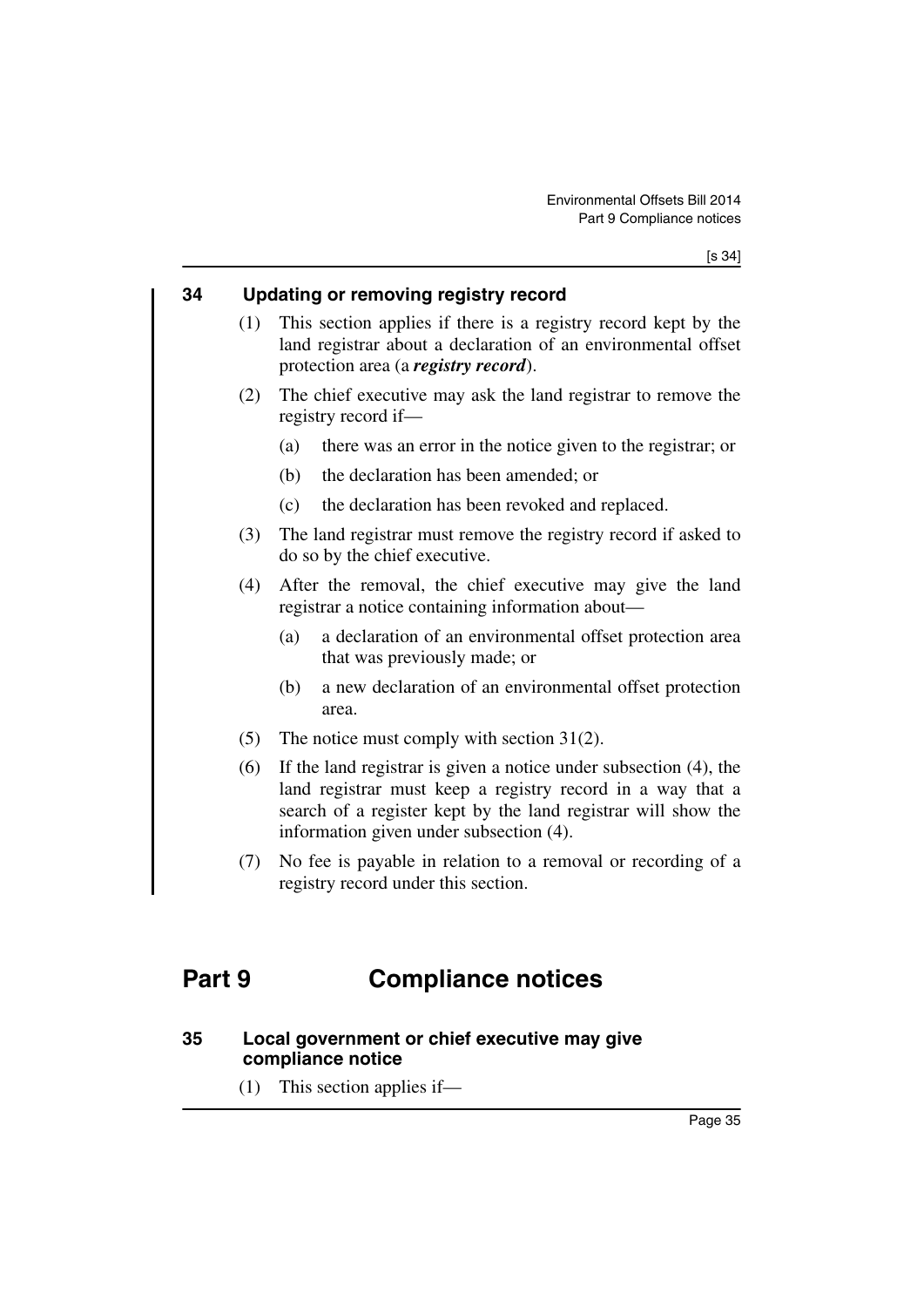- (a) a local government entered into an environmental offset agreement and the local government reasonably believes a person bound by the agreement has contravened its terms; or
- (b) the chief executive entered into an environmental offset agreement and the chief executive reasonably believes a person bound by the agreement has contravened its terms.
- (2) The local government or chief executive (as the case may be) may give a notice (a *compliance notice*) to the person requiring the person to do either or both of the following—
	- (a) start complying with the agreement;
	- (b) remedy the contravention of the agreement in a way stated in the notice.
- (3) This section does not limit the power of an administering agency under another Act to give a notice (however described) to a person about a contravention of the other Act.

## **36 Requirements for compliance notice**

- (1) A compliance notice must—
	- (a) be in writing; and
	- (b) describe the nature of the alleged contravention; and
	- (c) state the action the person must take to stop or remedy the contravention; and
	- (d) state a reasonable time within which the person must take the action; and
	- (e) include or be accompanied by an information notice for the decision to give the compliance notice.
- (2) If a compliance notice requires a person to take action involving the carrying out of work, it also must give details of the work involved.
- (3) If a compliance notice requires a person to refrain from doing an act, it also must state either—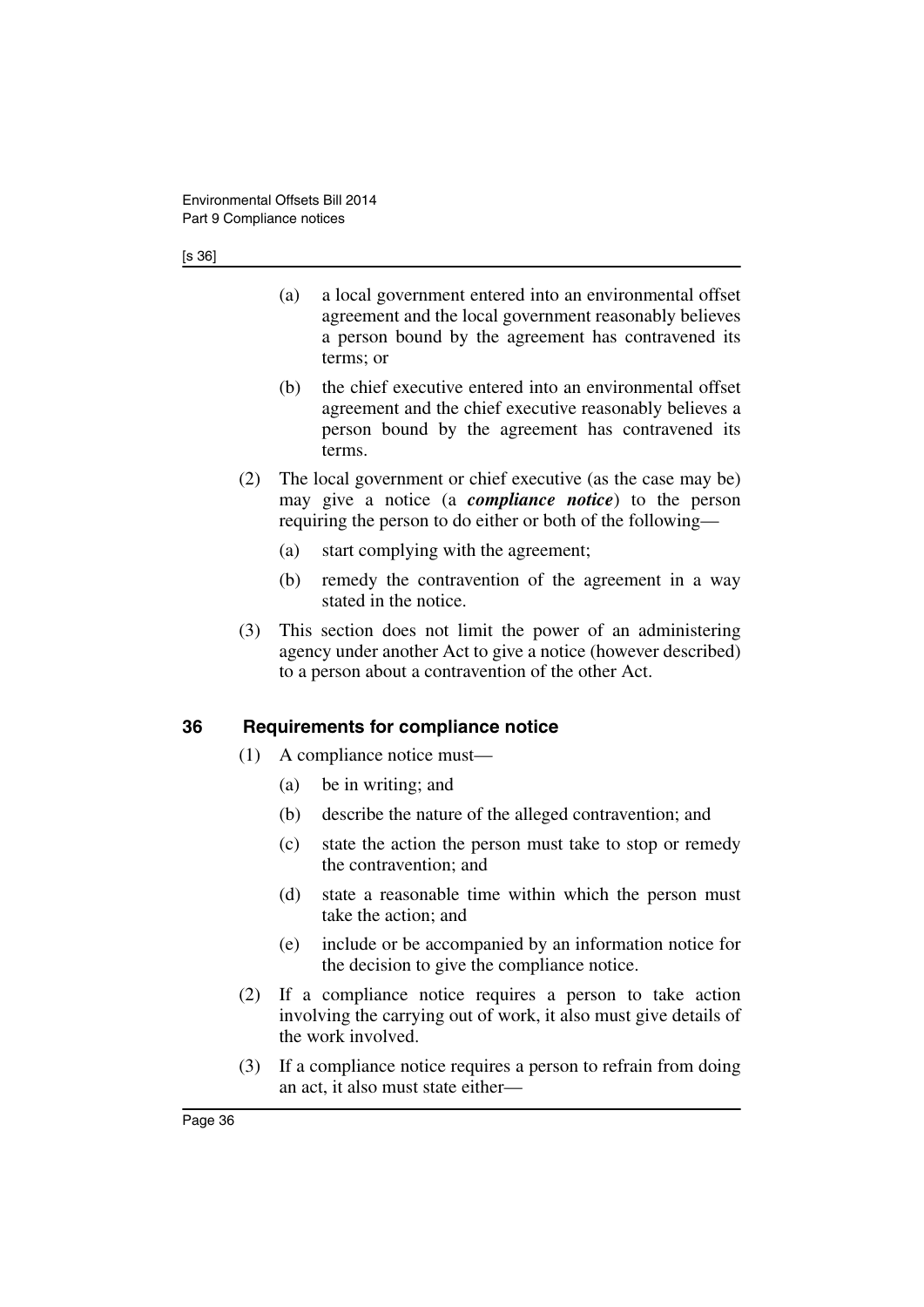- (a) a period for which the requirement applies; or
- (b) that the requirement applies until further notice.
- (4) If a compliance notice requires a person to do an act, it also must state a period within which the act is required to be done.
- (5) If a compliance notice requires a person to do more than 1 act, it may state different periods within which the acts are required to be done.
- (6) In this section—

*information notice* means a notice complying with the QCAT Act, section 157(2).

#### **37 Offence relating to compliance notice**

A person given a compliance notice must comply with it.

Maximum penalty—

- (a) if the contravention is of a term for achieving a conservation outcome—1665 penalty units; or
- (b) otherwise—300 penalty units.

*Note*—

Under section 26, if an environmental offset agreement is to achieve a conservation outcome, the agreement must include a statement identifying the terms relating to achieving that conservation outcome.

#### **38 Review of decision to give compliance notice**

A person given a compliance notice may apply, in the way provided under the QCAT Act, for a review of the decision to give the notice.

## **39 Taking action**

(1) If a local government or the chief executive gives a person a compliance notice and the person contravenes it by not doing something, the local government or chief executive (the *entity*) may do the thing.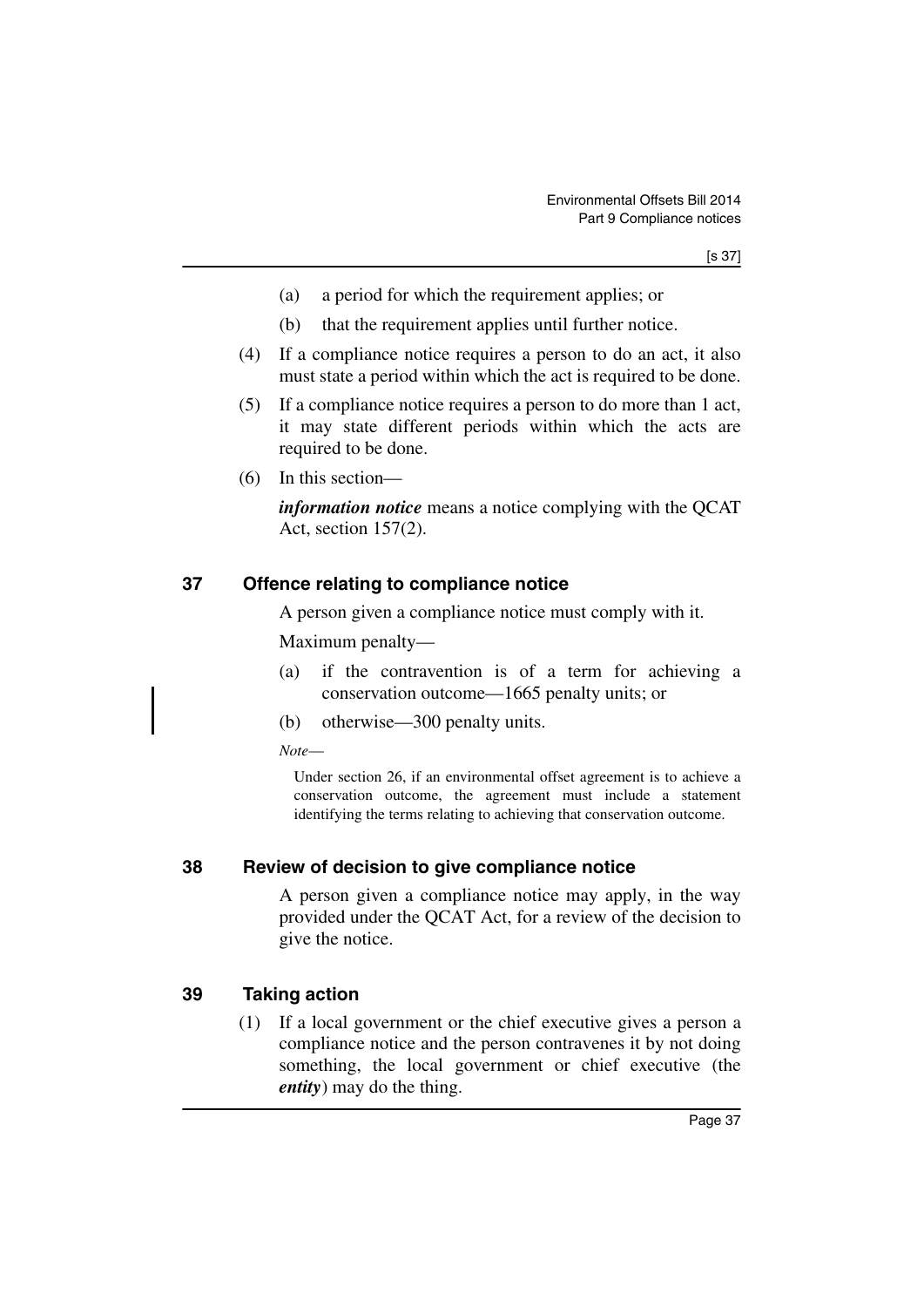[s 40]

(2) Any reasonable costs or expenses incurred by the entity in doing anything under subsection (1) may be recovered by it as a debt owing to it by the person given the compliance notice.

# **Part 10 Investigation and enforcement**

# **Division 1 Preliminary**

## **40 Definitions for pt 10**

In this part—

*appointing authority*, of an enforcement officer, means—

- (a) if the enforcement officer was appointed by the chief executive—the chief executive; or
- (b) if the enforcement officer was appointed by the chief executive officer of a local government—the local government.

*relevant offence* means an offence against section 37 or this part.

## **41 Enforcement officers under pt 10**

This part includes provision for the appointment of enforcement officers, and gives them particular powers.

## **42 Functions of enforcement officers**

An enforcement officer has the following functions—

(a) to investigate, monitor and enforce compliance with environmental offset agreements and compliance notices;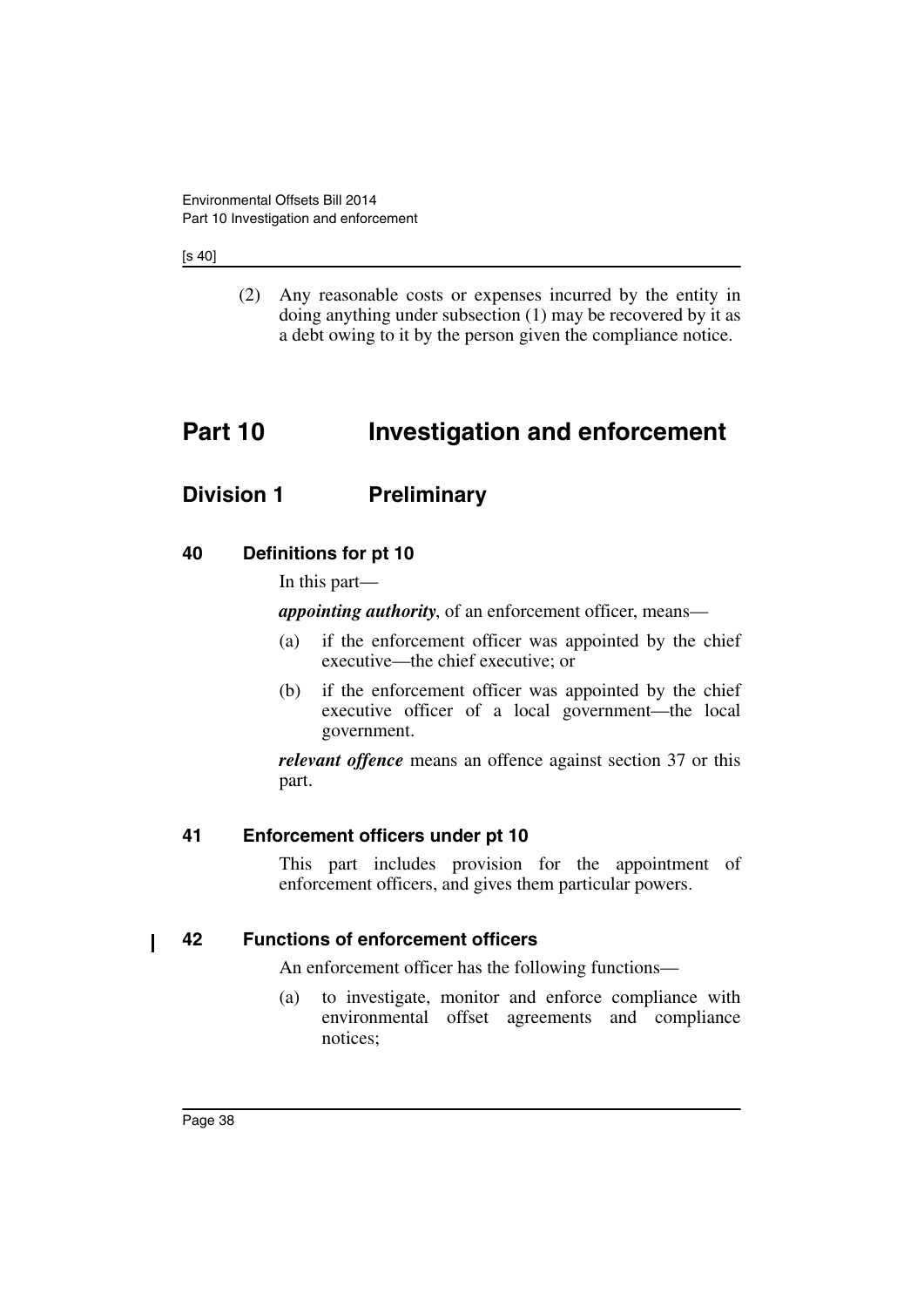- (b) to investigate or monitor whether an occasion has arisen for the exercise of powers under this Act;
- (c) to facilitate the exercise of powers under this Act.

#### **43 References to exercise of powers**

- (1) This section applies if—
	- (a) a provision of this part refers to the exercise of a power by an enforcement officer; and
	- (b) there is no reference to a specific power.
- (2) The reference is to the exercise of all or any enforcement officers' powers under this part or a warrant, to the extent the powers are relevant.

#### **44 Reference to document includes reference to reproductions from electronic document**

A reference in this part to a document includes a reference to an image or writing—

- (a) produced from an electronic document; or
- (b) not yet produced, but reasonably capable of being produced, from an electronic document, with or without the aid of another article or device.

## **Division 2 General provisions about enforcement officers**

## **Subdivision 1 Appointment**

#### **45 Appointment and qualifications**

- (1) The chief executive may, by instrument in writing, appoint any of the following persons as an enforcement officer—
	- (a) a public service employee;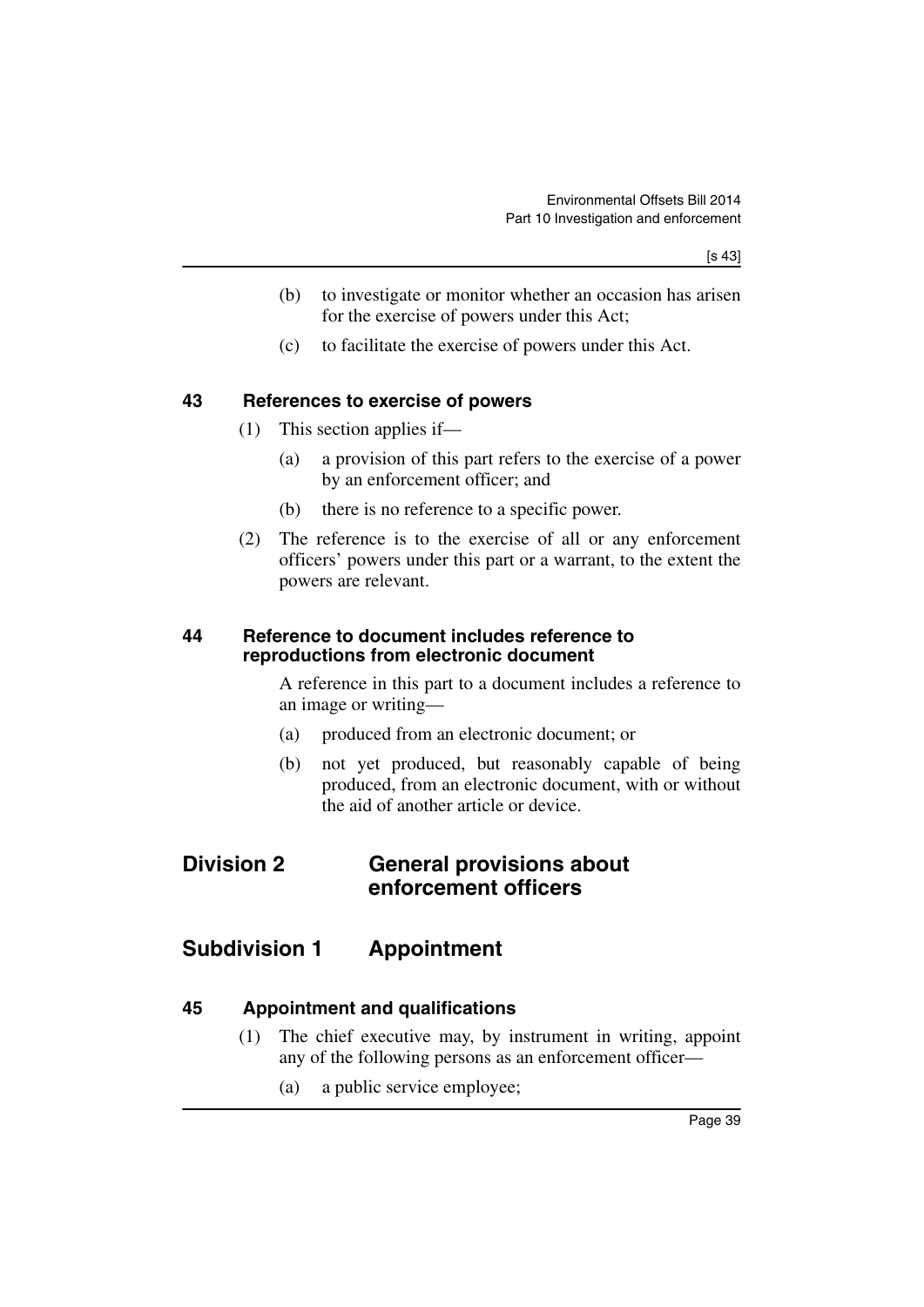[s 46]

I

- (b) an APS employee under the *Public Service Act 1999* (Cwlth);
- (c) a police officer;
- (d) other persons prescribed by regulation.

*Note*—

A proposed appointment of a police officer must have the approval of the commissioner of police under the *Police Powers and Responsibilities Act 2000*, section 13 (Appointment of police officers as public officials for other Acts).

- (2) Also, the chief executive officer of a local government may, by instrument in writing, appoint an employee of the local government as an enforcement officer.
- (3) However, the person may be appointed as an enforcement officer only if the person is appropriately qualified for appointment.

## **46 Appointment conditions and limit on powers**

- (1) An enforcement officer holds office on any conditions stated in—
	- (a) the officer's instrument of appointment; or
	- (b) a signed notice given to the officer; or
	- (c) a regulation.
- (2) The instrument of appointment, a signed notice given to the enforcement officer or a regulation may limit the officer's powers under this Act.
- (3) In this section—

*signed notice* means a notice signed by an enforcement officer's appointing authority.

#### **47 When office ends**

(1) The office of a person as an enforcement officer ends if any of the following happens—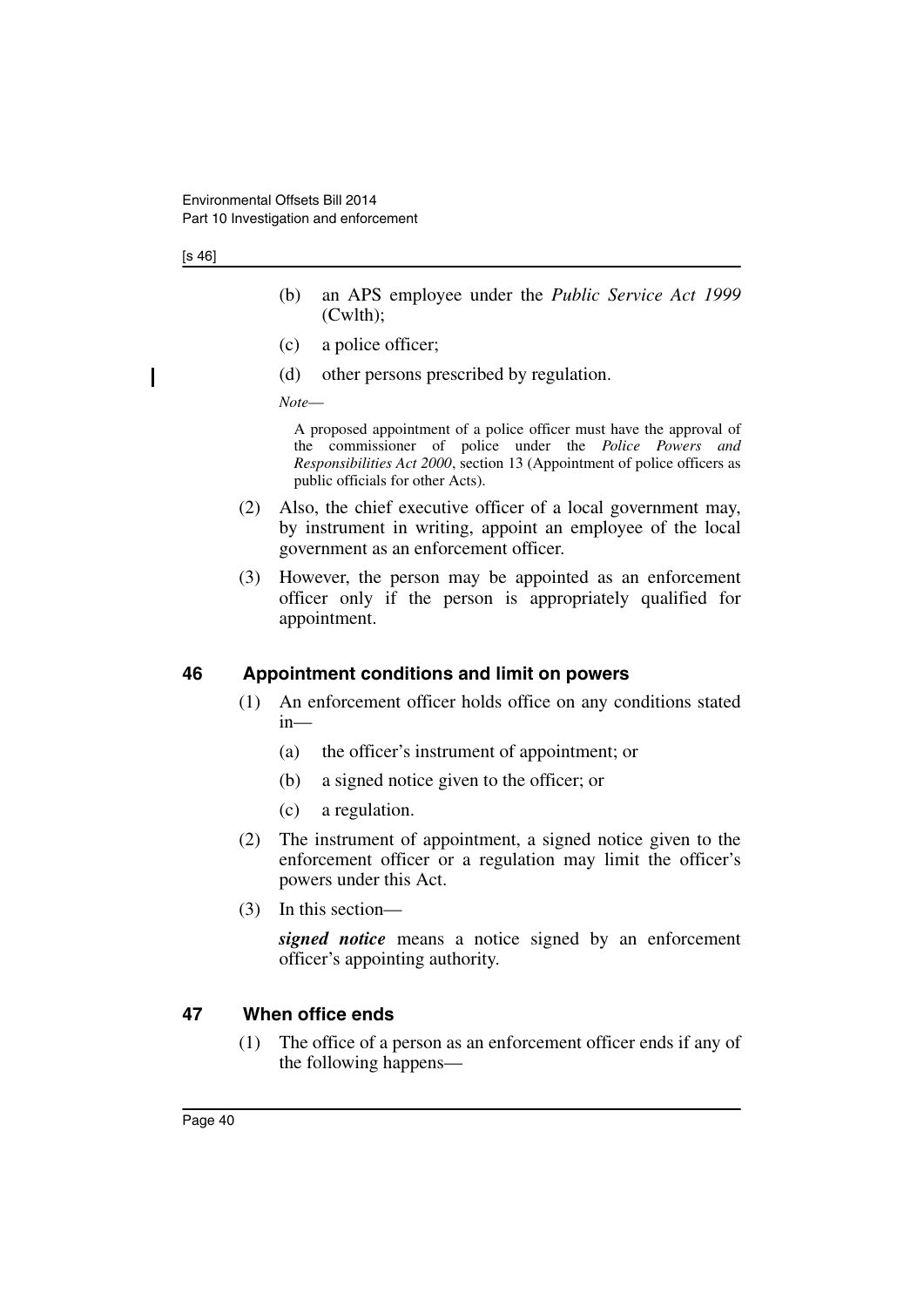- (a) the term of office stated in a condition of office ends;
- (b) under another condition of office, the office ends;
- (c) the person's resignation under section 48 takes effect.
- (2) This section does not limit the ways the office of a person as an enforcement officer ends.
- (3) In this section—

*condition of office* means a condition under which the enforcement officer holds office.

#### **48 Resignation**

An enforcement officer may resign by signed notice given to the officer's appointing authority.

## **Subdivision 2 Identity cards**

#### **49 Issue of identity card**

- (1) An appointing authority must issue an identity card to each person the authority appoints as an enforcement officer.
- (2) The identity card must—
	- (a) contain a recent photo of the enforcement officer; and
	- (b) contain a copy of the officer's signature; and
	- (c) identify the person as an enforcement officer under this Act; and
	- (d) state an expiry date for the card.
- (3) This section does not prevent the issue of a single identity card to a person for this Act and other purposes.

## **50 Production or display of identity card**

(1) In exercising a power in relation to a person in the person's presence, an enforcement officer must—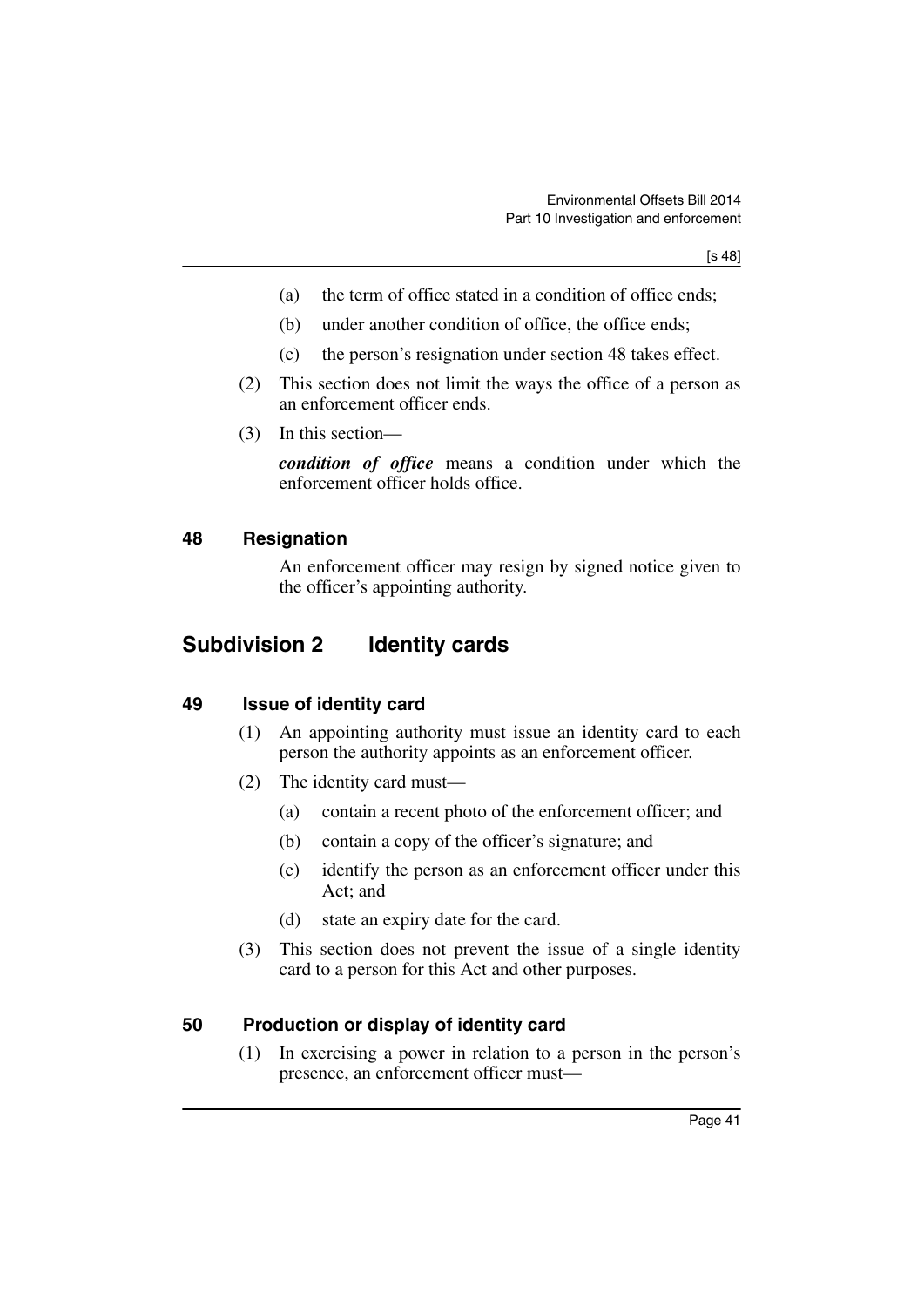#### [s 51]

- (a) produce the officer's identity card for the person's inspection before exercising the power; or
- (b) have the identity card displayed so it is clearly visible to the person when exercising the power.
- (2) However, if it is not practicable to comply with subsection (1), the enforcement officer must produce the identity card for the person's inspection at the first reasonable opportunity.
- (3) For subsection (1), an enforcement officer does not exercise a power in relation to a person only because the enforcement officer has entered a place as mentioned in section 52(1)(b) or (d).

## **51 Return of identity card**

If the office of a person as an enforcement officer ends, the person must return the person's identity card to the person's appointing authority within 21 days after the office ends unless the person has a reasonable excuse.

Maximum penalty—50 penalty units.

# **Division 3 Entry of places by enforcement officers**

## **Subdivision 1 Power to enter**

#### **52 General power to enter places**

- (1) An enforcement officer may enter a place if—
	- (a) an occupier of the place consents under subdivision 2 to the entry and section 55 has been complied with for the occupier; or
	- (b) it is a public place and the entry is made when it is open to the public; or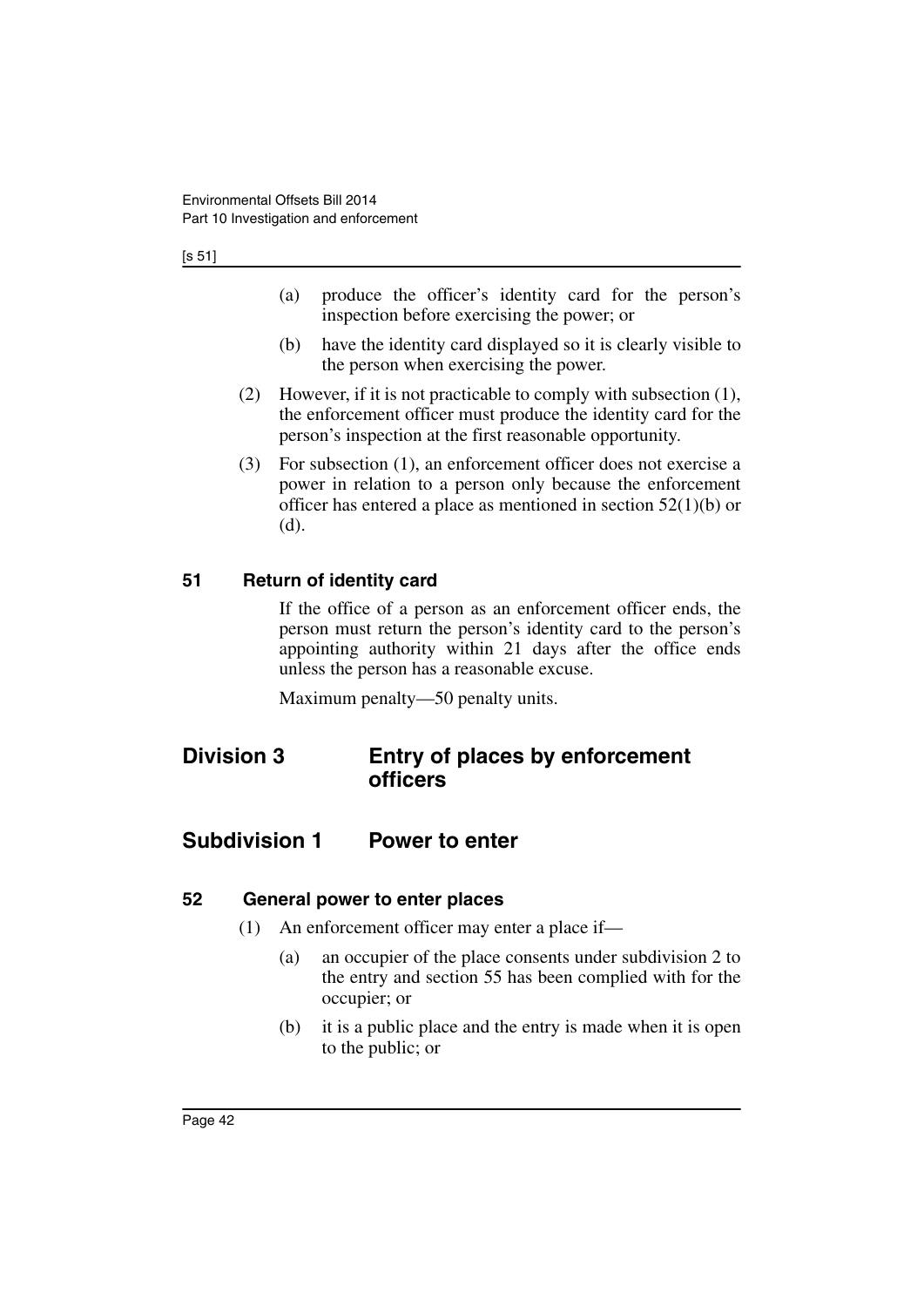- (c) the entry is authorised under a warrant and, if there is an occupier of the place, section 62 has been complied with for the occupier; or
- (d) it is mentioned in an environmental offset agreement as the place of business of an entity that is a party to the agreement and is—
	- (i) open for carrying on the business; or
	- (ii) otherwise open for entry.
- (2) For subsection (1)(d), a *place of business* does not include a part of the place where a person resides.
- (3) If the power to enter arose only because an occupier of the place consented to the entry, the power is subject to any conditions of the consent and ceases if the consent is withdrawn.
- (4) If the power to enter is under a warrant, the power is subject to the terms of the warrant.
- (5) The consent may provide consent for re-entry and is subject to the conditions of consent.
- (6) If the power to re-enter is under a warrant, re-entry is subject to the terms of the warrant.

## **Subdivision 2 Entry by consent**

#### **53 Application of sdiv 2**

This subdivision applies if an enforcement officer intends to ask an occupier of a place to consent to the officer or another enforcement officer entering the place under section  $52(1)(a)$ .

#### **54 Incidental entry to ask for access**

For the purpose of asking the occupier for the consent, an enforcement officer may, without the occupier's consent or a warrant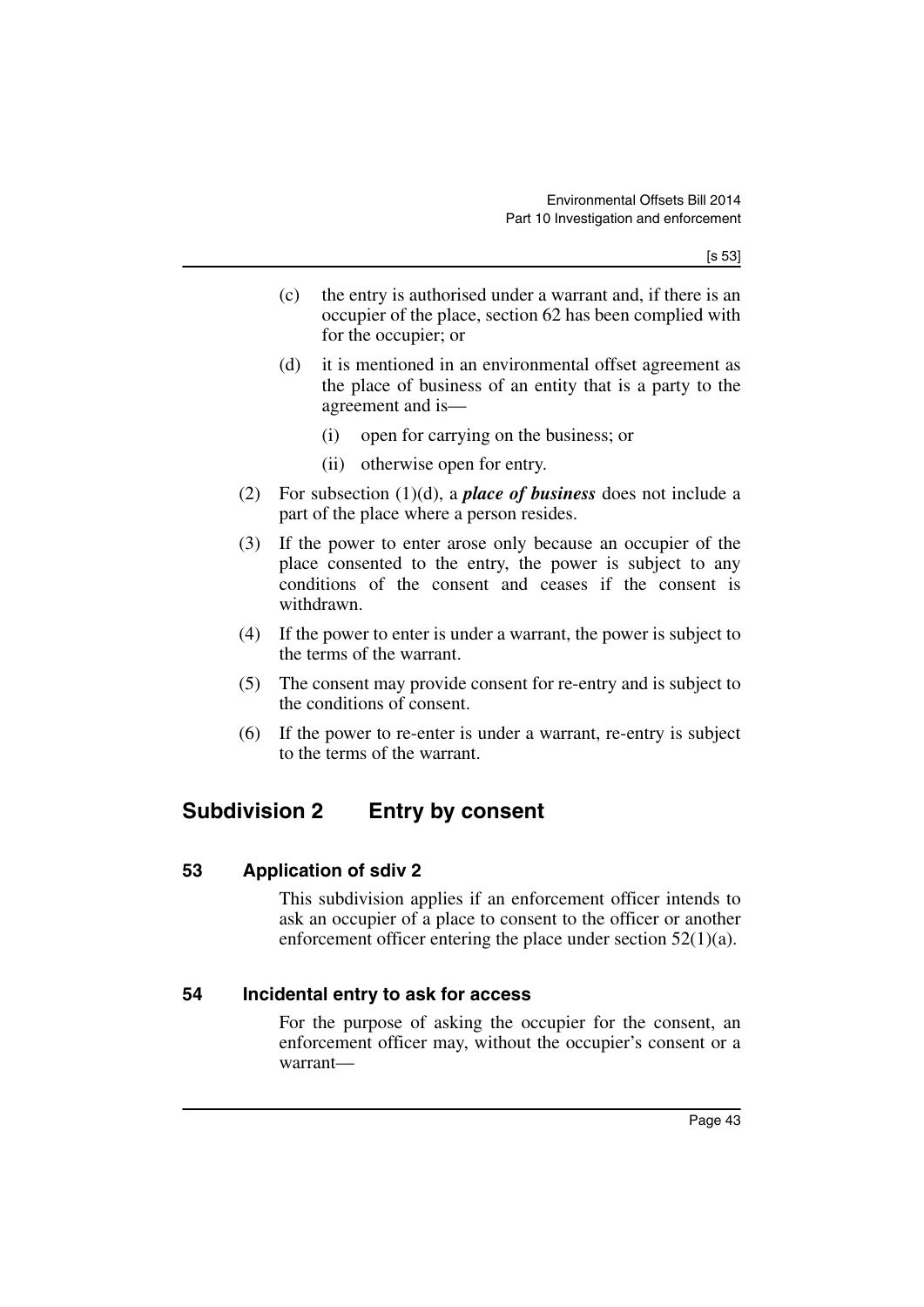[s 55]

- (a) enter land around premises at the place to an extent that is reasonable to contact the occupier; or
- (b) enter part of the place the enforcement officer reasonably considers members of the public ordinarily are allowed to enter when they wish to contact an occupier of the place.

#### **55 Matters enforcement officer must tell occupier**

Before asking for the consent, the enforcement officer must give a reasonable explanation to the occupier—

- (a) about the purpose of the entry, including the powers intended to be exercised; and
- (b) that the occupier is not required to consent; and
- (c) that the consent may be given subject to conditions and may be withdrawn at any time.

## **56 Consent acknowledgement**

- (1) If the consent is given, the enforcement officer may ask the occupier to sign an acknowledgement of the consent.
- (2) The acknowledgement must state the following—
	- (a) the purpose of the entry, including the powers to be exercised;
	- (b) the following has been explained to the occupier—
		- (i) the purpose of the entry, including the powers intended to be exercised;
		- (ii) that the occupier is not required to consent;
		- (iii) that the consent may be given subject to conditions and may be withdrawn at any time;
	- (c) the occupier gives the enforcement officer or another enforcement officer consent to enter the place and exercise the powers;
	- (d) the time and day the consent was given;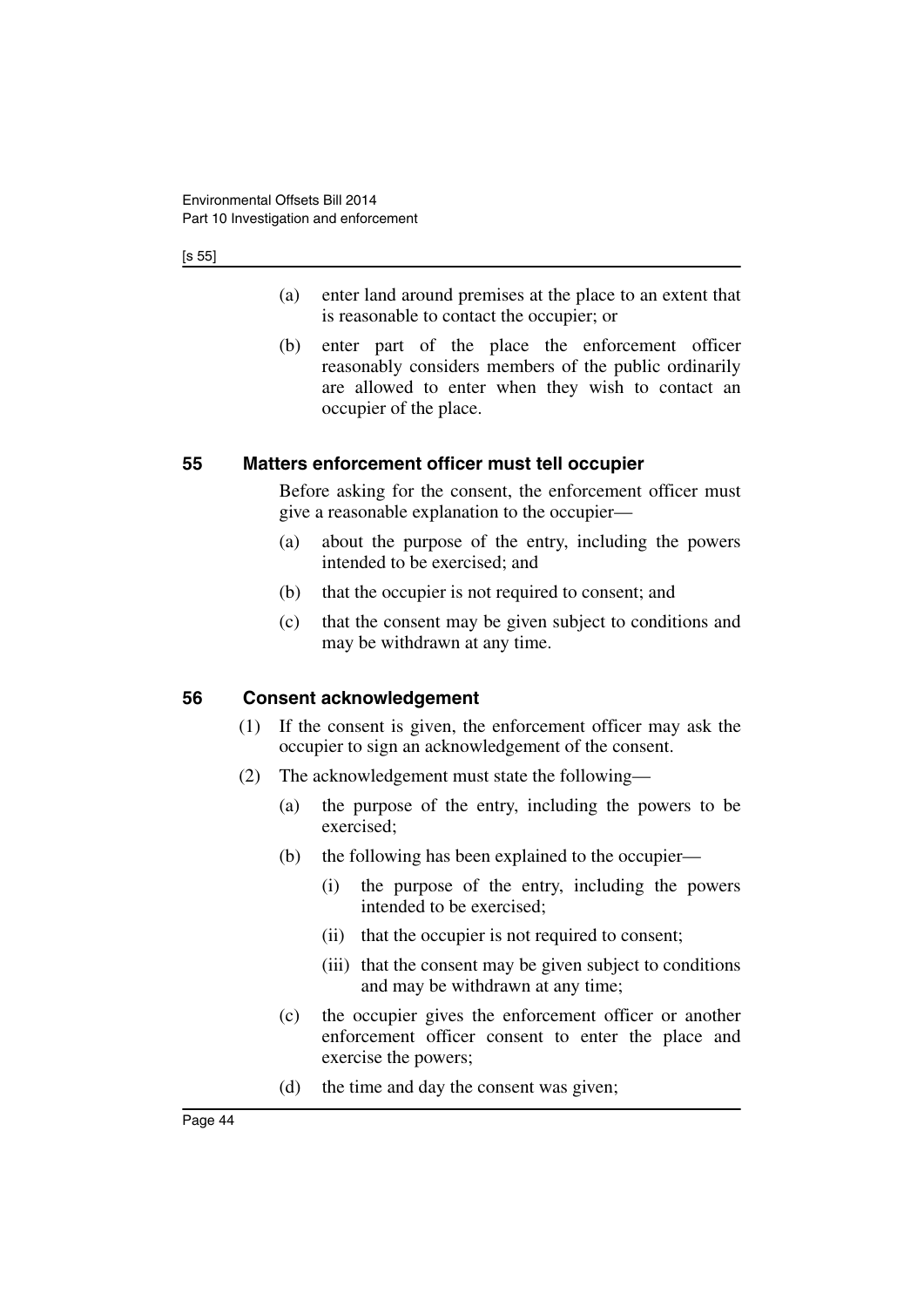- (e) any conditions of the consent.
- (3) If the occupier signs the acknowledgement, the enforcement officer must immediately give a copy to the occupier.
- (4) Subsection (5) applies if—
	- (a) an issue arises in a proceeding about whether the occupier consented to the entry; and
	- (b) an acknowledgement complying with subsection (2) for the entry is not produced in evidence.
- (5) The onus of proof is on the person relying on the lawfulness of the entry to prove the occupier consented.

## **Subdivision 3 Entry under warrant**

#### **57 Application for warrant**

- (1) An enforcement officer may apply to a magistrate for a warrant for a place.
- (2) The enforcement officer must prepare a written application that states the grounds on which the warrant is sought.
- (3) The written application must be sworn.
- (4) The magistrate may refuse to consider the application until the enforcement officer gives the magistrate all the information the magistrate requires about the application in the way the magistrate requires.

*Example*—

The magistrate may require additional information supporting the written application to be given by statutory declaration.

#### **58 Issue of warrant**

(1) The magistrate may issue the warrant for the place only if the magistrate is satisfied there are reasonable grounds for suspecting that there is at or on the place, or will be at or on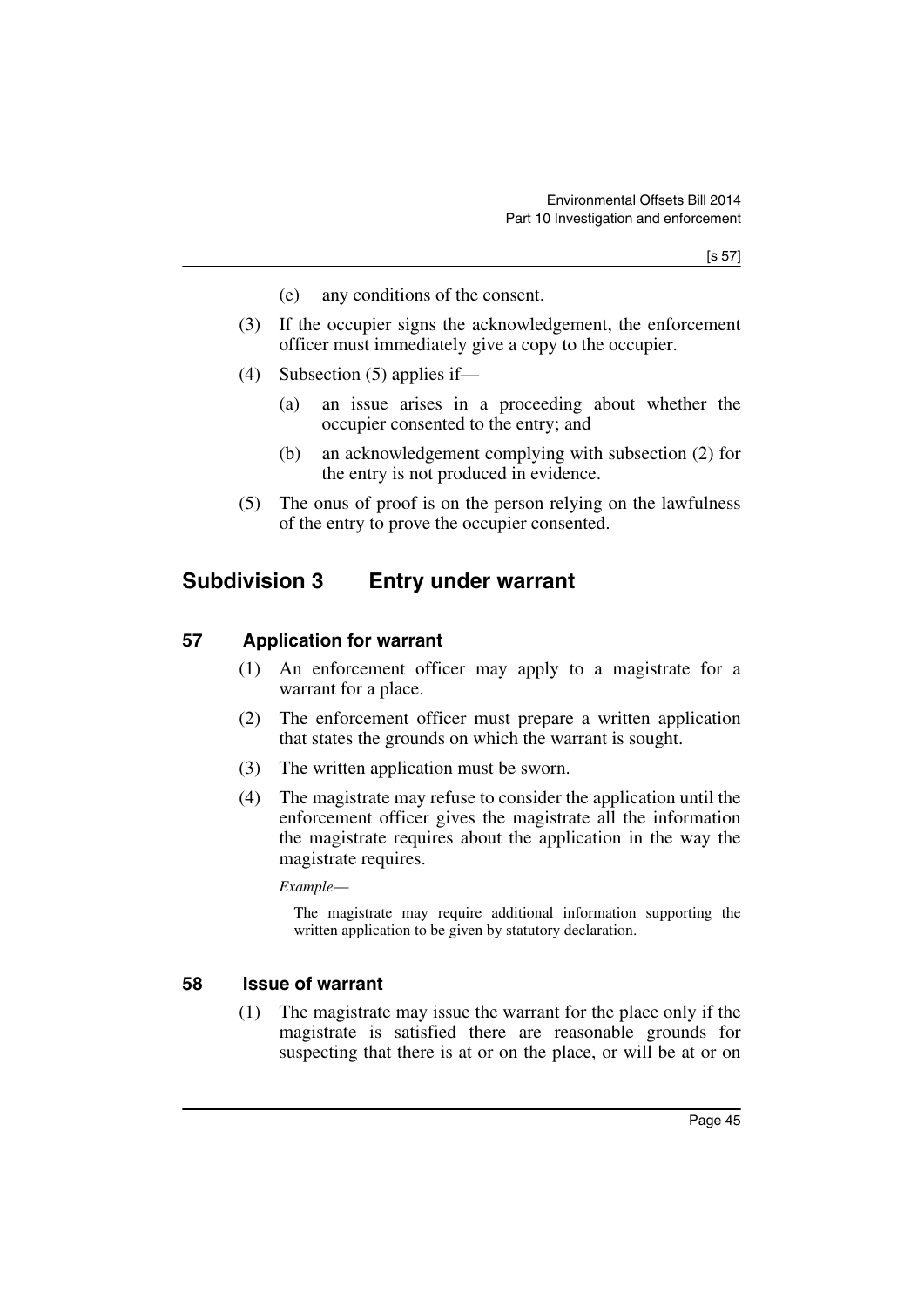#### [s 59]

the place within the next 7 days, a particular thing or activity that may provide evidence of a relevant offence.

- (2) The warrant must state the following—
	- (a) the place to which the warrant applies;
	- (b) that a stated enforcement officer or any enforcement officer may with necessary and reasonable help and force—
		- (i) enter the place and any other place necessary for entry to the place; and
		- (ii) exercise the enforcement officer's powers;
	- (c) particulars of the offence that the magistrate considers appropriate;
	- (d) the name of the person suspected of having committed the offence unless the name is unknown or the magistrate considers it inappropriate to state the name;
	- (e) the evidence that may be seized under the warrant;
	- (f) the hours of the day or night when the place may be entered;
	- (g) the magistrate's name;
	- (h) the day and time of the warrant's issue;
	- (i) the day, within 14 days after the warrant's issue, the warrant ends.

## **59 Electronic application**

- (1) An application under section 57 may be made by phone, fax, email, radio, videoconferencing or another form of electronic communication if the enforcement officer reasonably considers it necessary because of—
	- (a) urgent circumstances; or
	- (b) other special circumstances, including, for example, the enforcement officer's remote location.
- (2) The application—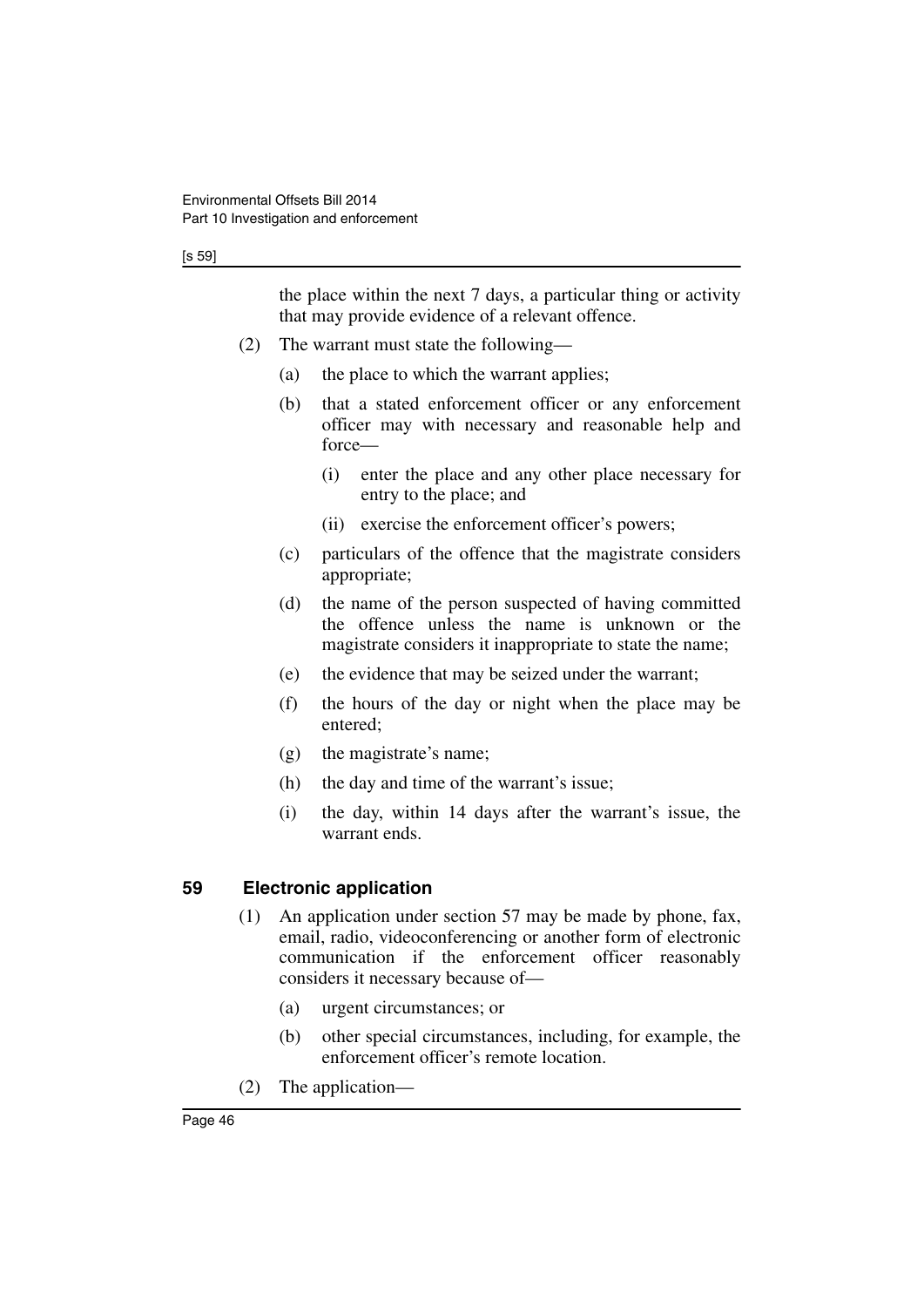- (a) may not be made before the enforcement officer prepares the written application under section 57(2); but
- (b) may be made before the written application is sworn.

## **60 Additional procedure if electronic application**

- (1) For an application made under section 59, the magistrate may issue the warrant (the *original warrant*) only if the magistrate is satisfied—
	- (a) it was necessary to make the application under section 59; and
	- (b) the way the application was made under section 59 was appropriate.
- (2) After the magistrate issues the original warrant—
	- (a) if there is a reasonably practicable way of immediately giving a copy of the warrant to the enforcement officer, including, for example, by sending a copy by fax or email, the magistrate must immediately give a copy of the warrant to the enforcement officer; or
	- (b) otherwise—
		- (i) the magistrate must tell the enforcement officer the information mentioned in section 58(2); and
		- (ii) the enforcement officer must complete a form of warrant, including by writing on it the information mentioned in section 58(2) provided by the magistrate.
- (3) The copy of the warrant mentioned in subsection  $(2)(a)$ , or the form of warrant completed under subsection (2)(b) (in either case the *duplicate warrant*), is a duplicate of, and as effectual as, the original warrant.
- (4) The enforcement officer must, at the first reasonable opportunity, send to the magistrate—
	- (a) the written application complying with section 57(2) and  $(3)$ ; and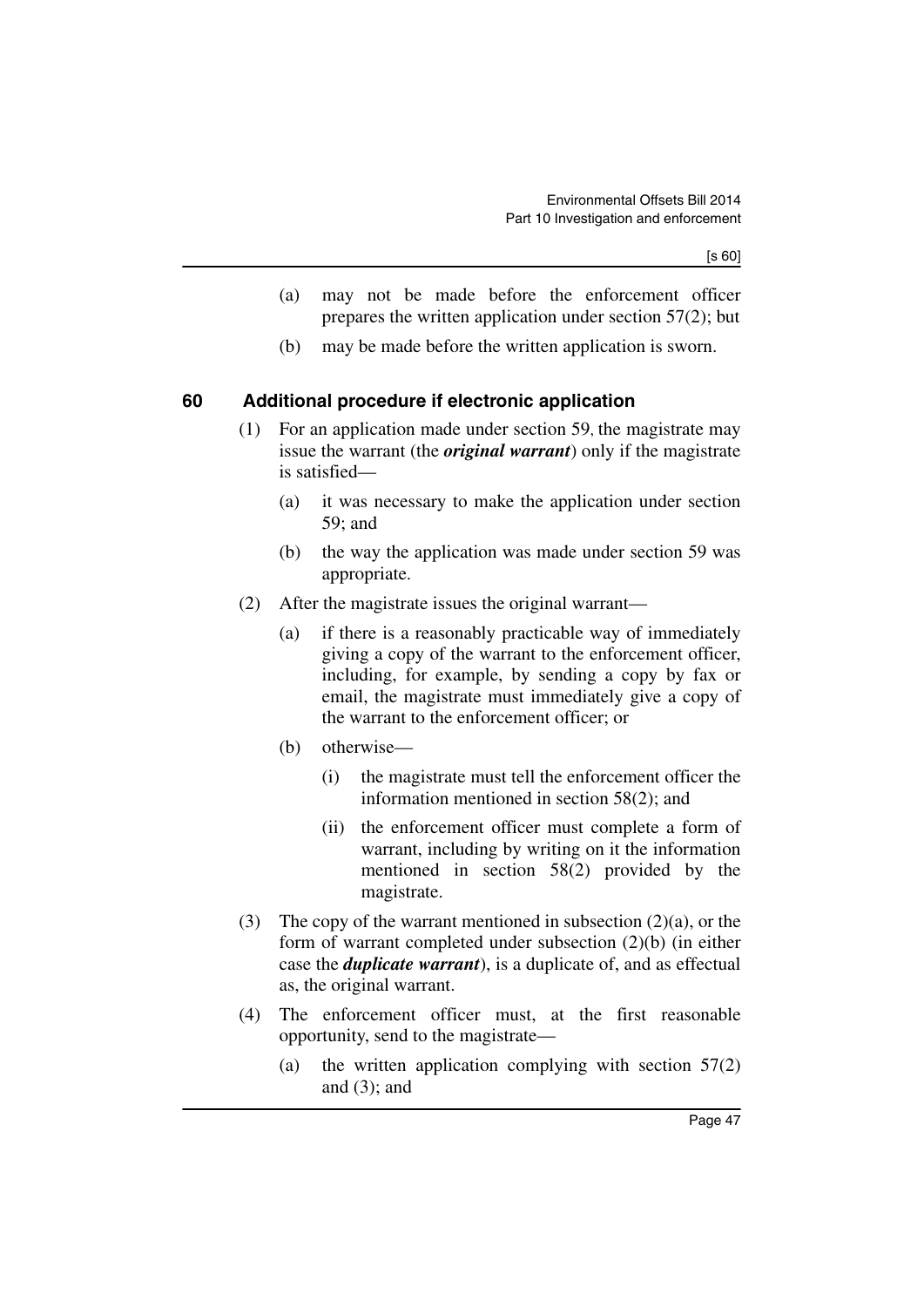#### [s 61]

- (b) if the enforcement officer completed a form of warrant under subsection (2)(b), the completed form of warrant.
- (5) The magistrate must keep the original warrant and, on receiving the documents under subsection (4)—
	- (a) attach the documents to the original warrant; and
	- (b) give the original warrant and documents to the clerk of the court of the relevant magistrates court.
- (6) Subsection (7) applies if—
	- (a) an issue arises in a proceeding about whether an exercise of a power was authorised by a warrant issued under this section; and
	- (b) the original warrant is not produced in evidence.
- (7) Despite subsection (3), the onus of proof is on the person relying on the lawfulness of the exercise of the power to prove a warrant authorised the exercise of the power.
- (8) This section does not limit section 57.
- (9) In this section—

*relevant magistrates court*, in relation to a magistrate, means the Magistrates Court that the magistrate constitutes under the *Magistrates Act 1991*.

#### **61 Defect in relation to a warrant**

- (1) A warrant is not invalidated by a defect in the warrant or compliance with this subdivision unless the defect affects the substance of the warrant in a material particular.
- (2) In this section—

*warrant* includes a duplicate warrant mentioned in section 60(3).

#### **62 Entry procedure**

(1) This section applies if an enforcement officer is intending to enter a place under a warrant issued under this subdivision.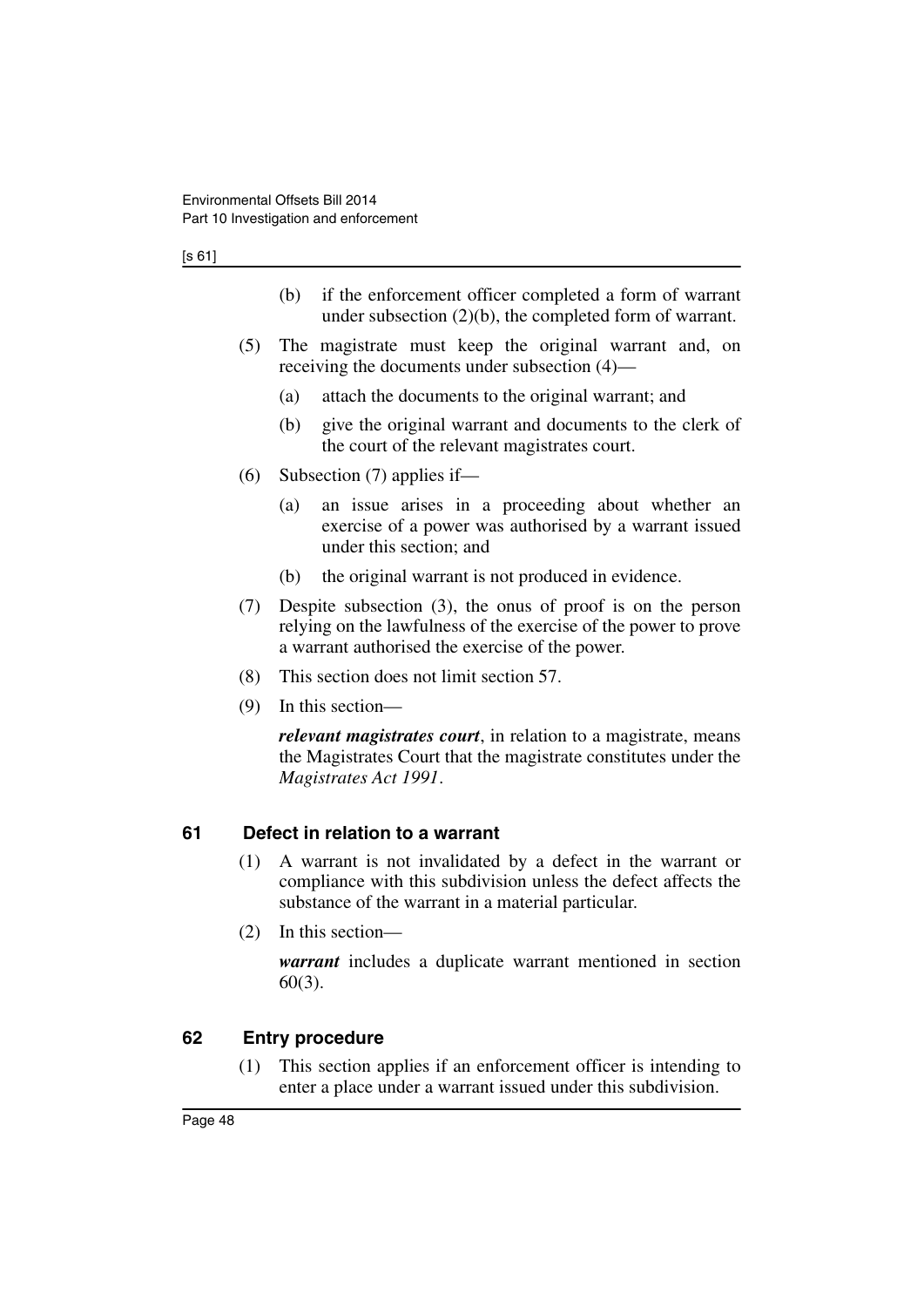- (2) Before entering the place, the enforcement officer must do or make a reasonable attempt to do the following things—
	- (a) identify himself or herself to a person who is an occupier of the place and is present by producing the officer's identity card or another document evidencing the officer's appointment;
	- (b) give the person a copy of the warrant;
	- (c) tell the person the enforcement officer is permitted by the warrant to enter the place;
	- (d) give the person an opportunity to allow the officer immediate entry to the place without using force.
- (3) However, the enforcement officer need not comply with subsection (2) if the officer reasonably believes that entry to the place without compliance is required to ensure the execution of the warrant is not frustrated.
- (4) In this section—

*warrant* includes a duplicate warrant mentioned in section 60(3).

# **Division 4 Other powers and related matters**

## **Subdivision 1 General powers of enforcement officers after entering places**

#### **63 Application of sdiv 1**

- (1) The power under this subdivision may be exercised if an enforcement officer enters—
	- (a) a place under section  $52(1)(a)$ , (c) or (d); or
	- (b) a public place, or a part of a public place, under section 52(1)(b) if, under an environmental offset agreement, an environmental offset is to be delivered in the public place or that part of the public place.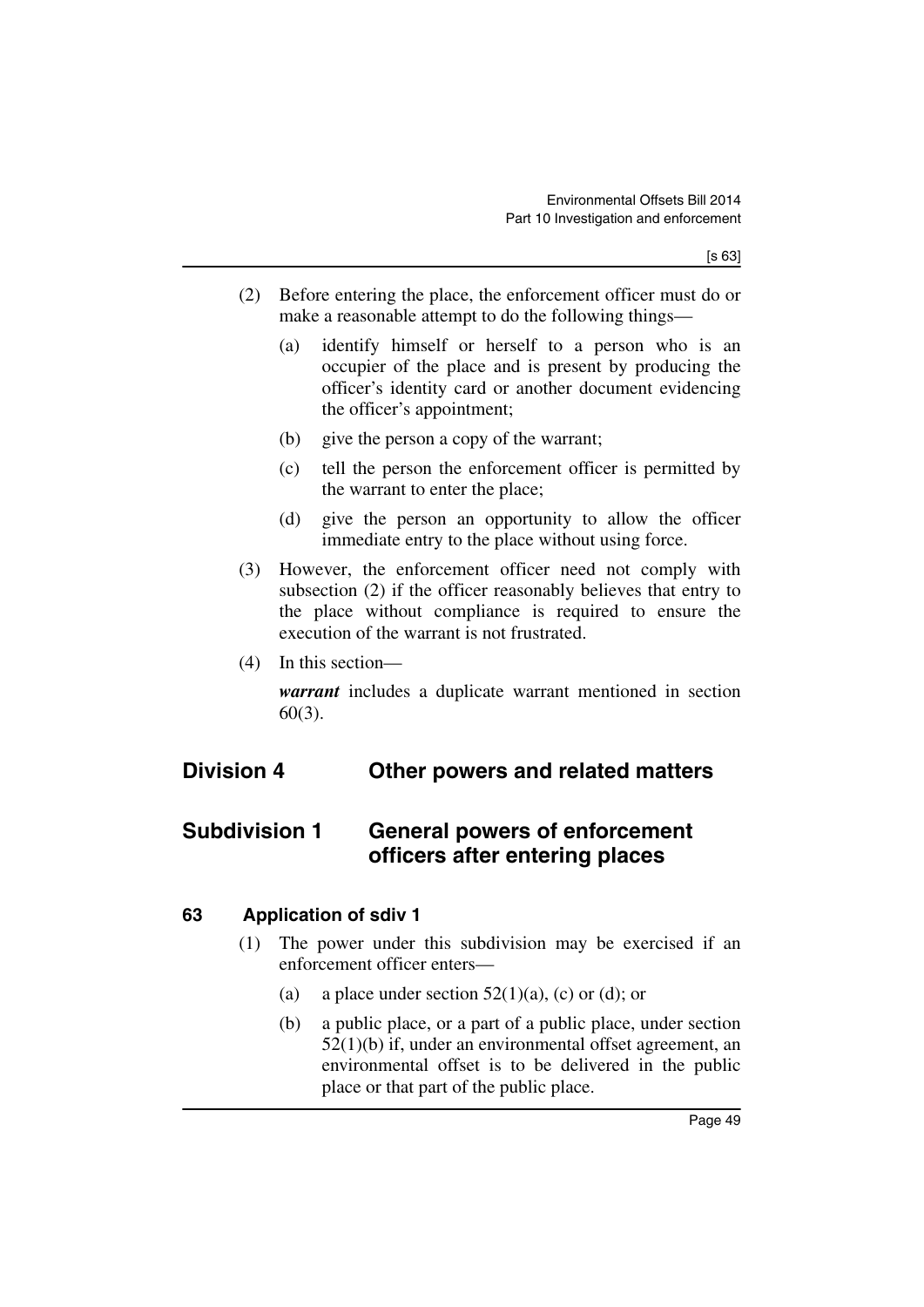#### [s 64]

(2) However, if the enforcement officer enters under section  $52(1)(a)$  or (c), the powers under this subdivision are subject to any conditions of the consent or terms of the warrant.

## **64 General powers**

- (1) The enforcement officer may do any of the following (each a *general power*)—
	- (a) search any part of the place;
	- (b) inspect, examine or film any part of the place or anything at or on the place;
	- (c) take for examination a thing, or a sample of or from a thing, at or on the place;
	- (d) place an identifying mark in or on anything at or on the place;
	- (e) take an extract from, or copy, a document at or on the place, or take the document to another place to copy;
	- (f) produce an image or writing at the place from an electronic document or, to the extent it is not practicable, take a thing containing an electronic document to another place to produce an image or writing;
	- (g) take to, into or onto the place and use any person, equipment and materials the enforcement officer reasonably requires for exercising the enforcement officer's powers under this subdivision;
	- (h) remain at or on the place for the time necessary to achieve the purpose of the entry.
- (2) The enforcement officer may take a necessary step to allow the exercise of a general power.
- (3) If the enforcement officer takes a document from the place to copy it, the officer must copy the document and return it to the place as soon as practicable.
- (4) If the enforcement officer takes from the place an article or device reasonably capable of producing a document from an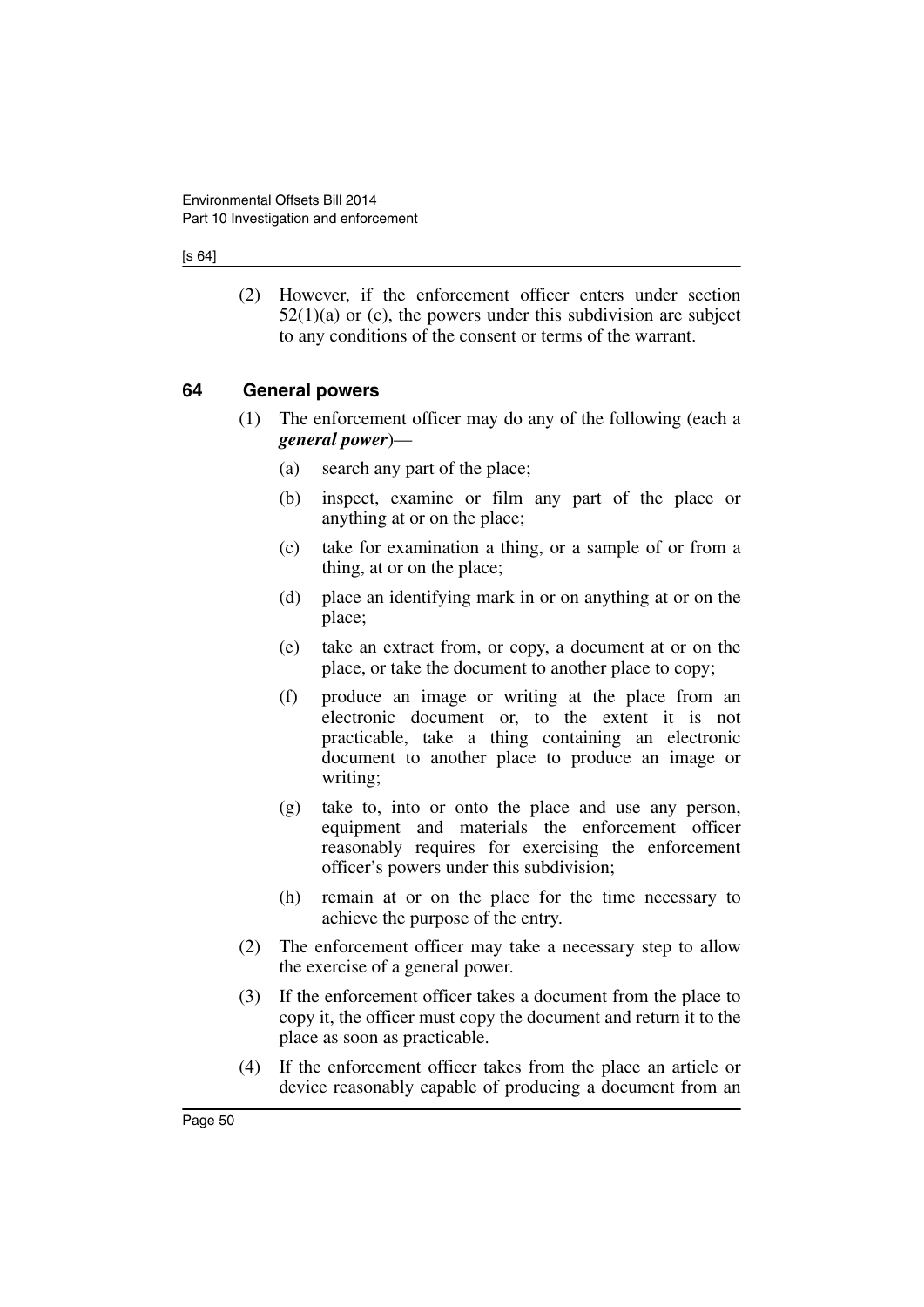electronic document to produce the document, the officer must produce the document and return the article or device to the place as soon as practicable.

(5) In this section—

*examine* includes analyse, test, account, measure, weigh, grade, gauge and identify.

*film* includes photograph, videotape and record an image in another way.

*inspect*, a thing, includes open the thing and examine its contents.

#### **65 Power to require reasonable help**

- (1) The enforcement officer may make a requirement (a *help requirement*) of an occupier of the place or a person at or on the place to give the officer reasonable help to exercise a general power, including, for example, to produce a document or to give information.
- (2) When making the help requirement, the enforcement officer must give the person an offence warning for the requirement.

#### **66 Offence to contravene help requirement**

(1) A person of whom a help requirement has been made must comply with the requirement unless the person has a reasonable excuse.

Maximum penalty—50 penalty units.

- (2) It is a reasonable excuse for an individual not to comply with a help requirement if complying might tend to incriminate the individual or expose the individual to a penalty.
- (3) However, subsection (2) does not apply if a document or information the subject of the help requirement is required to be held or kept by the defendant under an environmental offset agreement.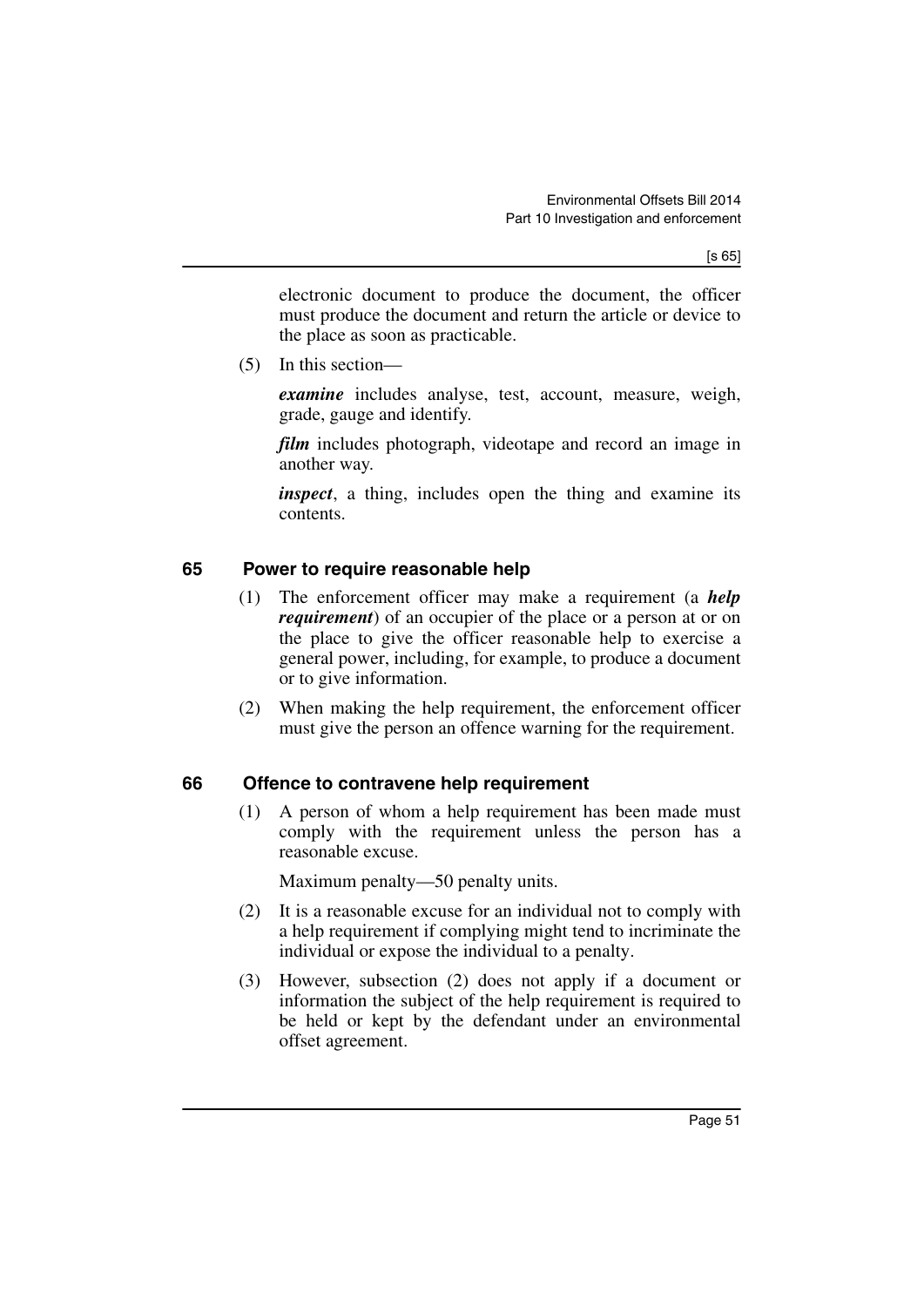[s 67]

*Note*—

See, however, section 77.

## **Subdivision 2 Other information-obtaining powers of enforcement officers**

#### **67 Power to require name and address**

- (1) This section applies if an enforcement officer—
	- (a) finds a person committing a relevant offence; or
	- (b) finds a person in circumstances that lead the officer to reasonably suspect the person has just committed a relevant offence; or
	- (c) has information that leads the enforcement officer to reasonably suspect a person has just committed a relevant offence.
- (2) The enforcement officer may require the person to state the person's name and residential address.
- (3) The enforcement officer may also require the person to give evidence of the correctness of the stated name or address if, in the circumstances, it would be reasonable to expect the person to—
	- (a) be in possession of evidence of the correctness of the stated name or address; or
	- (b) otherwise be able to give the evidence.
- (4) When making a personal details requirement, the enforcement officer must give the person an offence warning for the requirement.
- (5) A requirement under this section is a *personal details requirement*.
- (6) In this section—

*address* means any of the following—

(a) a residential address;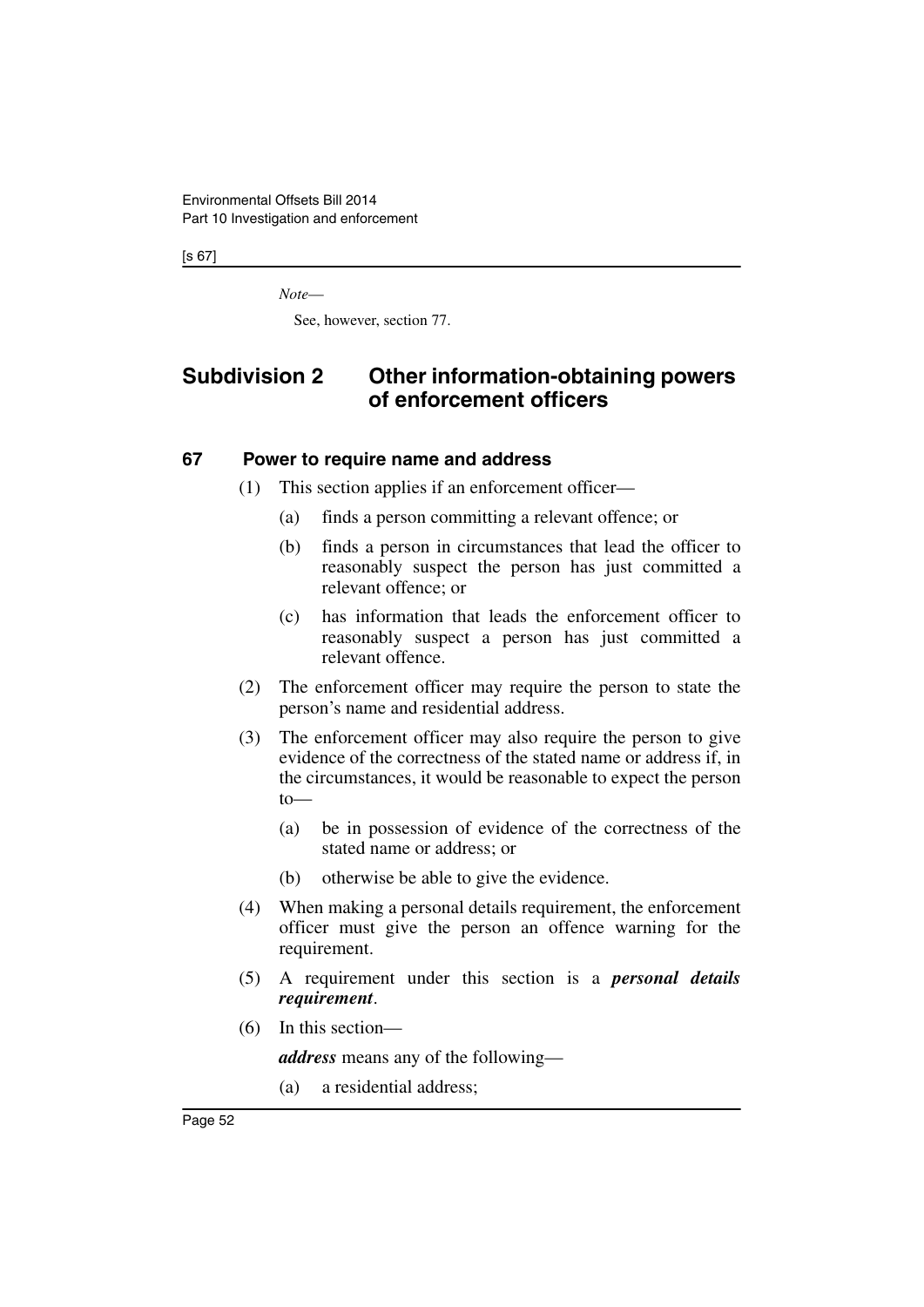- (b) a business address;
- (c) another address in the State.

#### **68 Offence to contravene personal details requirement**

(1) A person of whom a personal details requirement has been made must comply with the requirement unless the person has a reasonable excuse.

Maximum penalty—50 penalty units.

(2) A person may not be convicted of an offence under subsection (1) unless the person is found guilty of the offence in relation to which the personal details requirement was made.

#### **69 Power to require information**

- (1) This section applies if an enforcement officer reasonably believes—
	- (a) a relevant offence has been committed; and
	- (b) a person may be able to give information about the offence.
- (2) The enforcement officer may, by notice given to the person, require the person to give the enforcement officer information related to the offence at a stated reasonable time and place.
- (3) A requirement under subsection (2) is an *information requirement*.
- (4) For information that is an electronic document, compliance with the information requirement requires the giving of a clear image or written version of the electronic document.
- (5) In this section—

*information* includes a document.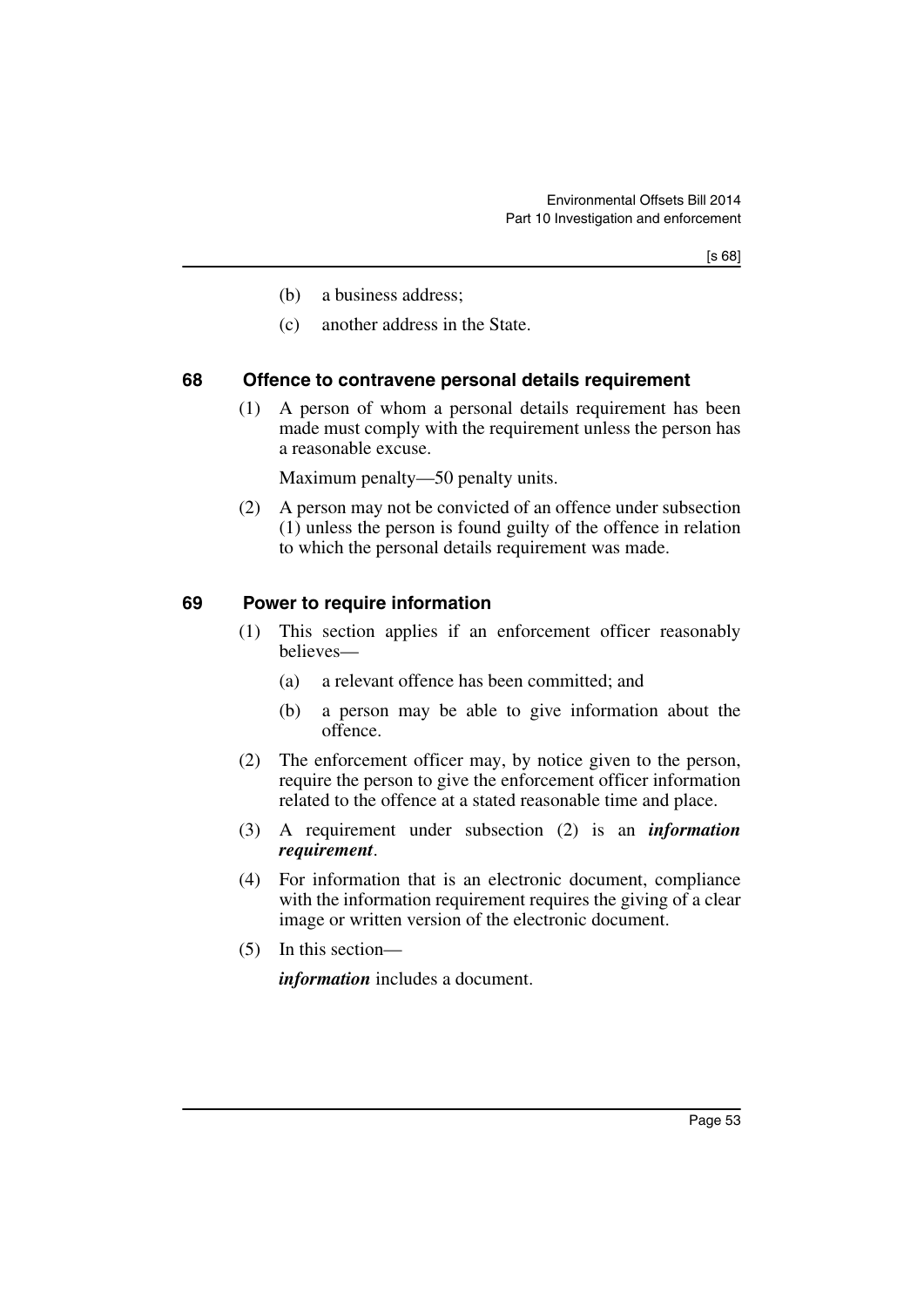[s 70]

#### **70 Offence to contravene information requirement**

(1) A person of whom an information requirement is made must comply with the requirement unless the person has a reasonable excuse.

Maximum penalty—50 penalty units.

(2) It is a reasonable excuse for an individual not to give the information if giving the information might tend to incriminate the individual or expose the individual to a penalty.

# **Division 5 Miscellaneous provisions relating to enforcement officers**

# **Subdivision 1 Damage**

## **71 Duty to avoid inconvenience and minimise damage**

In exercising a power, an enforcement officer must take all reasonable steps to cause as little inconvenience, and do as little damage, as possible.

*Note*—

See also section 73.

#### **72 Notice of damage**

- (1) This section applies if—
	- (a) an enforcement officer damages something when exercising, or purporting to exercise, a power; or
	- (b) a person (the *assistant*) acting under the direction or authority of an enforcement officer damages something.
- (2) However, this section does not apply to damage the enforcement officer reasonably considers is trivial or if the officer reasonably believes—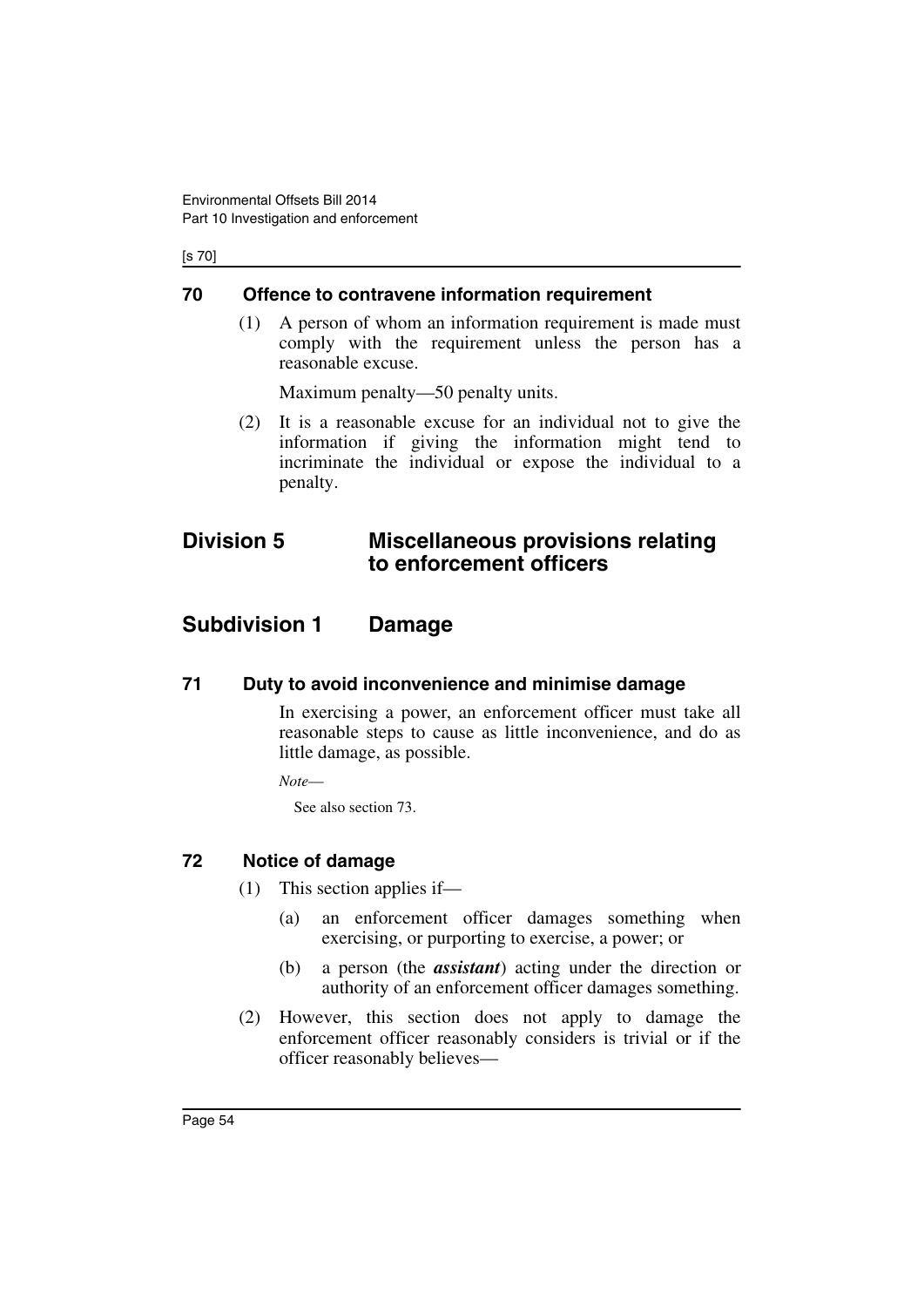- (a) there is no-one apparently in possession of the thing; or
- (b) the thing has been abandoned.
- (3) The enforcement officer must give notice of the damage to the person who appears to the officer to be an owner, or person in control, of the thing.
- (4) However, if for any reason it is not practicable to comply with subsection (3), the enforcement officer must—
	- (a) leave the notice at or on the place where the damage happened; and
	- (b) ensure it is left in a conspicuous position and in a reasonably secure way.
- (5) The enforcement officer may delay complying with subsection (3) or (4) if the officer reasonably suspects complying with the subsection may frustrate or otherwise hinder an investigation by the officer.
- (6) The delay may be only for so long as the enforcement officer continues to have the reasonable suspicion and remains in the vicinity of the place.
- (7) If the enforcement officer believes the damage was caused by a latent defect in the thing or other circumstances beyond the control of the officer or the assistant, the officer may state the belief in the notice.
- (8) The notice must state—
	- (a) particulars of the damage; and
	- (b) that the person who suffered the damage may claim compensation under section 73.

## **Subdivision 2 Compensation**

#### **73 Compensation**

(1) This section applies if a person incurs loss because of the exercise, or purported exercise, of a power by or for an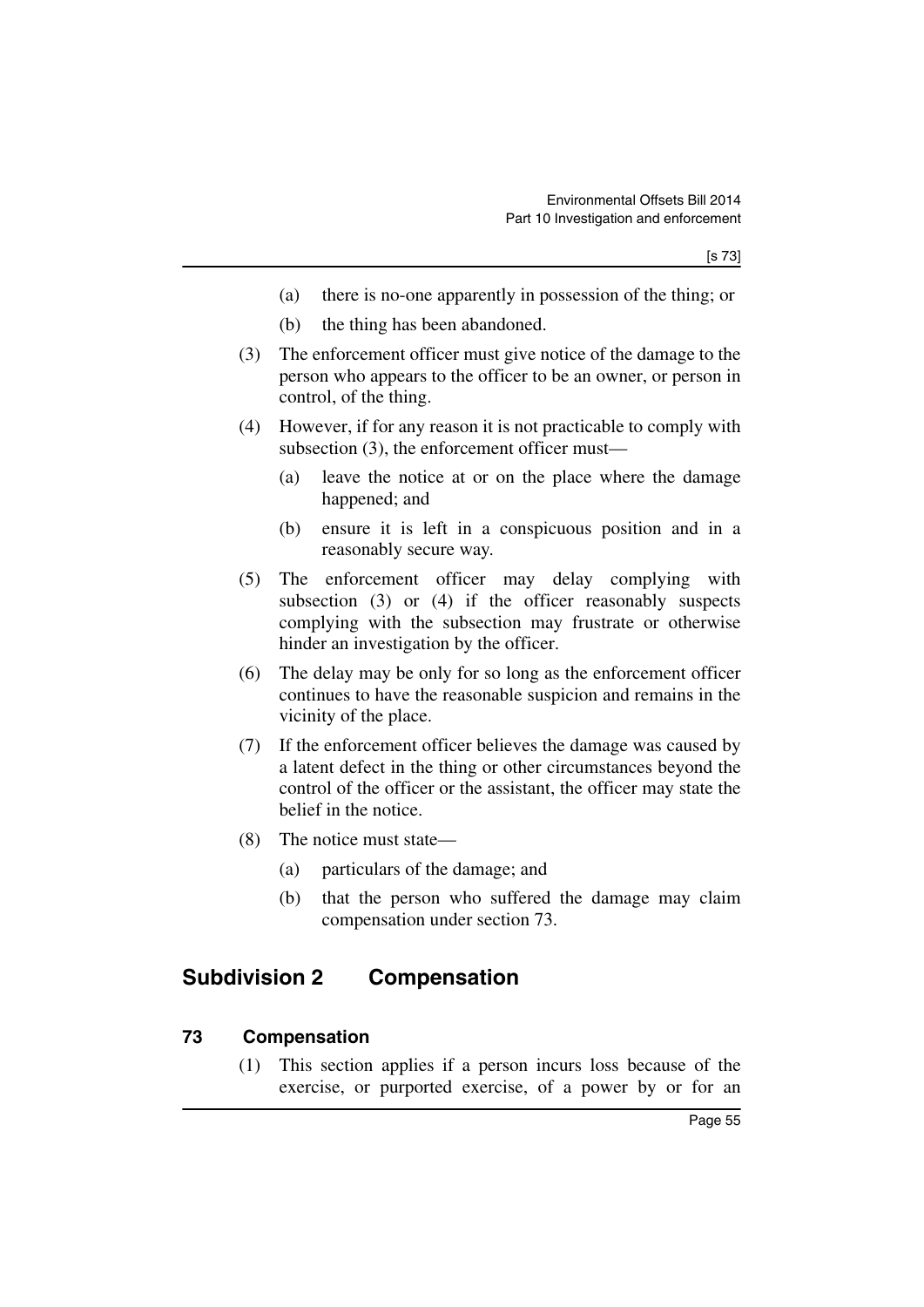#### [s 73]

enforcement officer including a loss arising from compliance with a requirement made of the person under this part.

- (2) The person may claim compensation from—
	- (a) if the enforcement officer was appointed by the chief executive—the State; or
	- (b) if the enforcement officer was appointed by the chief executive officer of a local government—the local government.
- (3) The compensation may be claimed and ordered in a proceeding—
	- (a) brought in a court with jurisdiction for the recovery of the amount of compensation claimed; or
	- (b) for an alleged relevant offence the investigation of which gave rise to the claim for compensation.
- (4) A court may order the payment of compensation only if it is satisfied it is just to make the order in the circumstances of the particular case.
- (5) In considering whether it is just to order compensation, the court must have regard to—
	- (a) any relevant offence committed by the claimant; and
	- (b) whether the loss arose from a lawful seizure or lawful forfeiture.
- (6) A regulation may prescribe other matters that may, or must, be taken into account by the court when considering whether it is just to order compensation.
- (7) Section 71 does not provide for a statutory right of compensation other than is provided by this section.
- (8) In this section—

*loss* includes costs and damage.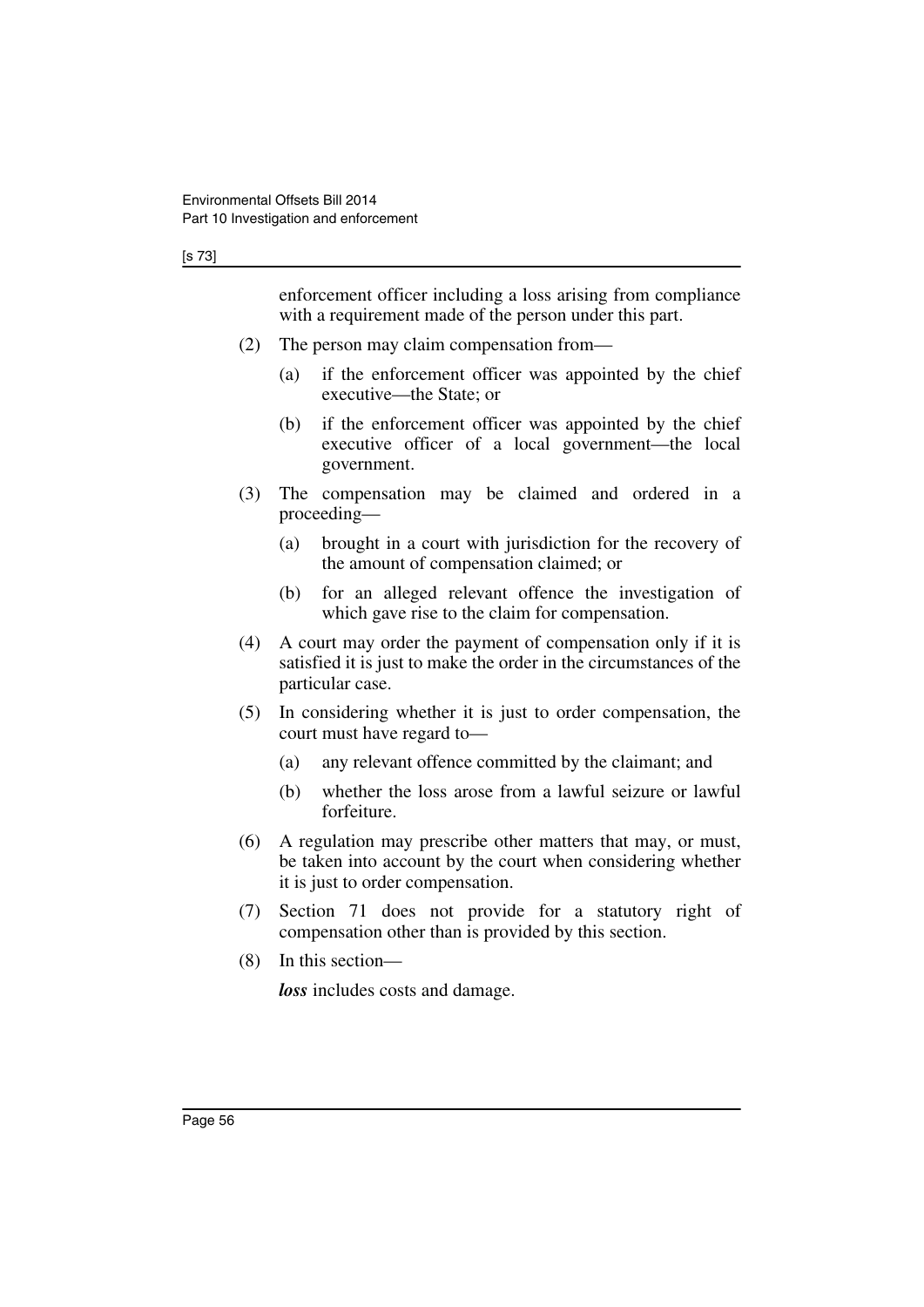[s 74]

## **Subdivision 3 Other offences relating to enforcement officers**

#### **74 Giving enforcement officer false or misleading information**

(1) A person must not, in relation to the administration of this Act, give an enforcement officer information, or a document containing information, that the person knows is false or misleading in a material particular.

Maximum penalty—200 penalty units.

(2) Subsection (1) applies to information or a document given in relation to the administration of this Act whether or not the information or document was given in response to a specific power under this Act.

## **75 Obstructing enforcement officer**

(1) A person must not obstruct an enforcement officer exercising a power, or someone helping an enforcement officer exercising a power, unless the person has a reasonable excuse.

Maximum penalty—100 penalty units.

- (2) If a person has obstructed an enforcement officer, or someone helping an enforcement officer, and the officer decides to proceed with the exercise of the power, the officer must warn the person that—
	- (a) it is an offence to cause an obstruction unless the person has a reasonable excuse; and
	- (b) the officer considers the person's conduct an obstruction.
- (3) In this section—

*obstruct* includes assault, hinder, resist, attempt to obstruct and threaten to obstruct.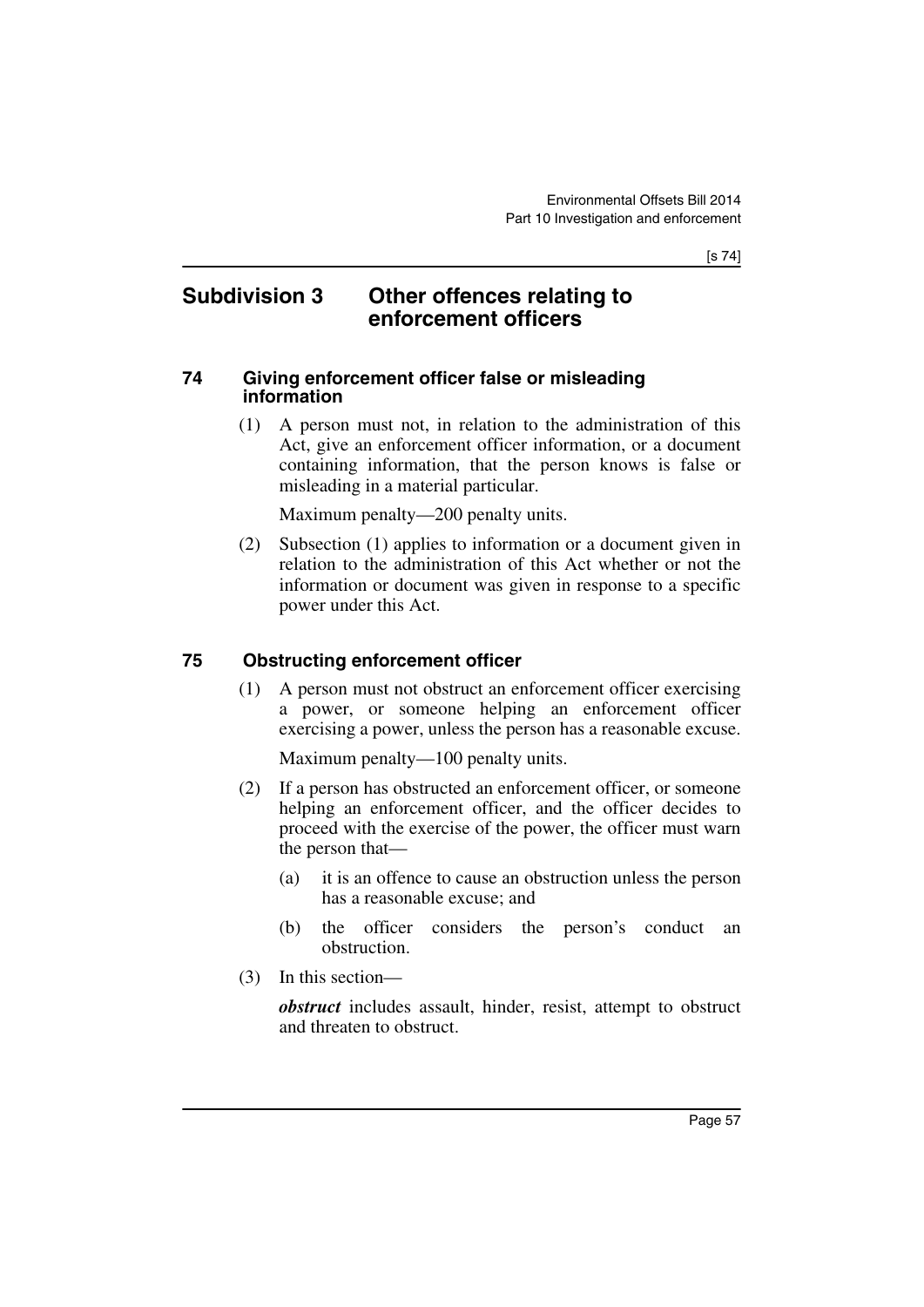[s 76]

#### **76 Impersonating enforcement officer**

A person must not impersonate an enforcement officer. Maximum penalty—100 penalty units.

# **Subdivision 4 Other provisions**

#### **77 Evidential immunity for individuals complying with particular requirements**

- (1) Subsection (2) applies if an individual gives or produces information or a document to an enforcement officer under section 65 or 69.
- (2) Evidence of the information or document, and other evidence directly or indirectly derived from the information or document, is not admissible against the individual in any proceeding to the extent it tends to incriminate the individual, or expose the individual to a penalty, in the proceeding.
- (3) Subsection (2) does not apply to a proceeding about the false or misleading nature of the information or anything in the document or in which the false or misleading nature of the information or document is relevant evidence.

# **Division 6 Legal proceedings**

#### **78 Summary proceedings for offence**

Proceedings for an offence against section 37 or a provision of this part are to be taken in a summary way under the *Justices Act 1886*.

## **79 Limitation on time for starting proceeding**

A proceeding for an offence against section 37 or a provision of this part must start—

(a) within 1 year after the commission of the offence; or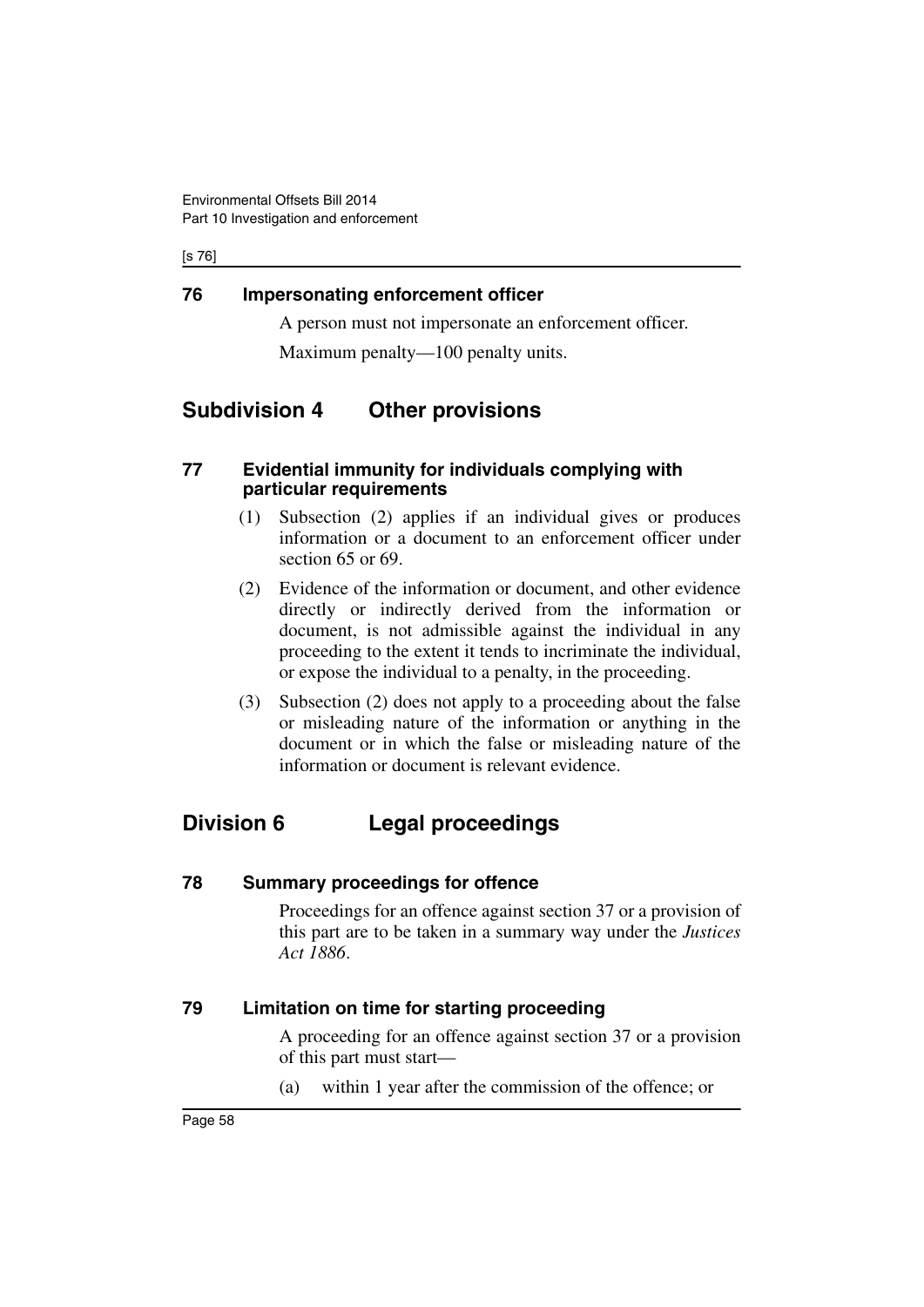(b) within 6 months after the offence comes to the complainant's knowledge.

#### **80 Evidentiary aids generally**

A certificate purporting to be signed by the chief executive stating any of the following matters is evidence of the matter—

- (a) on a stated day, or during a stated period, a stated person was an enforcement officer;
- (b) on a stated day, a stated person was given a compliance notice or a requirement or other notice under this part;
- (c) a stated amount is payable under this Act by a stated person and has not been paid.

#### **81 Responsibility for acts or omissions of representatives**

- (1) This section applies in a proceeding for an offence against section 37 or a provision of this part.
- (2) If it is relevant to prove a person's state of mind about a particular act or omission, it is enough to show—
	- (a) the act was done or omitted to be done by a representative of the person within the scope of the representative's actual or apparent authority; and
	- (b) the representative had the state of mind.
- (3) An act done or omitted to be done for a person by a representative of the person within the scope of the representative's actual or apparent authority is taken to have been done or omitted to be done also by the person, unless the person proves the person could not, by the exercise of reasonable diligence, have prevented the act or omission.
- (4) In this section—

#### *representative* means—

(a) of a corporation—an executive officer, employee or agent of the corporation; or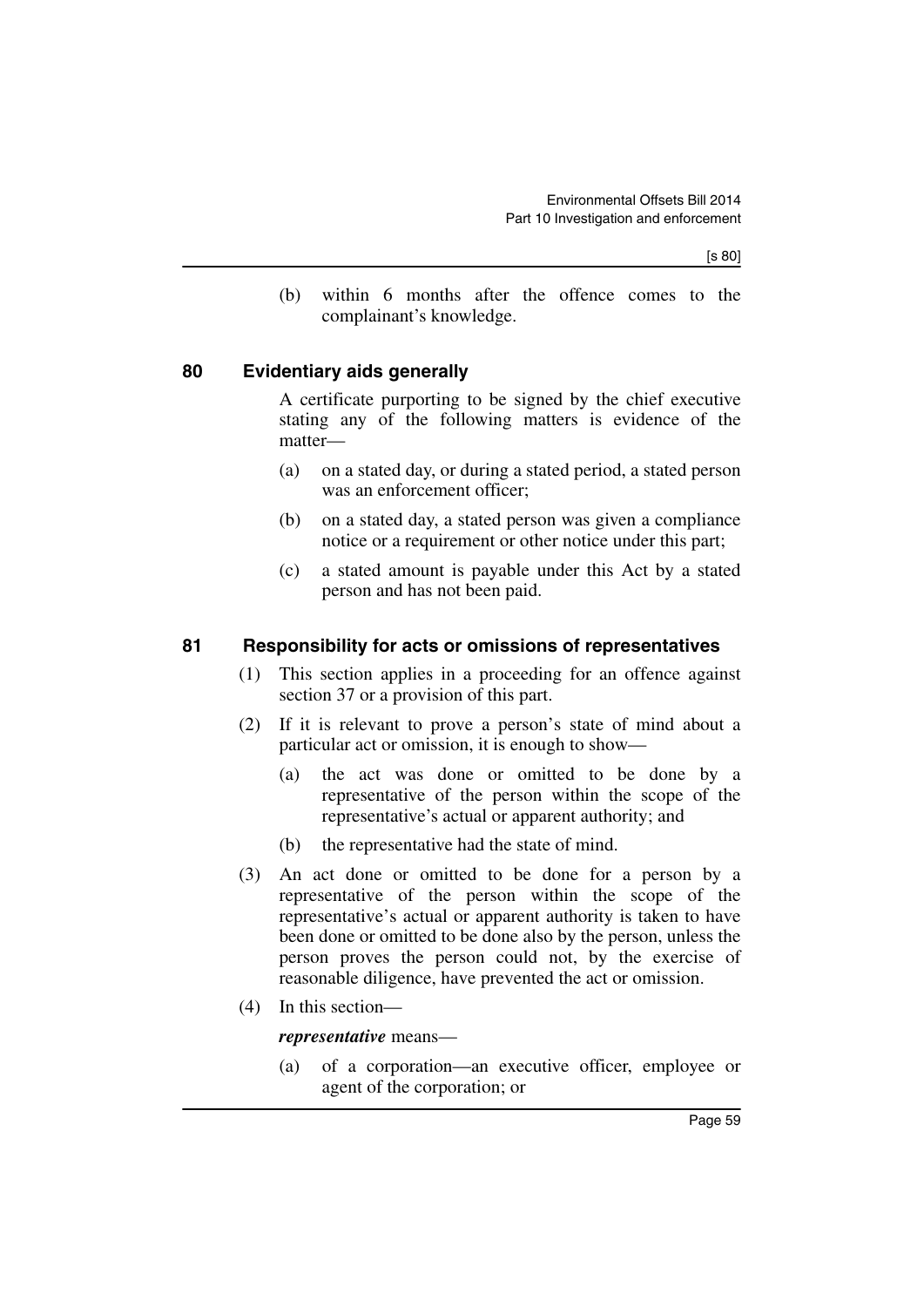Part 11 Amounts received as financial settlement offsets etc.

#### [s 82]

(b) of an individual—an employee or agent of the individual.

*state of mind*, of a person, includes the person's—

- (a) knowledge, intention, opinion, belief or purpose; and
- (b) reasons for the intention, opinion, belief or purpose.

# **Part 11 Amounts received as financial settlement offsets etc.**

## **Division 1** Amounts received by the **department**

#### **82 Application of div 1**

This division applies to any amount received as a financial settlement offset by the department.

#### **83 Establishment of offset account**

The Financial Offset Account (the *offset account*) is established.

#### **84 Object of offset account**

The object of the offset account is to provide funding for the delivery of environmental offsets to achieve conservation outcomes.

#### **85 Payment of amounts into offset account**

(1) On receipt by the department of an amount as a financial settlement offset, the amount must be paid into the offset account.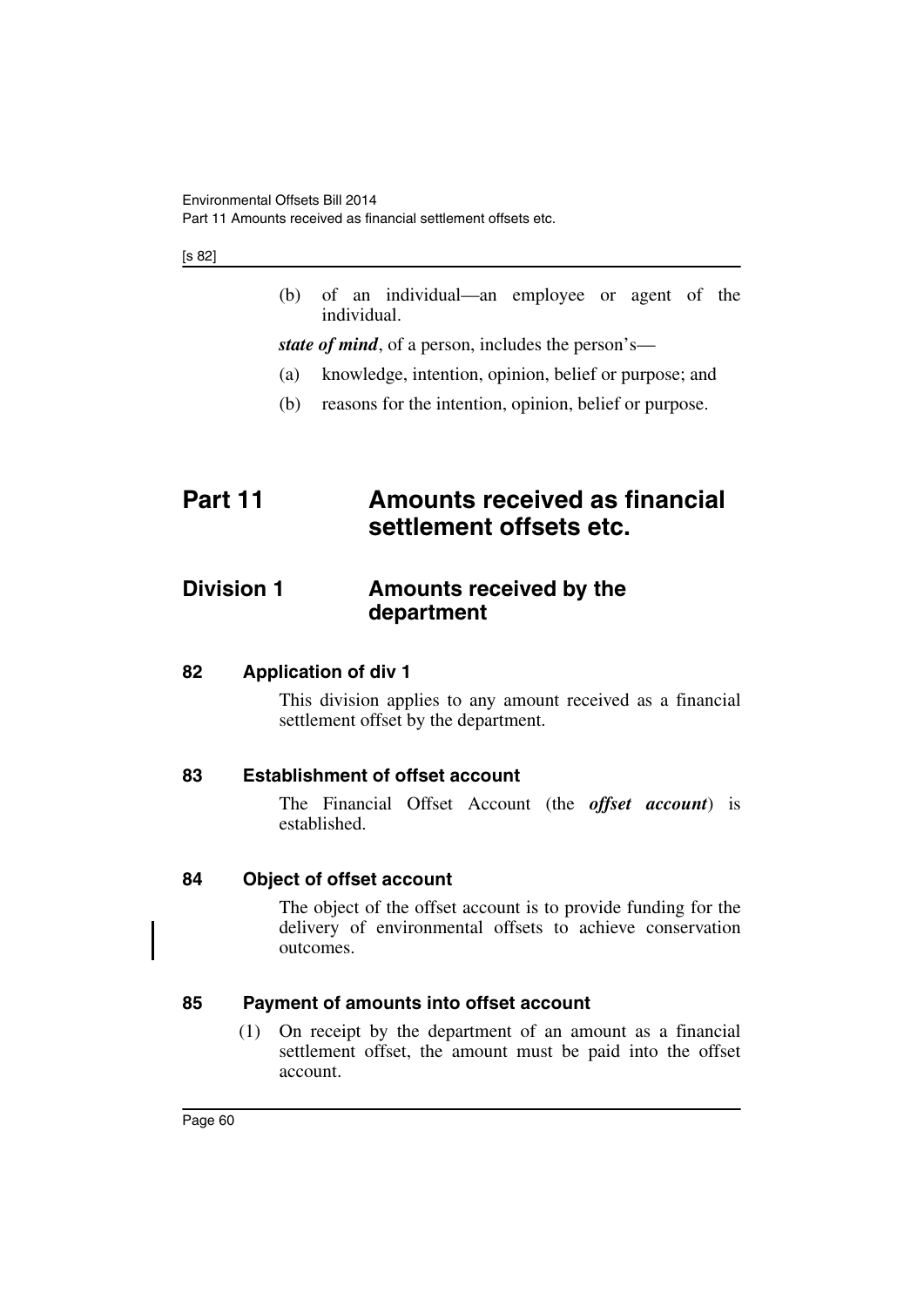- (2) The following amounts may also be paid into the offset account—
	- (a) any amount appropriated by Parliament for the purposes of the offset account;
	- (b) any amount payable into the offset account under another Act;
	- (c) any amount paid into the offset account at the direction of, or with the approval of, the Minister.
- (3) An amount of a financial settlement offset received by the department, and any other amount paid into the offset account as mentioned in subsection  $(2)(b)$  or  $(c)$ , is a contribution for the purposes of the *Financial Accountability Act 2009*, section  $7(2)(c)$ .

## **86 Payment of amounts from offset account**

- (1) The chief executive may make payments from the offset account only for—
	- (a) paying expenses incurred by the department in relation to an environmental offset the department delivers, whether directly or indirectly; or
	- (b) paying fees or expenses related to administering the offset account; or
	- (c) making an investment under a Treasurer's approval in accordance with the *Financial Accountability Act 2009*, section 87; or
	- (d) paying other amounts required or permitted under this Act to be part of the offset account.
- (2) If a financial settlement payment has been made for a prescribed environmental matter that is a protected area, the chief executive must give the amount to the department responsible for the administration of the protected area for the delivery of an environmental offset as mentioned in section 7(3).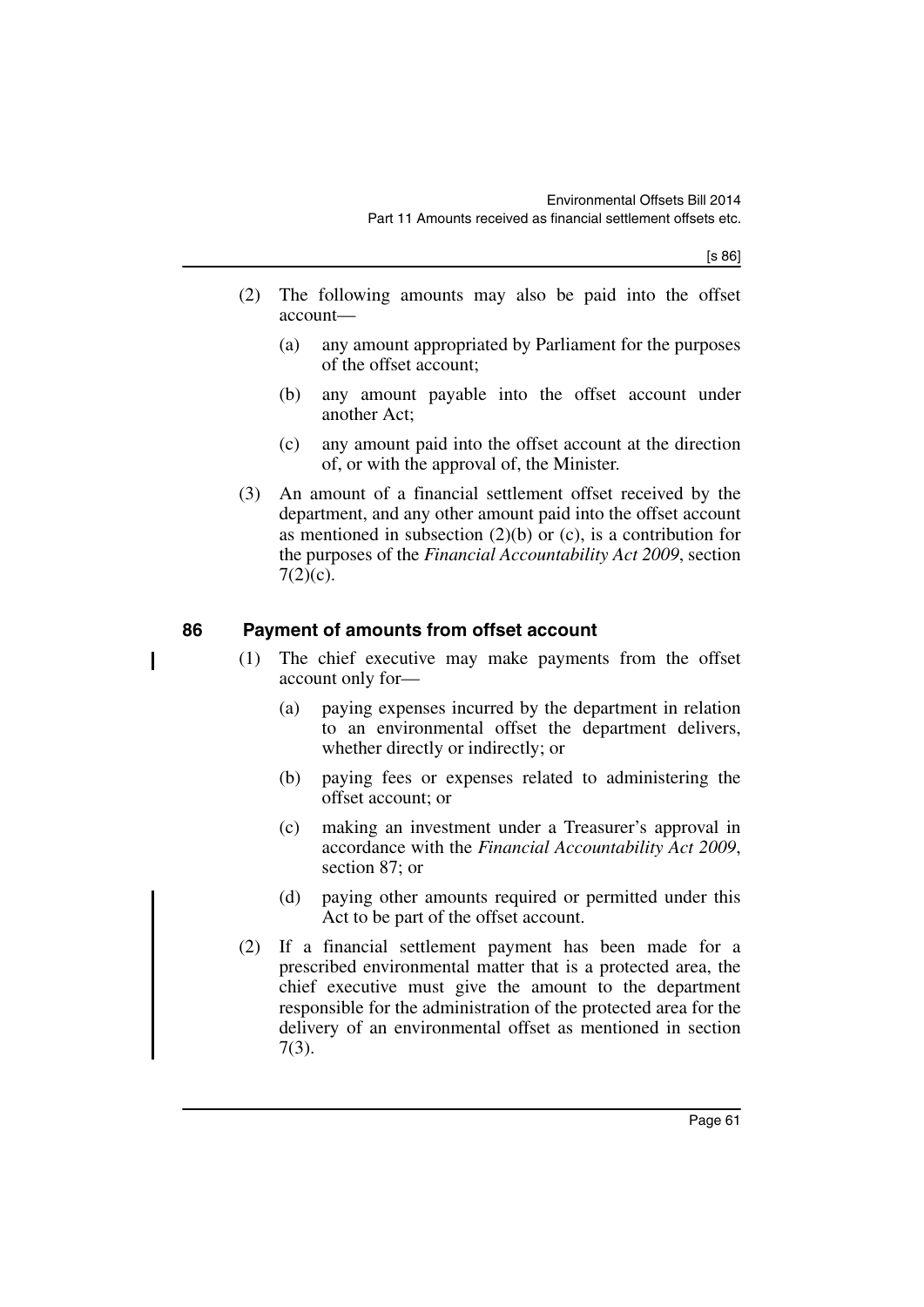Part 11 Amounts received as financial settlement offsets etc.

[s 87]

- (3) However, subsection (2) does not apply for financial settlement payments received in relation to impacts on—
	- (a) other matters of environmental significance within a protected area; or
	- (b) a protected area that is a nature refuge.

#### **87 Administration of offset account**

- (1) Accounts for the offset account must be kept as part of the departmental accounts of the department.
- (2) However, amounts received for the offset account may be deposited in a departmental financial institution account of the department with other moneys of the department.
- (3) In this section—

*departmental accounts*, of a department, means the accounts of the department kept under the *Financial Accountability Act 2009*, section 69.

*departmental financial institution account*, of a department, means an account of the department kept under the *Financial Accountability Act 2009*, section 83.

*other moneys*, of the department, means all moneys of the department other than amounts received for the offset account.

## **Division 2 Payments received by a local government**

#### **88 Application of div 2**

This division applies to any amount received as a financial settlement offset by a local government.

#### **89 Payment of amounts into and from trust fund**

(1) On receipt by the local government of an amount as a financial settlement offset, the amount—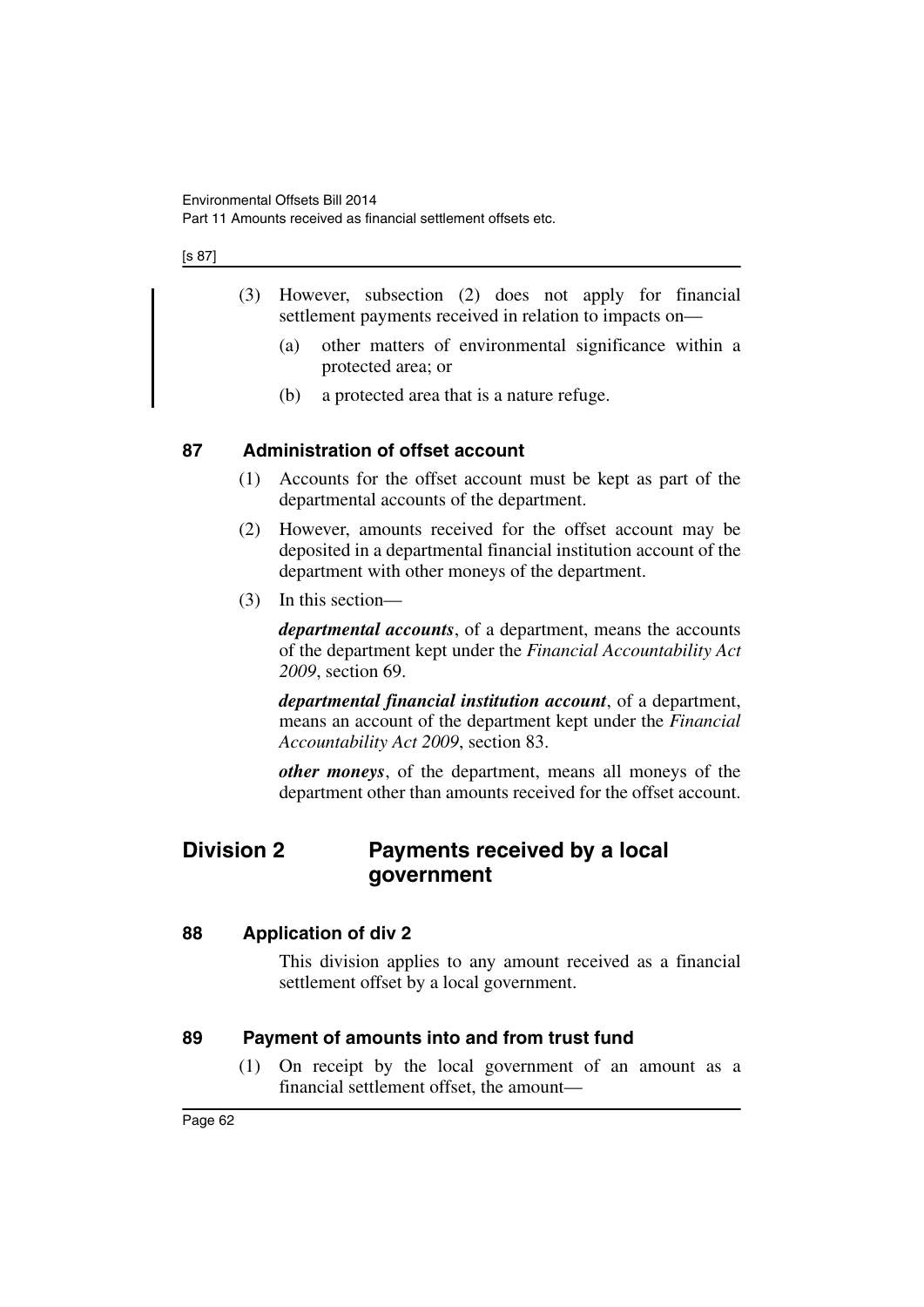- (a) becomes trust money; and
- (b) must be credited to the local government's trust fund.
- (2) The local government may transfer an amount from a trust fund only for—
	- (a) paying expenses incurred, directly or indirectly, by the local government in the delivery of the environmental offset to achieve a conservation outcome; or
	- (b) paying fees or expenses related to administering the trust fund; or
	- (c) paying other amounts prescribed, or required or permitted, by regulation to be paid out of the trust fund.

# **Part 12 General**

#### **90 Register to be kept by each administering agency**

- (1) An administering agency must keep a register about the following—
	- (a) information in relation to each authority that has been issued with an offset condition, including, for example—
		- (i) the administering agency's reference number for the authority; and
		- (ii) information about the prescribed environmental matter relevant to the offset condition; and
		- (iii) a description of the location of the impact relevant to the offset condition; and
		- (iv) if the authority is for a prescribed activity to be undertaken in a legally secured offset area—a description of the area's location and the reason the area is a legally secured offset area under section 29;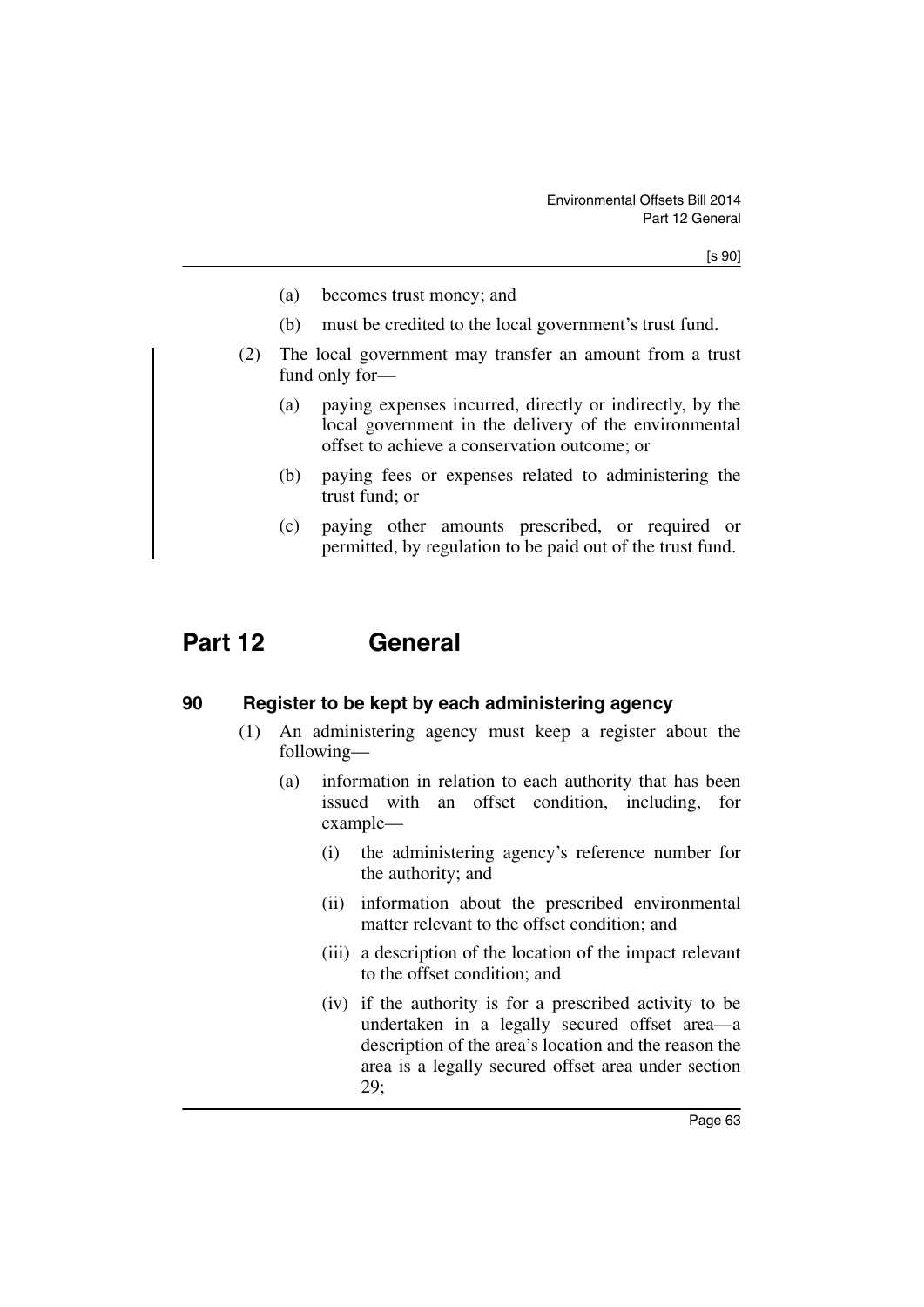#### [s 91]

- (b) any other matter prescribed under a regulation.
- (2) An administering agency must make the register available for inspection in the way the agency reasonably considers appropriate, including, for example, in electronic form.
- (3) An administering agency must, if requested by the chief executive and without charge, give information held on the register to the chief executive.

#### **91 Delegation by chief executive**

- (1) The chief executive may delegate the chief executive's functions under this Act to an appropriately qualified public service employee.
- (2) In this section—

*appropriately qualified*, for a public service employee to whom a function may be delegated, includes having the qualifications, experience or standing appropriate for the function.

*Examples of standing for public service employee*—

the officer or employee's classification or level in a department or agency

*functions* includes powers.

#### **92 Approved forms**

The chief executive may approve forms for use under this Act.

#### **93 Regulation-making power**

- (1) The Governor in Council may make regulations under this Act.
- (2) A regulation may do any of the following—
	- (a) prescribe fees payable under this Act;
	- (b) provide for an area of land to be registered by an owner to be used for the purposes of an environmental offset in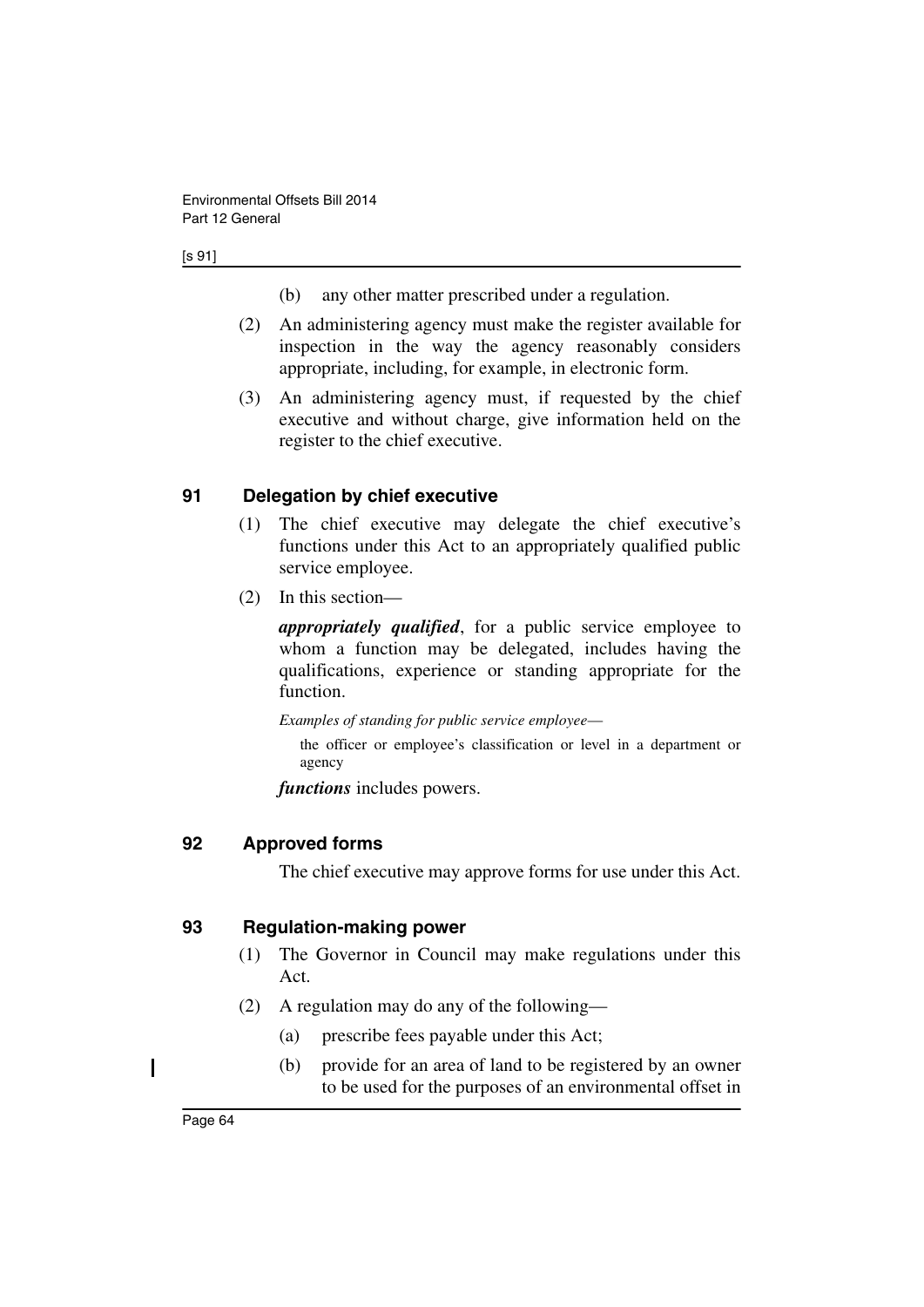the future (an *advanced offset*) and for the use of advanced offsets, including, for example, by providing for trade in relation to advanced offsets;

- (c) require or permit other amounts to be paid out of the offset account;
- (d) impose a penalty for contravention of a provision of a regulation of no more than 20 penalty units.

# **Part 13 Transitional provisions**

## **94 Definitions for pt 13**

In this part—

*commencement* means commencement of this section.

*existing Act* means any of the following—

- (a) the *Environmental Protection Act 1994*;
- (b) the *Fisheries Act 1994*;
- (c) the *Marine Parks Act 2004*;
- (d) the *Nature Conservation Act 1992*;
- (e) the *Sustainable Planning Act 2009*;
- (f) the *Vegetation Management Act 1999*.

*existing authority* means an authority granted under an existing Act, as the authority is in force immediately before the commencement.

## **95 Application of this Act or existing Act**

- (1) This Act applies to an authority granted under another Act only if the application under the other Act for the authority was made on or after the commencement.
- (2) An existing Act continues to apply to the following—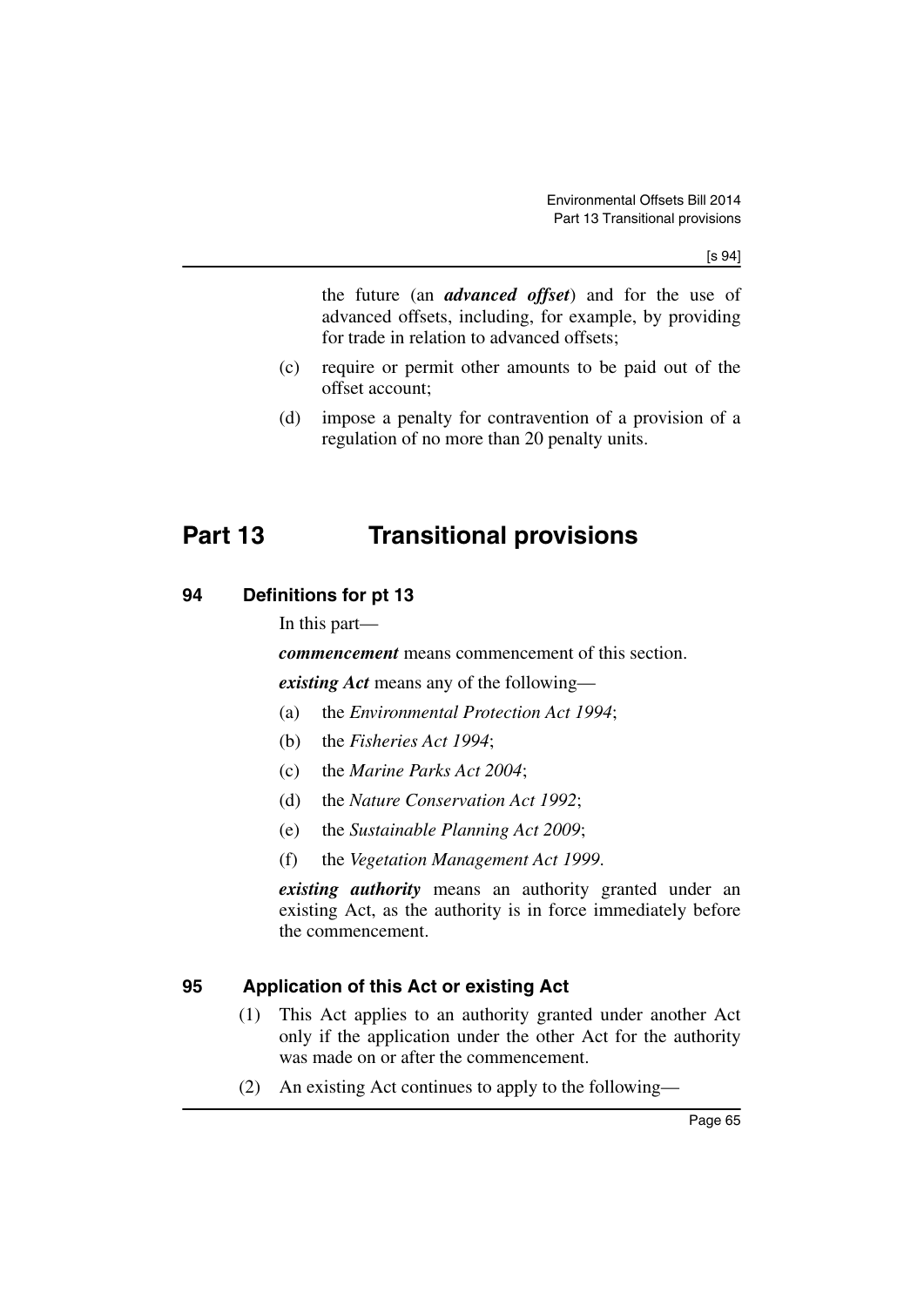#### [s 96]

- (a) an existing authority;
- (b) an application for an authority under an existing Act that was made, but not dealt with, before the commencement;
- (c) an authority granted under an existing Act on or after the commencement (a *further existing authority*) as the result of an application mentioned in paragraph (b).
- (3) For subsection (2), if a provision of an existing Act has been repealed by the *Environmental Offsets Act 2014*, the existing Act as in force immediately before the commencement continues to apply unless a transitional regulation under this Act or the existing Act provides otherwise.
- (4) If, after the commencement—
	- (a) an application is made under an existing Act to amend an existing authority or a further existing authority in relation to a prescribed activity; and
	- (b) the amendment may or is likely to result in a significant residual impact on a prescribed environmental matter;

this Act applies to the application and the authority as amended (the *amended authority*) to the extent a new environmental offset condition is imposed on the amended authority.

(5) Without limiting section 96, a regulation made under that section may provide for the way this Act or the existing Act applies, or does not apply, to an application mentioned in subsection (4) and an amended authority.

## **96 Transitional regulation-making power**

(1) A regulation (a *transitional regulation*) may make provision of a saving or transitional nature for which it is necessary to make provision to allow or facilitate the change from the operation of an existing Act as in force immediately before the commencement to the operation of either or both of the following—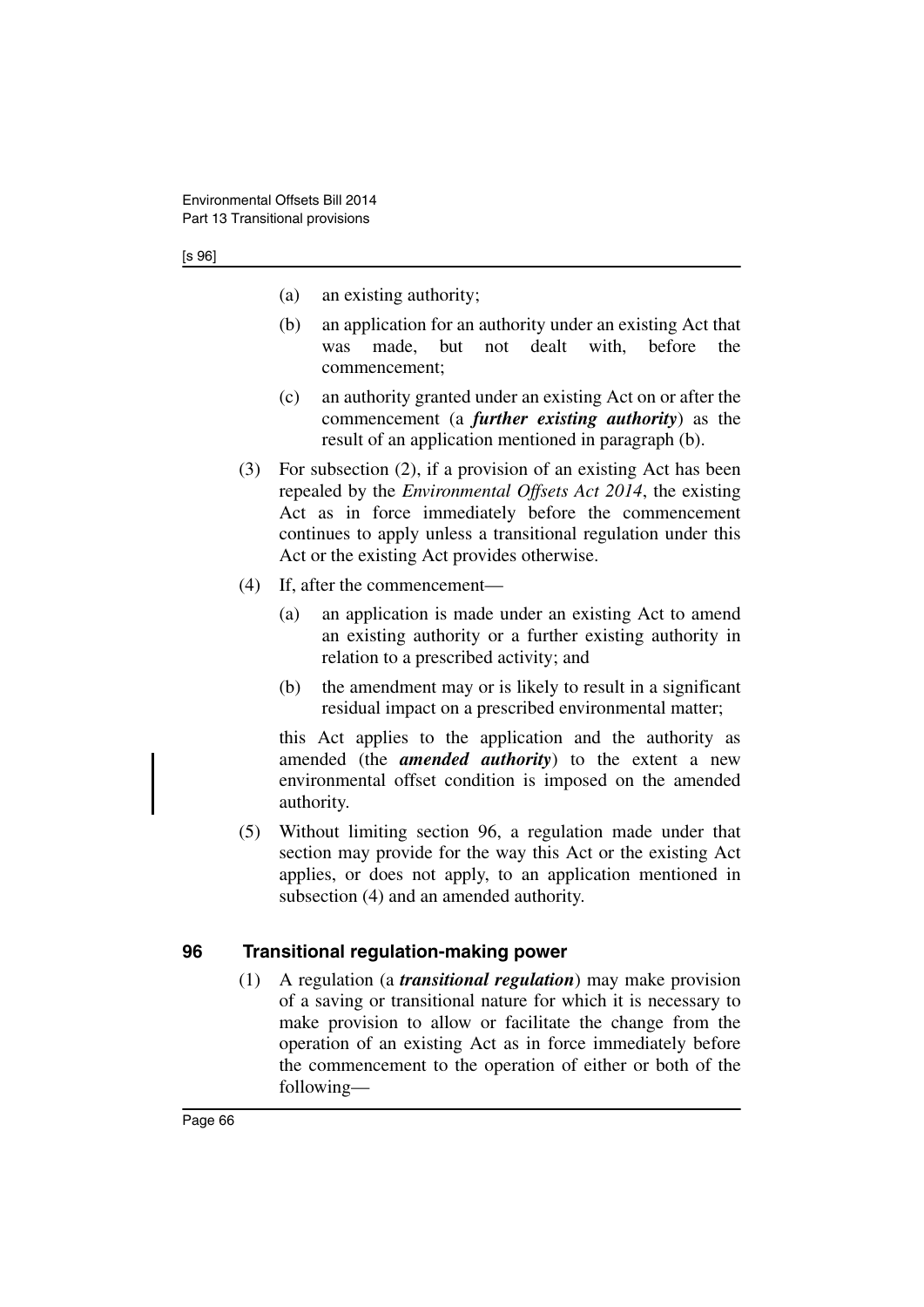[s 97]

- (a) the operation of the existing Act on or after the commencement;
- (b) the operation of this Act.
- (2) A transitional regulation may have retrospective operation to a day not earlier than the day of the commencement.
- (3) A transitional regulation must declare it is a transitional regulation.
- (4) This section and any transitional regulation expire 1 year after the day of the commencement.
- (5) To remove any doubt, it is declared that the operation of an existing Act includes the operation of subordinate legislation or other statutory instruments under the existing Act.

# **Part 14 Amendment of Coastal Protection and Management Act 1995**

## **97 Act amended**

This part amends the *Coastal Protection And Management Act 1995.*

## **98 Insertion of new s 201A**

After section 201—

*insert*—

#### **201A Removal of quarry material under dredge management plans**

(1) A person does not commit an offence against section 101(1) by removing quarry material under a dredge management plan in force under section 200 or 201.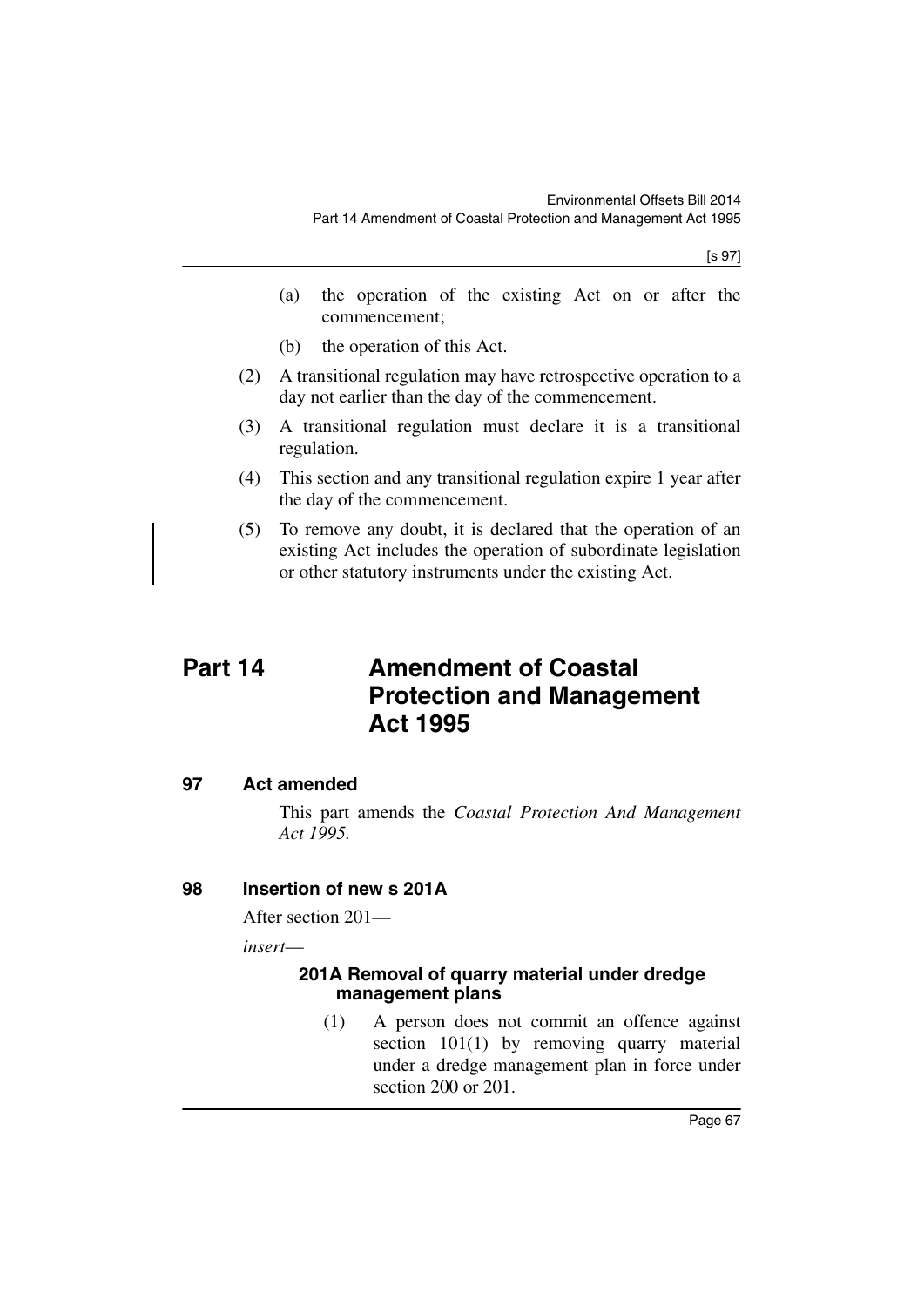[s 99]

(2) Subsection (1) is taken to have applied since 5 May 2011.

*Note*—

5 May 2011 was the day of commencement of the *Environmental Protection and Other Legislation Amendment Act 2011*, section 56, to the extent it inserted sections 200 and 201

(3) Previous section 102 applies, and is taken to have applied since 5 May 2011, to quarry material removed under a dredge management plan in force under section 200 or 201.

## **99 Insertion of new ch 6, pt 7**

Chapter 6—

*insert*—

# **Part 7 Transitional and declaratory provisions for Environmental Offsets Act 2014**

## **203 Application of ss 123 and 124 to particular works in a watercourse**

- (1) This section applies to work if—
	- (a) a development approval for the work was given under the *Integrated Planning Act 1997* as in force on or after 17 October 2004 or the *Sustainable Planning Act 2009* as in force before 3 August 2012: and
	- (b) the work is or was operational work in tidal water that consists or consisted of constructing or installing works in a watercourse; and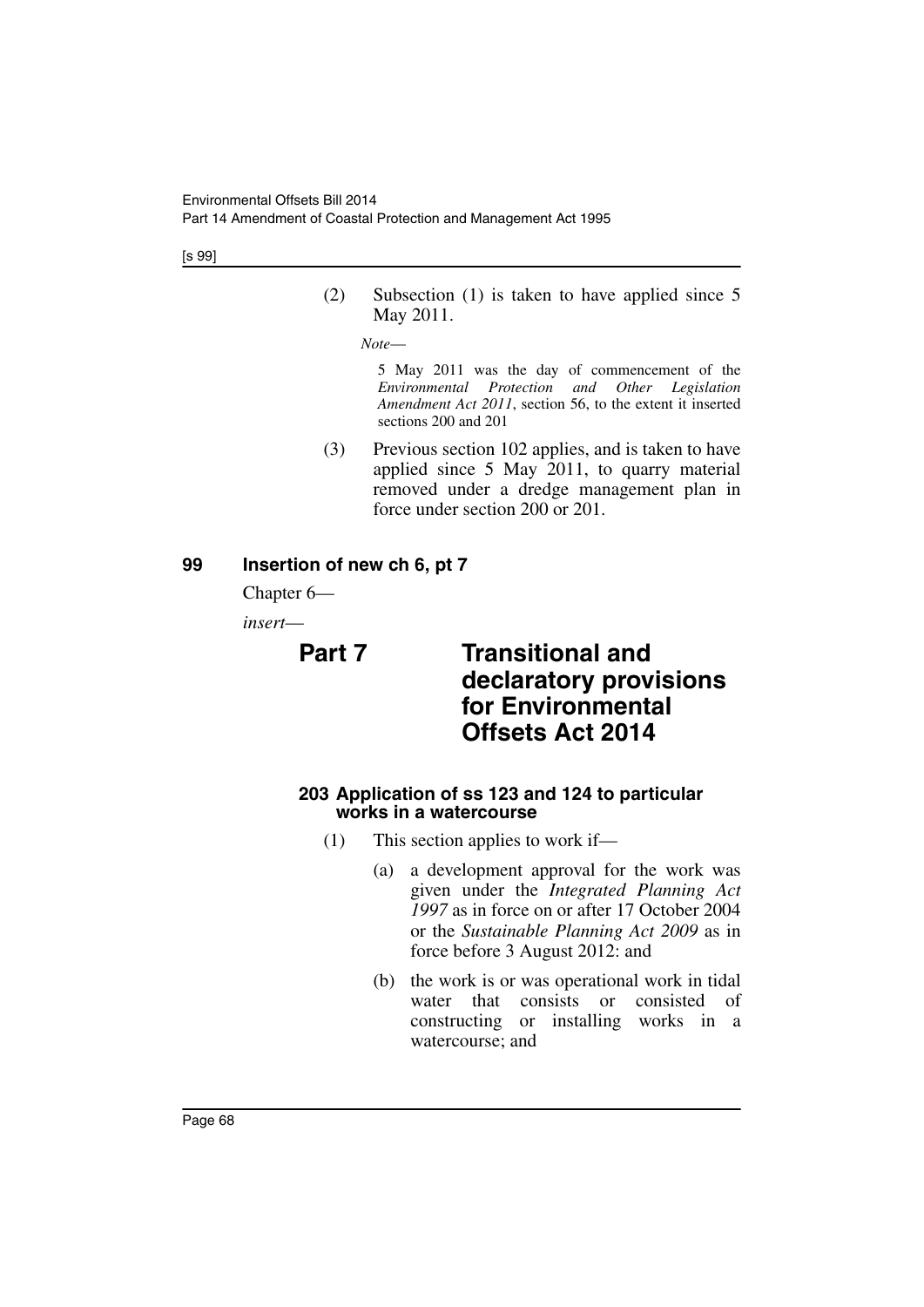[s 99]

- (c) the work is not, or was not, any of the following—
	- (i) erecting a sign or other structure, including, for example, a navigational aid or sign for maritime navigation, under a direction made under another Act;
	- (ii) building an open drain that is less than 1m deep and has a cross sectional area less than 2.5m2;
	- (iii) constructing an artificial waterway;
	- (iv) reclaiming land under tidal water.
- (2) Sections 123 and 124 apply to the work, and always did apply to the work, as if the work were operational work that is tidal works.

#### **204 Development applications not decided on commencement that relate to tidal works**

- (1) This section applies to a development application, made but not decided on the commencement, for which the definition *tidal works* is relevant.
- (2) The application must be dealt with and decided under the definition *tidal works* as in force immediately before the commencement.
- (3) In this section—

*commencement* means the commencement of this section.

*decided* means decided under the Planning Act.

*definition tidal works* means the schedule, definition *tidal works.*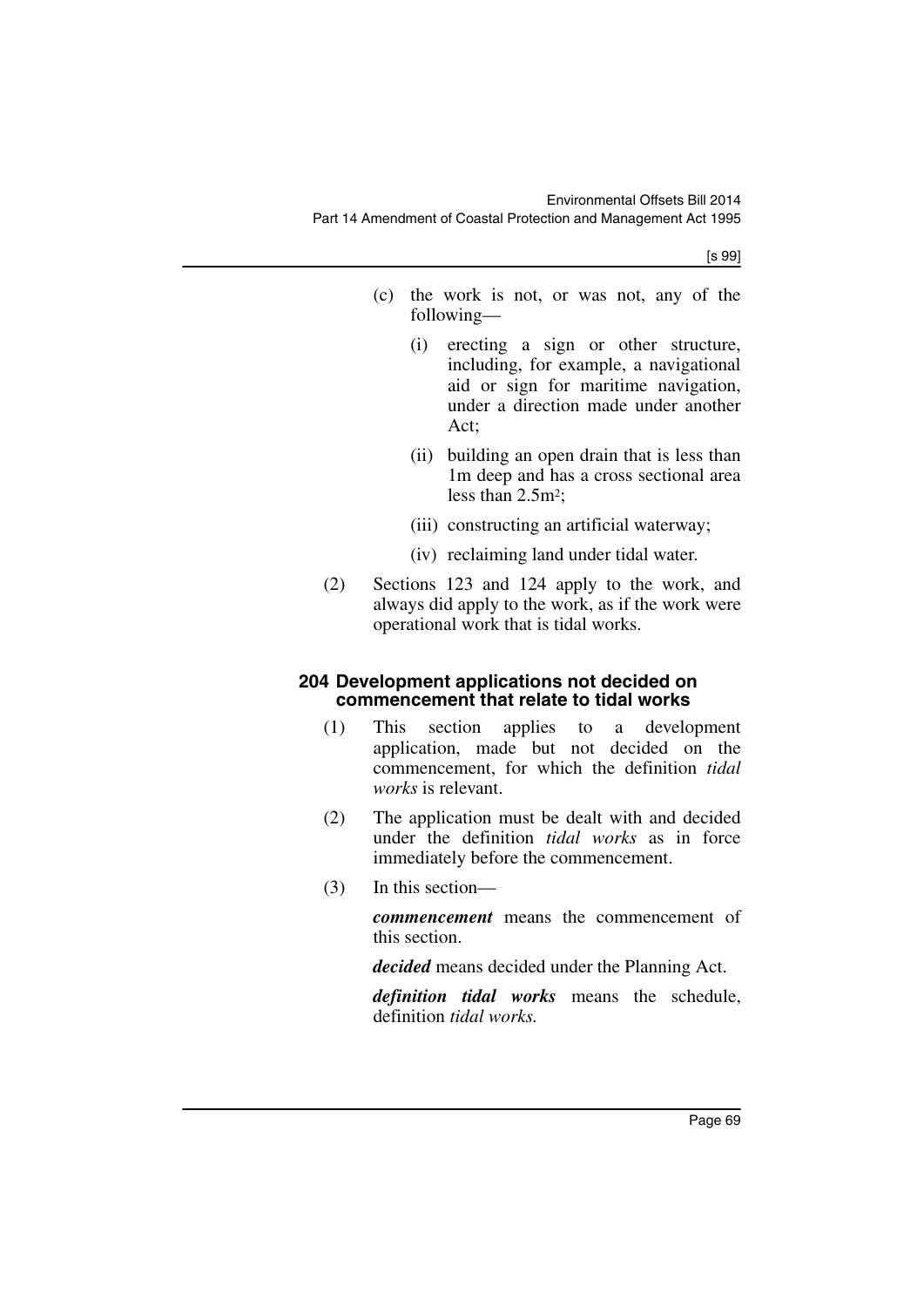[s 100]

## **100 Amendment of schedule (Dictionary)**

(1) Schedule, definition *tidal works*, paragraph 1—

*omit, insert—*

- 1 *Tidal works* means any of the following—
	- (a) works in, on or above—
		- (i) land under tidal water; or
		- (ii) land that will or may be under tidal water because of development on or near the land;
	- (b) works that are—
		- (i) an integral part of works mentioned in paragraph (a) (the *principal works*); and
		- (ii) carried out in, on or above land directly adjacent to the land in, on or above which the principal works are carried out;
	- (c) works designed to be exposed to tidal water because of shoreline fluctuations;
	- (d) works designed to prevent the erosion of land by the sea (whether or not within the ebb and flow of the tide at spring tides);
	- (e) works within the boundaries of a canal, whether above or below high-water mark.
- (2) Schedule, definition *tidal works*, paragraph 3 *omit.*
- (3) Schedule, definition *tidal works*, paragraph 4(c) *omit, insert—*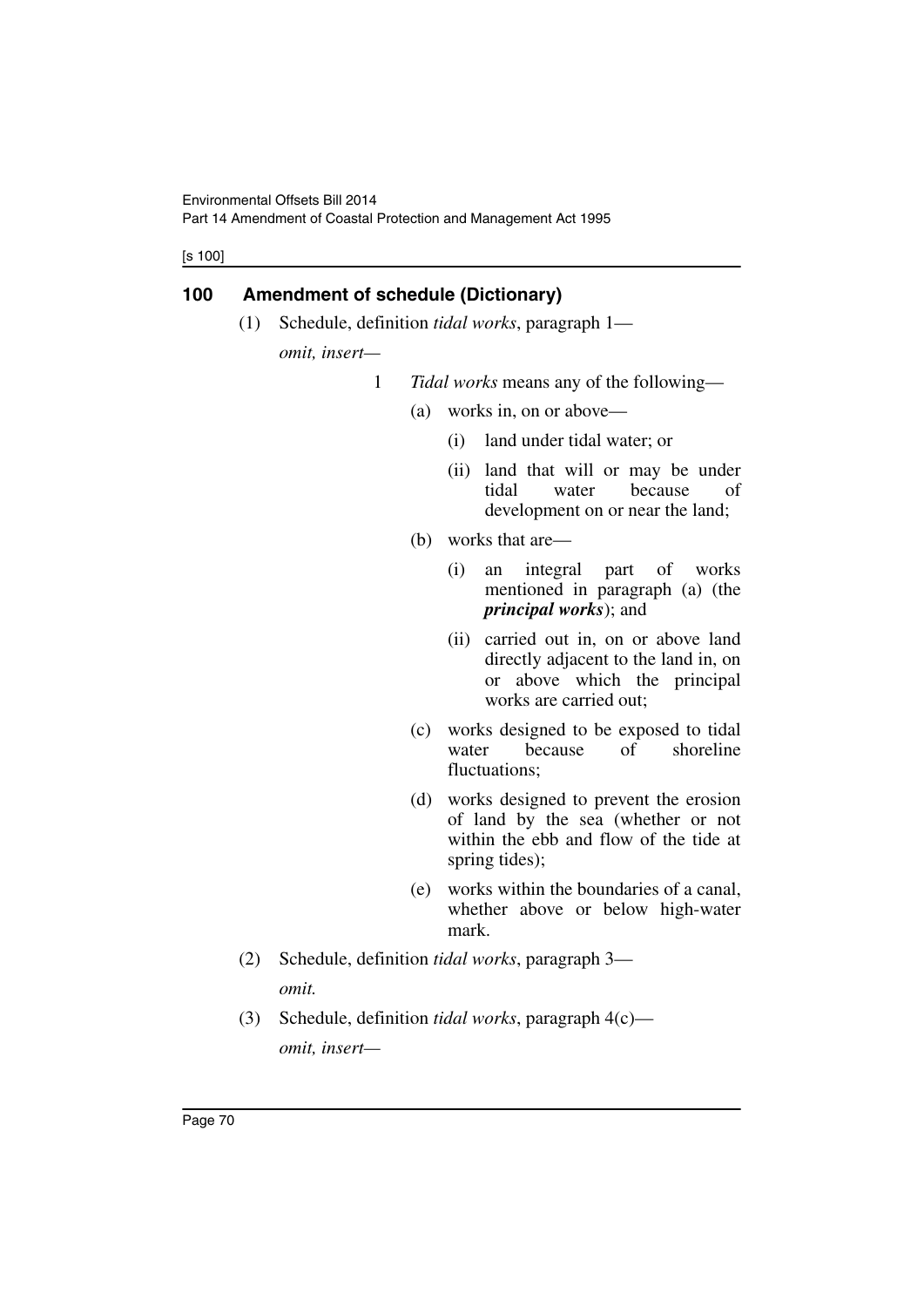[s 101]

- (c) works that are assessable development, carried out within a coastal management district, of any of the following types—
	- (i) the disposal of dredge spoil or other solid waste material in tidal water;
	- (ii) the construction of an artificial waterway; or

# **Part 15 Amendment of Currumbin Bird Sanctuary Act 1976**

## **101 Act amended**

This part amends the *Currumbin Bird Sanctuary Act 1976.*

# **102 Insertion of new ss 14 and 15**

After section 13—

*insert—*

## **14 Application of Act on registration of National Trust of Australia (Queensland) Limited**

Sections 3 to 13 and schedules 1 and 2 stop applying if National Trust of Australia (Queensland) Limited is registered under the Corporations Act, part 5B.1.

*Note*—

See the *National Trust of Queensland Act 1963*, part 3A (Transfer of incorporation of National Trust and related matters).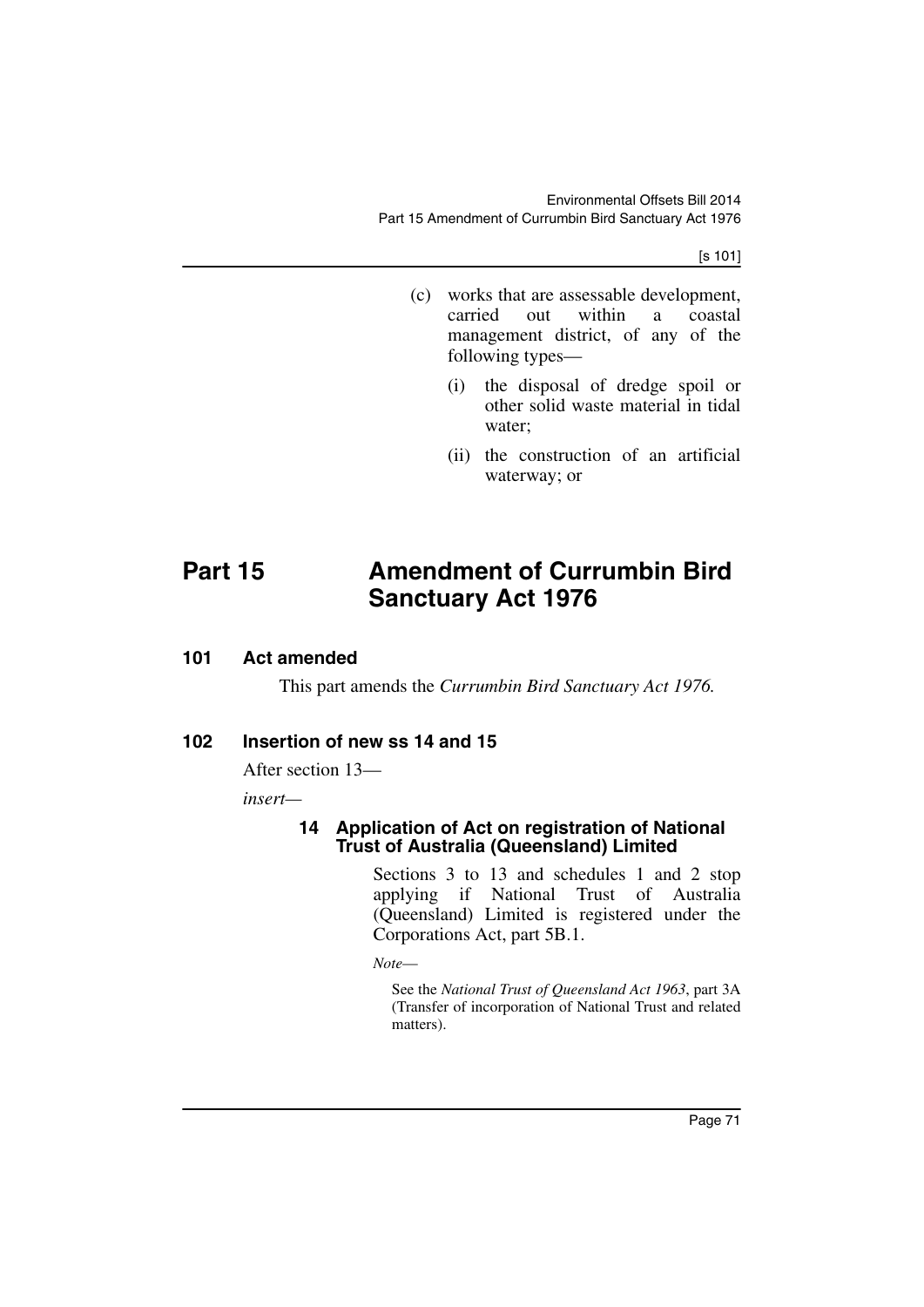[s 103]

# **15 Expiry of Act**

This Act expires on the day this section commences.

# **Part 16 Amendment of Duties Act 2001**

### **103 Act amended**

This part amends the *Duties Act 2001*.

### **104 Amendment of s 141 (Exemption—particular statutory bodies)**

- (1) Section 141(1)(b) *omit.*
- (2) Section  $141(1)(c)$  to  $(f)$ —

*renumber* as section  $141(1)(b)$  to (e).

#### **105 Amendment of s 285 (Exemption—mortgages under particular Acts)**

(1) Section 285(e)—

*omit*.

(2) Section 285(f) and  $(g)$ —

*renumber* as section 285(e) and (f).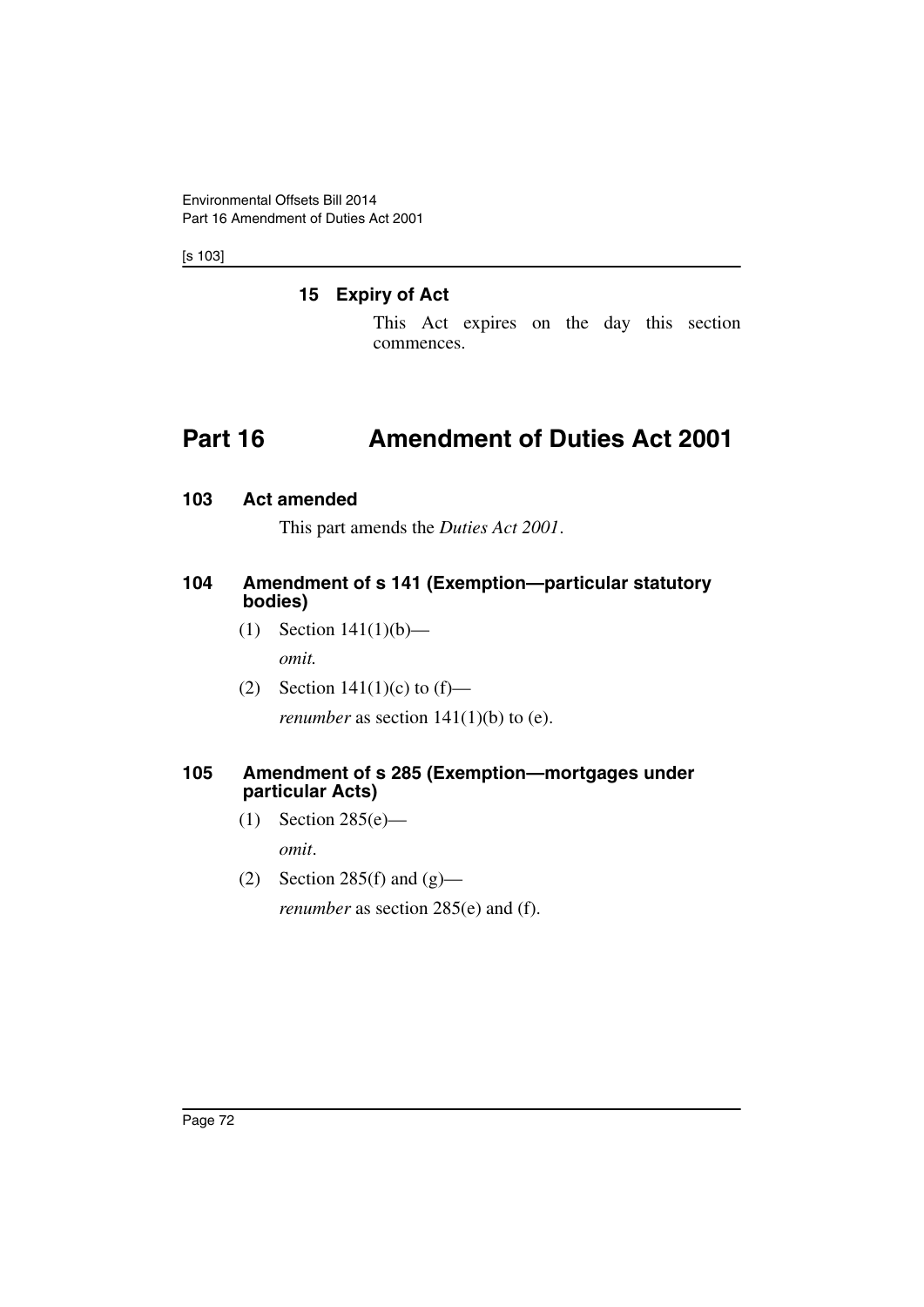[s 106]

# **Part 17 Amendment of Environmental Protection Act 1994**

#### **106 Act amended**

This part amends the *Environmental Protection Act 1994.*

### **107 Amendment of s 39 (Other definitions)**

Section 39, definition *environmental management plan*, paragraph (b), 'conditions and'—

*omit*.

#### **108 Amendment of s 168 (When decision must be made—generally)**

Section 168—

*insert—*

- (5) If the applicant has also applied under section 318F to be registered as a suitable operator for the carrying out of the environmentally relevant activity—
	- (a) the chief executive must not decide the application for the environmental authority before deciding the application under section 318F; and
	- (b) for subsection (1), the decision stage for the application for the environmental authority is taken not to have started until the day the application under section 318F is decided.

## **109 Amendment of s 173 (When particular applications must be refused)**

Section 173(1)—

*omit, insert—*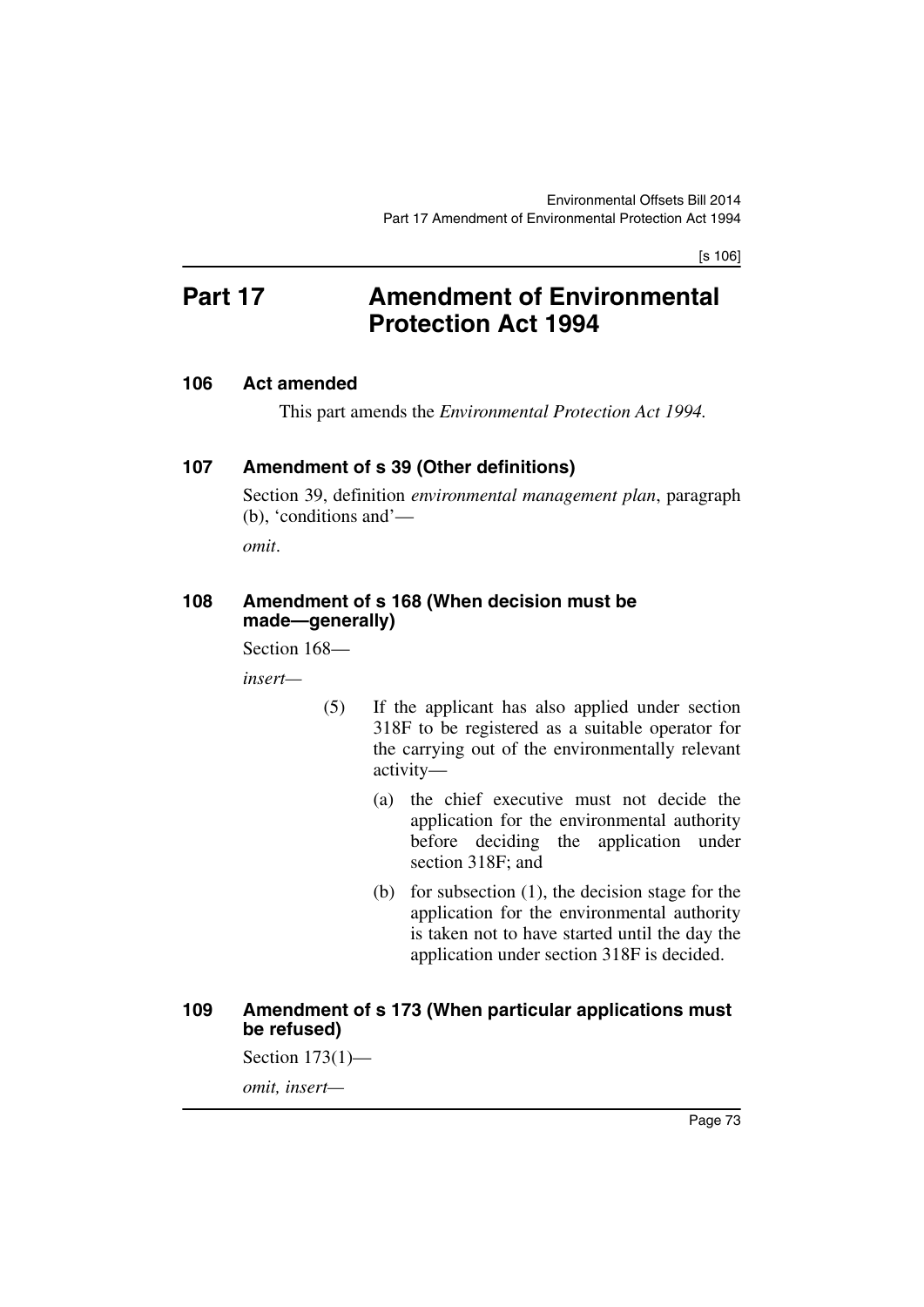[s 110]

(1) The administering authority must refuse an application if the applicant is not a registered suitable operator.

# **110 Amendment of s 185 (Referral to Land Court)**

Section 185(2)—

*omit, insert—*

(2) The referral must be made within 10 business days after (but not before) the last day on which an objection notice for the application may be given to the administering authority under subdivision 2.

## **111 Amendment of s 202 (Environmental authority includes conditions)**

Section 202—

*insert—*

*Note*—

The *Environmental Offsets Act 2014*, part 6, states further conditions that apply to an environmental authority and those further conditions are called deemed conditions. A breach of a deemed condition may be dealt with under this Act.

# **112 Amendment of s 207 (Conditions that may be imposed)**

Section  $207(1)(c)$ —

*omit, insert—*

(c) require or otherwise relate to an environmental offset (an *environmental offset condition*); or

# **113 Amendment of s 209 (Environmental offset conditions)**

(1) Section 209(1), 'works or activities'—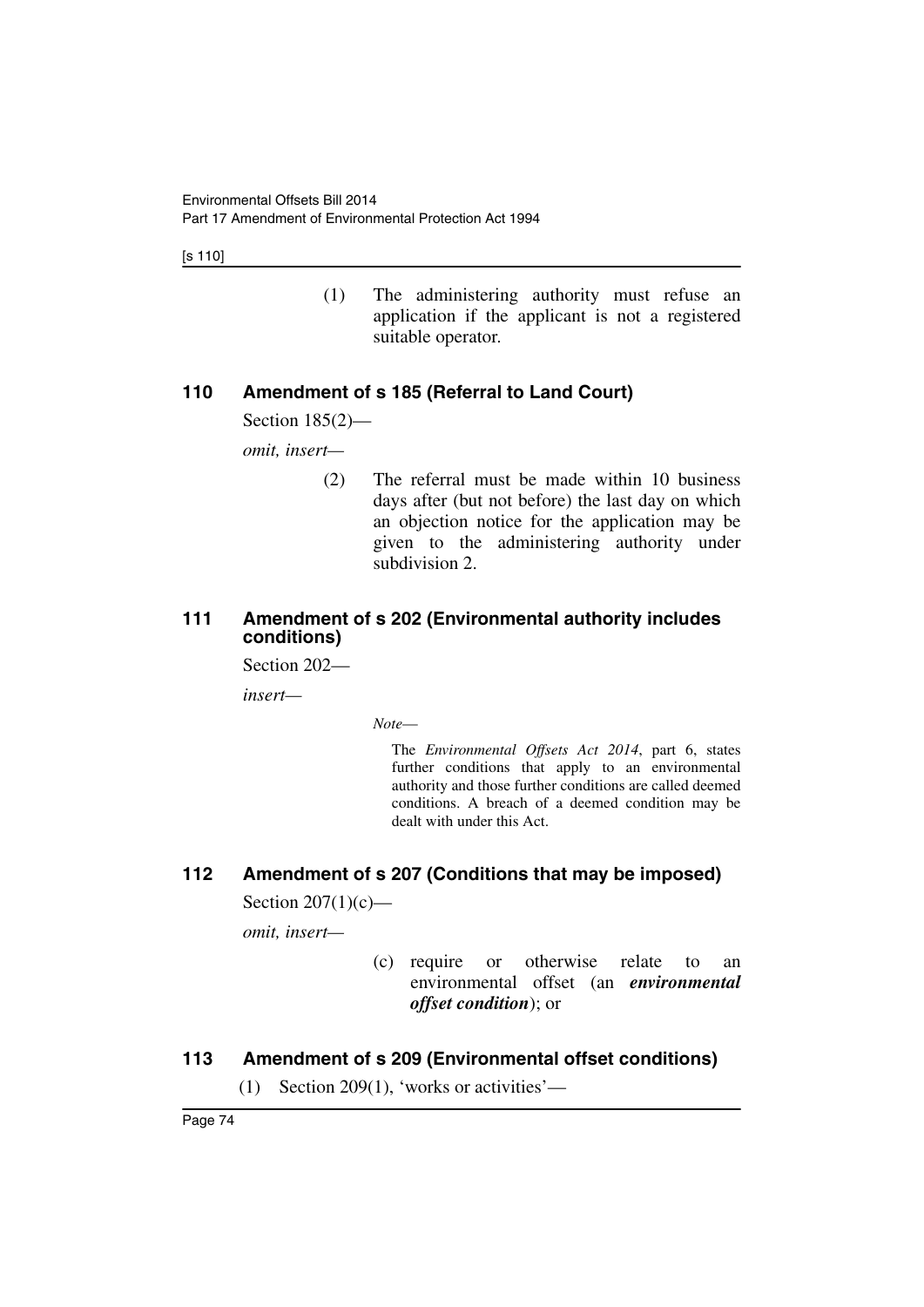*omit, insert—*

an environmental offset

(2) Section 209(2)—

*omit*.

(3) Section 209—

*insert—*

(6) An agreement entered into under subsection (3) or (4) is not an environmental offset agreement under the *Environmental Offsets Act 2014*.

# **114 Amendment of s 318 (Making eligibility criteria)**

Section 318(1),  $\cdot$ , by gazette notice,  $\cdot$  *omit*.

### **115 Insertion of new ch 13, pt 20**

After section 712—

*insert*—

# **Part 20 Transitional provisions for Environmental Offsets Act 2014**

# **713 Continued effect to make payment**

- (1) This section applies if, immediately before the commencement of this section, an environmental offset condition required a person to make a monetary payment to an environmental offset trust and the payment had not been made.
- (2) Despite the repeal of section 209(2) by the *Environmental Offsets Act 2014*, the person is still required to make the payment.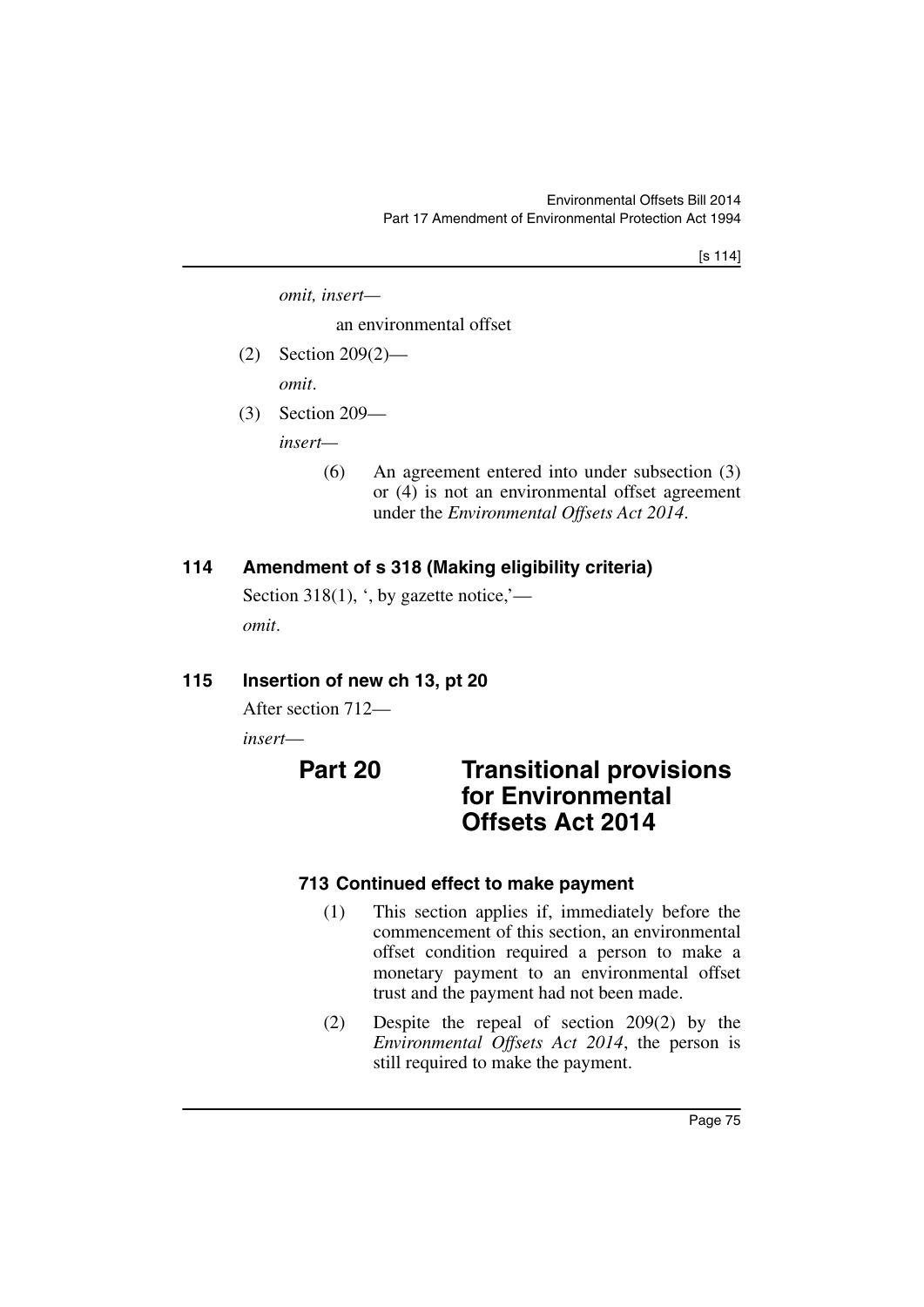[s 115]

# **714 Environmental offset conditions**

- (1) This section applies if, on or after the commencement of this section, an environmental authority or draft environmental authority becomes, under this Act, subject to an environmental offset condition.
- (2) To the extent the environmental offset condition is inconsistent with a deemed condition, the deemed condition prevails.

*Note*—

See the *Environmental Offsets Act 2014*, section 5(3). Under that provision, particular imposed conditions prevail over deemed conditions.

(3) In this section—

*deemed condition* see the *Environmental Offsets Act 2014*, schedule 2.

# **715 Transitional regulation-making power**

- (1) A regulation (a *transitional regulation*) may make provision of a saving or transitional nature for which—
	- (a) it is necessary to make provision to allow or facilitate the doing of anything to achieve the transition from the operation of this Act as in force immediately before the commencement of this section to the operation of this Act on or after the commencement; and
	- (b) this part, or a provision under the *Environmental Offsets Act 2014*, does not make provision or sufficient provision.
- (2) A transitional regulation may have retrospective operation to a day not earlier than the day of the commencement.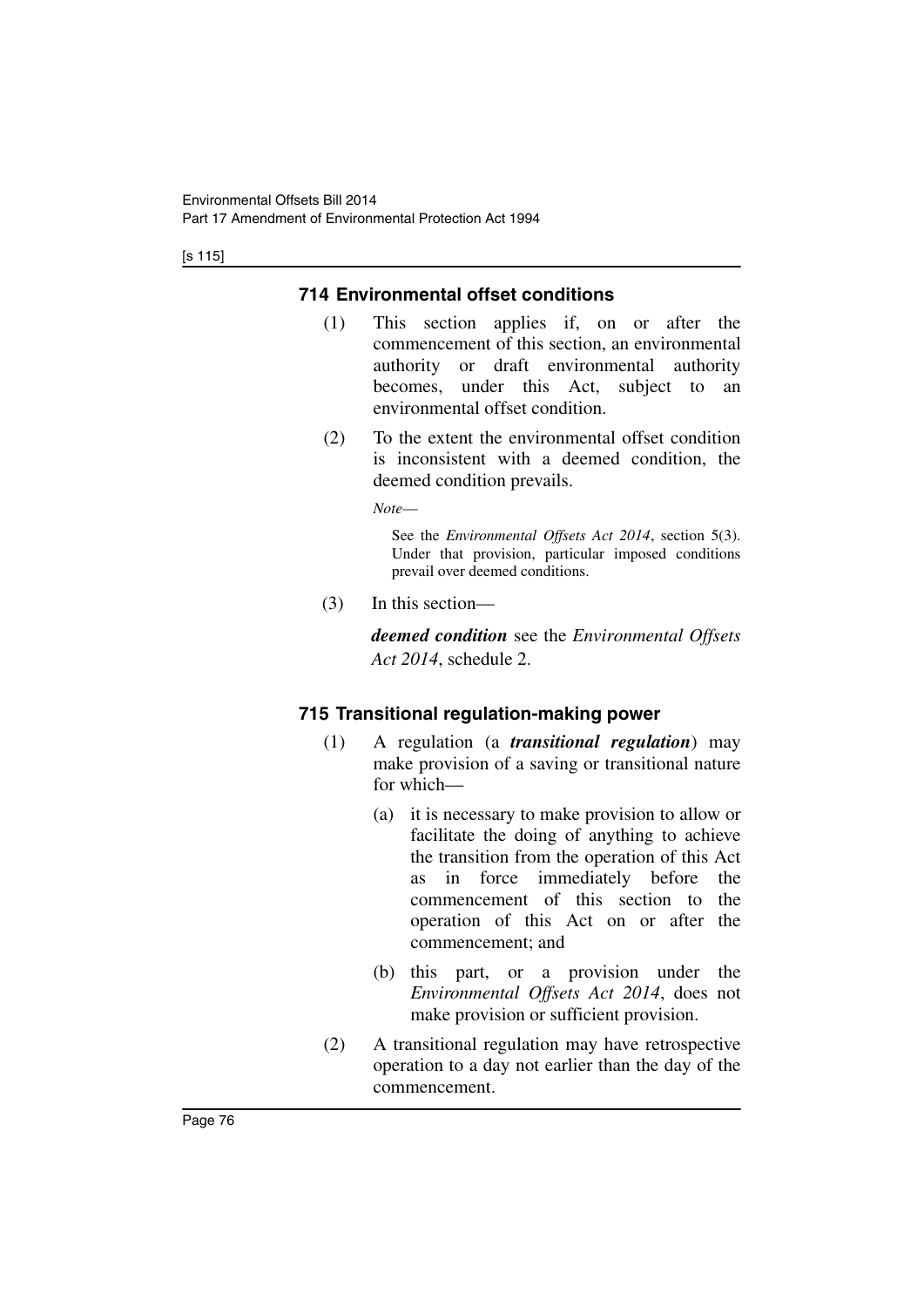- (3) A transitional regulation must declare it is a transitional regulation.
- (4) This section and any transitional regulation expire 1 year after the day of the commencement.

# **116 Amendment of sch 4 (Dictionary)**

(1) Schedule 4, definitions *Balance the Earth Trust*, *environmental offset* and *environmental offset trust—*

*omit*.

(2) Schedule 4—

*insert—*

*environmental offset* see the *Environmental Offsets Act 2014*, schedule 2.

# **Part 18 Amendment of Fisheries Act 1994**

### **117 Act amended**

This part amends the *Fisheries Act 1994.*

# **118 Amendment of s 76IA (Environmental offset conditions)**

(1) Section 76IA(2), 'works or activities'—

*omit, insert—*

an environmental offset

(2) Section 76IA(3)—

*omit*.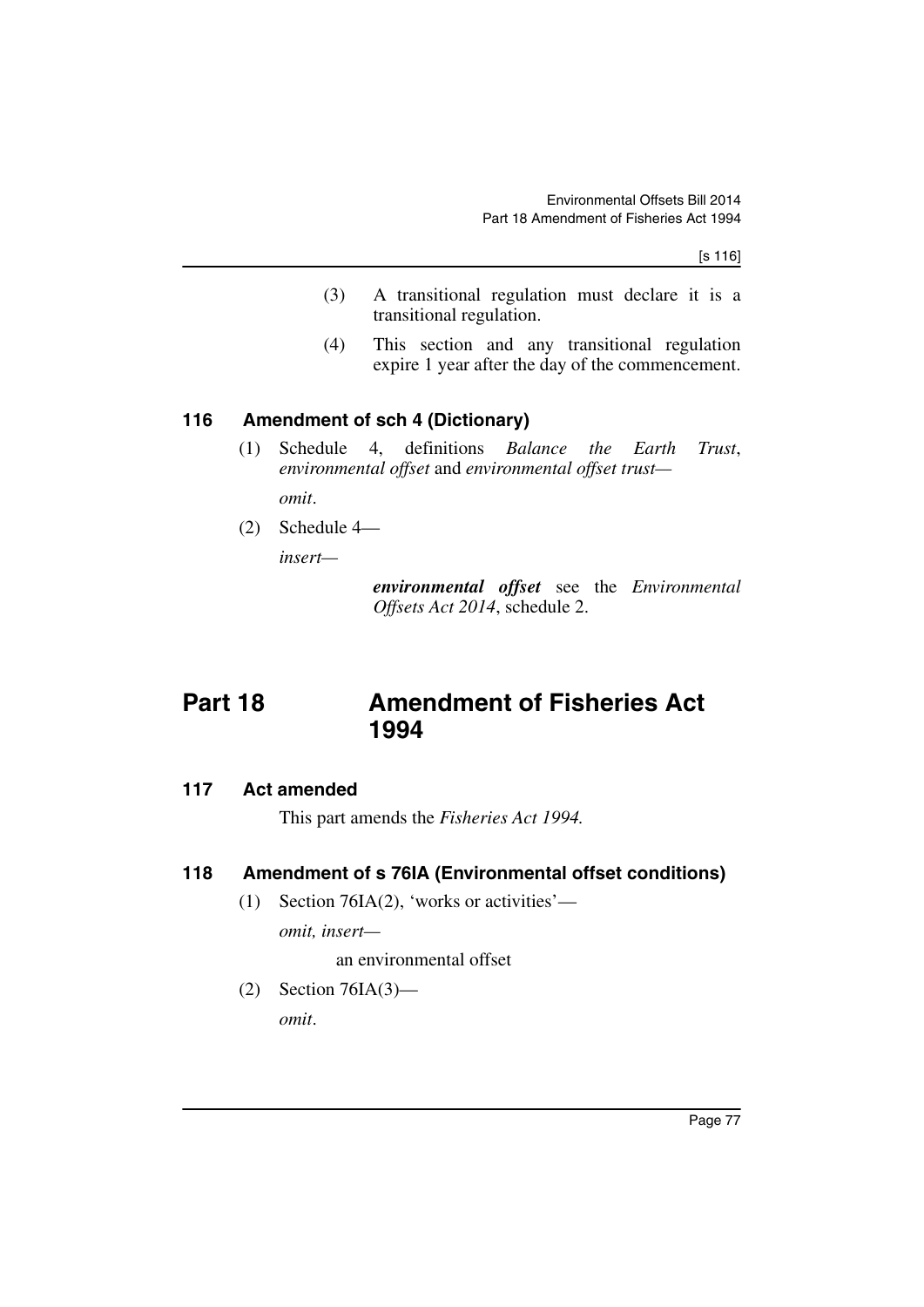[s 119]

# **119 Amendment of s 117 (Fisheries Research Fund)**

Section  $117(4)$ (c), from 'under' to 'section  $76IA'$  *omit*.

## **120 Insertion of new pt 12, div 8**

After section 258—

*insert*—

# **Division 8 Transitional provisions for Environmental Offsets Act 2014**

# **259 Continued effect to make payment**

- (1) This section applies if, immediately before the commencement of this section, an environmental offset condition required a person to make a monetary payment to the Fisheries Research Fund and the payment had not been made.
- (2) Despite the repeal of section 76IA(3) by the *Environmental Offsets Act 2014*, the person is still required to make the payment.

# **260 Transitional regulation-making power**

- (1) A regulation (a *transitional regulation*) may make provision of a saving or transitional nature for which—
	- (a) it is necessary to make provision to allow or facilitate the doing of anything to achieve the transition from the operation of this Act as in force immediately before the commencement of this section to the operation of this Act on or after the commencement; and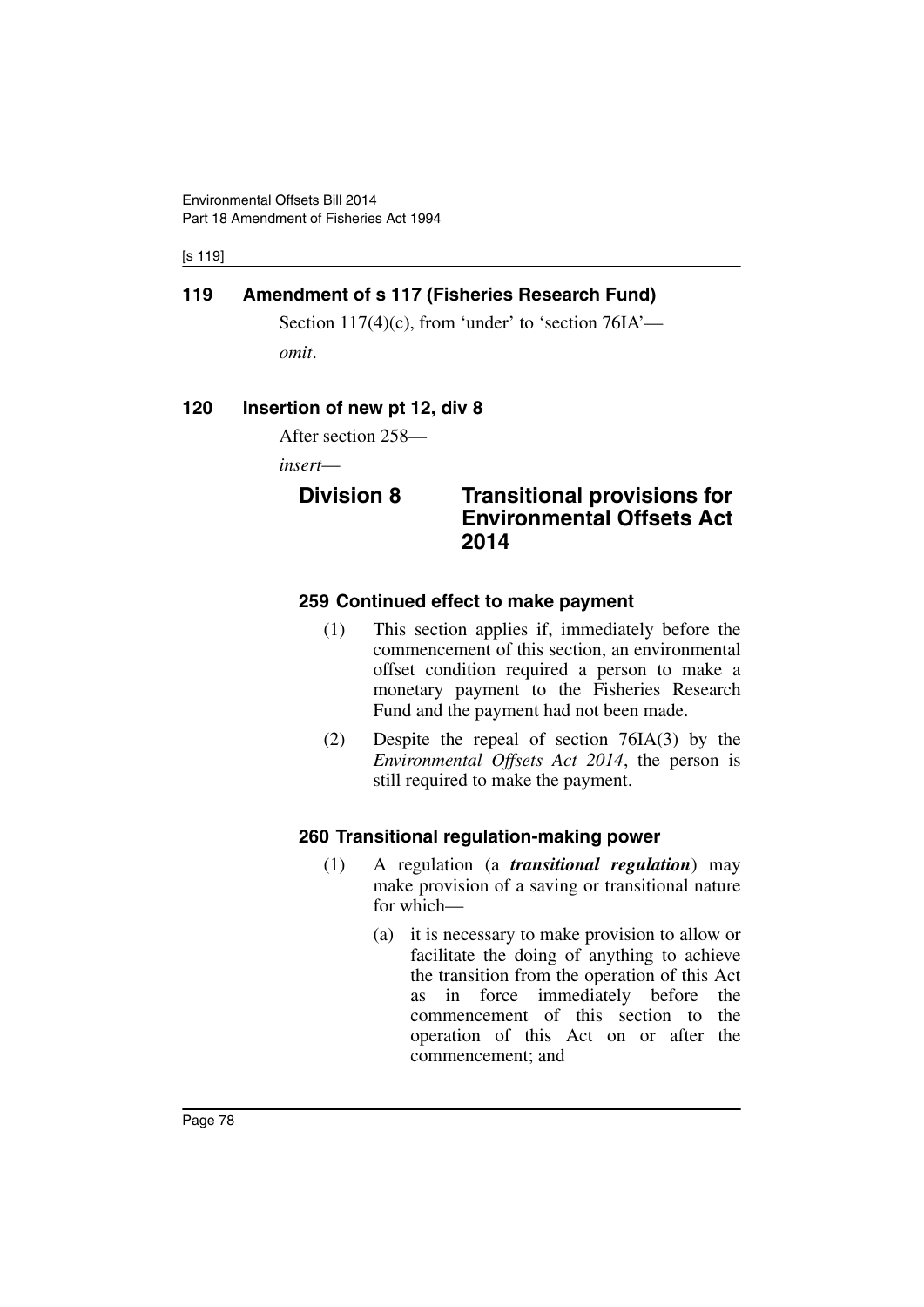[s 121]

- (b) this division, or a provision under the *Environmental Offsets Act 2014*, does not make provision or sufficient provision.
- (2) A transitional regulation may have retrospective operation to a day not earlier than the day of the commencement.
- (3) A transitional regulation must declare it is a transitional regulation.
- (4) This section and any transitional regulation expire 1 year after the day of the commencement.

# **Part 19 Amendment of Marine Parks Act 2004**

**121 Act amended**

This part amends the *Marine Parks Act 2004.*

#### **122 Amendment of s 49 (Noncompliance with conditions of an authority)**

Section 49, penalty, paragraph (b)—

*omit, insert—*

- (b) for a deemed condition within the meaning of the *Environmental Offsets Act 2014*—3000 penalty units; or
- (c) for another condition—295 penalty units.

# **123 Insertion of new ss 151A and 151B**

Part 10, after section 151 *insert*—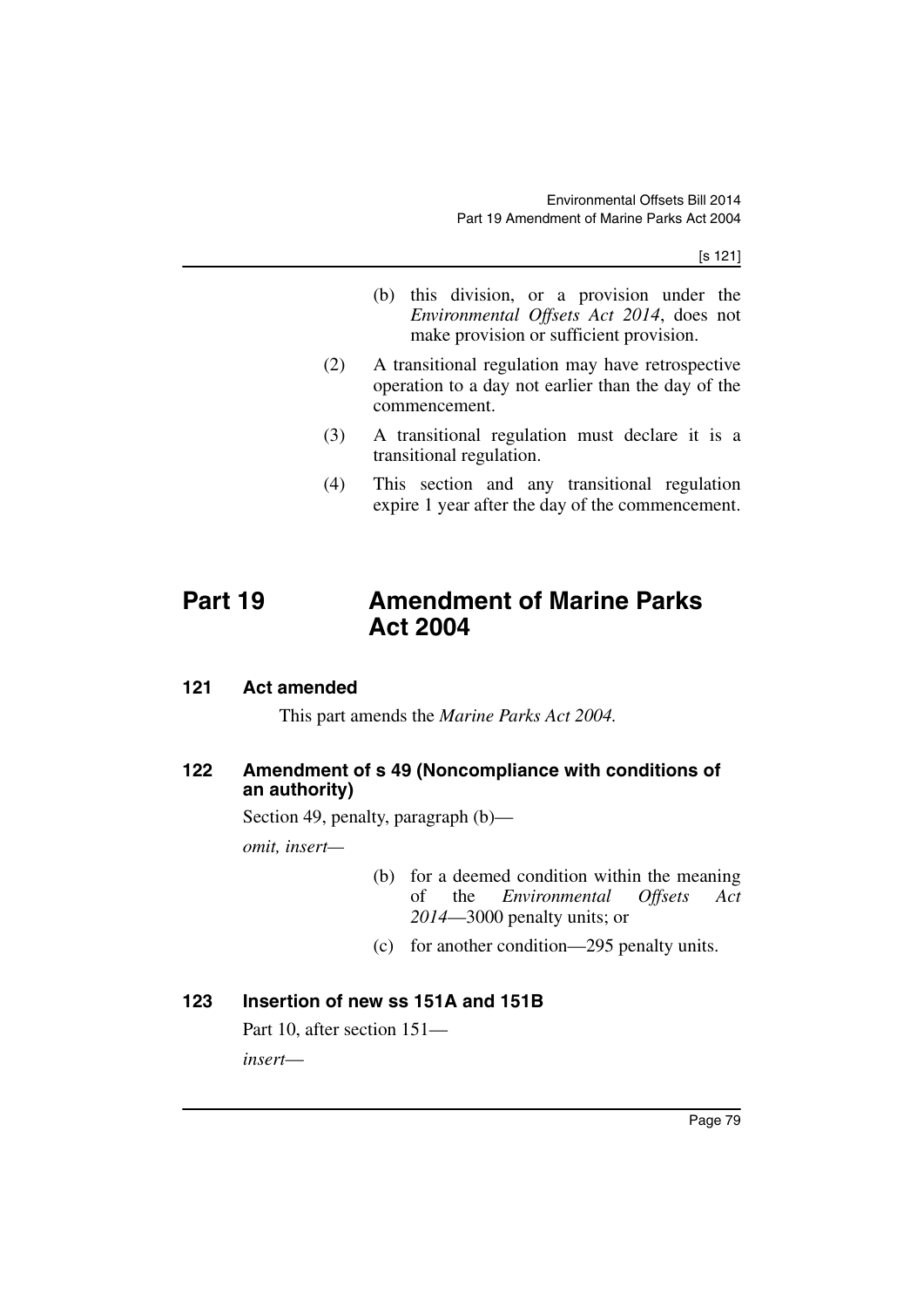#### [s 123]

# **151A Offset conditions**

- (1) This section applies to an authority but not a corresponding authority.
- (2) A condition may be imposed on the authority in relation to a marine park requiring or otherwise relating to an environmental offset (an *offset condition*).
- (3) The offset condition may require an environmental offset to be undertaken within—
	- (a) the marine park; or
	- (b) an area of waters or land, whether or not subject to tidal influence or within the marine park, that has an environmental relationship with the marine park.
- (4) If the applicant for the authority has entered into an agreement about an environmental offset, an offset condition may require the applicant to comply with the agreement.
- (5) An agreement mentioned in subsection (4) is not an environmental offset agreement under the *Environmental Offsets Act 2014*.
- (6) In this section—

*environmental offset* see the *Environmental Offsets Act 2014*, schedule 2.

# **151B Conditions under s 151A**

- (1) This section applies if, after the commencement, a condition is imposed under this Act, as mentioned in section 151A(2).
- (2) To the extent the condition is inconsistent with a deemed condition, the deemed condition prevails.

*Note*—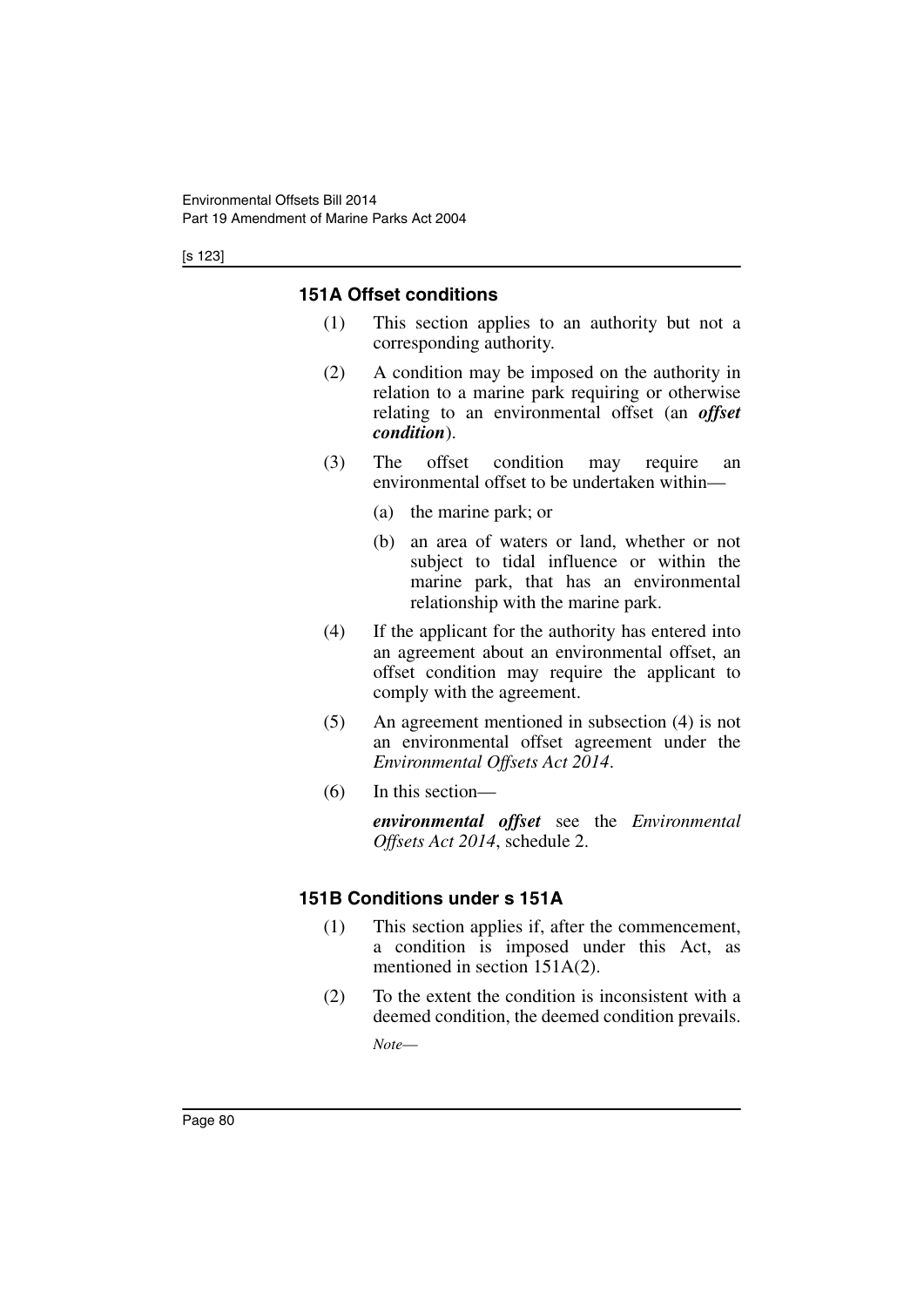[s 124]

See the *Environmental Offsets Act 2014*, section 5(3). Under that provision, particular imposed conditions prevail over deemed conditions.

(3) In this section—

*commencement* means commencement of this section.

*deemed condition* see the *Environmental Offsets Act 2014*, schedule 2.

# **124 Insertion of new pt 13**

After section 166—

*insert*—

# **Part 13 Transitional provision for Environmental Offsets Act 2014**

# **167 Transitional regulation-making power**

- (1) A regulation (a *transitional regulation*) may make provision of a saving or transitional nature for which—
	- (a) it is necessary to make provision to allow or facilitate the doing of anything to achieve the transition from the operation of this Act as in force immediately before the commencement of this section to the operation of this Act on or after the commencement; and
	- (b) this Act, or a provision under the *Environmental Offsets Act 2014*, does not make provision or sufficient provision.
- (2) A transitional regulation may have retrospective operation to a day not earlier than the day of the commencement.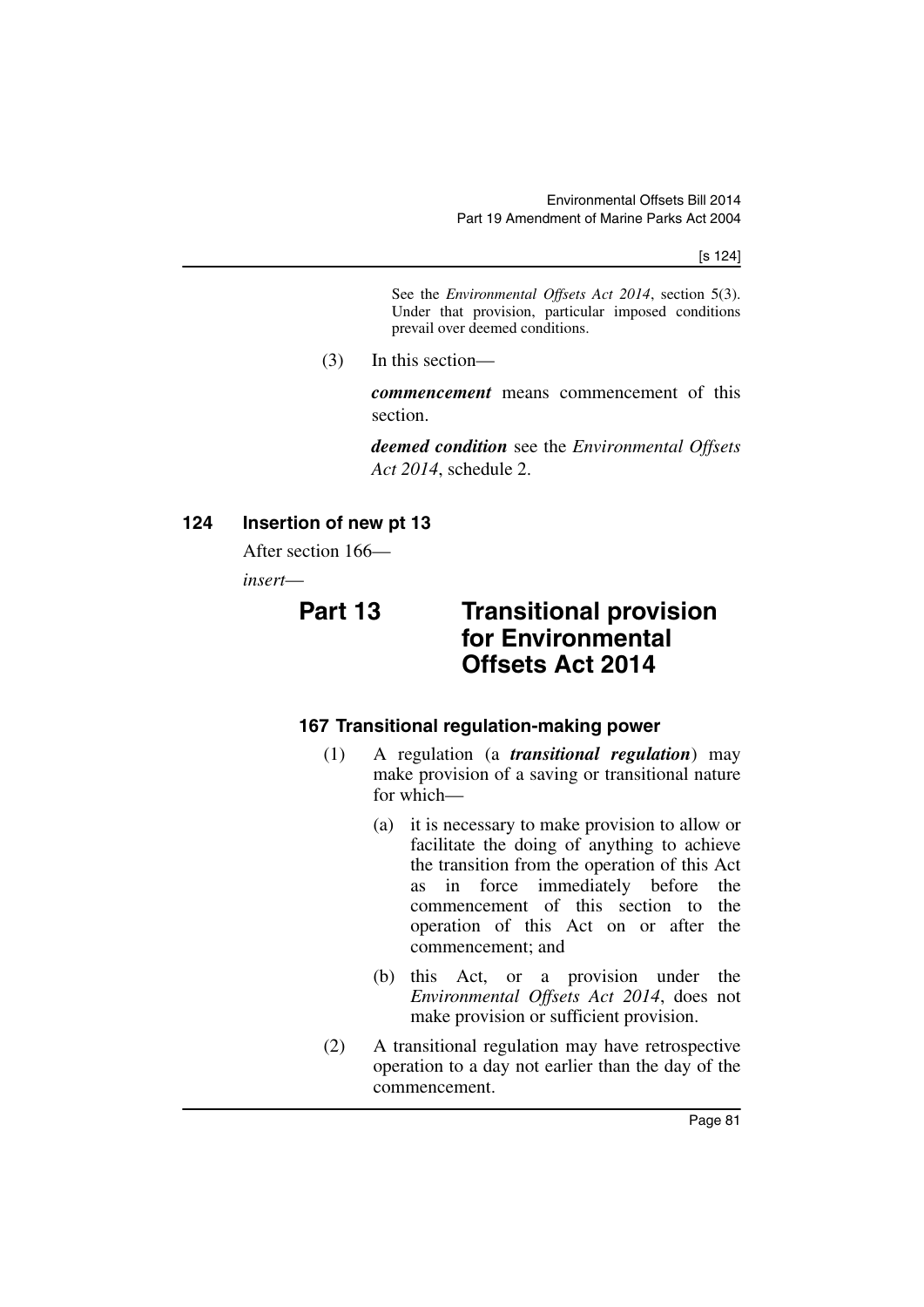[s 125]

- (3) A transitional regulation must declare it is a transitional regulation.
- (4) This section and any transitional regulation expire 1 year after the day of the commencement.

# **Part 20 Amendment of National Trust of Queensland Act 1963**

### **125 Act amended**

This part amends the *National Trust of Queensland Act 1963.*

## **126 Amendment of s 2 (Definitions)**

Section 2—

*insert—*

*company* see section 38B.

# **127 Insertion of new pt 3A**

After section 38—

*insert—*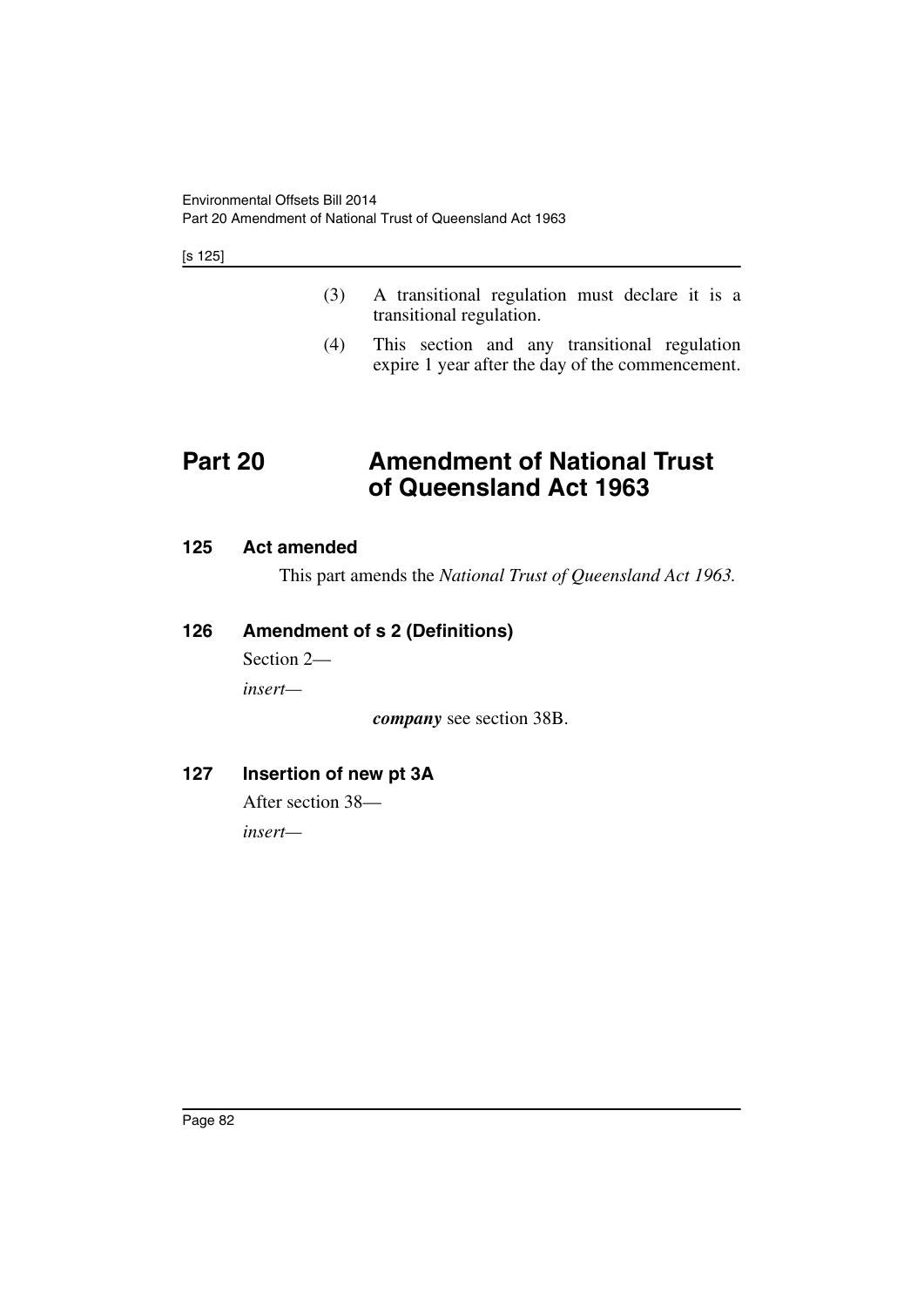[s 127]

# **Part 3A Transfer of incorporation of National Trust and related matters**

# **Division 1 Definition for part 3A**

# **38A Definition for pt 3A**

In this part—

*company* see section 38B.

# **Division 2 Transfer of incorporation**

# **38B National Trust to apply for transfer of incorporation**

- (1) The National Trust must apply under the Corporations Act, part 5B.1 for registration as a company limited by guarantee (the *company*) under the name National Trust of Australia (Queensland) Limited.
- (2) The company must publish on its website a copy of the constitution for the company applying at registration.

# **38C Authority to transfer incorporation**

(1) For section 38B(1), the transfer of the National Trust's incorporation to a company limited by guarantee under the Corporations Act, part 5B.1 is authorised.

*Note*—

See the Corporations Act, section 601BC(8)(d).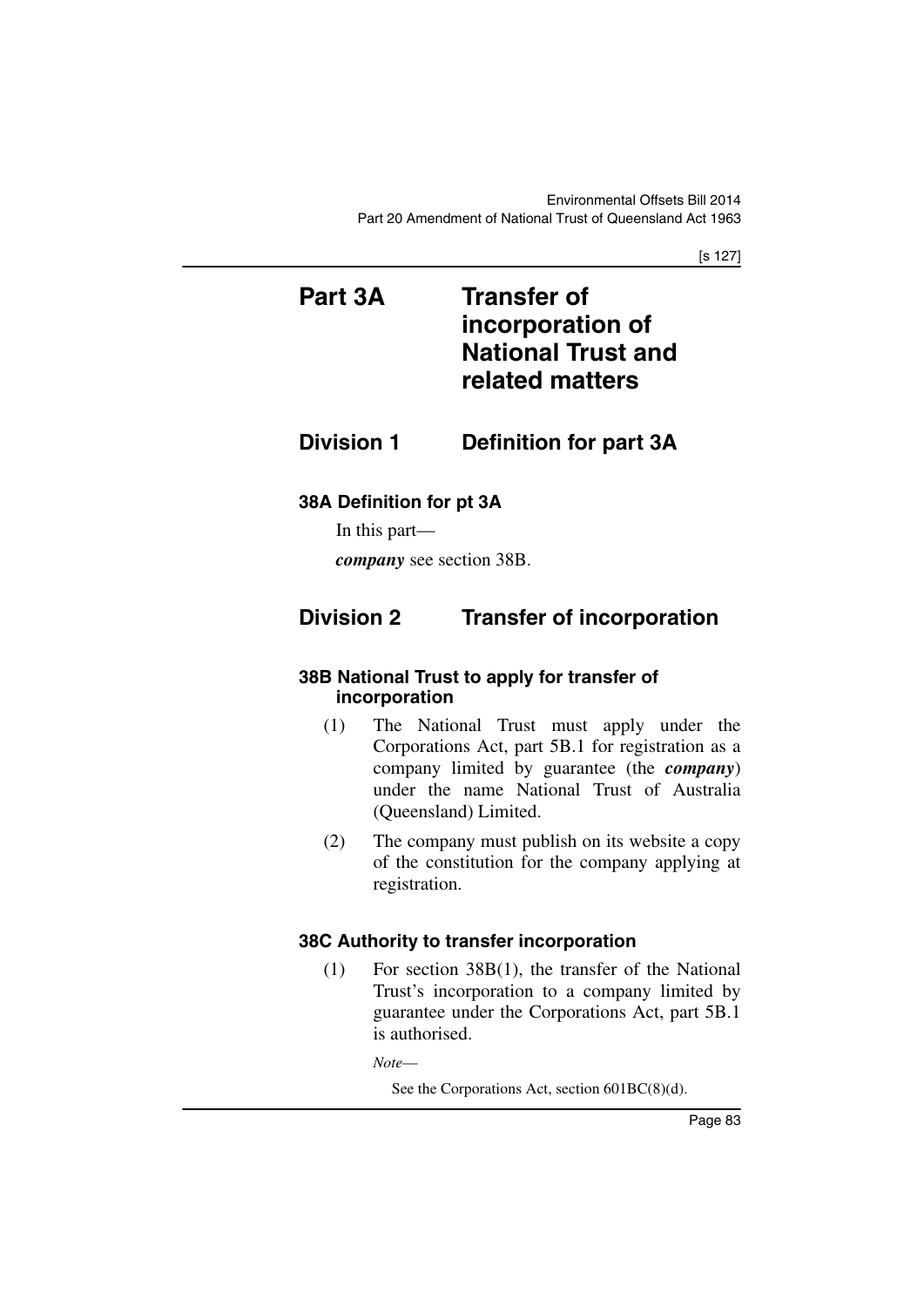[s 127]

- (2) The National Trust may do anything necessary to apply for registration as a company limited by guarantee under that part.
- (3) This part applies despite any other provision of this Act or the *Currumbin Bird Sanctuary Act 1976*.

# **38D Entries in relation to National Trust in registers**

- (1) This section applies if—
	- (a) an Act requires or allows a person to keep a register; and
	- (b) there is an entry in the register in relation to the National Trust; and
	- (c) the company produces to the person a copy of the certificate issued under the Corporations Act, section 601BD(1)(c) for the company.
- (2) The person must change the register so that the entry is in relation to the company.

#### **38E Company to give copy of certificate of registration etc. to chief executive and publish copy of certificate on website**

If the company receives a certificate under the Corporations Act, section  $601BD(1)(c)$  for the company, the company must as soon as practicable after the receipt of the certificate—

- (a) give a copy of the certificate to the chief executive; and
- (b) publish a copy of the certificate on the company's website.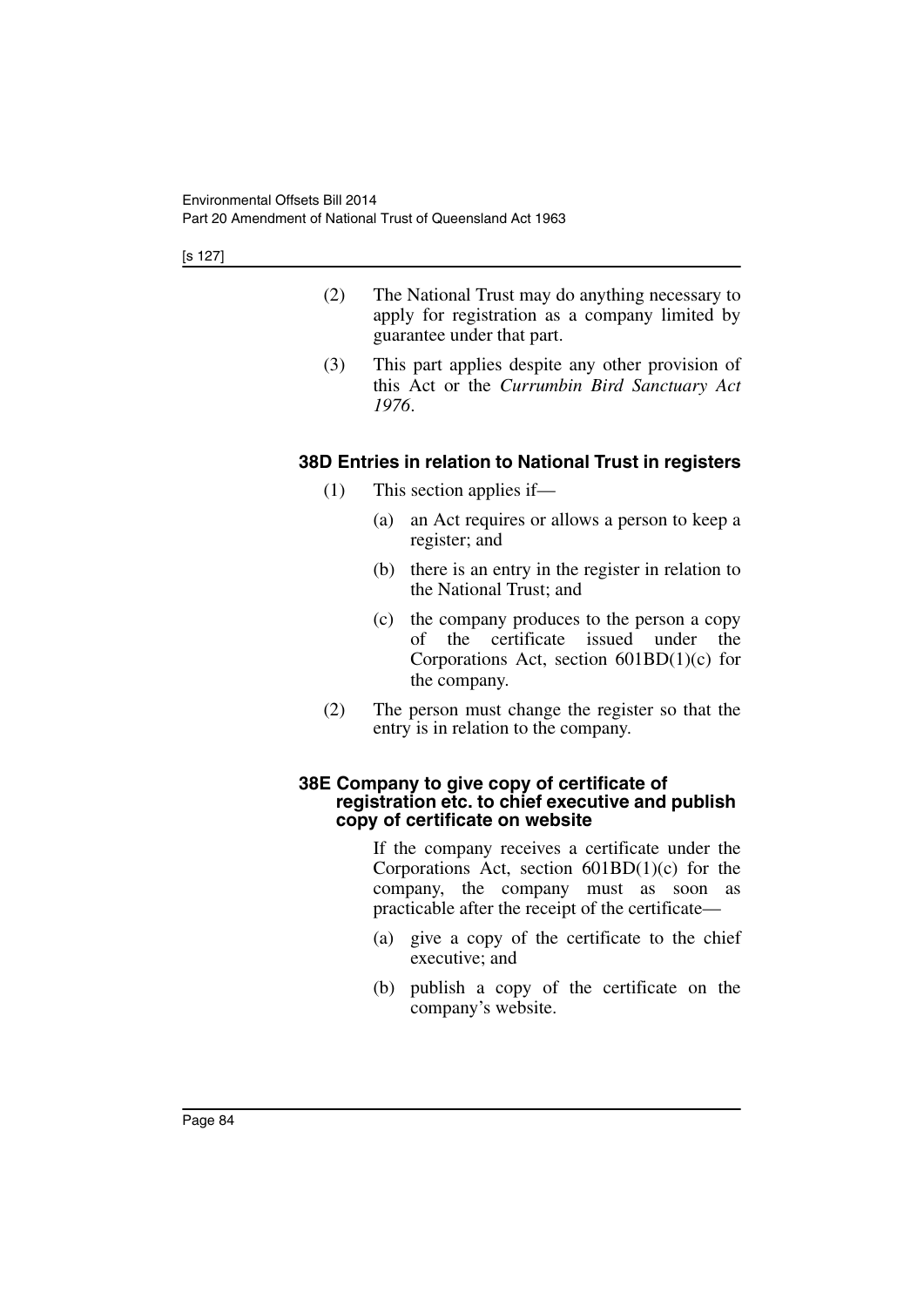[s 128]

# **Division 3 Application of particular provisions on registration of company**

#### **38F Application of particular provisions on registration of National Trust of Australia (Queensland) Limited**

The following provisions stop applying if National Trust of Australia (Queensland) Limited is registered under the Corporations Act, part 5B.1—

- (a) sections 3 to 38, 39 and 42;
- (b) the *Duties Act 2001*, sections 141(1)(b) and 285(e);
- (c) the *Statutory Bodies Financial Arrangements Regulation 2007*, schedules 2 and 5, entries for *National Trust of Queensland Act 1963*.

# **128 Insertion of new pt 5**

After section 42—

*insert—*

# **Part 5 Expiry of Act**

# **43 Expiry**

This Act expires on the day this section commences.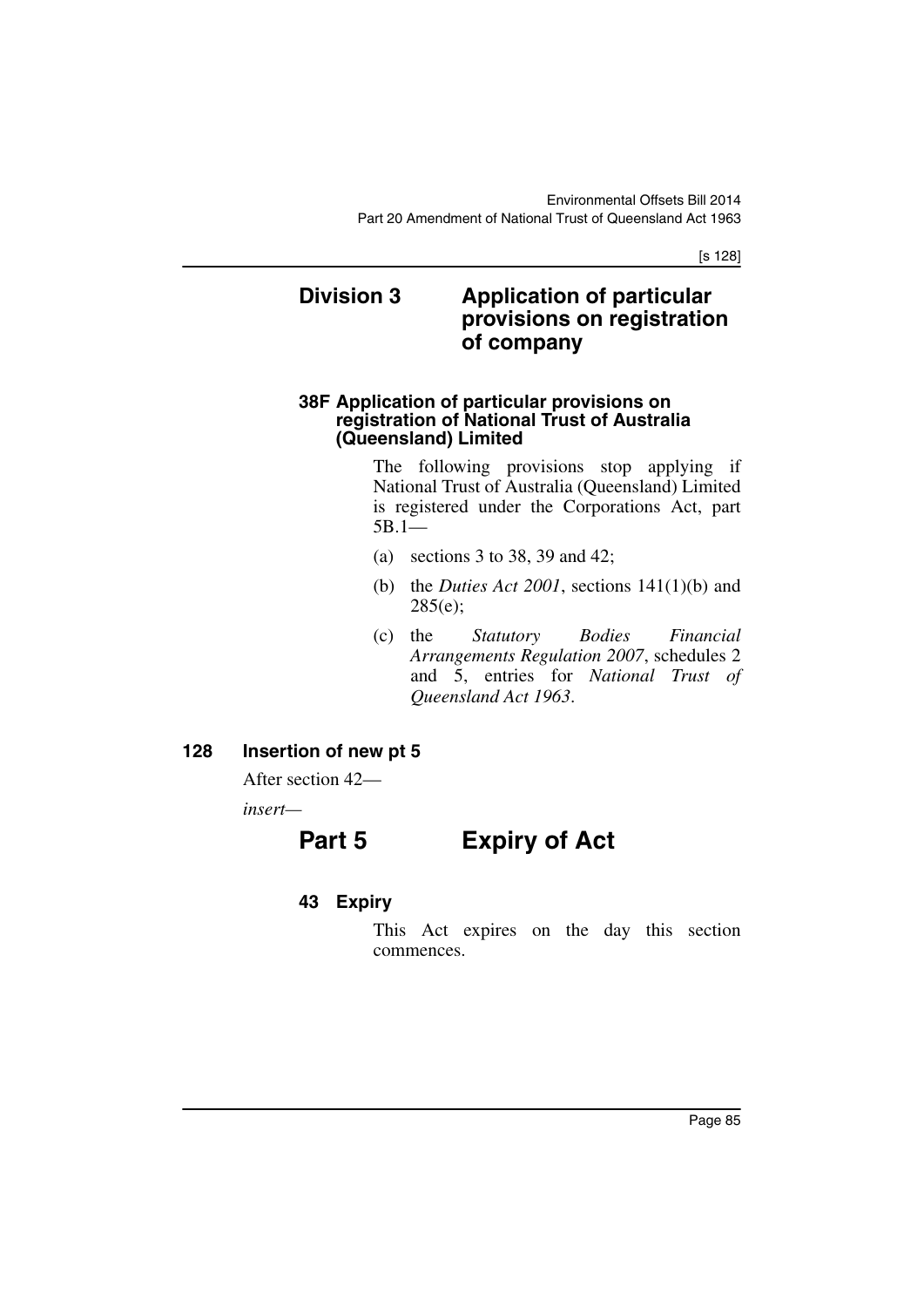[s 129]

# **Part 21 Amendment of Nature Conservation Act 1992**

#### **129 Act amended**

This part amends the *Nature Conservation Act 1992*.

#### **130 Insertion of new ss 66 and 66A**

After section 65—

*insert—*

#### **66 Offset condition for protected area authority**

(1) A condition of a protected area authority may require or otherwise relate to an environmental offset (an *offset condition*).

*Note*—

The *Environmental Offsets Act 2014*, part 6, states further conditions that apply to a protected area authority and those further conditions are called deemed conditions. A breach of a deemed condition may be dealt with under this Act.

- (2) An offset condition may require an environmental offset to be undertaken on land to which a protected area authority applies or on other land in the State.
- (3) If an applicant for a protected area authority has entered into an agreement about an environmental offset, an offset condition may require the applicant to comply with the agreement.
- (4) An agreement entered into under subsection (3) is not an environmental offset agreement under the *Environmental Offsets Act 2014*.
- (5) In this section—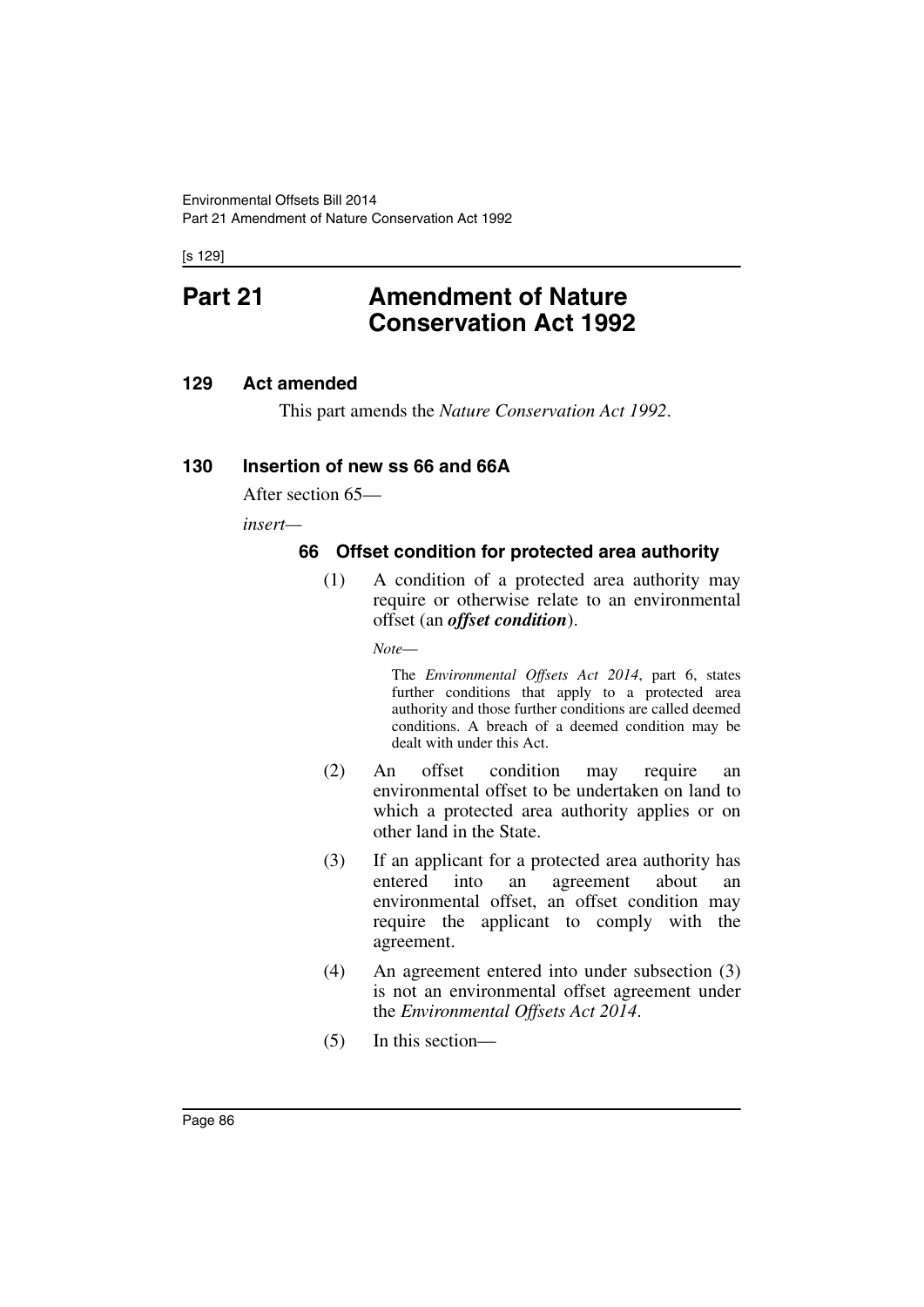[s 131]

*environmental offset* see the *Environmental Offsets Act 2014*, schedule 2.

*protected area authority* means a lease, agreement, licence, permit or other authority under this Act (including under a regulation) over, or in relation to, land in a protected area.

# **66A Conditions of protected area authority**

- (1) This section applies if, on or after the commencement of this section, a protected area authority becomes, under this Act, subject to an offset condition.
- (2) To the extent the offset condition is inconsistent with a deemed condition, the deemed condition prevails.

*Note*—

See the *Environmental Offsets Act 2014*, section 5(3). Under that provision, particular imposed conditions prevail over deemed conditions.

(3) In this section—

*deemed condition* see the *Environmental Offsets Act 2014*, schedule 2.

*offset condition* see section 66(1).

*protected area authority* see section 66(5).

# **131 Insertion of new pt 5, div 9**

Part 5, after section 100H—

*insert—*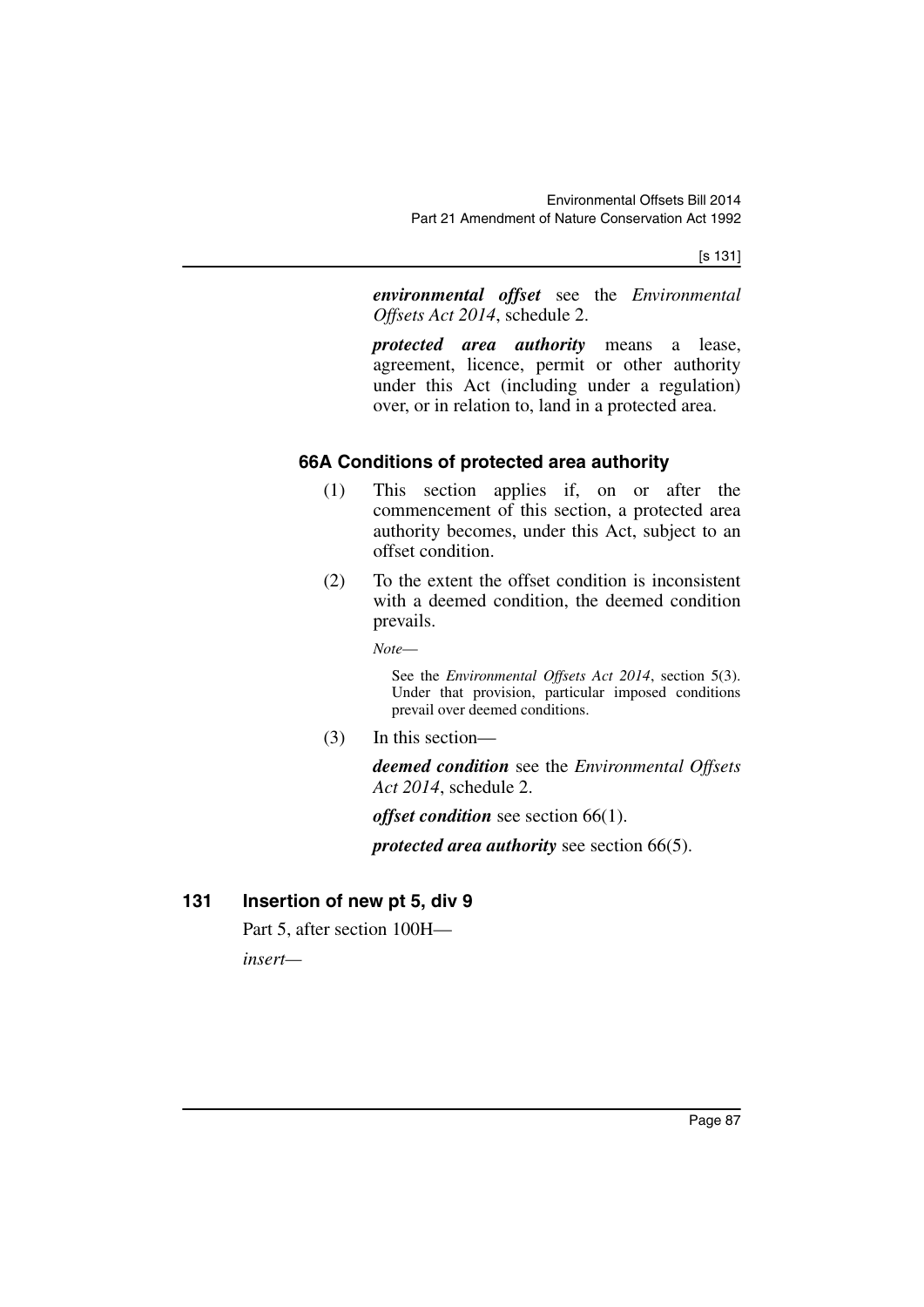[s 131]

# **Division 9 Offset conditions**

### **100I Offset condition for wildlife authority**

(1) A condition of a wildlife authority may require or otherwise relate to an environmental offset (an *offset condition*).

*Note*—

The *Environmental Offsets Act 2014*, part 6, states further conditions that apply to a wildlife authority and those further conditions are called deemed conditions. A breach of a deemed condition may be dealt with under this Act.

- (2) An offset condition may require an environmental offset to be undertaken on land to which a wildlife authority applies or on other land in the State.
- (3) If an applicant for a wildlife authority has entered into an agreement about an environmental offset, an offset condition may require the applicant to comply with the agreement.
- (4) An agreement entered into under subsection (3) is not an environmental offset agreement under the *Environmental Offsets Act 2014*.
- (5) In this section—

*environmental offset* see the *Environmental Offsets Act 2014, schedule 2*.

*wildlife authority* means a lease, agreement, licence, permit or other authority under this Act (including under a regulation) in relation to a protected animal or protected plant.

# **100J Conditions of wildlife authority**

(1) This section applies if, on or after the commencement of this section, a wildlife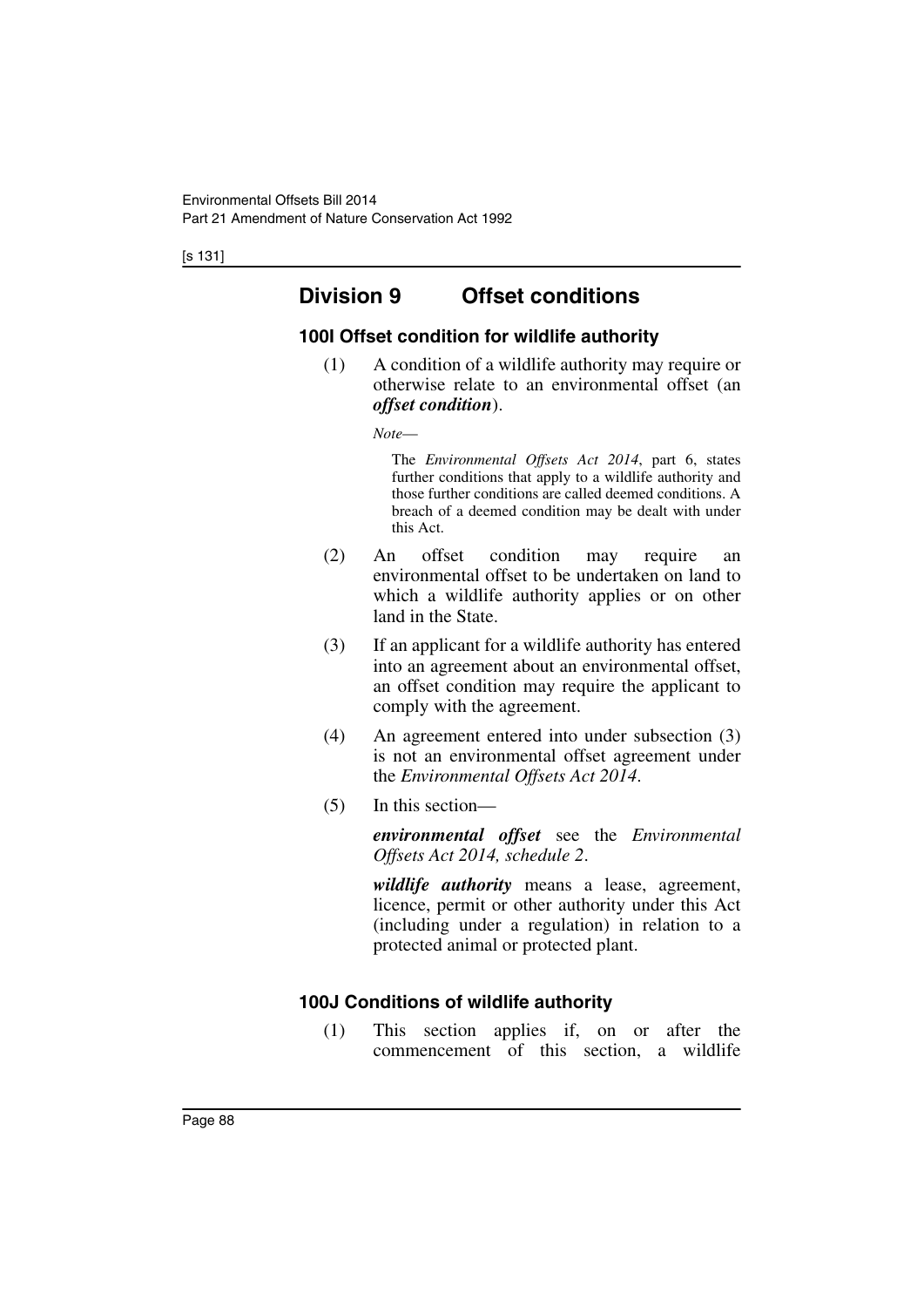[s 132]

authority becomes, under this Act, subject to an offset condition.

(2) To the extent the offset condition is inconsistent with a deemed condition, the deemed condition prevails.

*Note*—

See the *Environmental Offsets Act 2014*, section 5(3). Under that provision, particular imposed conditions prevail over deemed conditions.

(3) In this section—

*deemed condition* see the *Environmental Offsets Act 2014*, schedule 2.

*offset condition* see section 100I(1).

*wildlife authority* see section 100I(5).

### **132 Insertion of new pt 12, div 6**

Part 12—

*insert—*

# **Division 6 Transitional provision for Environmental Offsets Act 2014**

### **206 Transitional regulation-making power**

- (1) A regulation (a *transitional regulation*) may make provision of a saving or transitional nature for which—
	- (a) it is necessary to make provision to allow or facilitate the doing of anything to achieve the transition from the operation of this Act as in force immediately before the commencement of this section to the operation of this Act on and after the commencement; and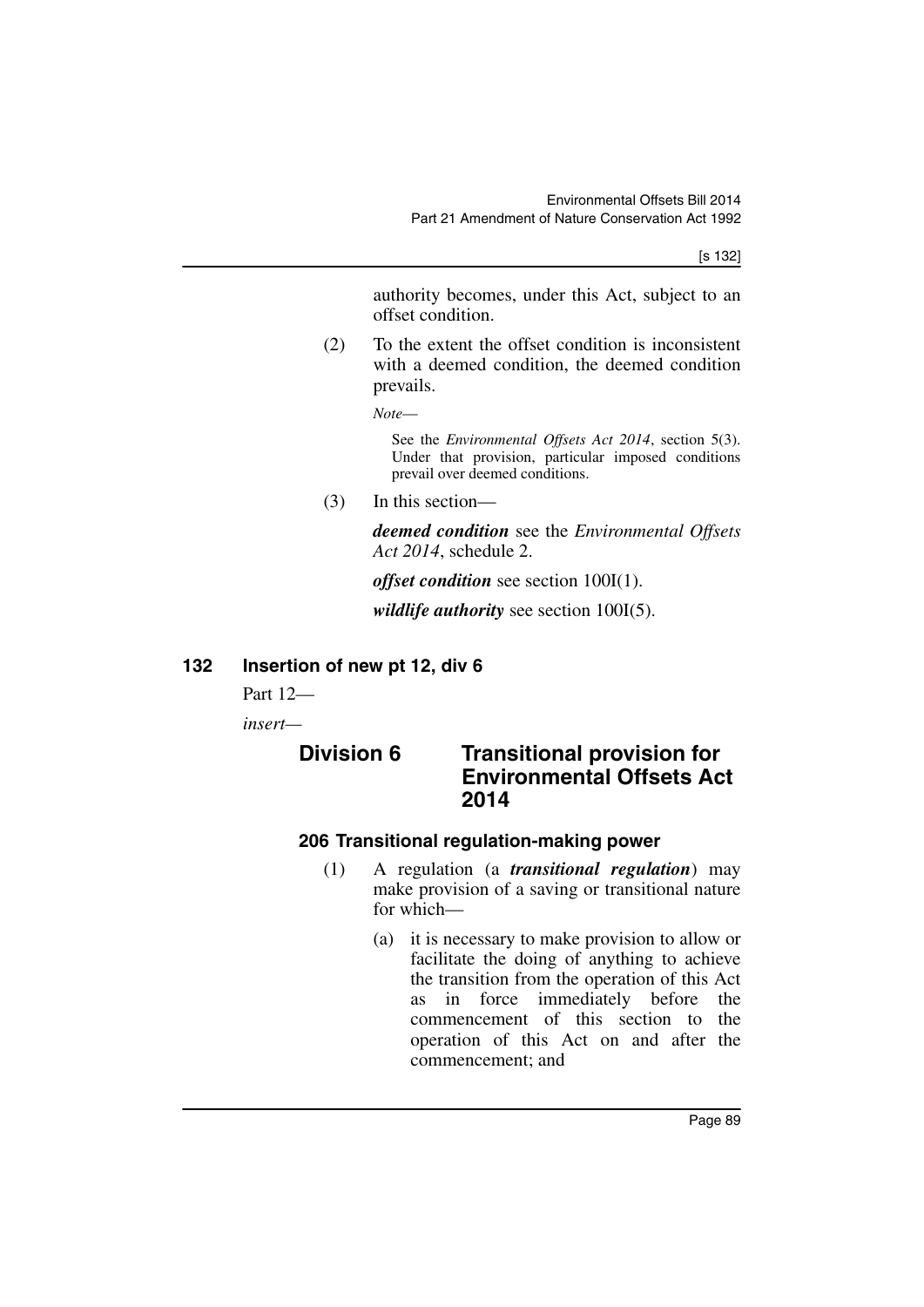[s 133]

- (b) this Act, or a provision under the *Environmental Offsets Act 2014*, does not make provision or sufficient provision.
- (2) A transitional regulation may have retrospective operation to a day not earlier than the day of the commencement.
- (3) A transitional regulation must declare it is a transitional regulation.
- (4) This section and any transitional regulation expire 1 year after the day of the commencement.

# **Part 22 Amendment of Queensland Heritage Act 1992**

**133 Act amended**

This part amends the *Queensland Heritage Act 1992*.

### **134 Amendment of s 10 (Membership of council)**

Section  $10(a)(i)$ —

*omit, insert—*

(i) National Trust of Australia (Queensland) Limited;

# **135 Insertion of new pt 15, div 4**

After section 195 *insert—*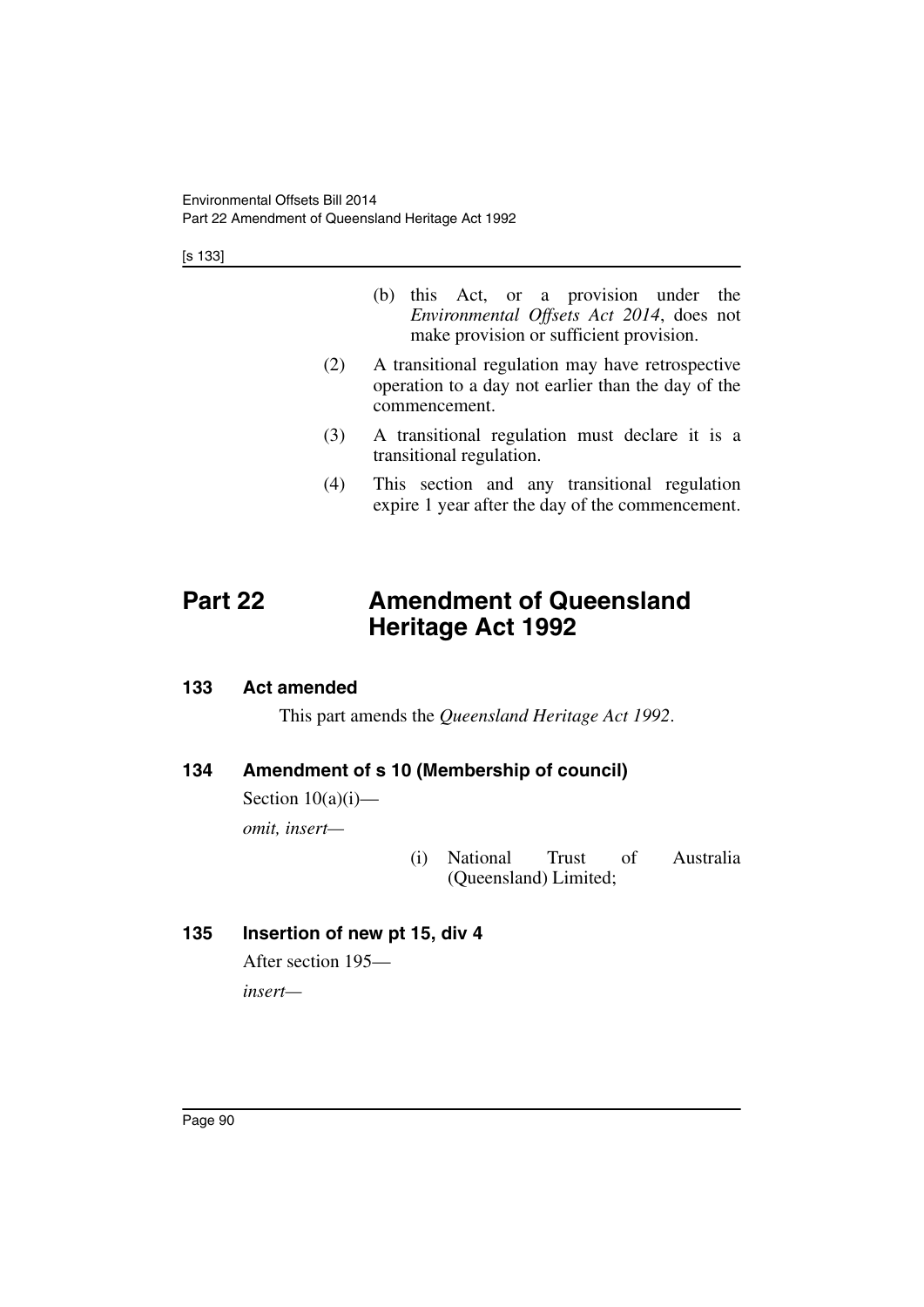[s 136]

# **Division 4 Transitional provision for Environmental Offsets Act 2014**

# **196 Reference to National Trust of Queensland**

- (1) This section applies if National Trust of Australia (Queensland) Limited is registered under the Corporations Act, part 5B.1.
- (2) The reference in section  $10(a)(i)$  to the National Trust of Queensland is taken to be a reference to National Trust of Australia (Queensland) Limited.

# **136 Omission of pt 15, div 4**

Part 15, division 4—

*omit.*

# **Part 23 Amendment of Sustainable Planning Act 2009**

# **137 Act amended**

This part amends the *Sustainable Planning Act 2009.*

## **138 Amendment of s 244 (Development approval includes conditions)**

Section 244(d), after 'on'—

*insert*—

, or that apply to,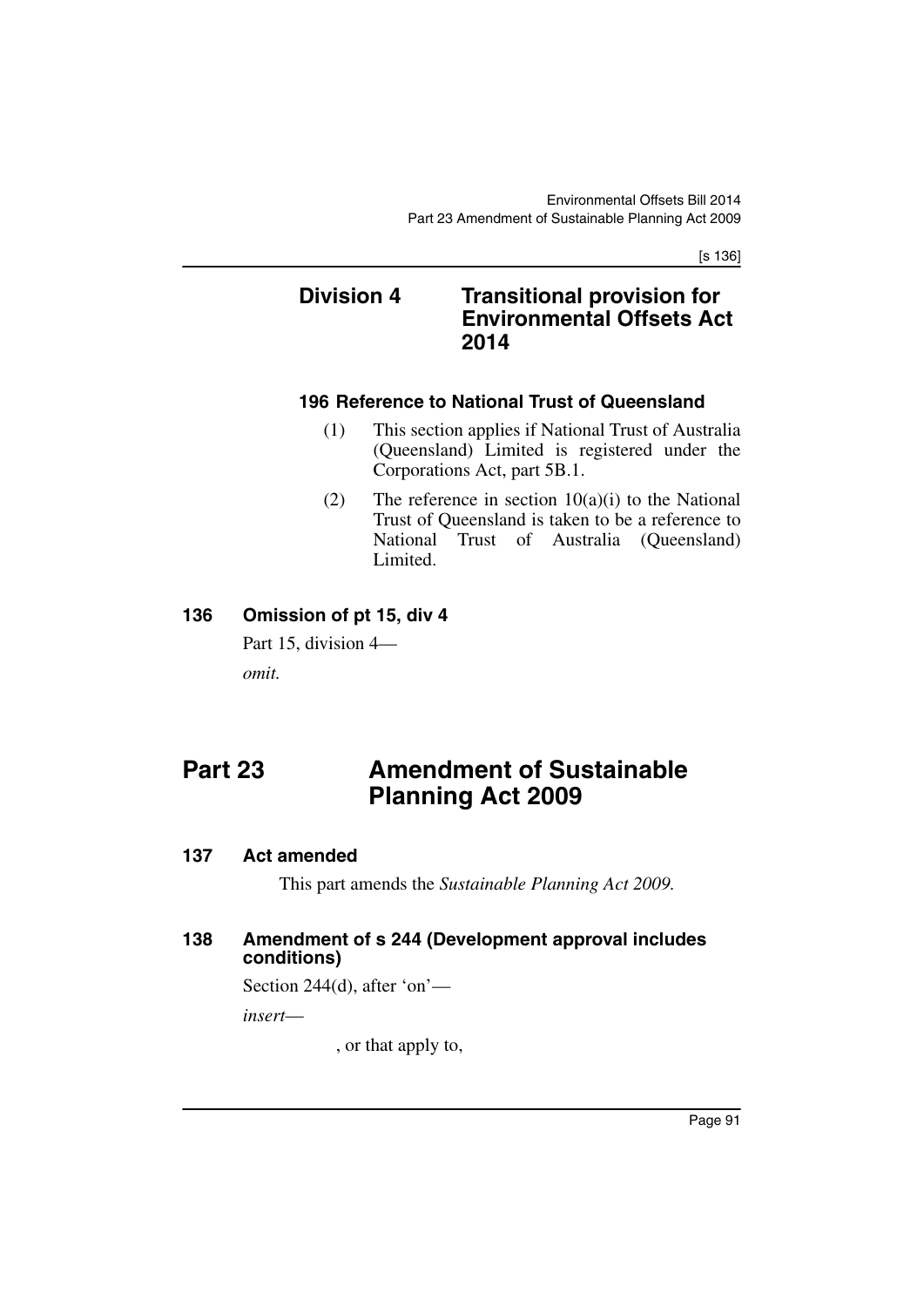[s 139]

# **139 Amendment of s 346A (Environmental offset conditions)**

- (1) Section 346A(2) *omit*.
- (2) Section 346A—

*insert—*

- (3A) An agreement entered into under subsection (3) is not an environmental offset agreement under the *Environmental Offsets Act 2014*.
- (3B) Section 347(1)(b) and (c) does not apply in relation to a deemed condition.
- (3) Section 346A(5), 'section 347(1)(c) does' *omit, insert—*

section  $347(1)(b)$  and (c) do

(4) Section 346A(6), 'works or activities' *omit, insert—*

an environmental offset

(5) Section 346A(7) and  $(8)$  *omit.*

# **140 Insertion of new s 346B**

After section 346A—

*insert*—

# **346B Conditions of authority**

- (1) This section applies if, on or after the commencement of this section, a condition comes into force that is an environmental offset condition under section 346A.
- (2) To the extent the environmental offset condition is inconsistent with a deemed condition, the deemed condition prevails.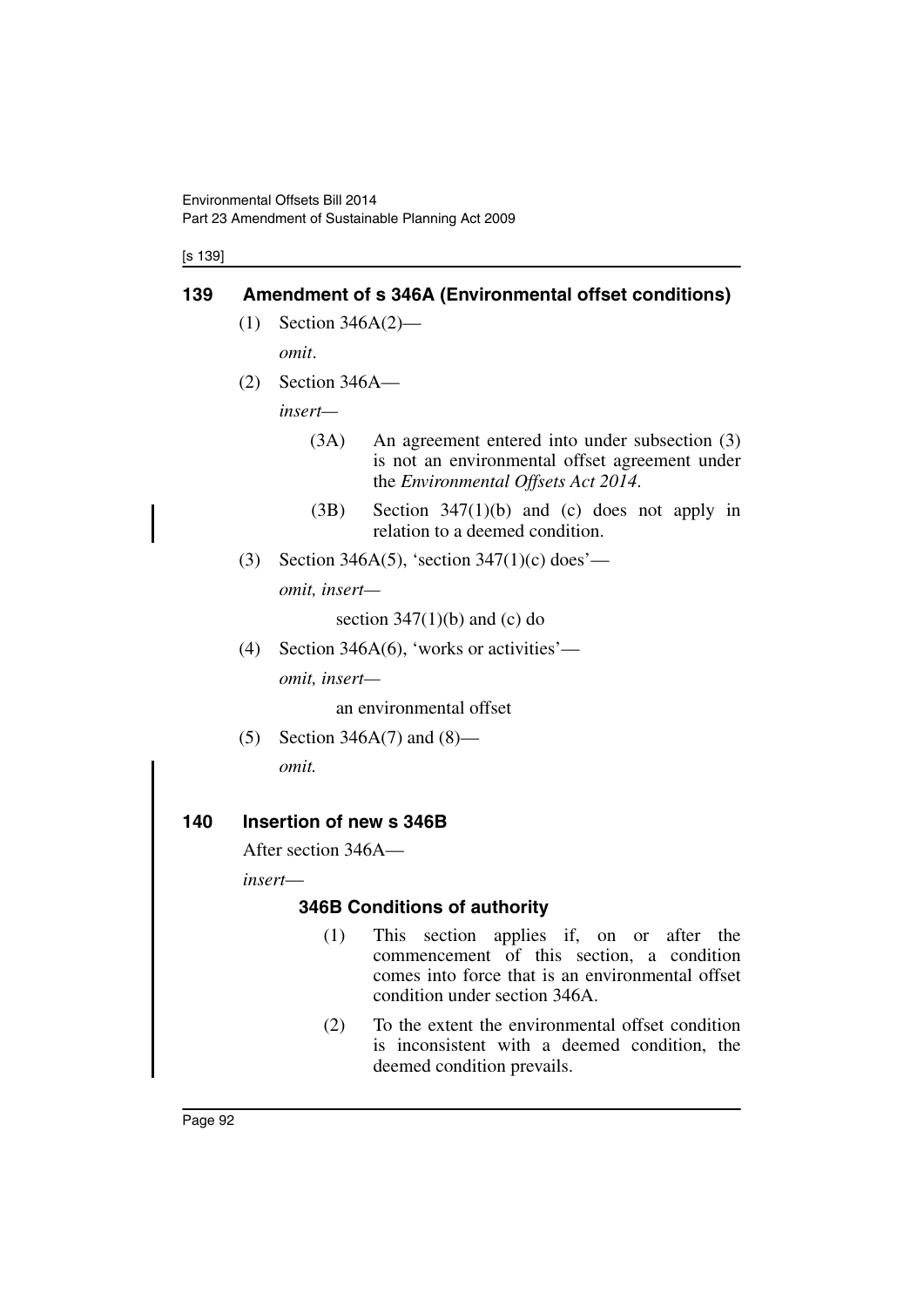[s 141]

*Note*—

See the *Environmental Offsets Act 2014*, section 5(3). Under that provision, particular imposed conditions prevail over deemed conditions.

# **141 Insertion of new ch 10, pt 10**

Chapter 10—

*insert*—

# **Part 10 Transitional provisions for Environmental Offsets Act 2014**

# **970 Continued effect to make payment**

- (1) This section applies if, immediately before the commencement of this section, an environmental offset condition required a person to make a monetary payment to an environmental offset trust and the payment had not been made.
- (2) Despite the repeal of section 346A(7) by the *Environmental Offsets Act 2014*, the person is still required to make the payment.

### **971 Transitional regulation-making power**

- (1) A regulation (a *transitional regulation*) may make provision of a saving or transitional nature for which—
	- (a) it is necessary to make provision to allow or facilitate the doing of anything to achieve the transition from the operation of this Act as in force immediately before the commencement of this section to the operation of this Act on and after the commencement; and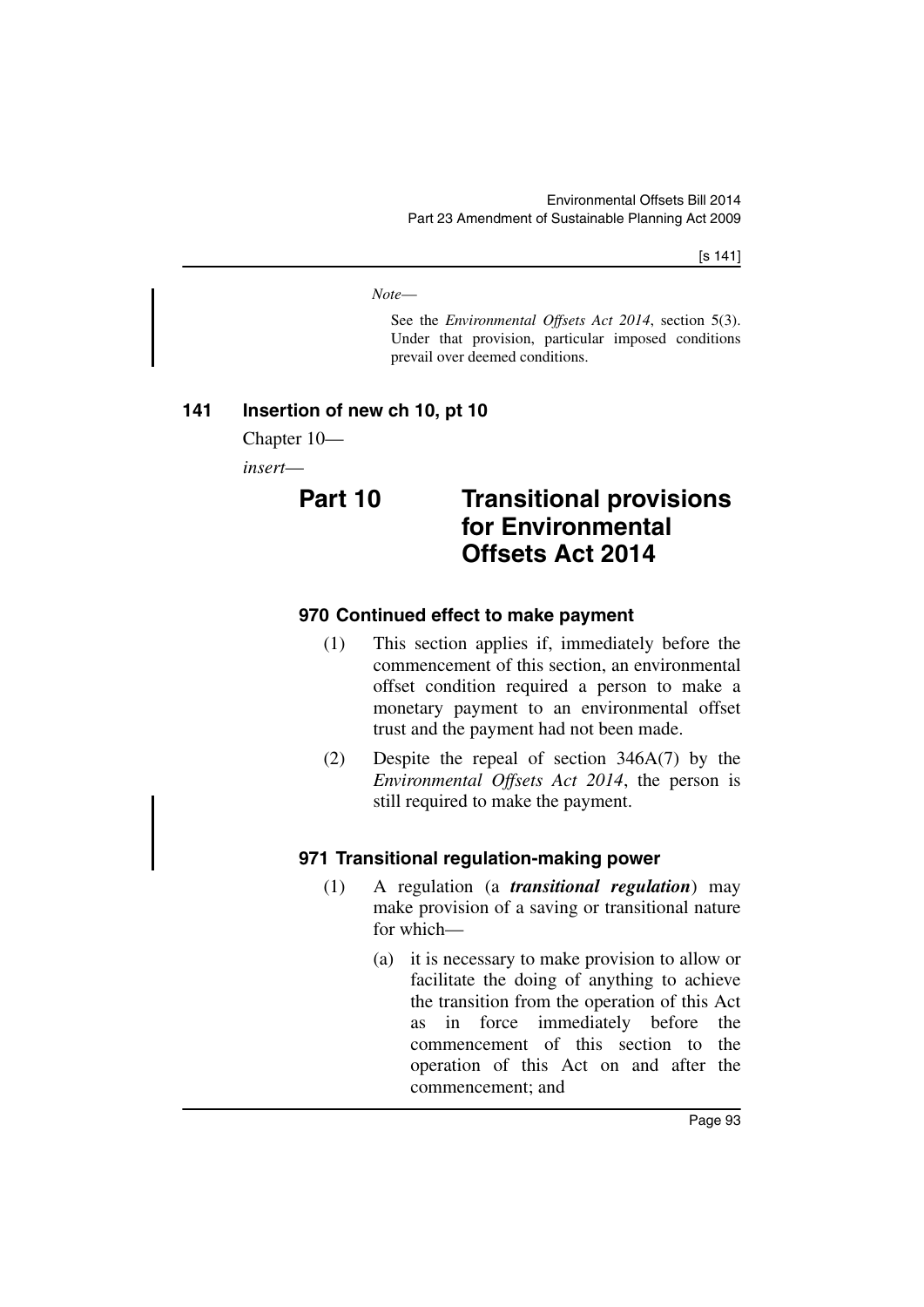[s 142]

- (b) this part, or a provision under the *Environmental Offsets Act 2014*, does not make provision or sufficient provision.
- (2) A transitional regulation may have retrospective operation to a day not earlier than the day of the commencement.
- (3) A transitional regulation must declare it is a transitional regulation.
- (4) This section and any transitional regulation expire 1 year after the day of the commencement.

# **142 Amendment of sch 3 (Dictionary)**

Schedule 3—

*insert*—

*deemed condition* see the *Environmental Offsets Act 2014*, schedule 2.

*environmental offset* see the *Environmental Offsets Act 2014*, schedule 2.

# **Part 24 Amendment of Vegetation Management Act 1999**

### **143 Act amended**

This part amends the *Vegetation Management Act 1999.*

# **144 Omission of pt 2, div 2A, sdiv 2**

Part 2, division 2A, subdivision 2 *omit*.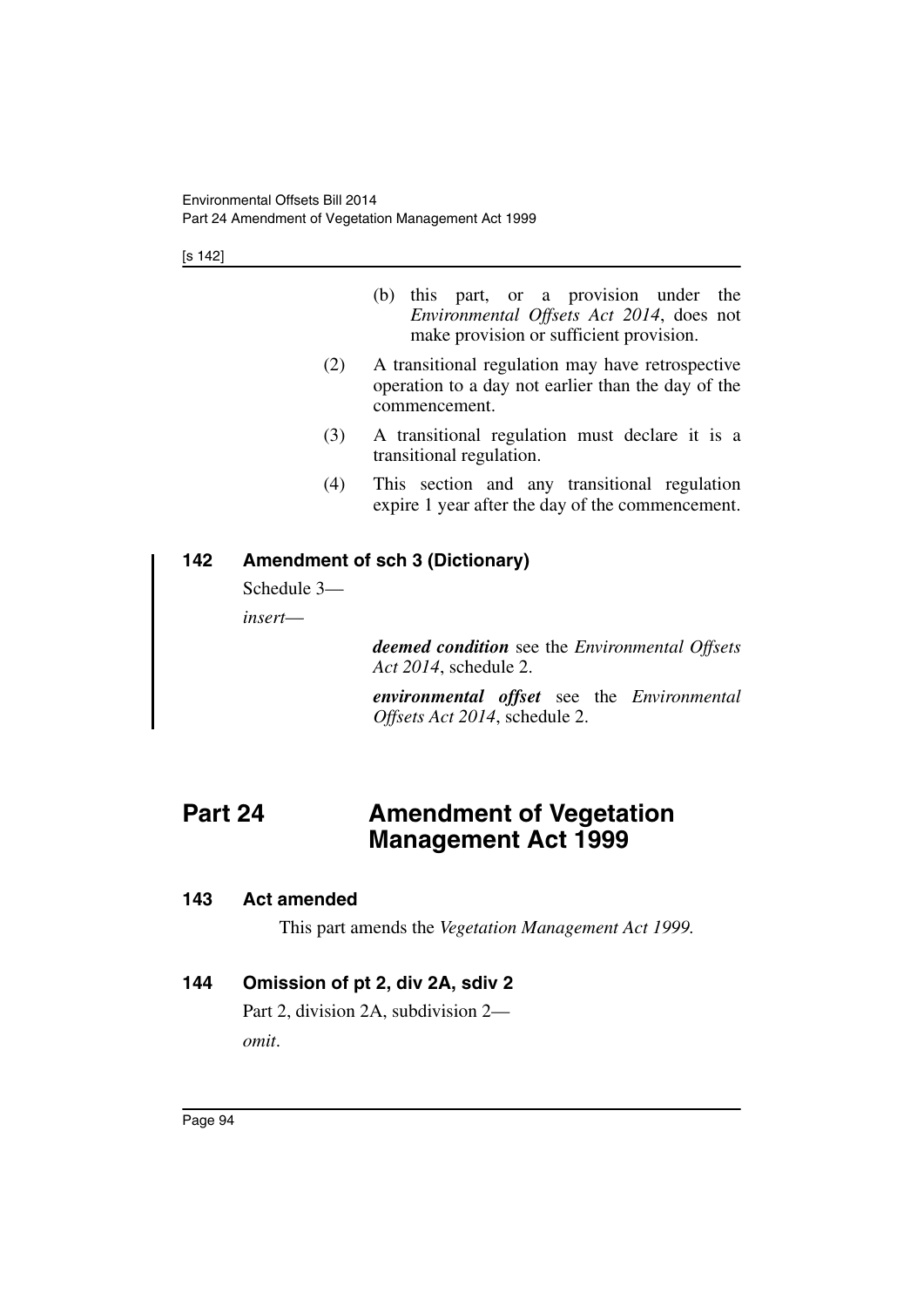[s 145]

# **145 Amendment of s 19L (Ending declaration)**

Section 19L—

*insert*—

- (2) Also, the chief executive may, by notice given to the owner of land declared as an area of high conservation value, end the declaration if—
	- (a) the area is, on or after the commencement of this subsection, a legally secured offset area; and
	- (b) a prescribed activity is, under an authority under another Act, to be carried out in or on the area; and
	- (c) the holder of the authority has entered into an agreed delivery arrangement in relation to an environmental offset for impacts to the area.
- (3) In this section—

*agreed delivery arrangement* see the *Environmental Offsets Act 2014*, schedule 2.

*authority*, under another Act, see the *Environmental Offsets Act 2014*, schedule 2.

*environmental offset* see the *Environmental Offsets Act 2014*, schedule 2.

*legally secured offset area* see the *Environmental Offsets Act 2014*, schedule 2.

*prescribed activity* see the *Environmental Offsets Act 2014*, schedule 2.

# **146 Omission of pt 2, div 6A**

Part 2, division 6A *omit*.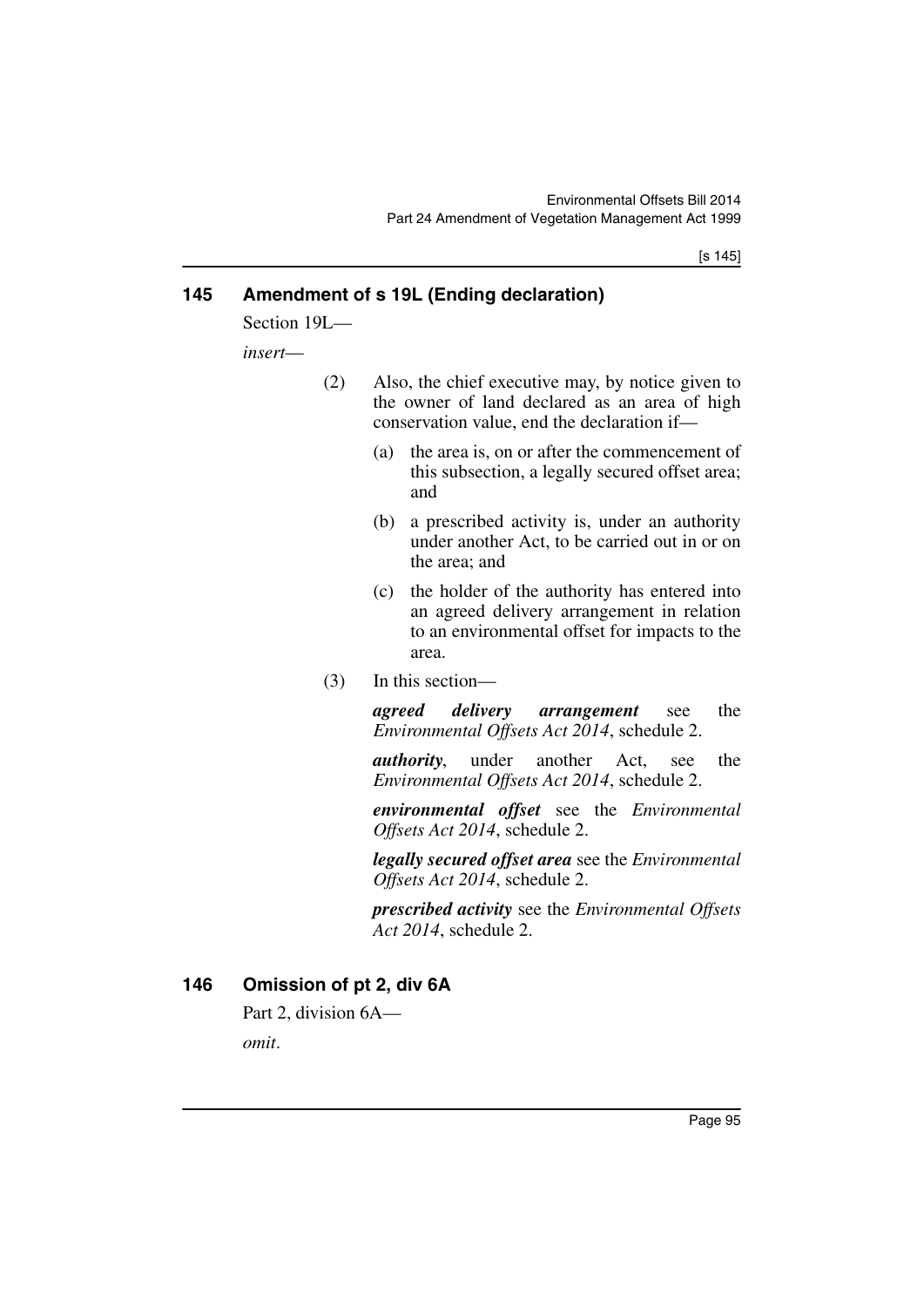[s 147]

## **147 Insertion of new pt 6, div 10**

Part 6, after section 121—

*insert*—

# **Division 10 Transitional provisions for Environmental Offsets Act 2014**

# **122 Continued effect of particular agreements**

- (1) This section applies despite the repeal of section 22DG by the *Environmental Offsets Act 2014*.
- (2) An agreement mentioned in repealed section 22DG that is in existence immediately before the commencement of this section continues to have effect according to its terms.
- (3) However, on and after the commencement, the area to which the agreement applies is a legally secured offset area for the *Environmental Offsets Act 2014*.

# **123 Transitional regulation-making power**

- (1) A regulation (a *transitional regulation*) may make provision of a saving or transitional nature for which—
	- (a) it is necessary to make provision to allow or facilitate the doing of anything to achieve the transition from the operation of this Act as in force immediately before the commencement of this section to the operation of this Act on and after the commencement; and
	- (b) this Act, or a provision under the *Environmental Offsets Act 2014*, does not make provision or sufficient provision.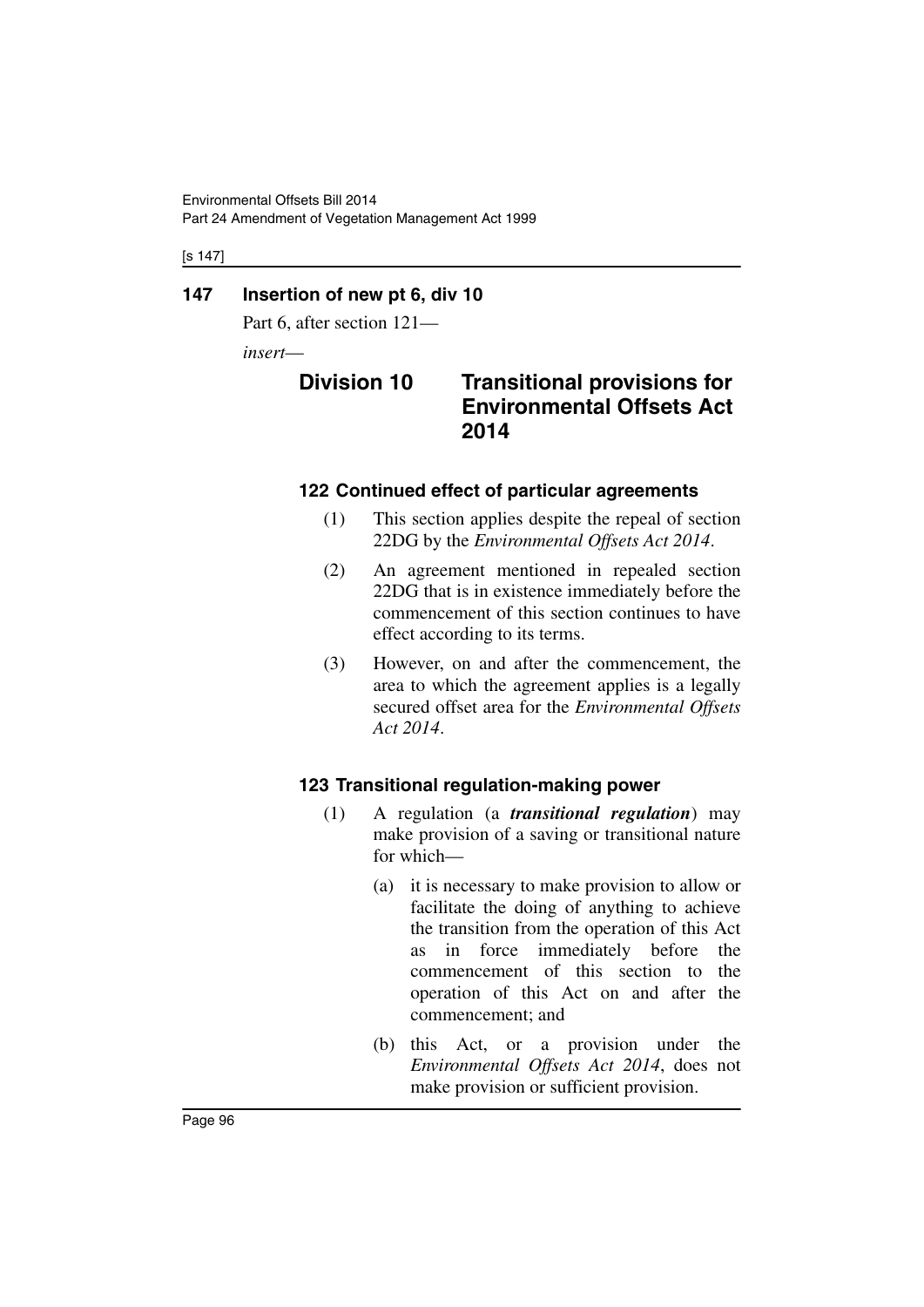- (2) A transitional regulation may have retrospective operation to a day not earlier than the day of the commencement.
- (3) A transitional regulation must declare it is a transitional regulation.
- (4) This section and any transitional regulation expire 1 year after the day of the commencement.

## **148 Amendment of schedule (Dictionary)**

- (1) Schedule, definitions *development approval*, *offset*, *offset area*, *offsets policy* and *vegetation management offset omit*.
- (2) Schedule—

*insert*—

*development approval* means a development approval under the Planning Act for a vegetation clearing application.

*offset area* means a legally secured offset area under the *Environmental Offsets Act 2014*.

# **Part 25 Minor amendments**

#### **149 Act amended**

Schedule 1 amends the Act mentioned in it.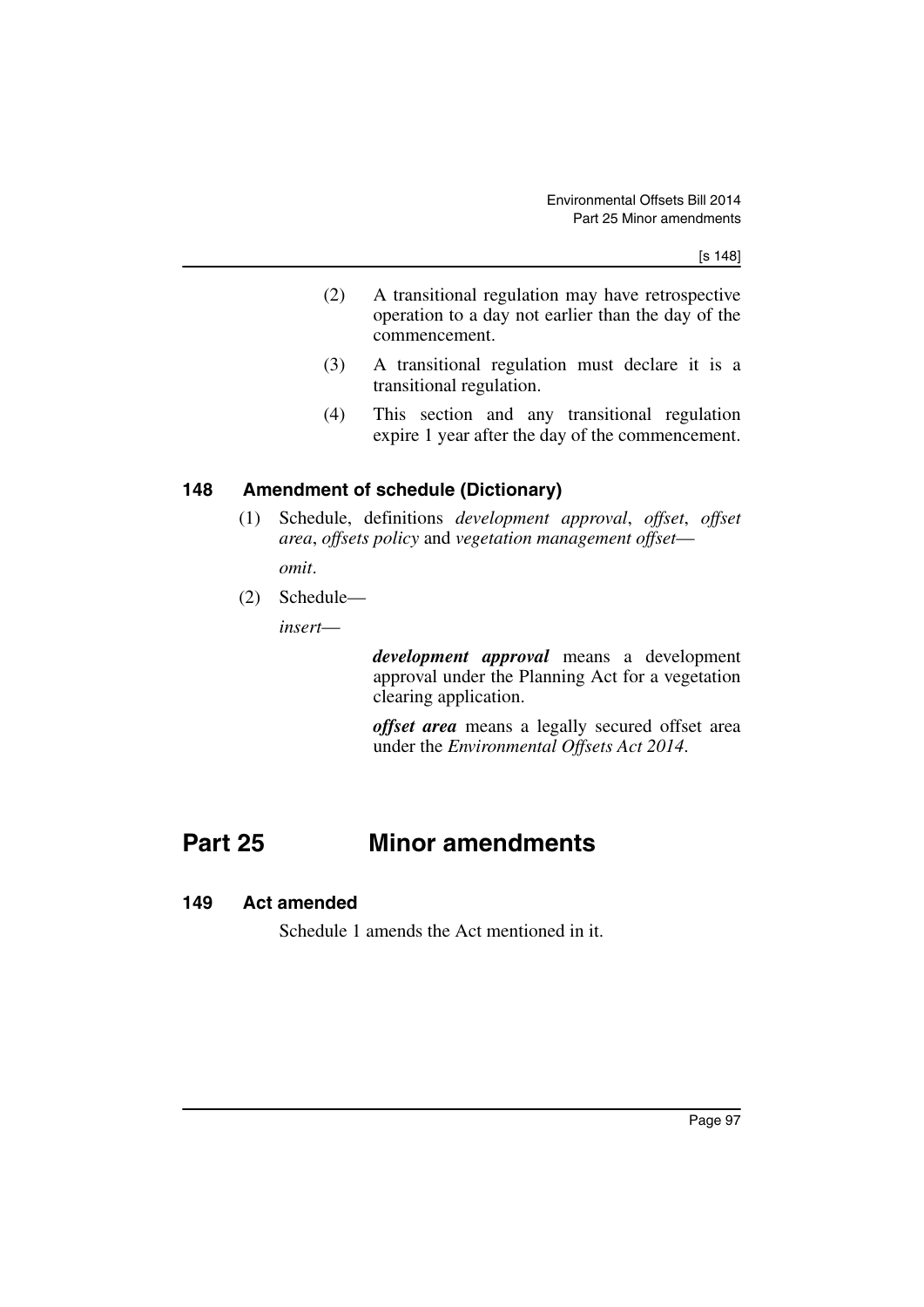[s 150]

# **Part 26 Consequential amendments of Environmental Offsets Act 2014**

## **150 Amendment of long title**

Long title, from ', and to amend' to 'schedule 1' *omit*.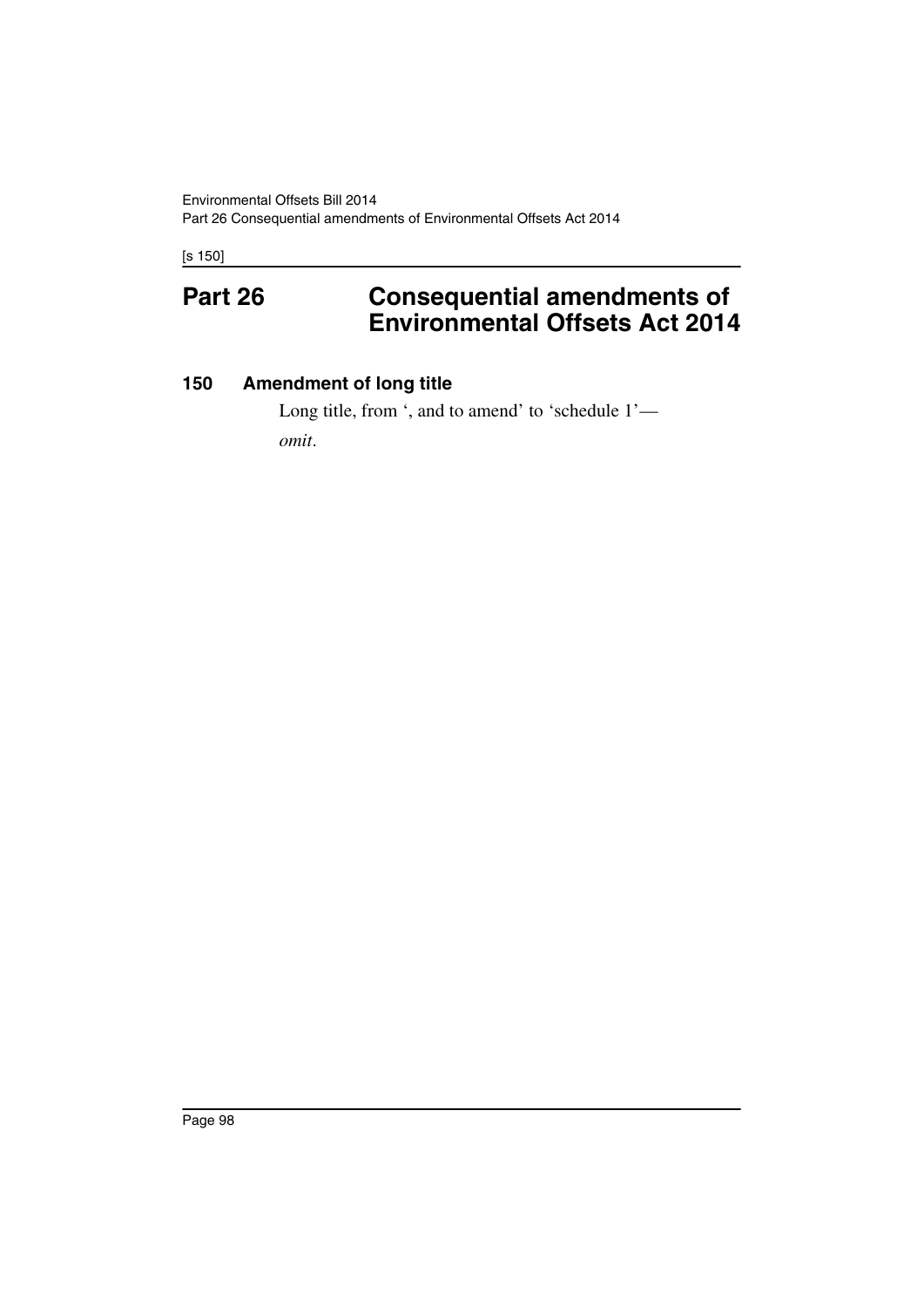# **Schedule 1 Minor amendments**

section 149

# **Coastal Protection and Management Act 1995**

**1 Schedule, definition** *tidal works***, paragraph 4(a), 'erecting'—**

*omit, insert*—

the erection of

#### **2 Schedule, definition** *tidal works***, paragraph 4(b), 'building'—**

*omit, insert*—

the construction of

#### **3 Schedule, definition** *tidal works***, paragraph 4(d) and (e), 'removing'—**

*omit, insert*—

the removal of

#### **4 Schedule, definition** *tidal works***, paragraph 4(f), 'constructing'—**

*omit, insert*—

the construction of

**5 Schedule, definition tidal works, paragraph 4—**

*renumber* as paragraph 3.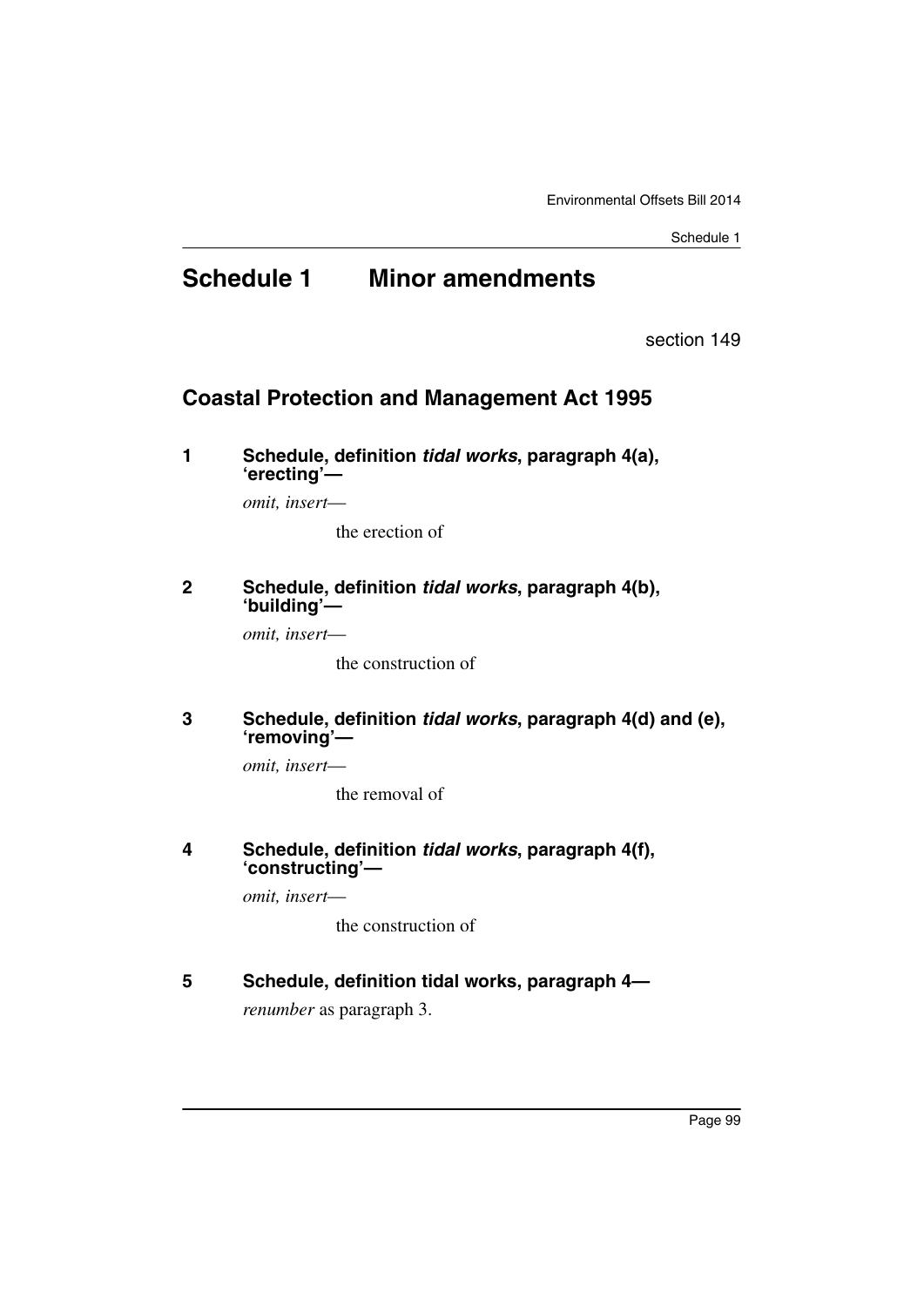Ι

Ι

# **Schedule 2 Dictionary**

section 6

*administering agency* means an entity that, under another Act, may grant or has granted an authority for a prescribed activity.

*agreed delivery arrangement* see sections 19 and 20.

*appointing authority*, for part 10, see section 40.

*authority*, under another Act, means—

- (a) an agreement (however described) under the other Act; or
- (b) a licence, permit or other authority (however described) under the other Act.

*authority holder* means the person who is, from time to time, the holder of an authority under another Act (however the holder is described under the other Act).

*compliance notice* means section 35(2).

*conservation outcome* see section 11.

*deemed condition* see section 16.

*deliver*, in relation to an offset condition, means comply with the condition by delivering the relevant environmental offset.

*electronic document* means a document of a type under the *Acts Interpretation Act 1954*, schedule 1, definition *document*, paragraph (c).

*enforcement officer* means a person who holds office under part 10, division 1 as an enforcement officer.

*environmental offset* see section 7(2).

*environmental offset agreement* see section 26.

*environmental offset protection area* means an area of land declared to be an environmental offset protection area under section 30 or 33.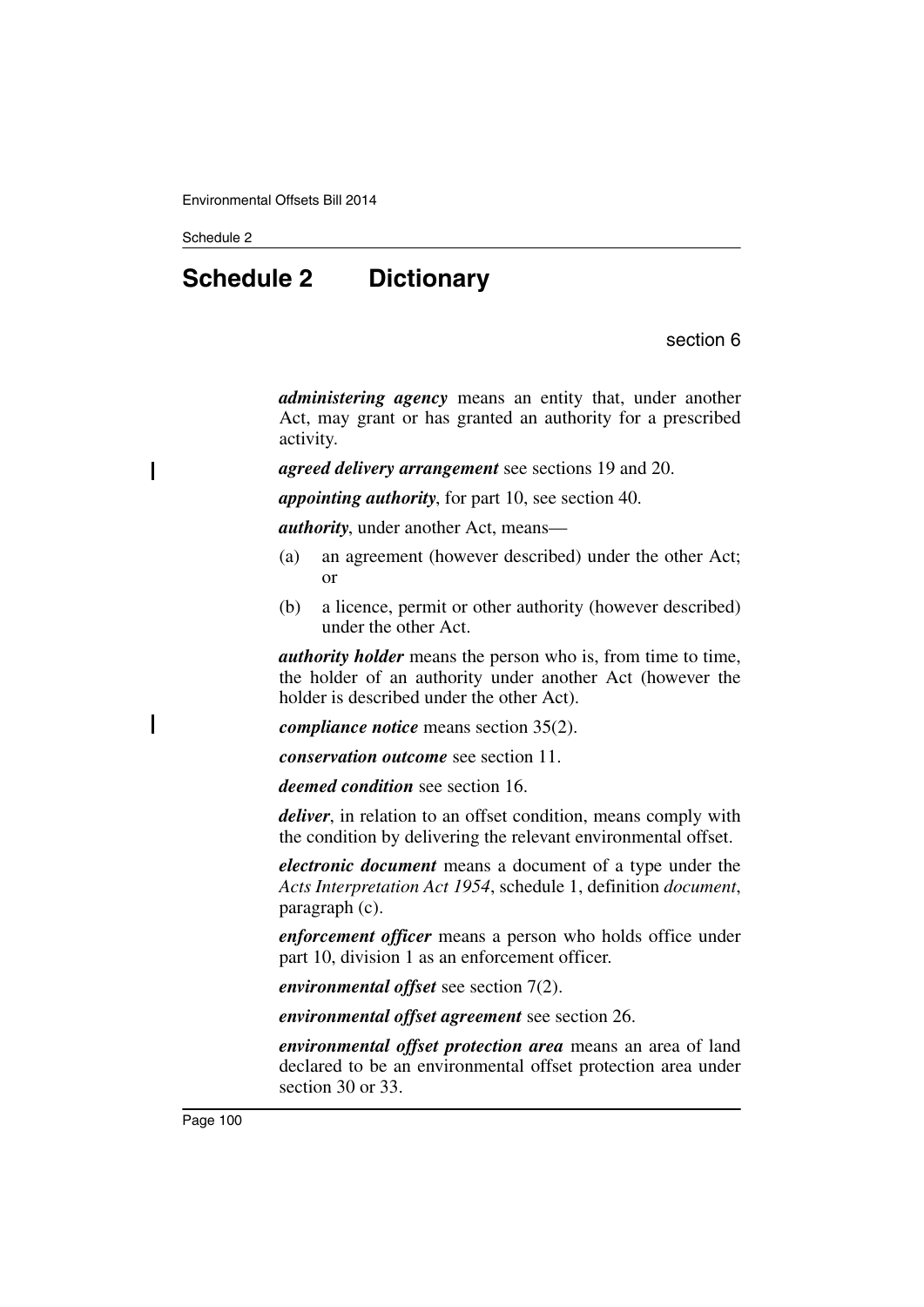*environmental offsets policy* see section 12.

*financial settlement offset* see section 23.

*general power* see section 64(1).

*grant*, in relation to an authority under another Act, means—

- (a) for an authority that is an agreement—enter (however described) the authority; or
- (b) otherwise—approve, give, issue or otherwise grant (however described) the authority.

*help requirement* see section 65(1).

*identity card*, for a provision about enforcement officers, means an identity card issued under section 49(1).

*impose*, in relation to an offset condition, means—

- (a) for an authority under another Act—apply the offset condition (however the application is described in the other Act); or
- (b) for an agreement entered into under another Act—include the offset condition in the agreement.

*information requirement* see section 69(3).

*land* includes waters.

*land registrar* means the registrar of titles under the *Land Title Act 1994* or another person responsible for keeping a register for dealings in land.

*later agreemen***t**, for an environmental offset agreement, see section 28(2).

*legally secured offset area* see section 29.

*matter of local environmental significance* see section 10(4).

*nature refuge* see the *Nature Conservation Act 1992*, schedule.

*notice* means a written notice.

*notice of election* means a notice mentioned in section 18(2) by which an authority holder elects to deliver an environmental offset.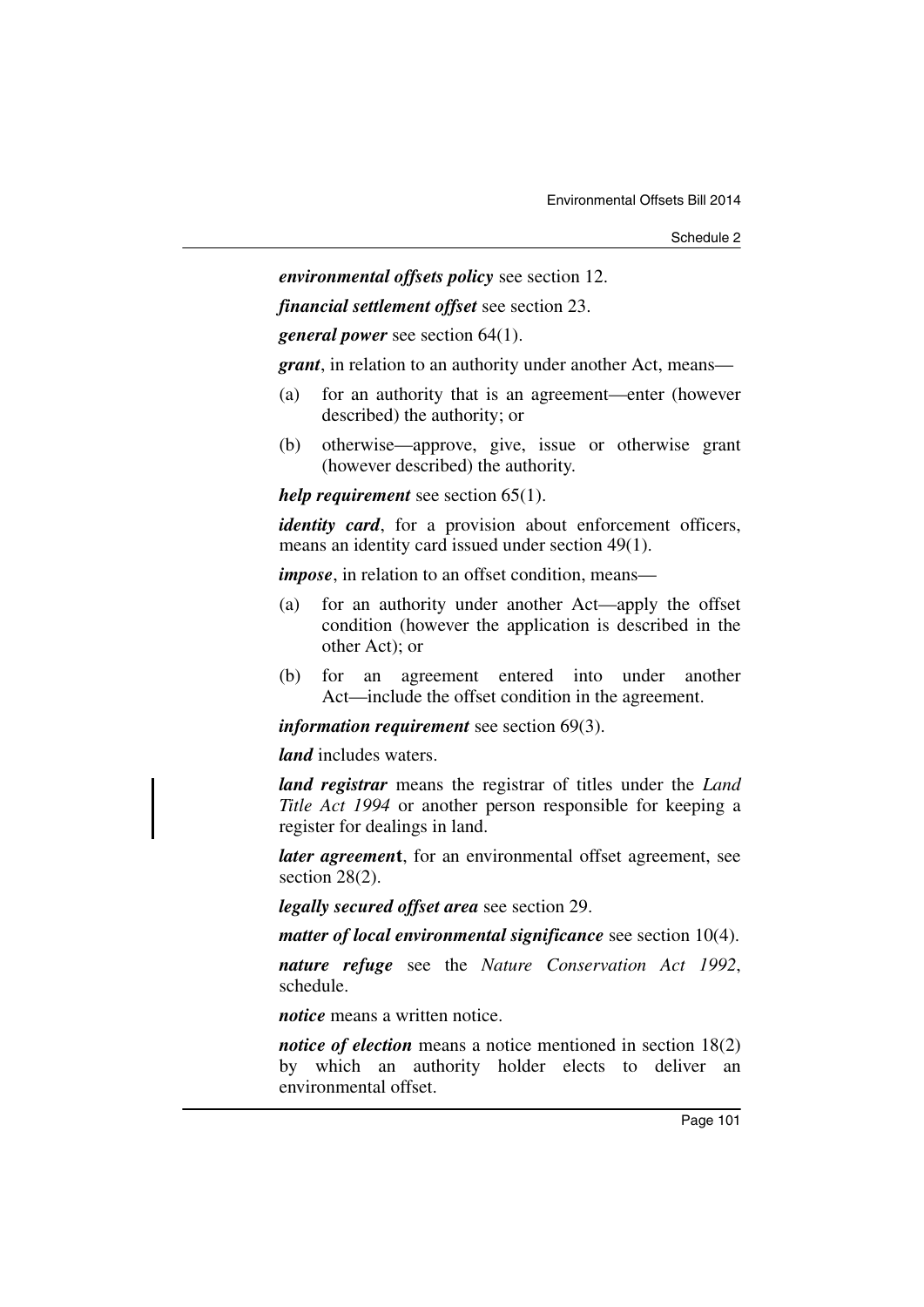*occupier*, of a place, includes the following—

- (a) if there is more than 1 person who apparently occupies the place—any 1 of the persons;
- (b) any person at or on the place who is apparently acting with the authority of a person who apparently occupies the place;
- (c) if no-one apparently occupies the place—any person who is an owner of the place.

*of*, a place, includes at or on the place.

*offence warning*, for a direction or requirement by an enforcement officer, means a warning that, without a reasonable excuse, it is an offence for the person to whom the direction or requirement is made not to comply with it.

*offset account* see section 83.

*offset condition* see section 7(1).

*offset delivery plan* see section 18(3).

*on-site mitigation measure*, for a prescribed activity, means a measure undertaken on land to which the prescribed activity relates, to avoid or minimise significant adverse impacts on prescribed environmental matters.

*owner*, of land, includes the following—

- (a) for freehold land—the person recorded in the freehold land register as the person entitled to the fee simple interest in the land;
- (b) for land held under a lease—the person who holds the lease;
- (c) for trust land under the *Land Act 1994*—the trustees of the land;
- (d) for Aboriginal land under the *Aboriginal Land Act 1991*—the persons to whom the land has been transferred or granted;
- (e) for Torres Strait Islander land under the *Torres Strait Islander Land Act 1991*—the persons to whom the land has been transferred or granted;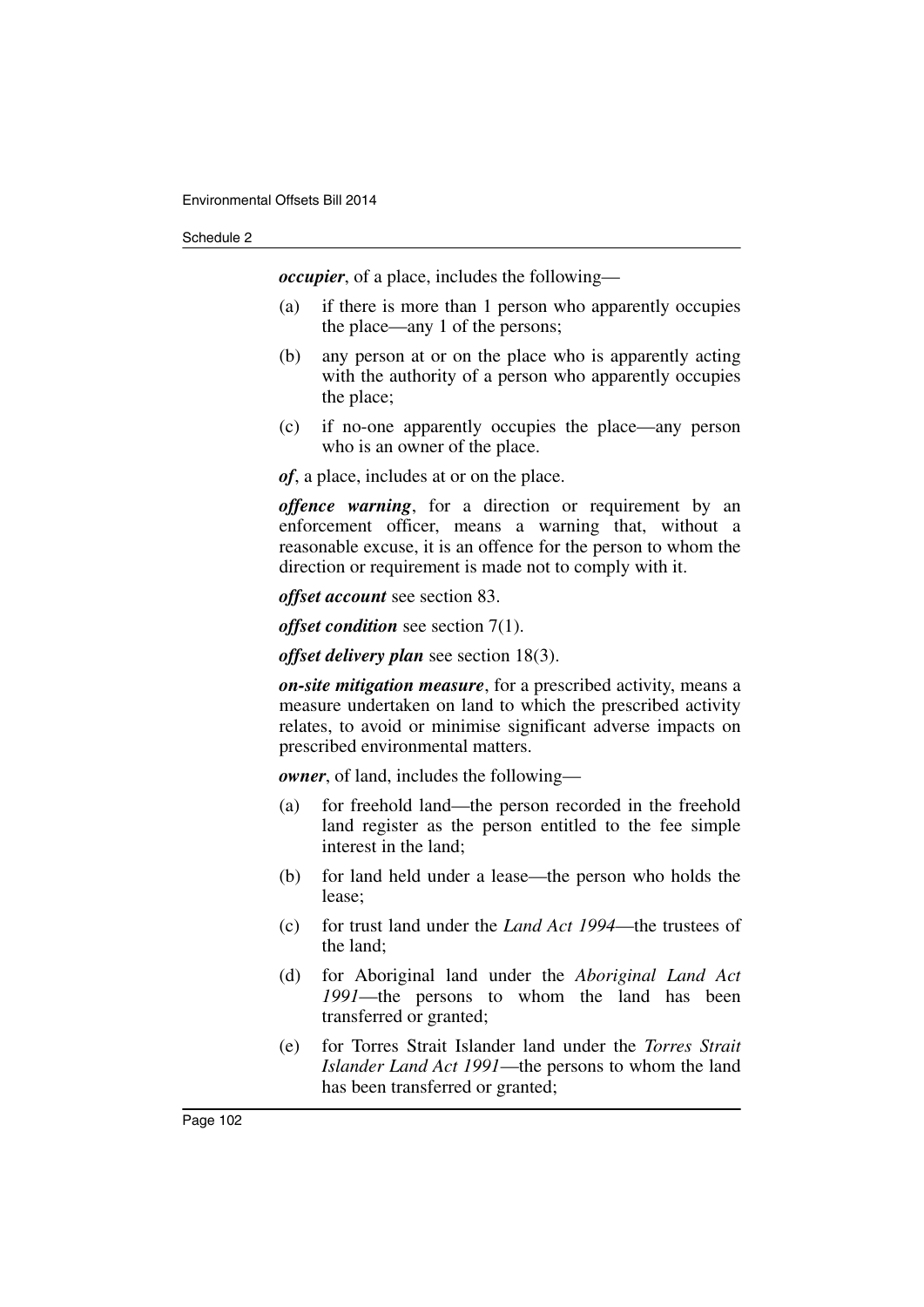- (f) for a State-controlled road under the *Transport Infrastructure Act 1994*—the chief executive of the department in which that Act is administered;
- (g) for a road controlled by a local government under the *Local Government Act 2009*—the local government;
- (h) for other land prescribed under a regulation—the entity prescribed under a regulation for the land.

*personal details requirement* see section 67(5).

*person in control*, of a thing—

- (a) if the thing is a vehicle, includes the following—
	- (i) the vehicle's driver or rider;
	- (ii) anyone who reasonably appears to be, claims to be, or acts as if he or she is, the vehicle's driver or rider or the person in control of the vehicle; or
- (b) otherwise—includes anyone who reasonably appears to be, claims to be, or acts as if he or she is, the person in possession or control of the thing.

*place* includes the following—

- (a) premises;
- (b) vacant land;
- (c) a place in Queensland waters;
- (d) a place held under more than 1 title or by more than 1 owner;
- (e) the land or water where any of the following are situated—
	- (i) a building or structure;
	- (ii) a group of buildings or structures;
	- (iii) a feature of land or water, including a feature that does not occur naturally.

*premises* includes—

(a) a building or other structure; and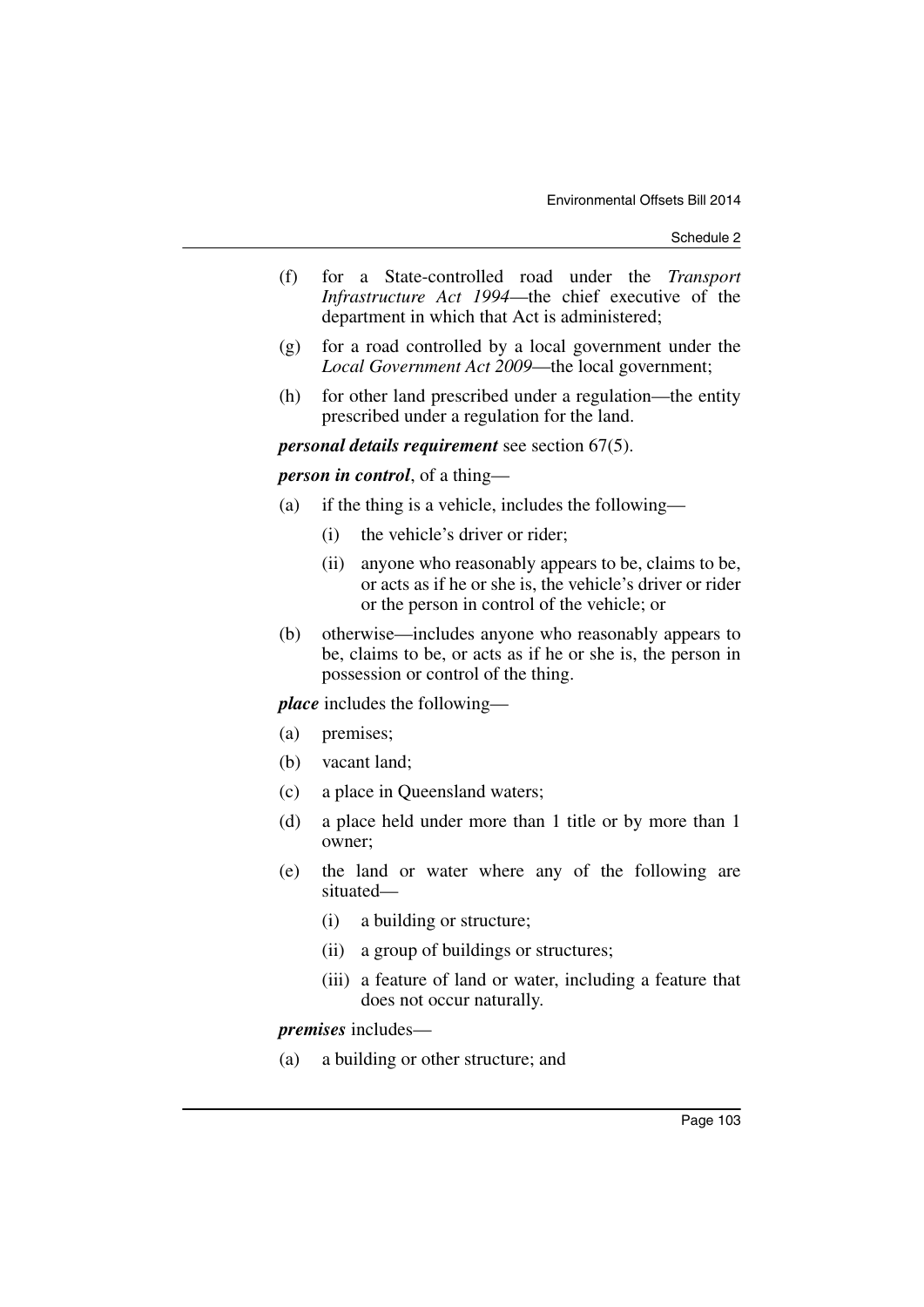- (b) a part of a building or other structure; and
- (c) a caravan or vehicle; and
- (d) a cave or tent; and
- (e) premises held under more than 1 title or by more than 1 owner.

*prescribed activity* see section 9.

*prescribed environmental matter* see section 10(1).

*proponent-driven offset* see section 21.

*protected area* means a protected area of a class mentioned in the *Nature Conservation Act 1992*, section 14, other than a coordinated conservation area.

#### *public place* means—

- (a) a place, or part of the place—
	- (i) the public is entitled to use, is open to members of the public or is used by the public, whether or not on payment of money; or

*Examples of a place that may be a public place under subparagraph (i)*—

a national park

- (ii) the occupier of which allows, whether or not on payment of money, members of the public to enter; or
- (b) a place that is a public place under another Act.

*reasonably believes* means believes on grounds that are reasonable in the circumstances.

*reasonably considers* means considers on grounds that are reasonable in the circumstances.

*reasonably suspects* means suspects on grounds that are reasonable in the circumstances.

*relevant agency* see section 26(1).

*relevant offence*, for part 10, see section 40.

*significant residual impact* see section 8.